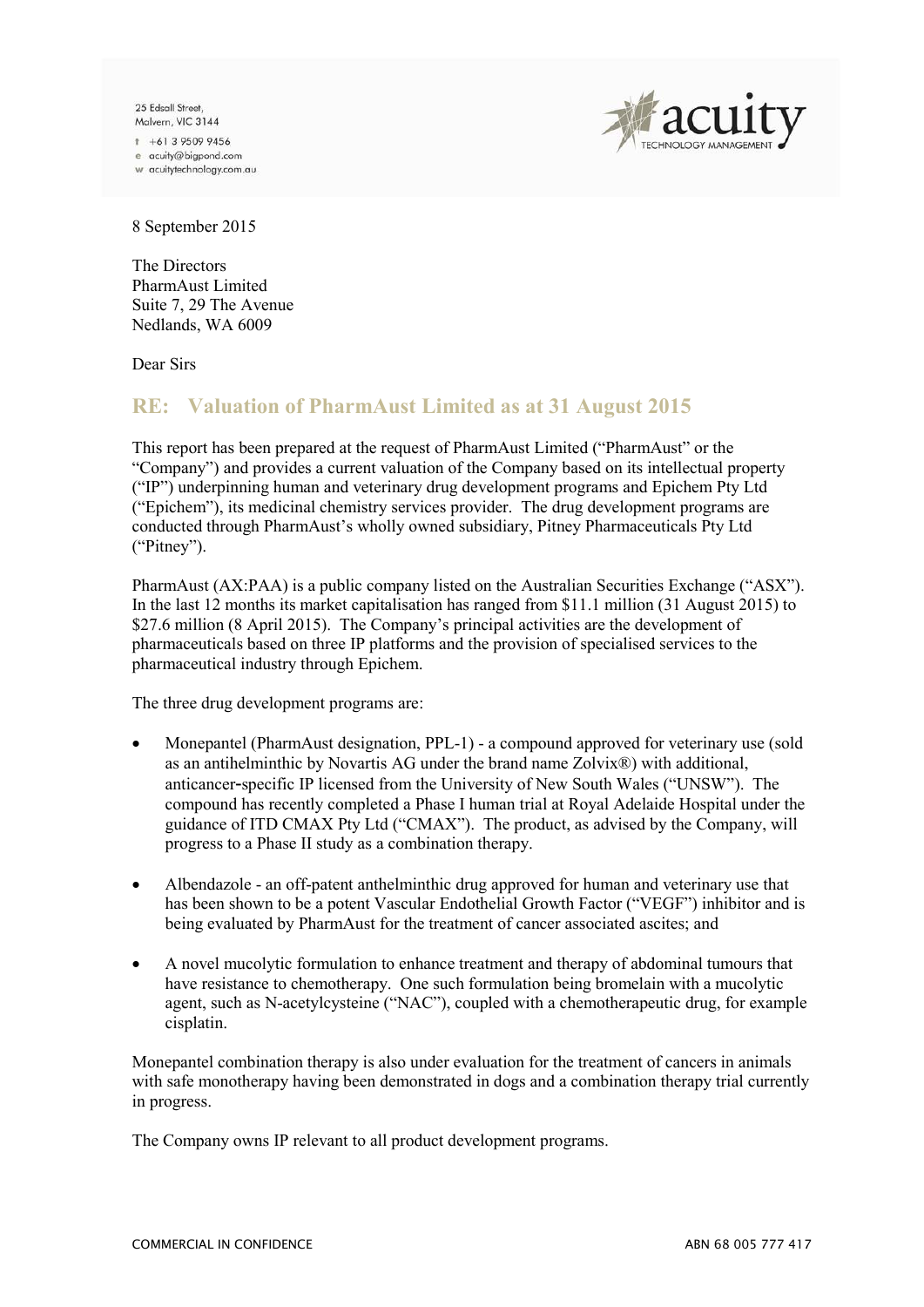

Perth-based Epichem provides synthetic and medicinal chemistry services to the drug discovery and pharmaceutical industries. Annual revenues are around \$2 million and the company is profitable. It has no proprietary Research and Development ("R&D") programs, and a valuation of the company rests on its current activities and potential to grow turnover.

The Directors of PharmAust have requested a valuation of the Company for internal management purposes. The scope of the valuation is all in-process R&D ("IPR&D") and Epichem.

Acuity specialises in the appraisal and valuation of IP and knowledge-based intangible assets, including in-process R&D ("IPR&D"). The company has experience in valuing medical devices, diagnostic systems, pharmaceuticals, genetic and recombinant DNA technologies, stem cell therapies, and complementary and alternative medicines. Details of our qualifications and experience are summarised in Attachment IX to this valuation opinion. Further details can be found at www.acuitytechnology.com.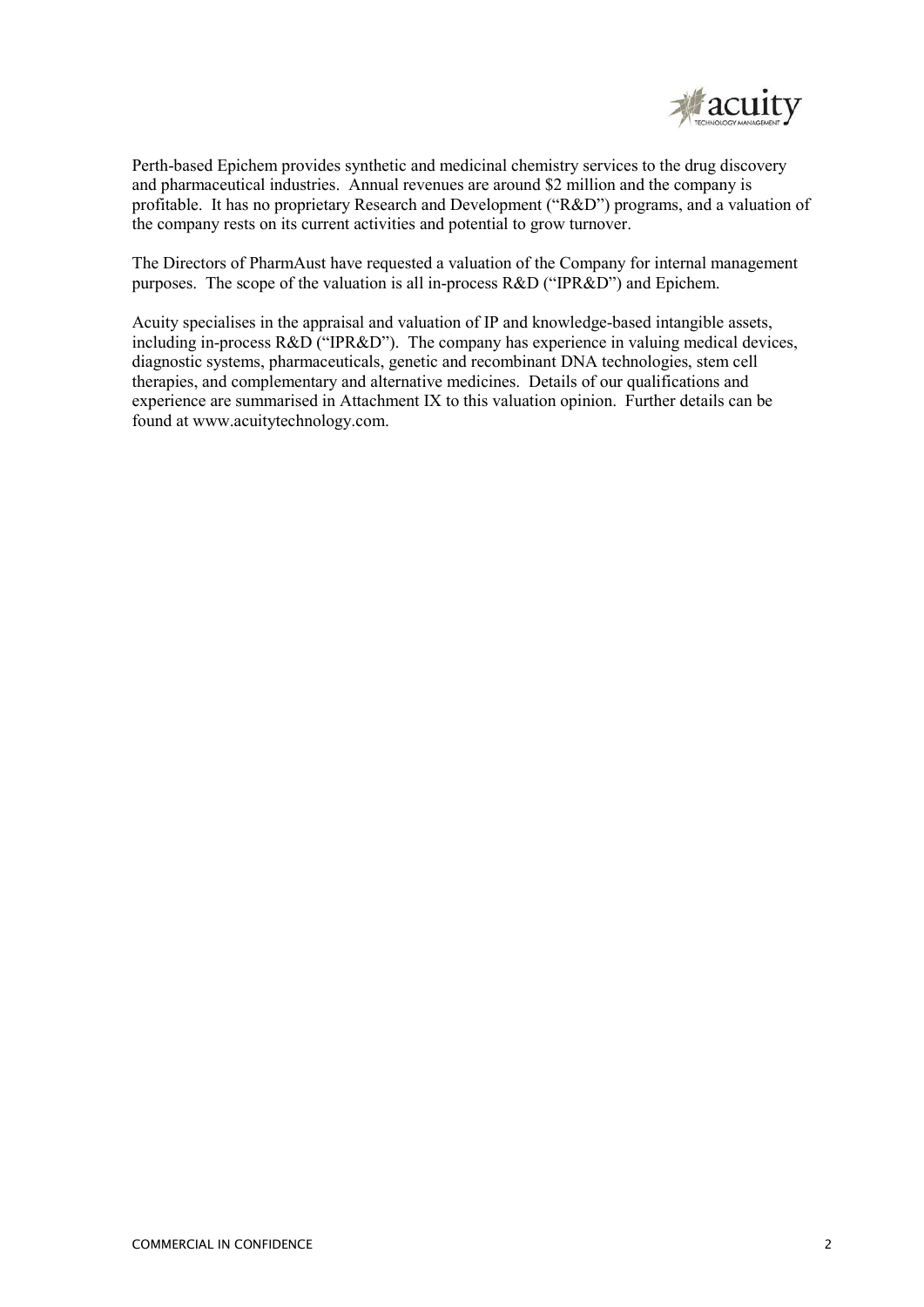

The report presents our findings and opinions in the following sections:

| $\mathbf{1}$ .<br>2 <sub>1</sub> |       |  |                                                        |  |
|----------------------------------|-------|--|--------------------------------------------------------|--|
|                                  | 2.1   |  |                                                        |  |
|                                  | 2.2   |  |                                                        |  |
|                                  | 2.2.1 |  |                                                        |  |
|                                  | 2.2.2 |  |                                                        |  |
|                                  | 2.2.3 |  |                                                        |  |
|                                  | 2.3   |  |                                                        |  |
|                                  | 2.3.1 |  |                                                        |  |
|                                  | 2.3.2 |  |                                                        |  |
| 3 <sub>1</sub>                   | 3.1   |  |                                                        |  |
|                                  | 3.2   |  |                                                        |  |
|                                  | 3.3   |  |                                                        |  |
|                                  | 3.4   |  |                                                        |  |
| $\overline{4}$ .                 |       |  |                                                        |  |
| 5 <sub>1</sub>                   | 5.1   |  |                                                        |  |
|                                  | 5.2   |  |                                                        |  |
|                                  | 5.3   |  |                                                        |  |
|                                  |       |  |                                                        |  |
|                                  | 6.1   |  |                                                        |  |
|                                  | 6.2   |  |                                                        |  |
|                                  | 6.3   |  |                                                        |  |
|                                  | 6.4   |  |                                                        |  |
|                                  |       |  |                                                        |  |
|                                  | 6.4.1 |  | Sensitivity Analysis on the Monepantel Cancer Models36 |  |
|                                  | 6.4.2 |  |                                                        |  |
|                                  | 6.4.3 |  |                                                        |  |
|                                  | 6.4.4 |  |                                                        |  |
|                                  | 6.5   |  |                                                        |  |
| 7.<br>8.                         |       |  |                                                        |  |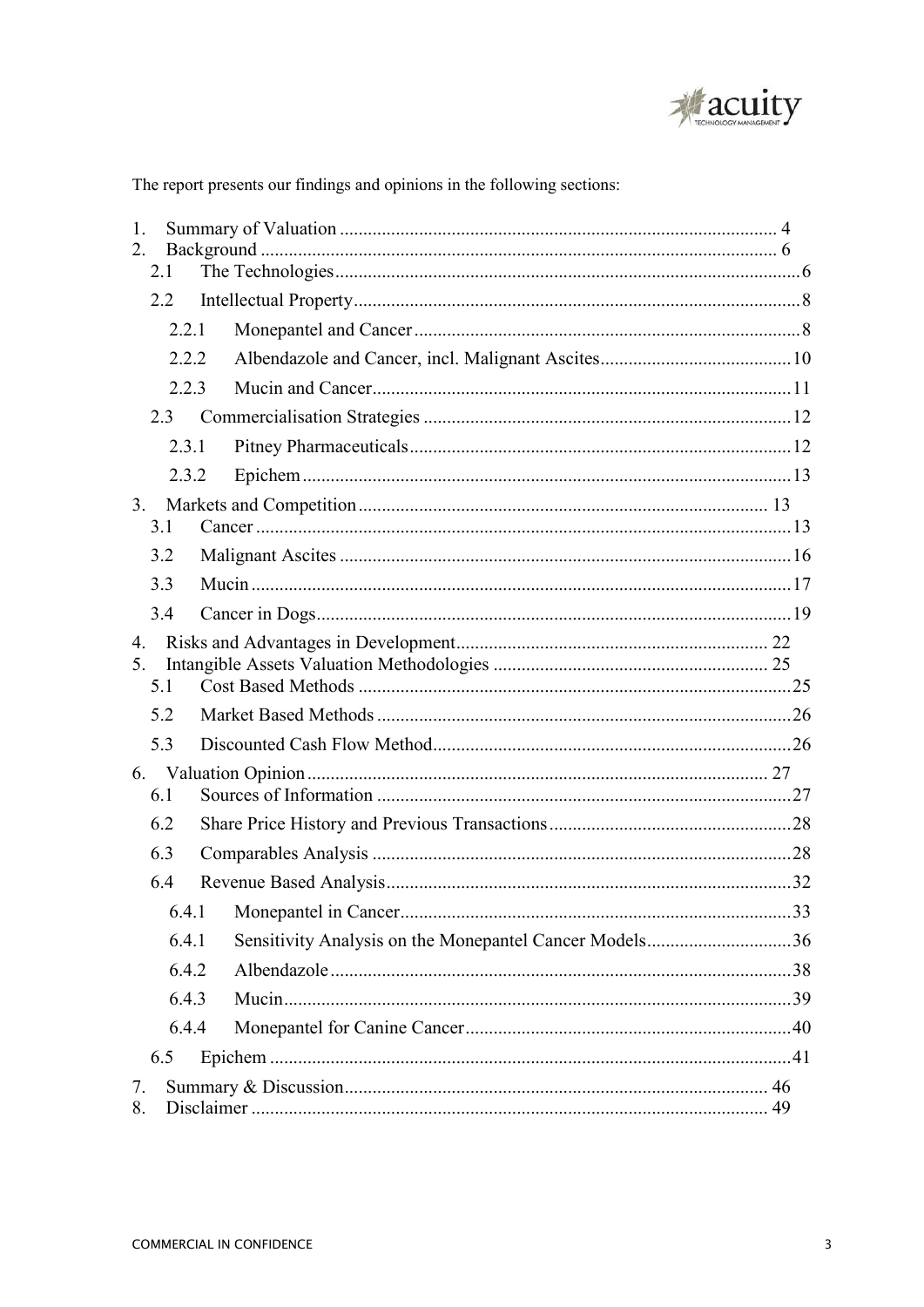

# **1. Summary of Valuation**

PharmAust was valued as a sum of parts, being the Pitney pharmaceutical projects and Epichem. The pharmaceuticals were considered as IPR&D with possible products approved for multiple medical indications.

Although a number of techniques suitable for valuing IPR&D were considered for the Pitney valuations, the principle method used is based on a probability or risk adjusted net present value ("rNPV") of future cash flows using revenue projections and expenses developed by Acuity. The method is considered the most suitable for IPR&D. The financial models are based on cash flow projections that may be achieved following further R&D and commercialisation of the IP with probability and discount rate adjustments based on an examination of risks to the successful completion and exploitation of the IP.

EpiChem is valued as a going concern using a number of recognized approaches including capitalization of maintainable earnings and discounted cash flows ("DCF").

Through discussions with Company Directors, review of a patent attorney report, press releases relating to clinical trial programs, and our own independent searches of the patent, scientific and commercial literature, we have concluded that the IPR&D for the various units of IP and EpiChem have after tax valuations as at 1 September 2015 of approximately \$64.6 million to \$98.9 million with a preferred valuation of \$81.8 million.<sup>1</sup> The Low Estimate is based on a very conservative opinion on the potential selling price of products and the High Estimate on achieving approximately 50% more in major markets. A sensitive analysis on other input parameters confirms that the valuation should lie within the estimated range.

The DCF valuations of the pharmaceutical products are built around specific indications: monepantel in ovarian, breast and pancreatic cancers; albendazole in malignant ascites associated with pancreatic and gastric cancers, and the anti-mucin therapy for mucinous adenocarcinoma in gastric and colorectal cancers. With all products, additional cancer forms could be included and, although these may have lower incidences than those selected for the analysis, less supporting data and increased uncertainty about effectiveness, and possibly protracted development times, their inclusion would achieve greater valuations than presented in the analyses.

-

 $1$  Throughout this report currency is expressed as Australian dollars and where are other currencies are presented they are designated appropriately. The spreadsheets are in US dollars due to the international focus of the pharmaceutical markets.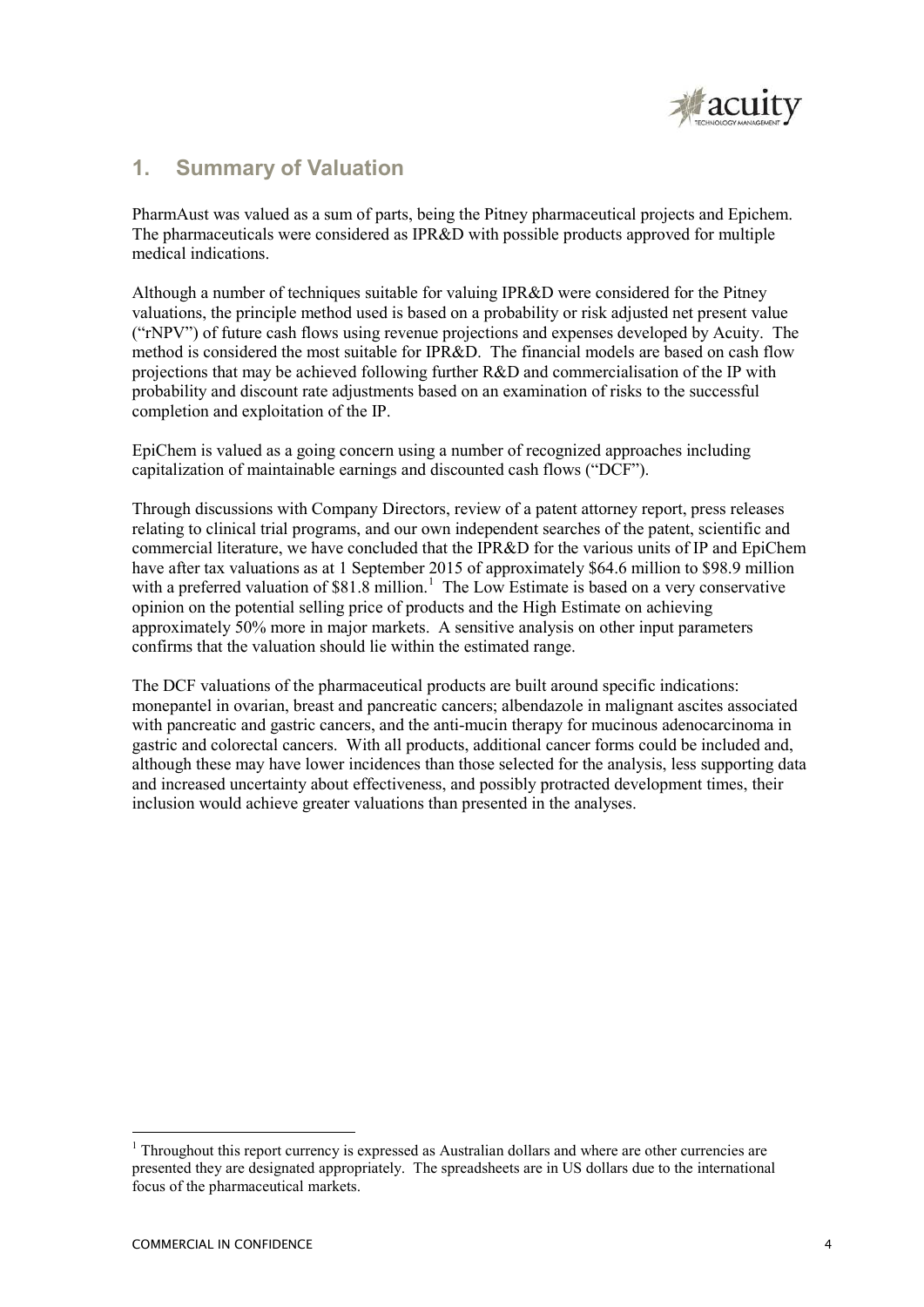

Component valuations are:

| <b>Product</b>                                                                      | <b>Indication</b>                                               | <b>Low Estimate</b><br>(S'000) | <b>High Estimate</b><br>(S'000) |  |
|-------------------------------------------------------------------------------------|-----------------------------------------------------------------|--------------------------------|---------------------------------|--|
| Monepantel<br>Ovarian cancer - first approval.                                      |                                                                 | 3,883                          | 6,669                           |  |
|                                                                                     | Breast cancer.                                                  | 19,869                         | 32,273                          |  |
|                                                                                     | Pancreatic cancer.                                              | 1,662                          | 2,599                           |  |
| Albendazole<br>Malignant ascites associated with<br>pancreatic and gastric cancers. |                                                                 | 5,472                          | 9,438                           |  |
| Anti-mucin                                                                          | Gastric and colorectal cancers with<br>mucinous adenocarcinoma. | 14,155                         | 22,765                          |  |
| Cancer in dogs.<br>Monepantel                                                       |                                                                 | 18,219                         | 22,919                          |  |
| Provision of chemistry services.<br>Epichem                                         |                                                                 | 1,315                          | 2,255                           |  |
| <b>TOTALS</b>                                                                       |                                                                 | 64,575                         | 98,918                          |  |

 **Table 1: Valuations of Individual Units of IP and Epichem** 

As a cross-check to the rNPV, we considered the market capitalisations of a number of comparable companies and licensing or acquisition transactions, and conclude that the valuations are commensurate with both Australian and international comparables. At the bottom end of the spectrum of companies, we'd expect PharmAust to rank with any Australian listed entity with three human drug development programs in, or having completed a Phase I study, at \$60 million, while at the high end, \$130 million by comparison with Singapore-listed iX Biopharma.

The pharmaceutical IP valuations are based on the potential for license to a major pharmaceutical, veterinary or biotechnology company or companies and represents the values that PharmAust may realise through such transactions. In a licensing deal the net gains from commercialising the IP are generally split between licensee and licensor, often in a ratio of four to one, the "25% rule", and possibly up to 50:50 depending on the status of a project at the time the transaction is entered. In the current analyses we have apportioned 66.7% of net benefit (defined as Net Profit Before Tax, "NPBT") to the licensee and 33.3% to the licensor on the basis that the Company will have a strong negotiating position following successful proof-of-efficacy in humans, and animals for the veterinary product, on completion of Phase I and Phase II studies.

Full-development and exploitation by PharmAust has the advantage that there will be no sharing of net benefits with another party. However, it does entail greater risks and costs relative to those faced by big pharma and, as a consequence, may require valuation at a significantly higher discount rate.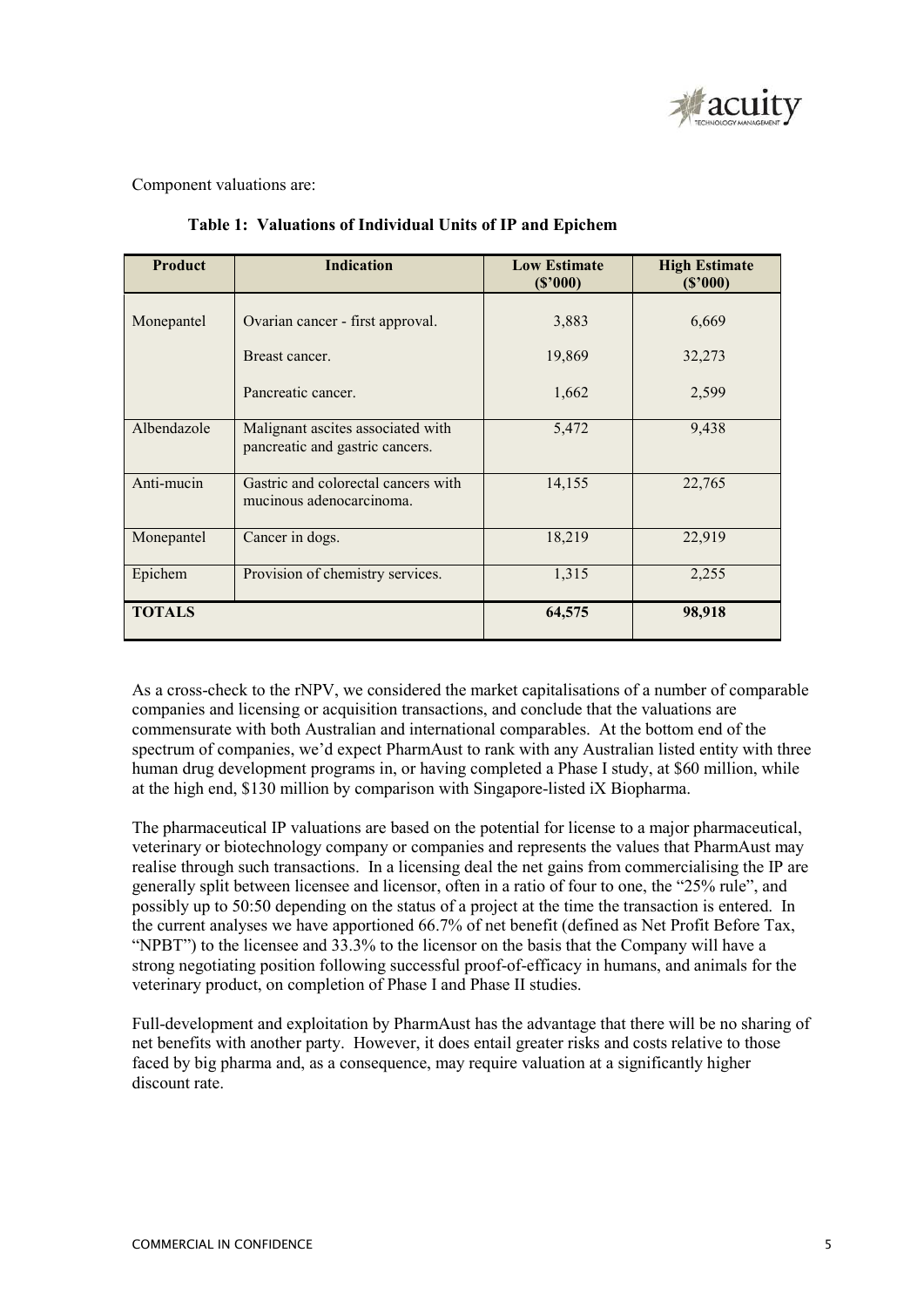

In determining the valuation range, Acuity projected cash flows for 15 to 20 year periods, depending on drug and indication, being the remaining life of the more recent patents of relevance with, in some cases, an assumed extension in patent term. Likelihoods of successful passage through the various stages of development for a therapeutic product have been obtained from a published analysis of drug and biologicals transition and approval data.

It should be noted that PharmAust needs to fund considerable research, product development and clinical trialling prior to licensing or launch of any products. The Company may need to raise further finance in order to fund these activities. The cash flow model used in the valuations make the assumption that the Company has, or will have, sufficient funds to support it through to profitability. It should be noted that without adequate funds the value of the IP may not be realised.

# **2. Background**

## *2.1 The Technologies*

PPL-1 is potentially a new class of anticancer drug, commonly known as monepantel {(N-[(1S)-1 cyano-2-(5-cyano-2-trifluoromethyl-phenoxy)-1-methyl-ethyl]-4 trifluoromethylsulfanylbenzamide)}. It is proposed that PPL-1 can act alone or in combination with standard of care chemotherapy. Although the chemical is the subject of a patent currently inforce by another company, the IP for the use of PPL-1 in cancer has been assigned to PharmAust from UNSW.

Monepantel is a recognised anthelmintic drug from a class of synthetic chemicals known as Amino-Acetonitrile Derivatives ("AAD"s). There is only one monepantel product available commercially, Zolvix®, which was developed as a sheep drench by Novartis Animal Health (Novartis Animal Health was acquired by Eli Lilly and Company in January 2015). The chemical has an anti-parasitic function and is used for the treatment of nematodes (worms) in sheep.

Monepantel has a well characterised long-term safety profile in different species of animal, which suggests there is potential to use the compound at high to very high therapeutic doses without incurring the very severe side effects that exist with many current cancer drugs. It has the potential to set new standards for safety and efficacy for small molecule cancer drugs.

Pitney and UNSW researchers have shown that *in vitro* treatment of ovarian cancer cells with monepantel resulted in reduced cell viability, inhibition of cell proliferation and suppression of colony formation.<sup>2</sup> Proliferation of human ovarian surface epithelial cells and other non-malignant cells, for example normal kidney cells, were minimally affected. A significant finding was that the drug reduced growth of human ovarian tumor xenografts in immune-compromised mice while it was well tolerated and determined to be nontoxic to vital organs compared to untreated control animals. These pre-clinical findings revealed for the first time the anticancer potential of monepantel.

<sup>&</sup>lt;u>.</u> <sup>2</sup> Bahrami Badlalu F. Evaluation of monepantel (AAD-1566) as a potential anticancer agent in ovarian cancer. PhD Thesis, UNSW 2015.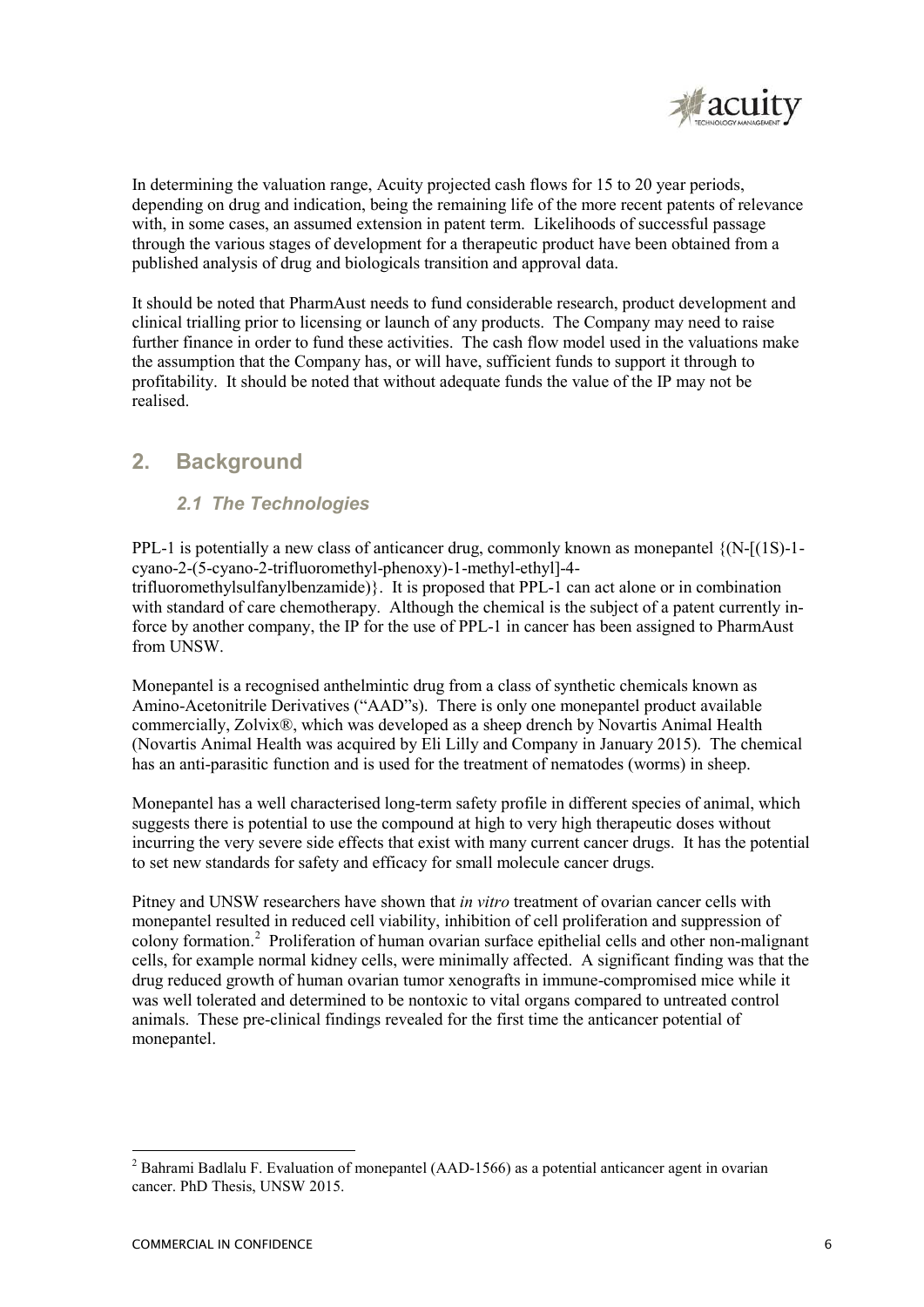

The compound has also been shown to have potent synergistic action with many cytotoxic drugs used in treating cancer.

The research, coupled with studies by Novartis Animal Health, suggests that human studies may be more rapid than is usually the case for a New Chemical Entity ("NME"). A Phase 1 study of the tolerability, safety and pharmacokinetics of oral monopantel in individuals with treatmentrefractory solid tumours has been completed by CMAX in Adelaide. The seven patient, dose ranging study reported:

- Good safety profile as compared with many other established anticancer drugs; and
- Activity against cancer through suppression of a relevant cancer marker,  $p70S6K<sup>3</sup>$

The next stage in PPL-1's development will include the treatment of patients in combination with commonly used chemotherapy drugs. This requires reformulation of the monepantel into capsules, as the main challenge faced with the liquid formulation used in the CMAX studies was the poor palatability and nausea from the unpleasant taste.

Additional studies have aimed to elucidate the compound's utility in treating cancer in dogs. Four dogs have so far received monepantel on a compassionate basis with no observed adverse effects.

PharmAust's second candidate product is the compound, albendazole which has been proposed as a treatment for cancer-associated ascites. Two clinical trials in humans have been completed showing:

- Maximum tolerated dose:
- Benefits in localised therapy in the abdomen: and
- Significant inhibition of Vascular Endothelial Growth Factor ("VEGF") a protein implicated in diseases with excessive or abnormal blood vessel formation, including cancer.

A Phase II study is planned for the compound.

Albendazole has been approved for oral and injectable use in humans for treating worm infections.

The third arm or PharmAust's cancer therapeutics programs is related to mucin reduction in specific cancers. Studies by Pitney scientists have demonstrated that the mucolytic agents bromelain, an extract of pineapple, and NAC are cytotoxic to, and inhibit proliferation of, a range of mucin-producing gastrointestinal carcinoma cells *in vitro*. The researchers have also shown the growth-inhibitory effect of bromelain and NAC in two animal models of peritoneal carcinomatosis. Other studies demonstrated the mucin-depleting effects of bromelain and NAC employing three different mucin-producing gastrointestinal carcinoma cell lines. The combination of drugs can effectively solubilise soft human mucin in *in vitro* and *in vivo* models (rat with peritoneal implanted mucin).

<sup>&</sup>lt;sup>3</sup> Phase I Trial at Royal Adelaide Hospital Meets safety and Cancer Marker End Points for Tumour Suppression. PharmAust Press Release, 23 July 2015.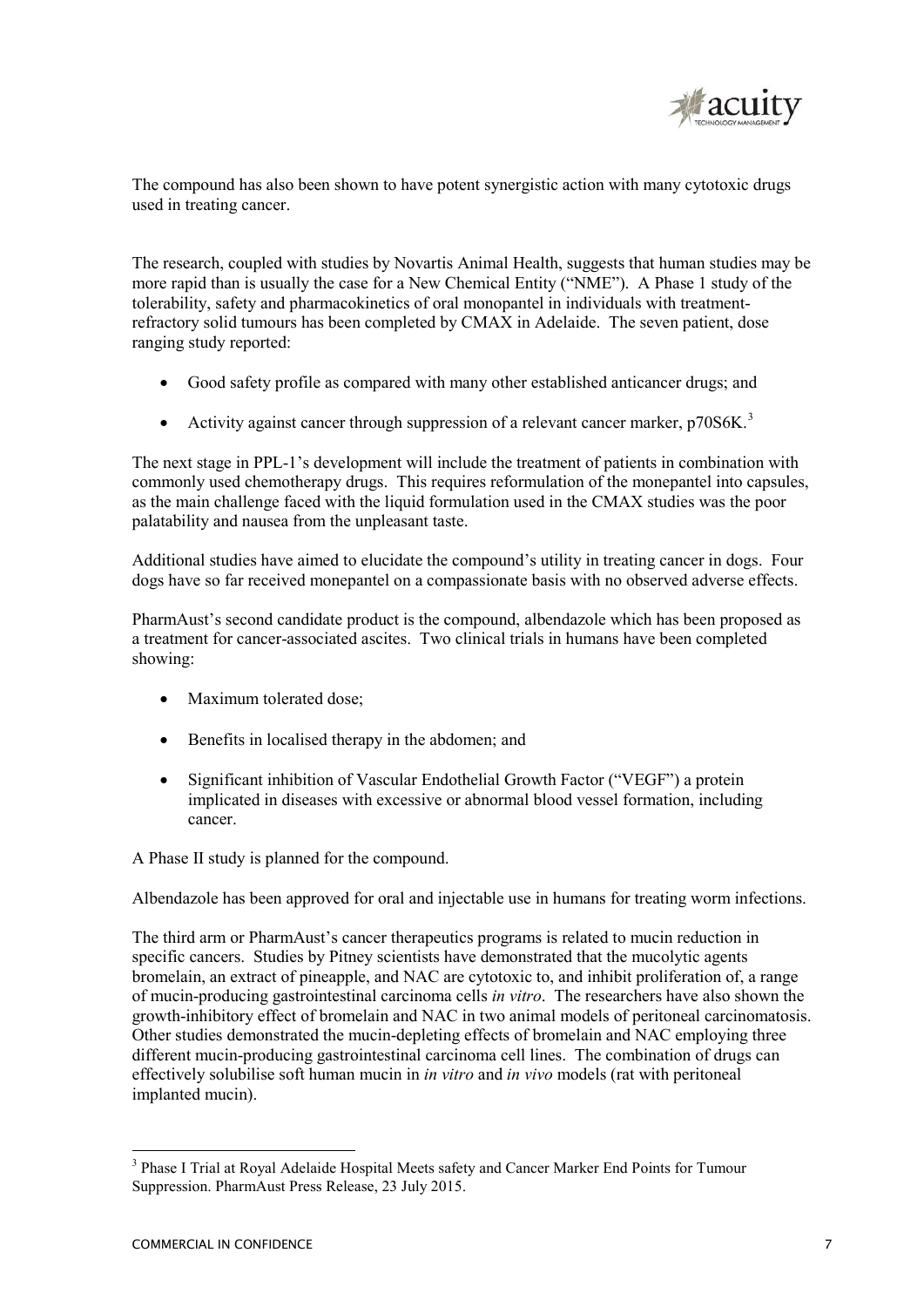

Results also show that at certain concentrations, combination of the mucolytic agents with chemotherapeutics, cisplatin and 5-fluorouracil, results in enhanced inhibition of cell viability and reduced cell proliferation compared to the treatment with chemotherapeutics alone. Combined use of these mucolytic agents and chemotherapeutics may be an important strategy to derive maximum cytotoxicity of chemotherapeutics agents when lower dosage is used with the benefit of reduced side effects.

One form of bromelain (it generally being an extract of variable concentration) has been approved in Europe as a topical debriding agent. In the US it remains an investigational drug.

NAC is considered as safe. It has regulatory authority approval for intravenous use for the treatment of paracetamol overdose with the US Food and Drug Administration ("FDA") and as a second line agent for the treatment of other poisoning agents. NAC is now widely used as a mucolytic agent for relieving purulent mucin secreted in respiratory diseases and infections.

Epichem is a profitable wholly owned subsidiary of PharmAust. It provides services in synthetic and medicinal chemistry to the drug discovery and pharmaceutical industries. It operates from two state-of-the-art laboratories in Perth and Melbourne from which it serves an international clientele ranging from small operations to large multinational pharmaceutical companies. It achieves this by combining a quality team (12 PhDs) of highly innovative chemists and a management committed to customer service.

## *2.2 Intellectual Property*

In addition to the research and clinical results available through Pitney and UNSW programs, the IP includes a number of patents and patent applications.

The monepantel-related patent portfolio comprises four families:

- MPL 1 Patent Family, *Kinase inhibitors for treatment of cancer*;
- MPL 2 Patent Family, *Compounds for the treatment of mTOR pathway related disease*;
- MPL 3 Patent Family, *Pharmaceutical combinations for the treatment of cancer*; and
- MPL 4 Patent Family, *Anticancer agent comprising aminoacetonitrile compound as active ingredient*, which PharmAust co-owns with a Japanese company.

Pitney has also filed additional patents covering novel uses of albendazole and the anti-mucin combination therapy.

## **2.2.1 Monepantel and Cancer**

Pitney researchers have shown that monepantel has a novel mechanism of action for killing cancer cells, by acting on the mTor pathway, in contrast to its action as a blocker of acetylcholine receptors specific to nematodes (worms). More specifically, it blocks the Hco-MPTL receptor in worms.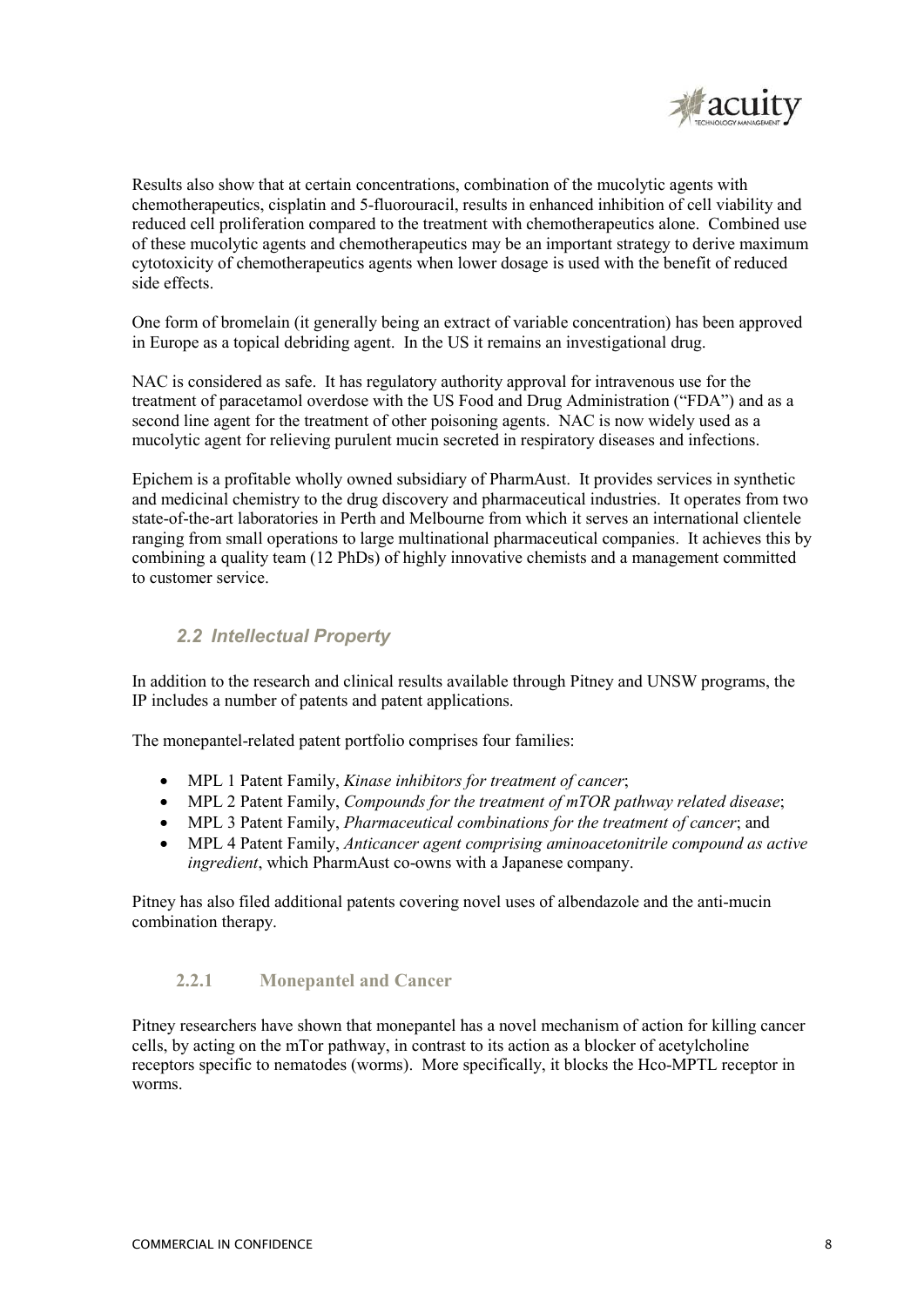

The researchers report: "*The cytotoxic effect of MPL<sup>4</sup> on ovarian cancer cells (OVCAR-3 and A2780) was investigated employing a panel of tests used for the detection of apoptosis and autophagy. Failure to cause DNA laddering and the inability of z-VAD-fmk to block the MPL antiproliferative effects led to the ruling out of apoptosis as the mechanism behind MPL-induced cell death. On the other hand, accumulation of acidic vacuoles with distinct chromatin morphology and an increase in punctuate localization of green fluorescent protein-LC3B, and MPL-induced changes in the expression of SQSTM1/p62 were all indicative of MPL-induced autophagy. Consistent with this, we found inhibition of mTOR phosphorylation leading to suppression of the mTOR/p70S6K signalling pathway. Our findings provide the first evidence to show that MPL triggers autophagy through the deactivation of mTOR/p70S6K signalling pathway*."

Knowledge of the mechanism of action in cancer treatment enables the drug's efficacy to be monitored in part through measurement of the biomarker, p70S6K.

MPL 1 Patent Family. Published patent **WO2013/038863,** *Kinase inhibitors for the treatment of cancer*, filed on 22 March 2013 in the name of Pitney Pharmaceuticals and D Morris as inventor, relates to kinase inhibitors, particularly the use of AADs in the treatment of cancer. The patent is pending in major jurisdictions.

AADs are a class of anthelmintics effective against drug-resistant nematodes. Monepantel is an AAD and has been approved as a nematocide for the treatment of sheep gastrointestinal parasites.

Nihon Nohyaku Co Ltd is the owner of Australian Patent 752112, US Patent 6,239,077 and international equivalents, *Aminoacetonitrile derivative, agricultural and horticultural insecticide containing the same, and use thereof*, which claims chemical structures that include monepantel. According to Spruson and Ferguson, PharmAust's patent attorneys, the patents expire on or about the end of April 2019 depending on jurisdiction.<sup>5</sup> A five year extension of term, to April 2024, has been allowed in Switzerland, Germany, France the UK and Italy.

Nihon granted Novartis Animal Health an exclusive license to develop all molecules in the class of  $AAD$ 's covered by the composition-of-matter patent in the field of veterinary medicine.<sup>6</sup> As a consequence, Pitney does not require a licence from Nihon for the development of a product for animal use but does require a sublicence from Novartis Animal Health.

Pitney has entered into a Collaborative Research and Option Agreement with Novartis with respect to conducting certain research on monepantel and AADs in the field of, "*Treatment of cancer in animals*". This agreement also requires Novartis Animal Health to make ADDs available for the research. IP resulting from the Research Program (defined as "Program IP") will be jointly owned by Pitney and Novartis in equal shares, except that Novartis will own all Program IP outside the field of oncology, or with respect to monepantel analogues and AADs provided to Pitney by Novartis.

Pitney has initiated discussions with Nihon for the purpose of obtaining a worldwide, exclusive licence to the AAD patent to develop human applications of monepantel or its analogues in the field of treating human cancers.

 $<sup>4</sup>$  MPL = monepantel/PPL-1.</sup>

<sup>5</sup> Blattman A and Heuzenroeder P. Monepantel Related Intellectual Property Report, Ref: LC00082. Spruson & Ferguson Lawyers. Prepared for Pitney Pharmaceuticals Pty Ltd, 6 August 2015.

<sup>&</sup>lt;sup>6</sup> Novartis AG is the owner of patent WO2011/117346, which claims the synergistic use of monopantel and abamectin for treatment of endoparasites. This is of no relevance in the current context.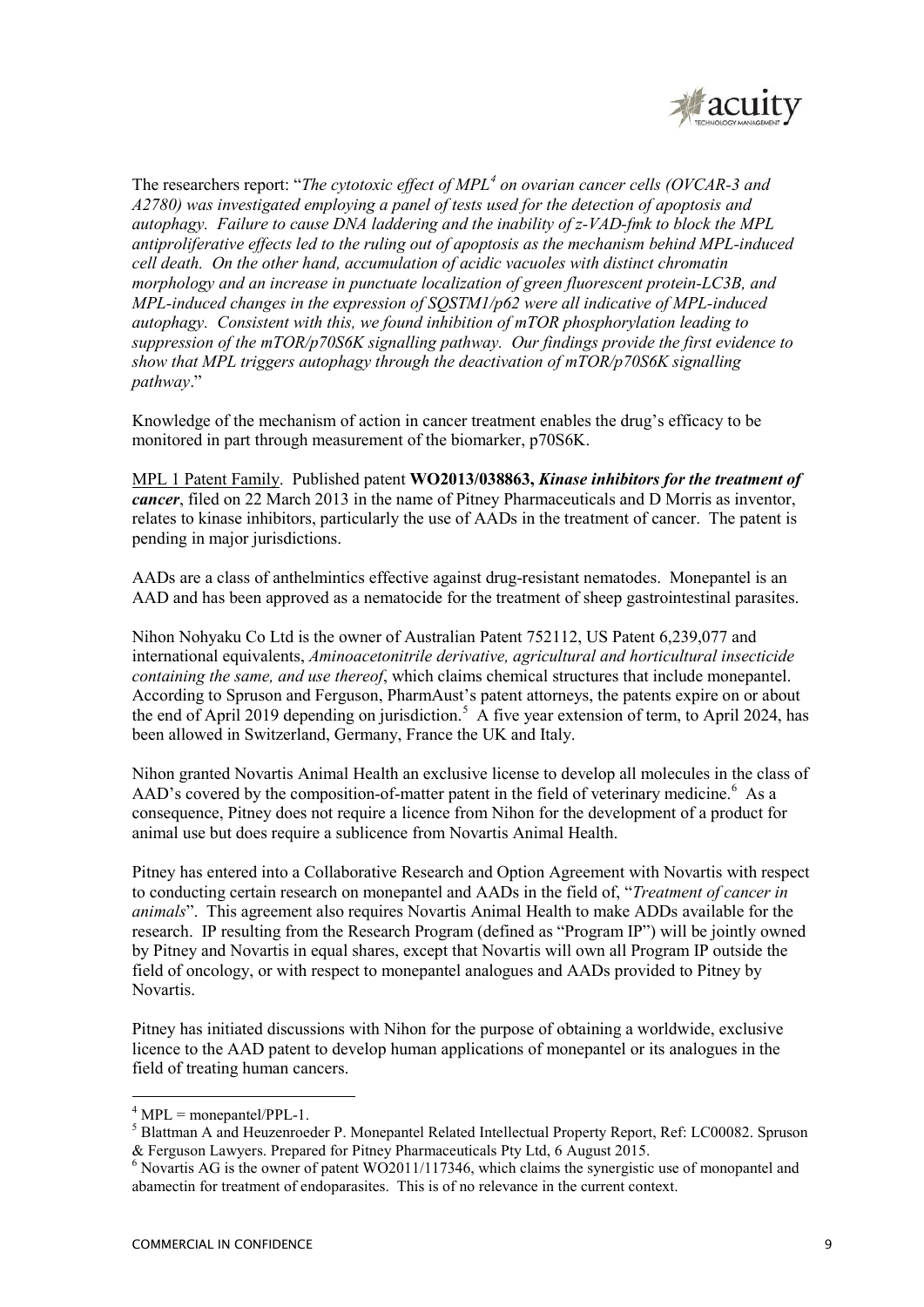

MPL 2 Patent Family covers AADs and is directed at mTOR (mammalian Target of Rampamycin) neurological diseases, such as Alzheimer's disease, Huntington's disease, etc. and chronic inflammatory diseases, rheumatoid arthritis and transplanted organ rejection; fibrotic diseases of the liver, heart and lungs. It also extends cancer claims to include solid tumours and leukemias, lymphomas, etc.

The patent family derives from application **WO2014/022879,** *Compound for the treatment of mTOR pathway related diseases*, filed by Pitney Pharmaceuticals on 5 August 2013. It is pending in major markets of the world.

MPL 3 Patent Family is Patent Cooperation Treaty application **WO2015/061832 (PCT/AU2014/001017),** *Pharmaceutical combinations for the treatment of cancer*, filed in the names of Pitney Pharmaceuticals and NewSouth Innovations Pty Ltd, on 31 October 2014. The patent has yet to enter national phases.

The applications extends the use of monepantel and related compounds to use in a combination with a broad range of known anticancer compounds such as doxorubicin, cisplatin and 5 fluorouracil citing many cancers that may be amenable to such combinations.

MPL 4 Patent Family is **WO2015/037747 (PCT/JP2014/074764)** filed 12 September 2014, *Anticancer agent comprising aminoacetonitrile compounds as active ingredient*, filed in the names of Nihon Nohyaku and Pitney Pharmaceuticals. It has yet to ender national phases.

Our patent searches identified no other patents covering the use of monepantel in the treatment of cancer and the valuation assumes PharmAust has no restrictions in its freedom-to-operate.

### **2.2.2 Albendazole and Cancer, incl. Malignant Ascites**

Albendazole is a broad-spectrum antiparasitic drug. It was first marketed by SmithKline Beecham (now GlaxoSmithKline) outside the US in 1982 and was approved by the FDA for human use in 1996.<sup>7</sup> Its composition-of-matter patents have expired. One product is currently approved in the US, Albenza®, a chewable tablet marketed by Amedra Pharms LLC. In Australia, Eskazole® and Zentel® (Aspen Pharmacare Australia) are registered.

The PharmAust, albendazole patent portfolio includes:

**WO2006/024092 (PCT/AU2005/001318),** *VEGF inhibition*, in the name of NewSouth Innovations, filed 9 March 2006, covering the use of benzimidazole carbamate compounds, which includes albendazole, for the inhibition of production or secretion of VEGF of relevance in the treatment of certain cancers, including ovarian, colorectal, liver, pancreatic, gastric, endometrial, renal or other primary or metastatic tumour cell. The claims also cover retinopathic neovascularisation which is associated with proliferative retinopathy, diabetic retinopathy, retinopathy of prematurity or macular degeneration.

 $<sup>7</sup>$  One publication reports that the US albendazole price went from US\$5.92 per daily dose in 2010 to</sup> US\$119.58 in 2013. Medicaid data show that spending on albendazole increased from less than US\$100,000 per year in 2008, when the average cost was US\$36.10 per prescription, to more than US\$7.5 million in 2013, when the average cost was US\$241.30 per prescription. Frellick M. Prices Soar for Off-Patent Drugs as Competition Thins. Medscape Medical News, Nov 14, 2014.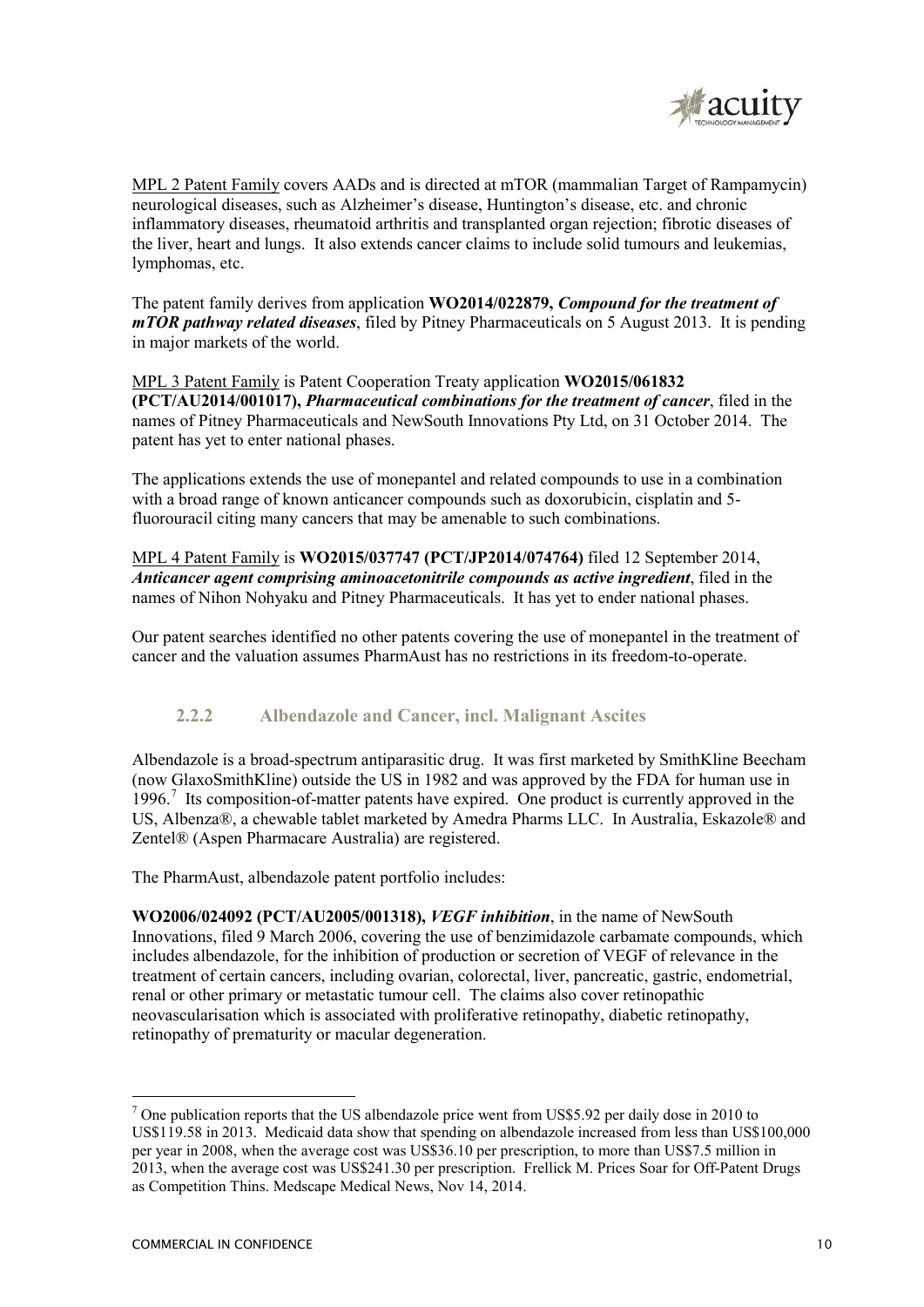

The claims cover use of albendazole for indications where excessive VEGF production results in increased vascular permeability and is associated with an accumulation of fluid in a body cavity of the subject as a consequence. Malignant ascites is one such indication.

A granted patent has been registered in many countries including Australia, Europe and the US.

**WO2006/060853 (PCT/AU2005/001839),** *Treatment for cancer*, in the name of NewSouth Innovations, filed 12 June 2005, claims the use of benzimidazole carbamate compounds for the treatment of tumours, comprising administration of at least one taxoid and an effective amount of at least one benzimidazol carbamate, including albendazole. The invention also provides a method for the treatment of tumours insensitive to one or more anti-mitotic drugs.

A granted patent has been registered in many countries including Australia, Europe and the US.

The earliest patent application held by the Company is: **WO02/076454 (PCT/AU02/00339),**  *Method for treatment of cancer and compositions for use therein*. The applicant is Unisearch Limited (predecessor company to NewSouth Innovations) along with the inventors Morris and Pourgholami. It was filed on 3 October 2002. Claims cover the treatment of tumours using a class of compounds that includes benzimidazole carbamate. Patents have been granted in Europe and Australia, but not in the US or Japan.

We note the existence of one other patent in the name of Odyssey Thera, Inc of the US WO2006/017185, *Drugs for the treatment of neoplastic disorder*, filed 8 July 2005. This patent claims the use of albendazole, amongst other compounds and in combinations, for the treatment of cancer. We are unable to confirm that the company is developing a product along these lines or that the company remains operational. No companies have registered clinical trials with albendazole for cancer with the US National Institutes of Health website, *clinicaltrials.gov*. Pitney's patent WO02/076454 has priority. However, the Odyssey application claims combination with a second, chemotherapeutic agent, including toxoids and this precedes Pitney's patent WO2006/060853.

## **2.2.3 Mucin and Cancer**

The relevant patent application for the mucin program is **WO2014/094041 (PCT/AU2013/001474)**  *Treatment of disease involving mucin*, in the name of Pitney Pharmaceuticals, filed 17 December 2013. National phases have been entered and the patent is pending in important countries.

The claims cover the use of bromelain compounds with at least one mucolytic agent, including NAC, coupled with, for example, a chemotherapeutic drug (or N-glycosylation inhibitor, silyltransferase inhibitor, multi-drug transport inhibitor, NSAID, antibiotic, and anti-inflammatory agent). Thus, a combination such as bromelain, NAC and cisplatin are claimed to constitute a potent therapeutic combination acting synergistically to treat diseases involving mucin including cancer, pseudomyxoma peritoneii ("PMP"), cystic fibrosis, and disease involving thrombi such as haemophilia, myocardial infarction, coronary artery disease, stroke, massive pulmonary embolism and acute limb ischaemia, and stent-related thrombosis or haemarthrosis. Cancer is further exemplified as lung cancer, breast cancer, colorectal cancer, thyroid cancer, prostate cancer, stomach cancer, pancreatic cancer, cancer of the appendix and ovarian cancer, and signet ring cell carcinoma.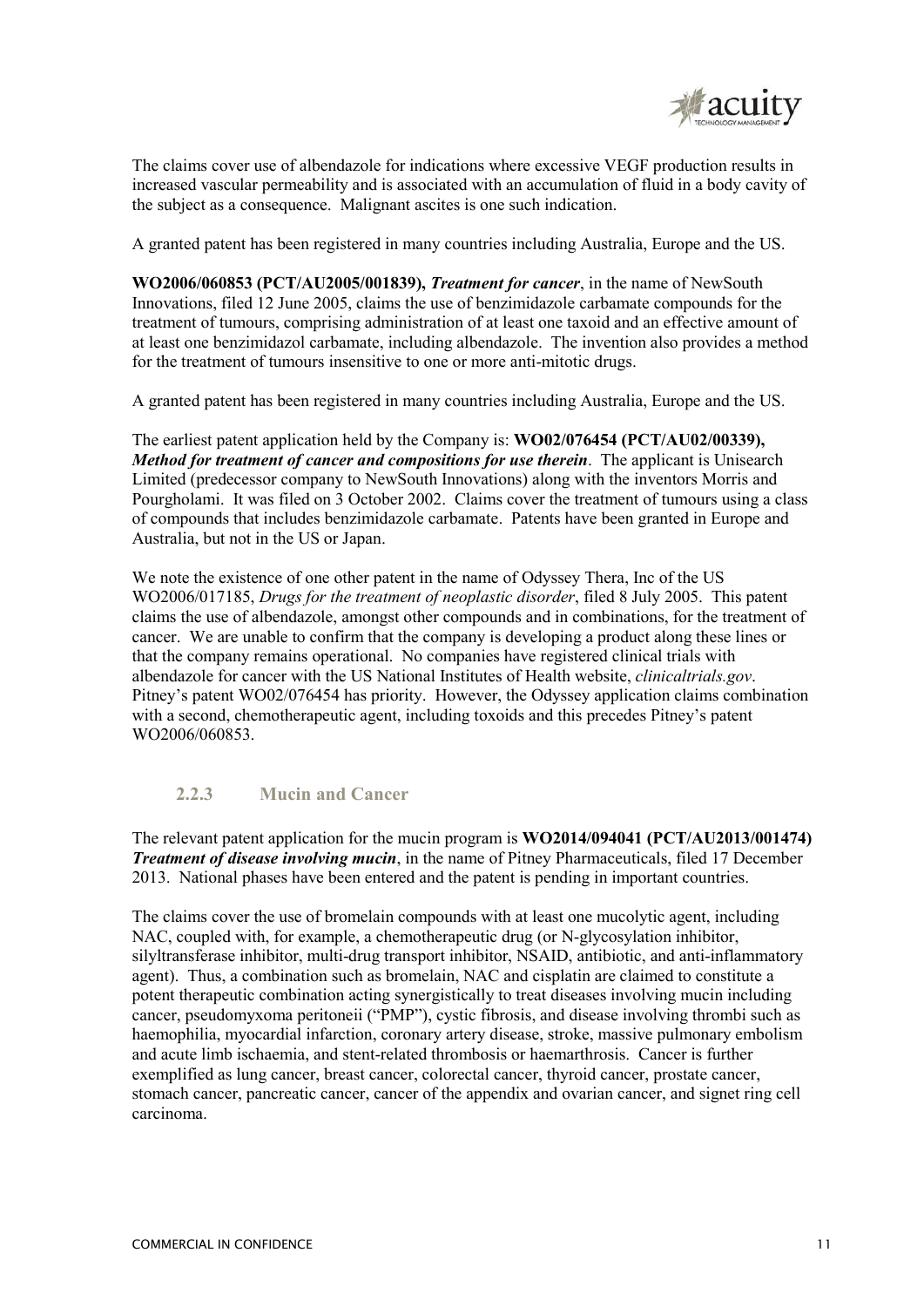

### *2.3 Commercialisation Strategies*

#### **2.3.1 Pitney Pharmaceuticals**

Pitney intends to conduct further clinical trials on all three of its technology portfolios prior to licensing the technology to pharmaceutical, veterinary or biotechnology companies with the skills and resources to complete late-stage clinical trials, manufacture and globally distribute products. Phase I and II clinical trials will be done with input from a major contract research organisation ("CRO") such as CMAX, and other consultant oncologists. PharmAust will significantly increase the value of its technology by developing it through both Phase I and II clinical trials.

The stages necessary to obtain marketing approvals for human drugs is well defined and are not discussed in detail in this report.

PPL-1 is the most advanced of the Company's programs at this point in time although the veterinary product may be the closest to market. The following work is planned to be undertaken by the Company over the next two to three years for monepantel as a human anti-cancer treatment:

- Completion of further supportive preclinical studies to enable combination therapy with standard-of-care chemotherapeutic and conduct a Phase II study under Clinical Trial Notification scheme in Australia, including preparation of a new clinical trial application for the ethics committee of the Royal Adelaide Hospital and other centres, potentially including overseas, that may be interested in participating in the Phase II trial (currently under discussion);
- Initiate discussions for licensing of the human cancer applications; and
- Agree a commercialisation strategy relating to the joint patent with Nihon;
- Conduct a Phase I/II trial in either Australia or Europe in an international setting under international guidelines.

Two canines have now received PPL-1 with standard-of-care chemotherapy with no observed adverse events. The process for the veterinary product now is:

- Canine recruitment will continue animals in order to support statistical significant demonstration of efficacy and reduced side effects with the chemotherapeutic; and
- The Company will determine the next stages with a potential Option partner (suggested as a top five pharmaceutical company) for the veterinary applications of PPL-1 and related molecules.

From our investigations we understand that the FDA may require a minimum of 150 dogs for a full marketing approval. The European regulator, the European Medicines Authority ("EMA"), does not generally require a specific minimum number of dogs.

Albendazole will progress to a Phase II/III study in ascites while the mucin combination requires further pre-clinical evaluation. As, in both cases, the drugs in question have been approved for human use or are recognised as safe, we anticipate that a Phase II, or II/III, study may lead to a single pivotal study prior to marketing approvals.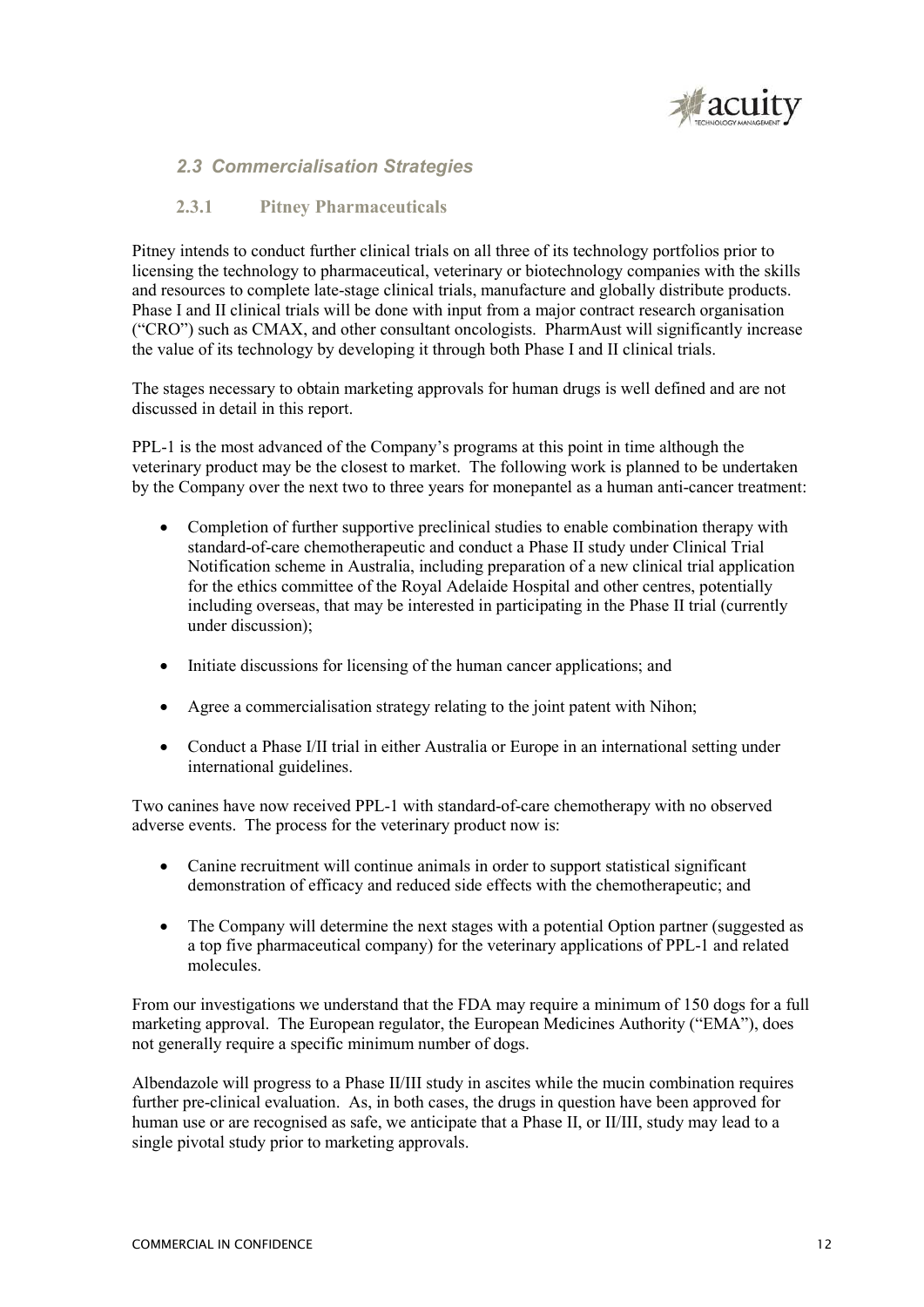

### **2.3.2 Epichem**

Epichem has been providing synthetic and medicinal chemistry services to the drug discovery and pharmaceutical industries worldwide for over a decade. It presents itself as a "Hi-Tech provider" of chemistry-based products and services. Epichem is globally competitive and export focused with ~85% of its current revenues coming from overseas.

Revenues continue to grow steadily and the 2014 financial year saw record revenues for Epichem of \$1.89 million (last audited accounts). This is 12% up on the previous year's revenues of \$1.69 million. The company was profitable in years ending 30 June 2012, 2013 and 2014 but, on unaudited accounts, had a loss for 2015. Epichem argues that its growth has been limited by shortage of laboratory space and this, a consequence of lack of funds. "Without additional laboratory space, revenues would not be expected to grow much beyond 5% per year."

The most significant component of a projected revenue forecast is an increase in the sale of Reference Standards from Epichem's catalogue both by expanding the catalogue and increasing the revenue-per-standard (forecast at 35% increase per year for six years).

Unlike other companies involved in drug discovery and outsourcing, which usually provide either fee-for-service research or develop their own IP, Epichem's strategy is to generate both a cash flow by providing products and fee-for-service research and undertake its own IP generating research. The combination of these two highly complementary strategies has made the business more robust and sustainable, allowing a more effective use of limited resources.

# **3. Markets and Competition**

## *3.1 Cancer*

The likely applications for monepantel/PPL-1 are cancers of the breast, colon, kidney, ovaries and pancreas where there are *in vitro* and animal studies showing efficacy and a rationale for treatment.

Cancer accounted for 8.3 million deaths in 2013. With a growing incidence of 469.6 per 100,000 in the US alone, the oncology market is anticipated to grow to at around 7% per annum to US\$109 billion by 2020.

The US National Institutes of Health estimated the overall costs of cancer in 2010 at US\$263.8 billion, of which \$102.8 billion was for direct medical costs (total of all health expenditures). $8$ Over half of the direct medical costs are due to treatment of breast, lung and prostate cancers. In 2004, US Medicare payments for all drugs classified as Part B (those that aren't self-administered with coverage limited to infusion or injection) for medical oncology reached a total of US\$5.3 billion (of \$2.3 billion for chemotherapy and \$1.5 billion for erythroid growth factors). A 2007 study said that drugs prescribed by oncologists account for more than 40% of Medicare spending.

The proportion of breast cancer patients treated with chemotherapy rose from 11% to 24% between 1991 and 2002. Average breast cancer chemotherapy costs increased by an average of US\$6,160 to \$12,802 per person over the period, slightly lower than the average colorectal chemotherapy costs.

<sup>8</sup> The Chemotherapy Drug Industry (http://chemoth.com/economics).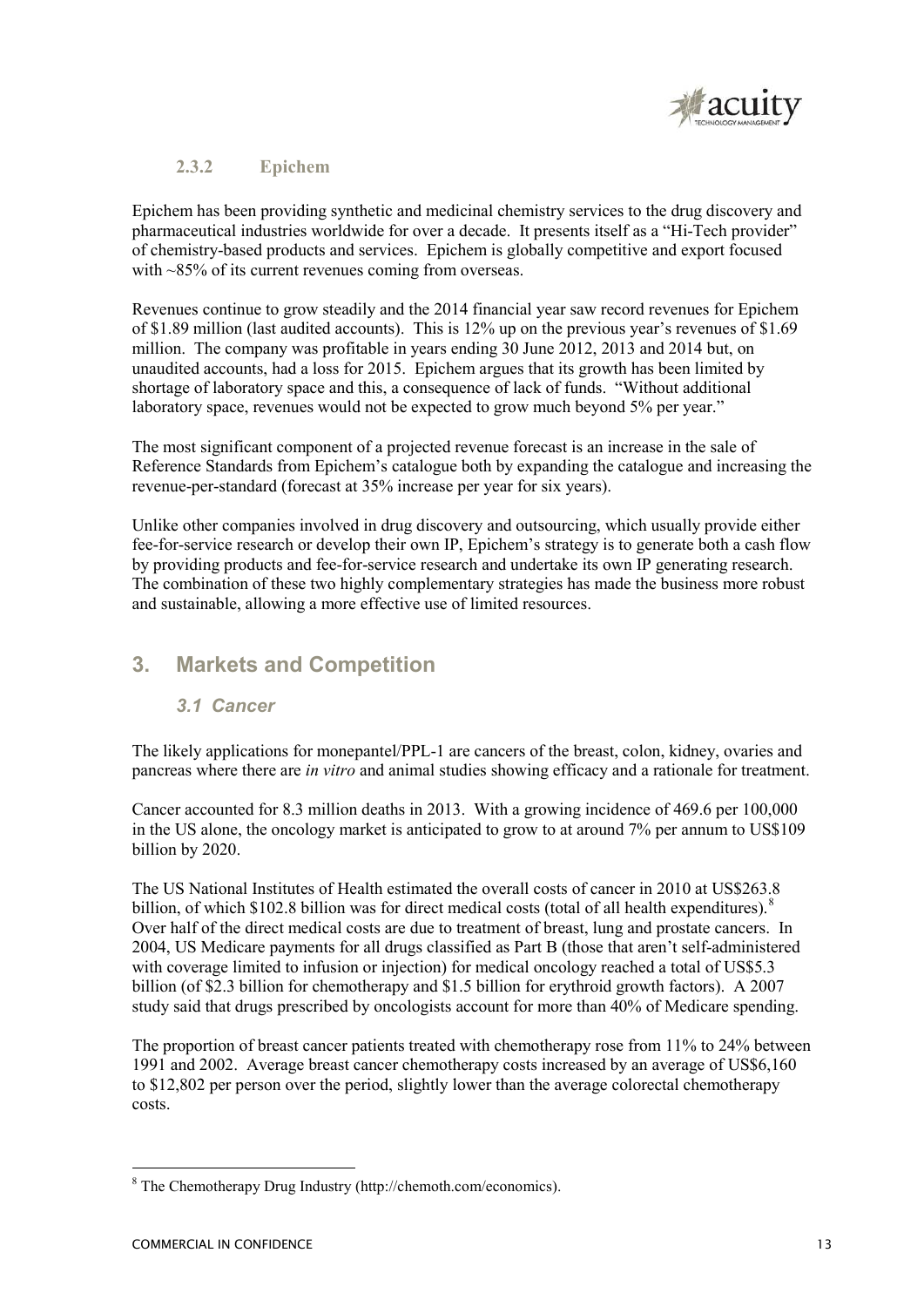

The firm Natixis, as quoted in the Chemotherapy Drug Industry report, estimated that the chemotherapeutics industry will grow at 8% per year, reaching US\$93 billion in 2016, and IMS Health estimated that it will grow at nearly double the rate of the global pharmaceutical market, potentially reaching US\$80 billion by 2012. IMS predicted a growth rate of 12% to 15%, due to expensive new treatments.

DataMonitor Healthcare reports that in the US, Japan, and five major EU markets, ovarian cancer patients have an approximate overall five-year survival rate of 44.2%. Survival rates largely depend upon stage at diagnosis with the five-year survival rate for localized disease 91.9%, significantly higher than that observed in distant disease (27.3%).

Most patients with ovarian cancer present with advanced disease at diagnosis. Despite high responses to initial treatment, the majority will eventually relapse with incurable disease. Common chemotherapy drugs used for the treatment for ovarian cancer include cisplatin or carboplatin, and paclitaxel or docetaxel, which are most often given in combination. The largest unmet need in ovarian cancer is for effective therapies for patients who develop resistance to platinum-based chemotherapies. Platinum resistance is the main factor contributing to mortality in ovarian cancer. Patients with platinum-resistant ovarian cancer currently have very limited treatment options. For these patients, the preferred treatment is a range of single non-platinum-based cytotoxic chemotherapies, which are usually administered sequentially. The response rates to these single agents are low, and responses are short-lived. Single-agent non-platinum-based chemotherapies include topotecan (20% response rate), docetaxel (22%), paclitaxel (21%), gemcitabine (19%), vinorelbine (20%), liposomal doxorubicin (26%) and etoposide (27%)

DataMonitor Healthcare estimates that sales of patented ovarian cancer drugs (Avastin and biosimilars, Lynparza, Rucaparib, Vigil, niraparib, Recentin and Perjeta a number of which have yet to launch) will grow from US\$171 million in 2015 to US\$667 million in 2023 across the seven major markets (US, Japan, France, Germany, Italy, Spain and the UK). Patient numbers on these drugs will grow from 15,800 to 28,670 from 2015 to 2023 respectively.

The International Agency for Research on Cancer ("IARC") in its Globocan 2012 database<sup>9</sup> provides information on incidence and prevalence for common cancers and Table 2 presents data for breast, colon, renal, ovarian, prostate and pancreatic cancer in developed and undeveloped countries.

Epithelial ovarian cancers account for about 85% to 90% of ovarian cancers, and are the most aggressive and dangerous sub-type. According to the National Cancer Institute, the five year survival rate for ovarian cancer from 2004 to 2010 was 44.6%, and it is estimated that 21,980 women will develop and 14,270 women will die from ovarian cancer in 2014. In the EU, the five year survival rate for ovarian cancer was 37.6% from 2000-2007. In 2012, there were 44,483 diagnosed cases of ovarian cancer in the 28 member states of the European Union ("EU28"), according to the International Agency for Research on Cancer, while 29,758 women died of the disease.

In the US, 51% of women with ovarian cancer are diagnosed with stage III cancer, characterized by microscopically confirmed peritoneal metastasis outside the pelvis and/or regional lymph node metastasis.

<sup>9</sup> http://globocan.iarc.fr/Default.aspx.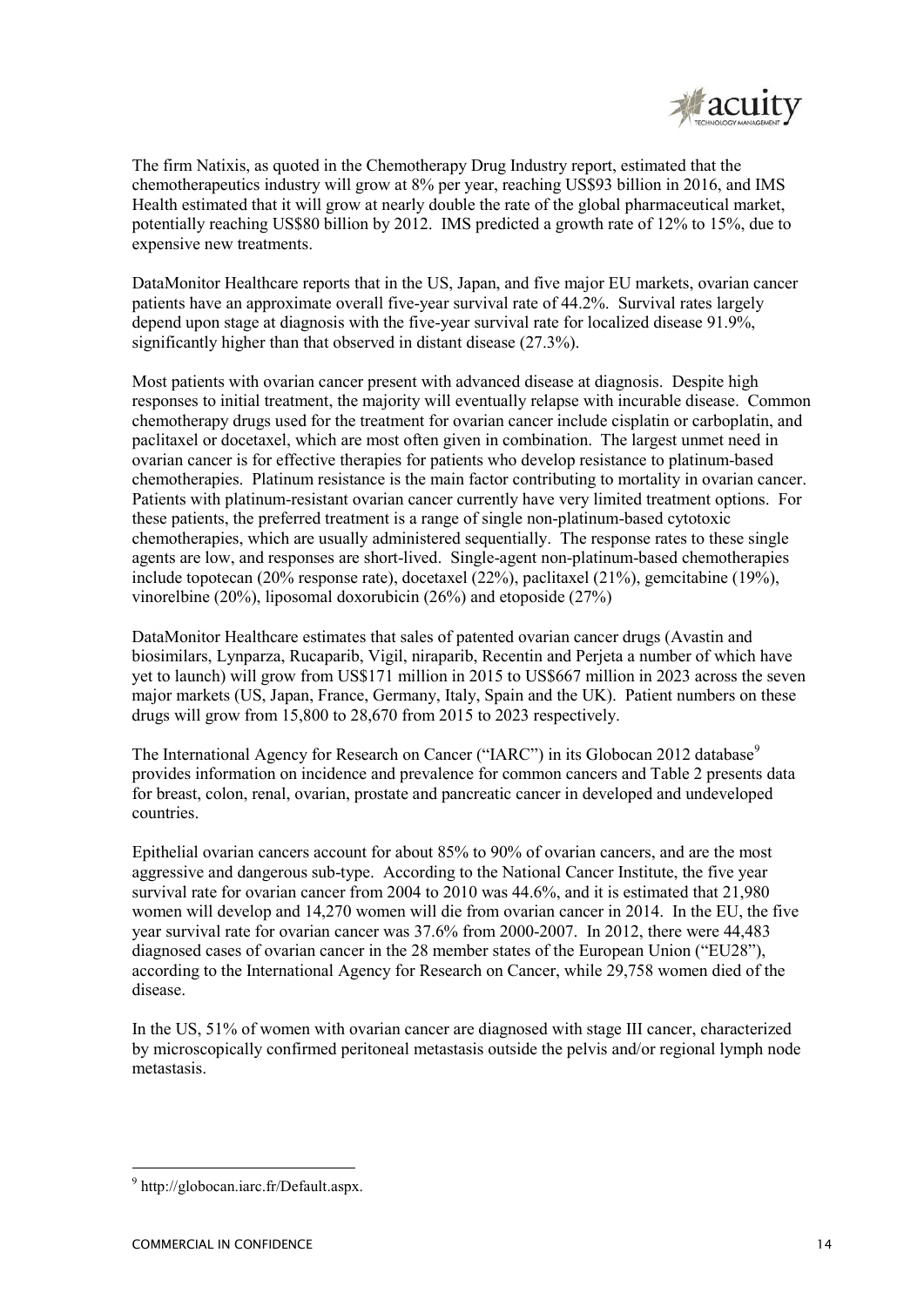

| Cancer                 | <b>Incidence</b> | <b>5 Year Prevalence</b> |  |
|------------------------|------------------|--------------------------|--|
| <b>Breast</b>          |                  |                          |  |
| More Developed Regions | 788,192          | 3,200,598                |  |
| Less Developed regions | 882,656          | 3,031,510                |  |
| World                  | 167,084          | 6,232,108                |  |
| Ovarian                |                  |                          |  |
| More Developed Regions | 99,457           | 245,418                  |  |
| Less Developed regions | 137,402          | 341,206                  |  |
| World                  | 236,859          | 586,624                  |  |
| <b>Colorectal</b>      |                  |                          |  |
| More Developed Regions | 736,797          | 2,129,736                |  |
| Less Developed regions | 623,259          | 1,413,846                |  |
| World                  | 1,360,056        | 3,543,582                |  |
| <b>Prostate</b>        |                  |                          |  |
| More Developed Regions | 741,937          | 2,870,970                |  |
| Less Developed regions | 352,936          | 986,530                  |  |
| World                  | 1,094,873        | 3,857,500                |  |
| <b>Kidney</b>          |                  |                          |  |
| More Developed Regions | 198,014          | 591,423                  |  |
| Less Developed regions | 130,190          | 315,323                  |  |
| World                  | 328,204          | 906,746                  |  |
| Pancreatic             |                  |                          |  |
| More Developed Regions | 187,438          | 107,118                  |  |
| Less Developed regions | 150,322          | 104,426                  |  |
| World                  | 373,760          | 211,544                  |  |

#### **Table 2: Incidence & Prevalence of Relevant Cancers (GloboCan 2012)**

Incidence is defined as the rate at which a specific disease occurs. It is the number of new cases occurring during a certain period, generally a year. Prevalence is the total number of individuals with a disease in existence at a certain time in a designated area.

There is a large range in the cost of individual chemotherapy treatment. The cost of eight weeks of chemotherapy can range from US\$100 to US\$30,000 and significantly more with newer CTLA-4 and PD-1 inhibitors costing up to US\$200,000. As summarised in the Chemotherapy Drug Industry report, the average annual cost for chemotherapy drugs per user was US\$22,353, based on a grouping of the ten common cancers where chemotherapy is a key treatment modality.

An analysis of cancer drug development times by Adams & Bantner found the following average durations: Phase I, 21 months; Phase II, 30 months and Phase III, 29 months.<sup>10</sup> These authors estimated the cost for developing a cancer drug from discovery to registration as US\$1.042 billion.

<sup>&</sup>lt;sup>10</sup> Adams CP & Brantner VV. Estimating The Cost Of New Drug Development: Is It Really \$802 Million? Health Affairs 25(2):420, 2006.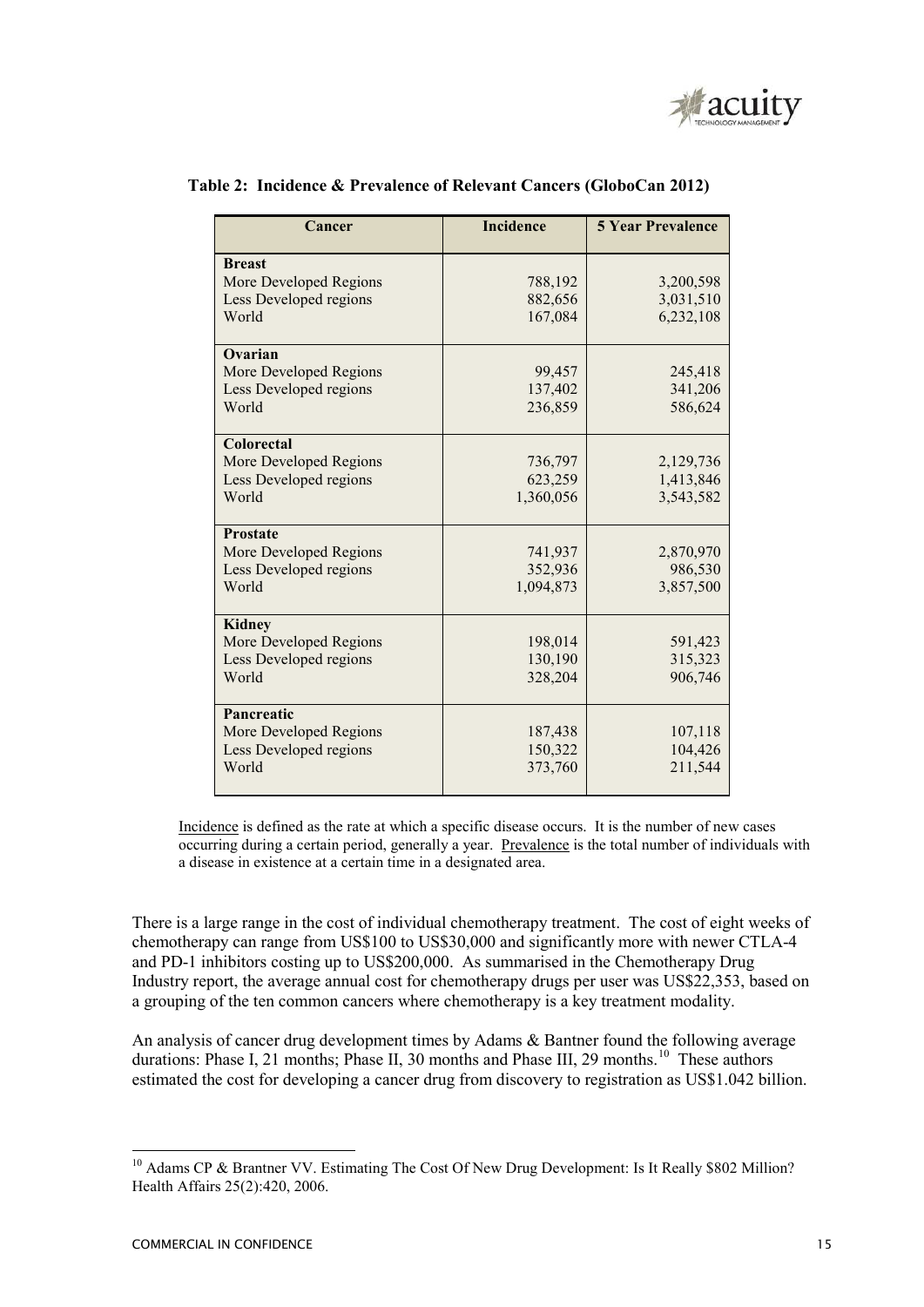

### *3.2 Malignant Ascites*

Malignant ascites is the term given to fluid build-up in the peritoneum as a consequence of infiltration by metastatic cancer cells. It can be caused by various kinds of tumours. The peritoneal spread of epithelial tumour cells leads to an accumulation of fluid in the peritoneal cavity and is associated with an unfavourable prognosis for the patient.

It has been reported that about 50% of patients with malignant ascites present with ascites at the initial diagnosis of their cancer. Around 15% to 50% of all cancer patients will develop the condition. It is most commonly seen in ovarian cancer, where it is present in 36% of women at the time of diagnosis of the cancer, and is present in approximately 60% at the time of death.

The presence of large volume ascites causes abdominal discomfort, anorexia, nausea and vomiting, and deterioration in quality of life. Palliation of symptoms with minimal distress is therefore paramount. The most common method of treatment is paracentesis, insertion of a catheter and drainage of fluid, which generally must be repeated at intervals of one to two weeks and can lead to complications such as infections or elevated losses of fluids and proteins.

In cancer, ascites is seen most commonly in ovarian cancer; pancreatic, 21%; gastric cancer, 18%; and colon, oesophageal and breast cancer, 11% collectively. The prognosis for patients who develop malignant ascites is very poor.<sup>11</sup> The median survival time is only a few months, depending on the underlying tumour type and stage. Low serum albumin and total protein levels are both linked to worse prognosis, while the presence of liver metastases arising from all tumour types is associated with the poorest overall survival.

There is little pharmaceutical competition to PharmAust with only one approved product, Removab® (catumaxomab, Fresenius Biotech). Removab consists of one half (one heavy chain and one light chain) of an anti-EpCAM antibody and one half of an anti-CD3 antibody. In addition, the heavy chains can bind to an Fc receptor like other antibodies. Removab destroys the peritoneal cancer cells and thus directly attacks the cause of malignant ascites. By binding to an epithelial tumour cell via one arm, to a T lymphocyte via the other arm and to an antigenpresenting cell like a macrophage, an NK cell or a dendritic cell via the heavy chains, an immunological reaction against the cancer cell is triggered.

Removab was approved for the treatment of malignant ascites by the EMA in 2009. Fresenius subsequently obtained reimbursement approvals for Removab from the national health care systems of several European countries. Although receiving Orphan Drug status for ovarian cancer in the US, the product has yet to be approved.

Around 90% of patients treated with Removab have side effects, including pyrexia, nausea and abdominal pain due to cytokine release.

The pivotal study for Removab involved 258 patients with malignant ascites due to various carcinomas. Of those, 129 suffered from ovarian cancer, while another 129 had other types of cancer. Patients received paracentesis followed by four intraperitoneal infusions of Removab, or paracentesis alone (control group).<sup>12</sup>

-

<sup>&</sup>lt;sup>11</sup> Avantunde AA  $\&$  Parsons SL. Pattern and Prognostic Factors in Patients with Malignant Ascites: A Retrospective Study. Annals Onc 18:945, 2007.

<sup>&</sup>lt;sup>12</sup> Heiss, et al. Int J Cancer 127:2209, 2010.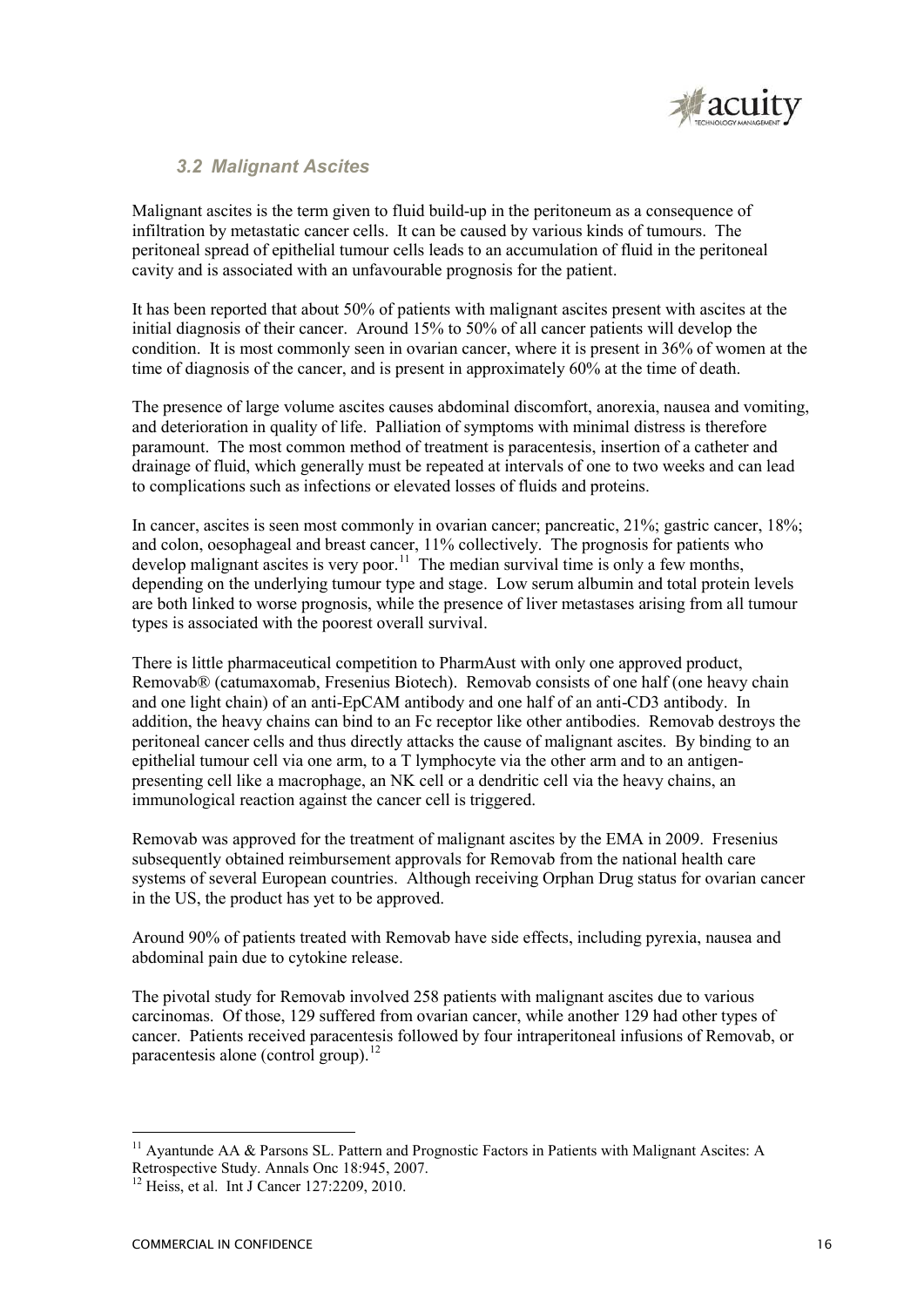

In June 2013, Neopharm Group (Israel) acquired the biotech subsidiary of Fresenius SE  $\&$  Co. for an undisclosed price. The transaction included Removab as well as the immunosuppressive drug ATG-Fresenius S. According to Fresenius, the gain on disposal amounted to  $\epsilon_0$ .<sup>13</sup> Fresenius Biotech finished 2012 with a  $\epsilon$ 26 million (US\$33.9 million) loss in earnings before interest and taxes, slightly better than 2011's EBIT loss of €30 million (\$39.1 million). The loss came despite a 14% jump in sales, to  $\epsilon$ 34.9 million (\$45.5 million) from  $\epsilon$ 30.7 million (\$40 million) in 2011. The biotech subsidiary had 150 employees and generated sales in 60 countries.

ATG-Fresenius S was reported as being profitable in 2012, with sales rising 15% year-over-year to €30.8 million (\$40.1 million). Removab sales grew by 3% over 2011, to €4.1 million (\$5.3 million).

DataMonitor estimated that sales of Removab could achieve US\$70 million by 2016 following US approval.

### *3.3 Mucin*

Mucins are a family of high molecular weight, heavily glycosylated proteins produced by epithelial tissues including those of the gastrointestinal tract, lungs, kidneys, ovaries, breast and pancreas. Under normal conditions, mucin plays a protective role for epithelial tissues. The synthesis of mucin on the surface of epithelial cells is normally highly regulated, but in tumors there is increased production. The secreted and transmembrane mucins that constitute the mucus barrier are considered to promote tumour progression. A high level of mucin is associated with metastasis and poor clinical outcome in patients diagnosed with cancer.

Pseudomyxoma peritoneii ("PMP") is a syndrome characterized by the gradual filling of the abdomen with mucin produced by a mucinous epithelial tumour generally arising in the appendix. Filling of the abdomen causes significant discomfort and in severe cases can lead to the death of the patient. Since PMP and mucin are inextricably linked, any therapeutic intervention needs to properly target the mucin ectopy.

PMP is a rare disease with an estimated incidence of one per million persons per year. One Dutch study suggests as high as two per million per year.<sup>14</sup>

PMP has generally been considered benign. However its behavior suggests that it should, at best, be considered a borderline malignancy with disease progression over time, to massive abdominal distension and nutritional compromise in most cases. The long term survival in most patients remains poor with reported five and 10 year survival rates of 50% and 10% to 30%, respectively.<sup>15</sup>

 $13$  Fresenius SE & Co. Annual Report 2014.

<sup>&</sup>lt;sup>14</sup> Smeenk RMI, *et al.* Appendiceal neoplasms and pseudomyxoma peritonei: a population based study. Eur J Surg Oncol 34(2):196, 2008.

<sup>15</sup> Bevan KE, *et al*. Pseudomyxoma peritonei. World J Gastrointest Oncol 2(1):44, 2010.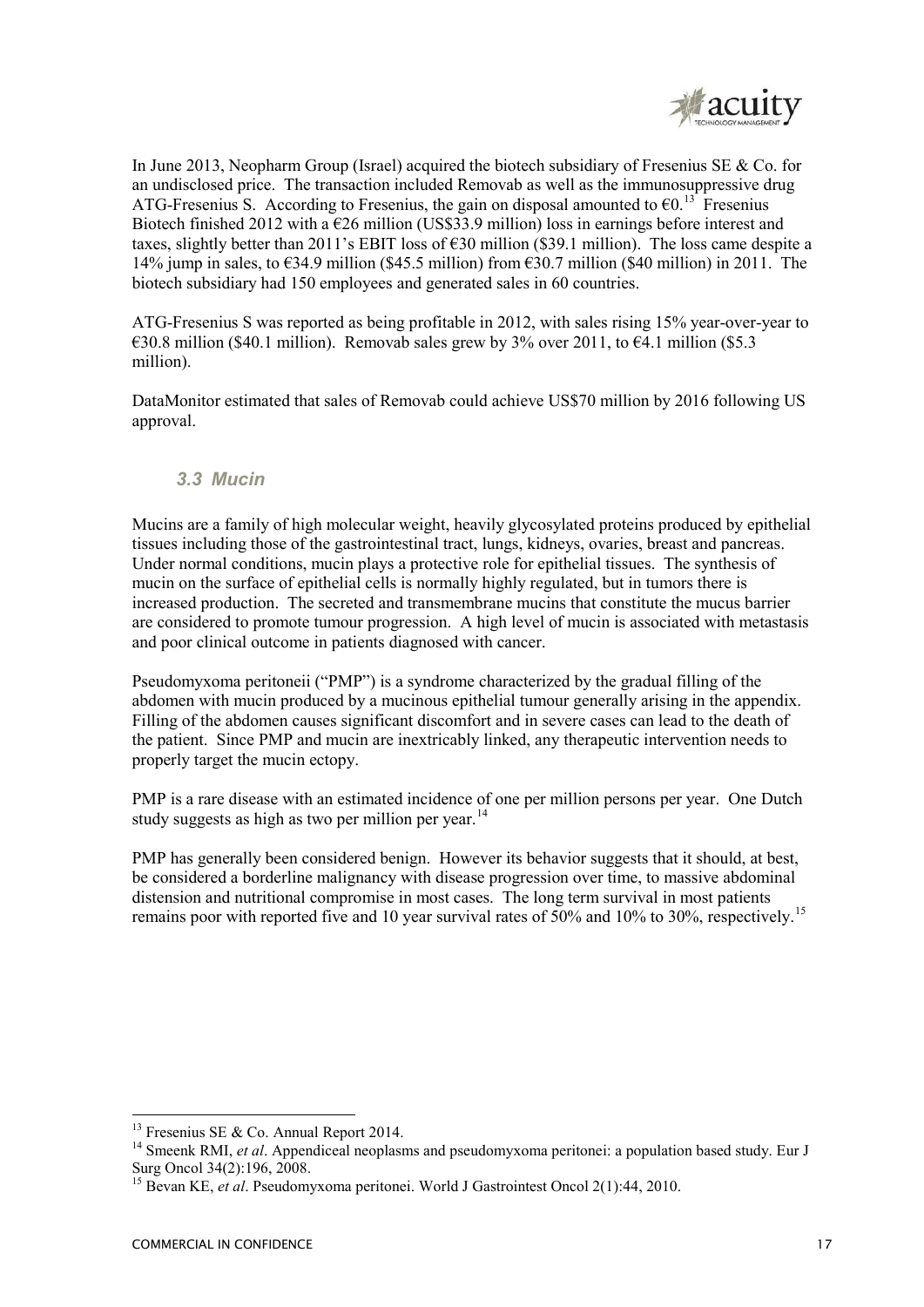

In 90% of cases, the primary lesion is an appendiceal mucinous tumour, but ovarian mucinous tumours have been reported (7%) and, more rarely, mucinous tumours of the colon, stomach, pancreas, and urachus. There are currently no validated recommendations on clinical management and no cytotoxic agents have been granted an EMA authorization in the indication. Nonetheless, the best curative option appears to be complete cytoreductive surgery (visceral resections and peritonectomy procedures) combined with hyperthermic intraperitoneal chemotherapy (off-label use), sometimes followed by intravenous chemotherapy (off-label use) which can only be considered in young patients with good general status.

Mucinous carcinoma of the breast, sometimes called colloid carcinoma, is a rare form of invasive ductal carcinoma (cancer that begins in the milk duct and spreads beyond it into nearby healthy tissue).<sup>16</sup> In this type of cancer, the tumor is made up of abnormal cells that "float" in pools of mucin.

Research suggests that only about 2% to 3% of invasive breast cancers are "pure" mucinous carcinomas, meaning that this is the only type of cancer present within the tumor. About 5% of invasive breast cancers appear to have a mucinous component within them, with other types of cancer cells present as well.

Signet ring cell carcinoma ("SRCC") is an epithelial malignancy characterized by the histologic appearance of signet ring cells. It is a form of adenocarcinoma that produces mucin. It is most often found in the glandular cells of the stomach, but it may develop in other areas of the body, eg. the prostate, bladder, gallbladder, breast, colon, ovarian stroma and testis. It may also be seen in renal cell carcinoma.

More than 96% of the SRCC arises in the stomach, with the remainder arising from other sites involving colon, rectum, gall bladder, pancreas, urinary bladder and breast. As symptoms usually appear late, SRCC are commonly detected at advanced stages.

Mucinous adenocarcinoma accounts for 10% of gastric carcinoma.<sup>17</sup> SRCC comprises about 8.7% of all gastric cancers. <sup>18</sup>

Although colorectal adenocarcinoma has a relatively better prognosis than other gastrointestinal malignancies with the same stage, specific histological types of colorectal carcinoma such as mucinous adenocarcinoma and signet-ring cell carcinoma have a poor prognosis.<sup>19</sup> Incidence rates per 100,000 persons with colorectal cancer have, in one study, been segregated as mucinous, 5.5; signet-ring cell, 0.6; and adenocarcinoma 46.6. Relative five-year survival was worse for signetring cell than mucinous or adenocarcinoma.<sup>20</sup>

A further potential application of the technology is malignant peritoneal mesothelioma, a rare form of neoplasm that occurs in the mesothelial lining of the peritoneal cavity with asbestos is a known causative agent.

<sup>&</sup>lt;sup>16</sup> http://www.breastcancer.org/symptoms/types/mucinous

<sup>&</sup>lt;sup>17</sup> Hu B, *et al*. Gastric cancer: Classification, histology and application of molecular pathology. J Gastrointest Oncol. 3(3): 251, 2012.

<sup>&</sup>lt;sup>18</sup> Kim DY1, *et al.* Clinicopathological characteristics of signet ring cell carcinoma of the stomach. ANZ J Surg. 2004 74(12):1060, 2004.

<sup>&</sup>lt;sup>19</sup> http://www.nature.com/modpathol/journal/v21/n12/full/modpathol2008170a.html.

 $^{20}$  (http://www.ncbi.nlm.nih.gov/pubmed/15868237).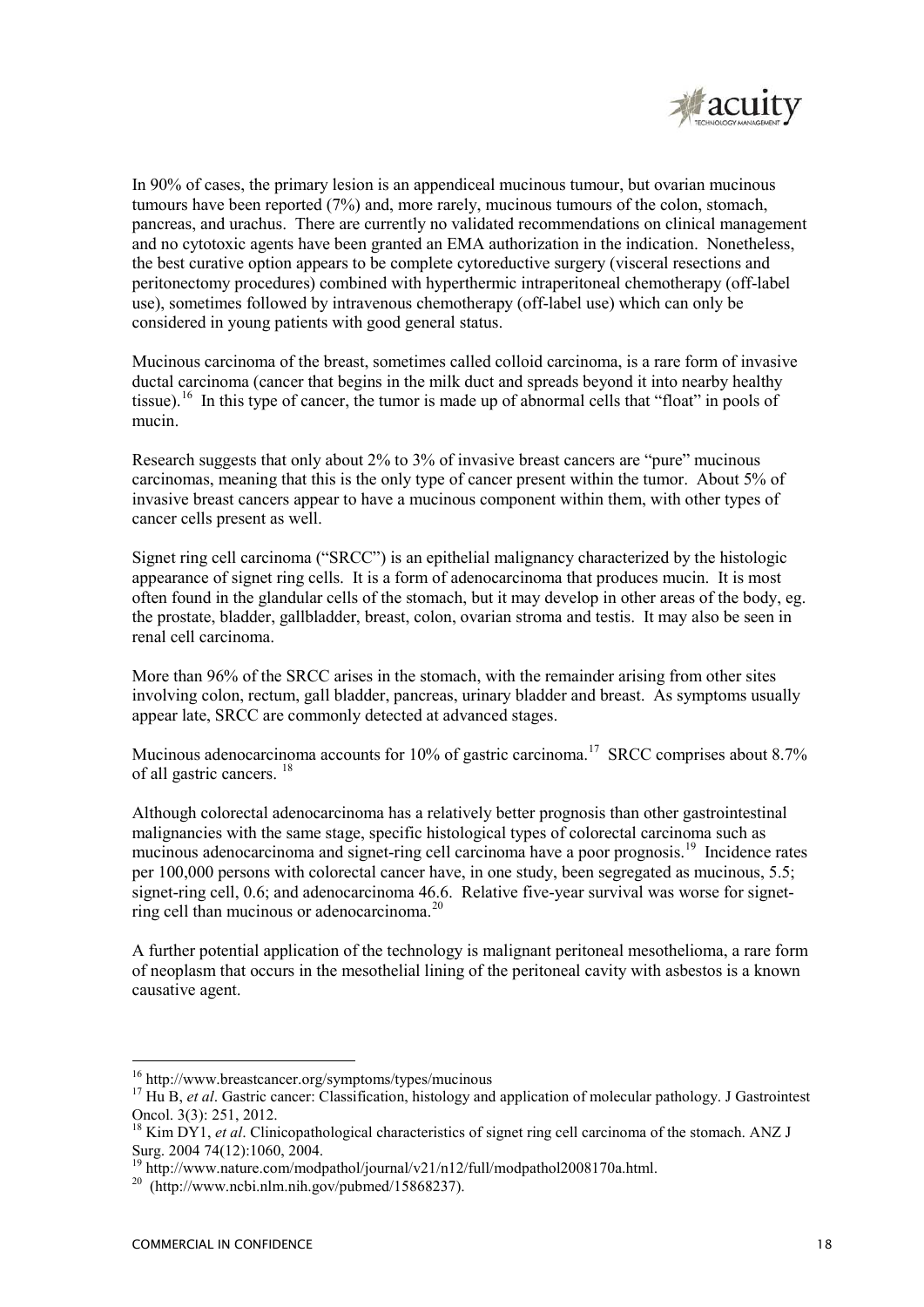

## *3.4 Cancer in Dogs*

The overall market for veterinary medicinal products has been estimated at US\$22 billion with annual growth rate of  $5.7\%$  until 2016.<sup>21</sup>

According to The European Pet Food Industry Federation 2012 Facts & Figures, there are approximately 60 million pet dogs in the EU. The US is the single largest pet market, with 83 million pet dogs. The total US veterinary services market is US\$15 billion in  $2014<sup>22</sup>$ 

Cancer accounts for almost half of the deaths of pets over 10 years of age. In younger dogs, cancer kills about 33%. Dogs get cancer at roughly the same rate as humans, while cats get fewer cancers.

While the actual number of dogs in need of chemotherapy that received such treatment is unknown, one study estimated the number of dogs receiving cancer treatment in 2008 in the US to be over one million.<sup>23</sup> For dogs in need of chemotherapy, the standard of care has largely been the off-label use of injectable human chemotherapeutic agents such as cisplatin, doxorubicin, carboplatin, and vincristine.

One source cites Petplan Pet Insurance's claims in reporting that there are over 75 million pet dogs in the US and around 60% of dogs over the age of six develop some form of cancer.<sup>24</sup> US pet cancer therapies are estimated at US\$550 million, with a price point of around US\$1,500 per treatment.

Swedish veterinary drug developer, Oasmia Pharmaceuticals AB has estimated global companion animal drug market, which is commonly based on generic human products, is US\$7 billion. Approximately 25% of the 80 million dogs in the US alone will develop a tumor during their lifetime. $25$ 

According to the Animal Cancer Foundation, approximately six million dogs per year are diagnosed with cancer in the US, slightly fewer than 10% of the population. Based on a population of 60 million dogs in the EU, Oasmia estimates almost six million dogs per year are diagnosed with cancer in Europe. The company estimates that between 36,000 and 41,250 dogs are treated annually for mammary carcinoma, while the number of diagnoses for squamous cell carcinoma in dogs is less than 10,000 annually.

Mammary cancer was the most frequently diagnosed cancer in female dogs, accounting for 70% of all cancer cases.<sup>26</sup> Incidence of all cancers was 99.3 per 100,000 dog-years in male dogs and 272.1 in female dogs. The highest incidence rates were detected for mammary cancer and for non-Hodgkin's lymphoma in bitches and for non-Hodgkin's lymphoma and skin cancer in male dogs.

<sup>&</sup>lt;sup>21</sup> Oasmia AB. 2014 Annual Report (http://www.oasmia.com/html/upl/539/annual\_report\_oasmia\_2014.pdf).

<sup>&</sup>lt;sup>22</sup> American Pet Products Association. (http://www.americanpetproducts.org/press\_industrytrends.asp. <sup>23</sup> Oasmia Prospectus Pharmaceuticals AB Preliminary Prospectus for listing on the NASDAQ Capital Market, dated 7/6/15.

<sup>&</sup>lt;sup>24</sup> Proactiveinvestors Australia. PharmAust's cancer drug approved for clinical trial in canine cancer treatment, February 20, 2014 (http://www.proactiveinvestors.com.au/companies/news/53010/pharmaustscancer-drug-approved-for-clinical-trial-in-canine-cancer-treatment-53010.html, accessed 15 August 2015). <sup>25</sup> http://www.oasmia.com/news.asp?c\_id=373, accessed 8 Aug 2015).

<sup>&</sup>lt;sup>26</sup> Merlo DF1, *et al.* Cancer incidence in pet dogs: findings of the Animal Tumor Registry of Genoa, Italy. J Vet Intern Med. 22(4):976, 2008.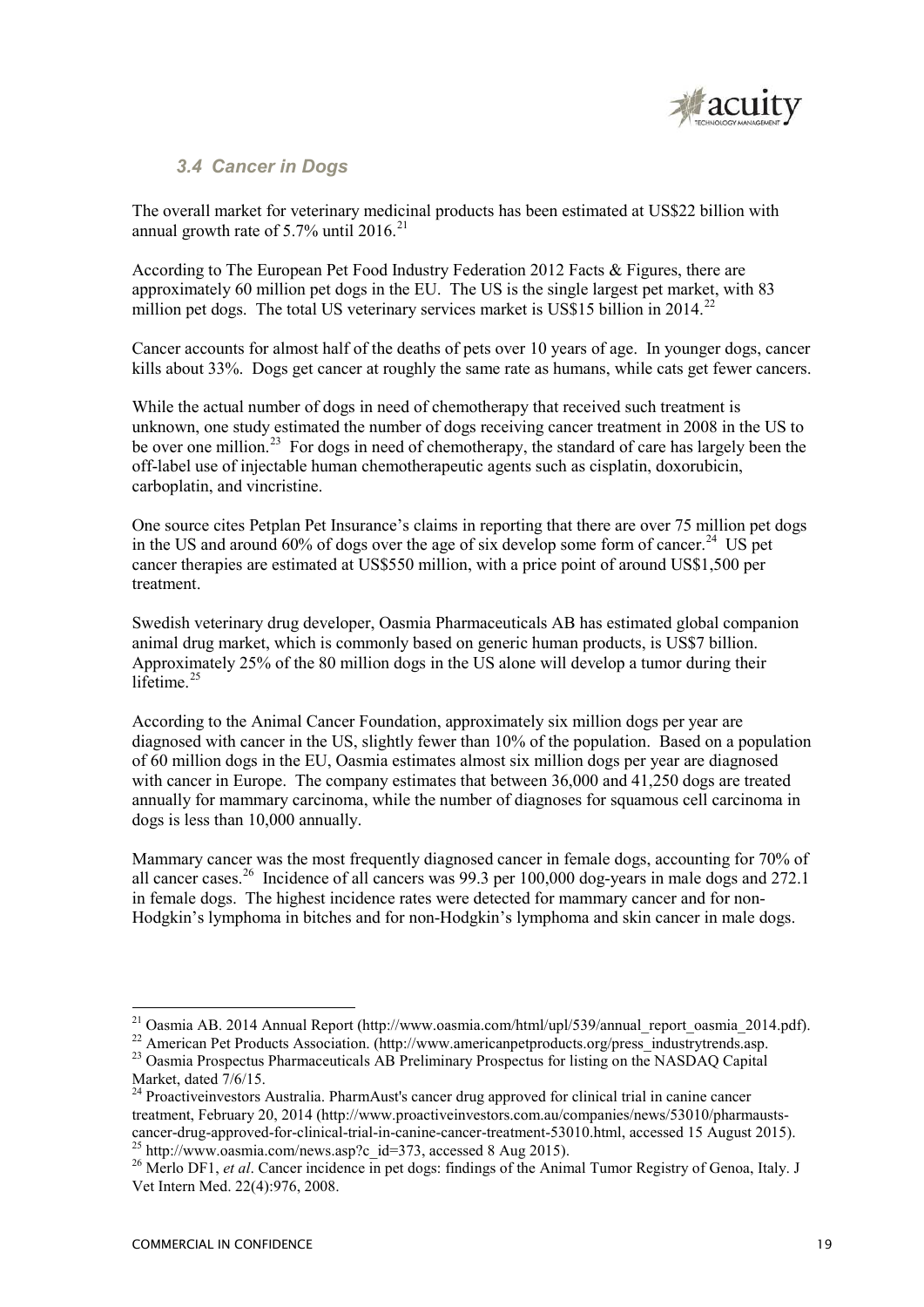

Cancer occurrence rate is usually measured as the number of new cases of cancer in companion animals per year. The rates are difficult to calculate because there are no registries in place and the following numbers represent only approximate yearly cancer incidence in dogs per 100,000 animals based on available data:

| <b>Cancer site</b>        | Dogs<br>(per $100,000$ ) |
|---------------------------|--------------------------|
| Overall cancer occurrence | 381.2                    |
| Skin (nonmelanoma)        | 90.4                     |
| Skin (melanoma)           | 25.0                     |
| Digestive tract           | 25.2                     |
| Respiratory system        | 8.5                      |
| Connective tissue         | 35.8                     |
| Mouth and pharynx         | 20.4                     |
| <b>Breast</b>             | 198.8                    |

#### **Table 3: Incidence of Cancers in Dogs<sup>27</sup>**

Oasmia estimates that  $\sim$ 30% of all dogs today being treated for lymphoma are getting some form of chemotherapy (at owner costs ranging from US\$2,500-\$8,000 per course of therapy).

As reported by Animal Pharm, one veterinary cancer drug developer commented, "Obviously, owner out-of-pocket costs limit the potential of pet therapies to achieve billion-dollar projections as in human cancer, but it is not unreasonable to assume novel pet cancer drugs could eventually generate sales in the  $\frac{\text{S}}{\text{US}}$  50m-\$100m range".<sup>28</sup>

The cost of diagnosis and treatment varies depending on the site of the tumor, the size of the pet, the type of treatment selected.<sup>29</sup> In the US, major surgical procedures such as tumour removal are quoted as US\$1,500 upward. Chemotherapy costs vary with size of the pet but may range from several hundred dollars for palliative oral treatment to several thousand dollars over a 3-6 month period. Radiation therapy will range from approximately US\$2,000 to US\$6,000 depending on the type of radiation therapy.

Another source suggests that, in Australia, to treat a dog with cancer can cost more than US\$10,000 and up to \$20,000 once you factor in CT scans to diagnose the cancer (\$1,000), surgery to remove a tumour (\$3,000 to \$4,500) and follow-up radiation therapy (up to \$4,500), or chemotherapy  $(S2,000)^{30}$ 

-

<sup>&</sup>lt;sup>27</sup> Withrow SJ and Vail DM. Small Animal Clinical Oncology. St Louis: Saunders Elsevier, 2007 (found at (http://www.petcancercenter.org/About\_Cancer\_Main\_Page.html/ accessed 11 Aug 2015).

Harvey J. Pet cancer treatment: R&D dead end or the next blockbuster goldmine? AnimalPharm 18 May 2015 (https://www.agra-net.net/agra/animal-pharm/analysis/pet-cancer-treatment-rd-dead-end-or-the-nextblockbuster-goldmine-478987.htm).

<sup>&</sup>lt;sup>29</sup> National Canine Cancer Foundation (http://www.wearethecure.org/more\_cancer\_facts.htm#10/ accessed 11 Aug 2015).

 $30$  Wells R. Top treatment for pet patients. Sydney Morning Herald, Sep 14, 2012

<sup>(</sup>http://www.smh.com.au/environment/animals/top-treatment-for-pet-patients-20120913-25uwe.html).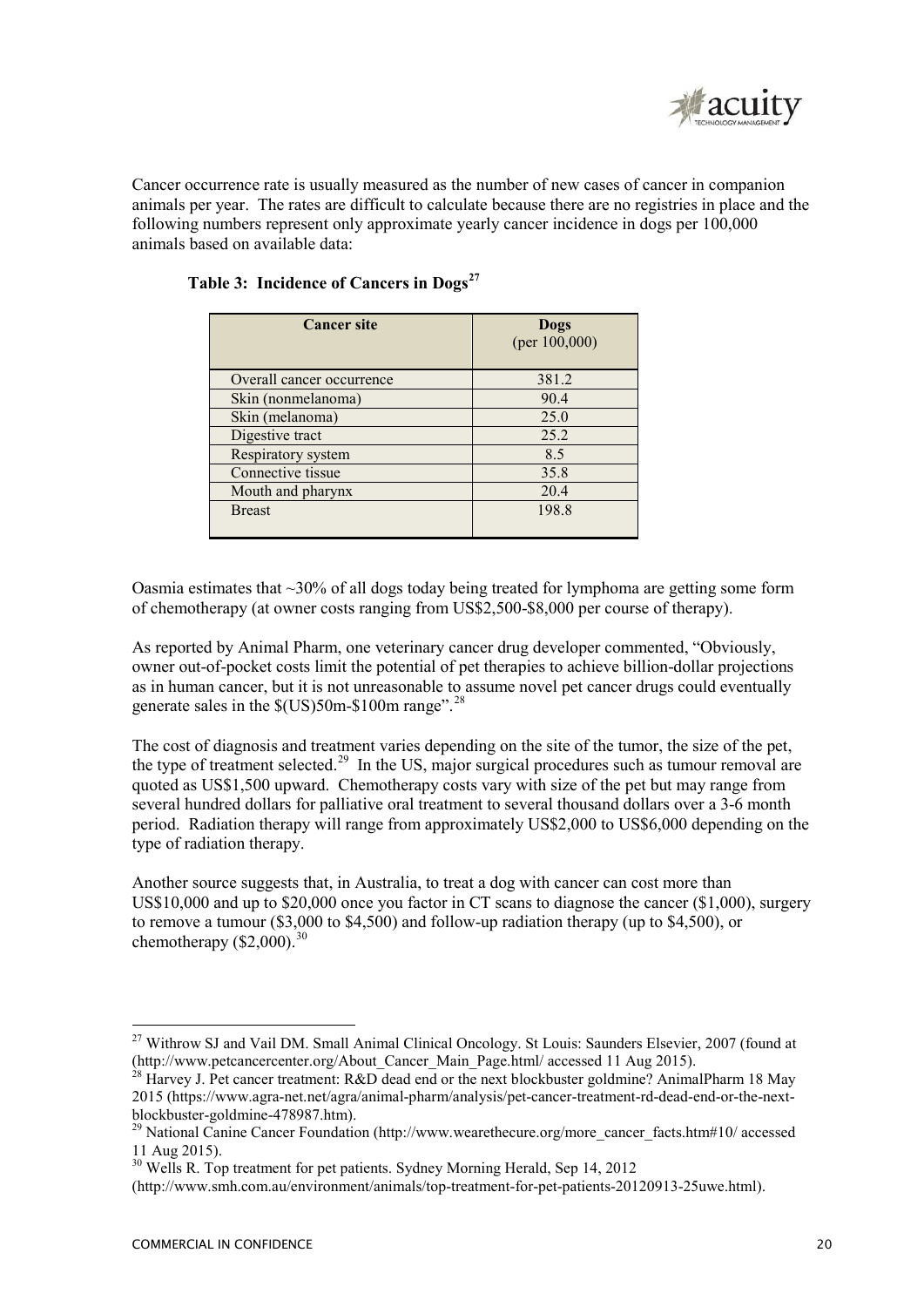

Pfizer's anticancer drug, Palladia®, sells for US\$500 for 30 tablets, or directly from the company \$300 according to one blog (http://tripawds.com/forums/treatment-and-recovery/where-can-i-buypalladia/). Dosages depend on weight but for a 25kg animal up to 60 tablets a month could be required with initial treatment for six weeks, costing about US\$1,500, and the potential to continue for extended periods.

Companies active in the companion animal cancer drug development and marketing include:

- AB Science's conditionally-approved Kinavet-CA1 tyrosine kinase inhibitor for the treatment of non-rescetible solid tumours;
- Aratana Therapeutics, Inc with monoclonal antibody her2/neu-directed breast cancer immunotherapy and treatment of T and B cell lymphoma in dogs;
- BNOAT Oncology with vitamin B12-based anti-tumor agent, known as nitrosylcobalamin (NO-Cbl);
- CanFel Therapeutics' specie specific anti-tumour antibodies;
- Functional Nutriments' cell suicide candidate:
- Karyopharm Therapeutics' Verdinexor for lymphomas;
- Oasmia Pharmaceutical's conditionally-approved Paccal Vet-CA1 (paclitaxel);
- Regeneus Limited with its autologous canine cancer vaccine Kvax; and
- VetDC's Tanovea for canine lymphoma.

Oasmia is listed on the Stockholm exchange (ST:OASM). Paccal Vet-CA1 is a nanoparticle-based paclitaxel), initially distributed by Zoetis, Inc. a veterinary drug company that was spun off from Pfizer in 2013. According to the company's recent prospectus net revenues for the six months ended October 31, 2014, amounted to SEK1.55 million, consisting mainly of Paccal Vet-CA1 sales of goods SEK1.46 million (US\$170,000).<sup>23</sup>

Oasmia has been granted conditional approval in the US by the FDA of Paccal Vet-CA1 for the treatment of mammary carcinoma and squamous cell carcinoma in dogs. As indications of study requirements and costs involved in conducting relevant animal studies we note that *Oasmia is*  planning allocation funds of approximately US\$1.5 million for Phase III study in each cancer which "we estimate being able to reach approximately 20% to 25% of completion". The company also plans to allocate US\$0.7 million to continue a Phase II study with Doxophos Vet the primary goal of which is to assess response rate in the treated dogs. The Company plans to spend approximately US\$3.0 million on scale up of production at its contract manufacturing partner, Baxter Oncology GmbH in Germany.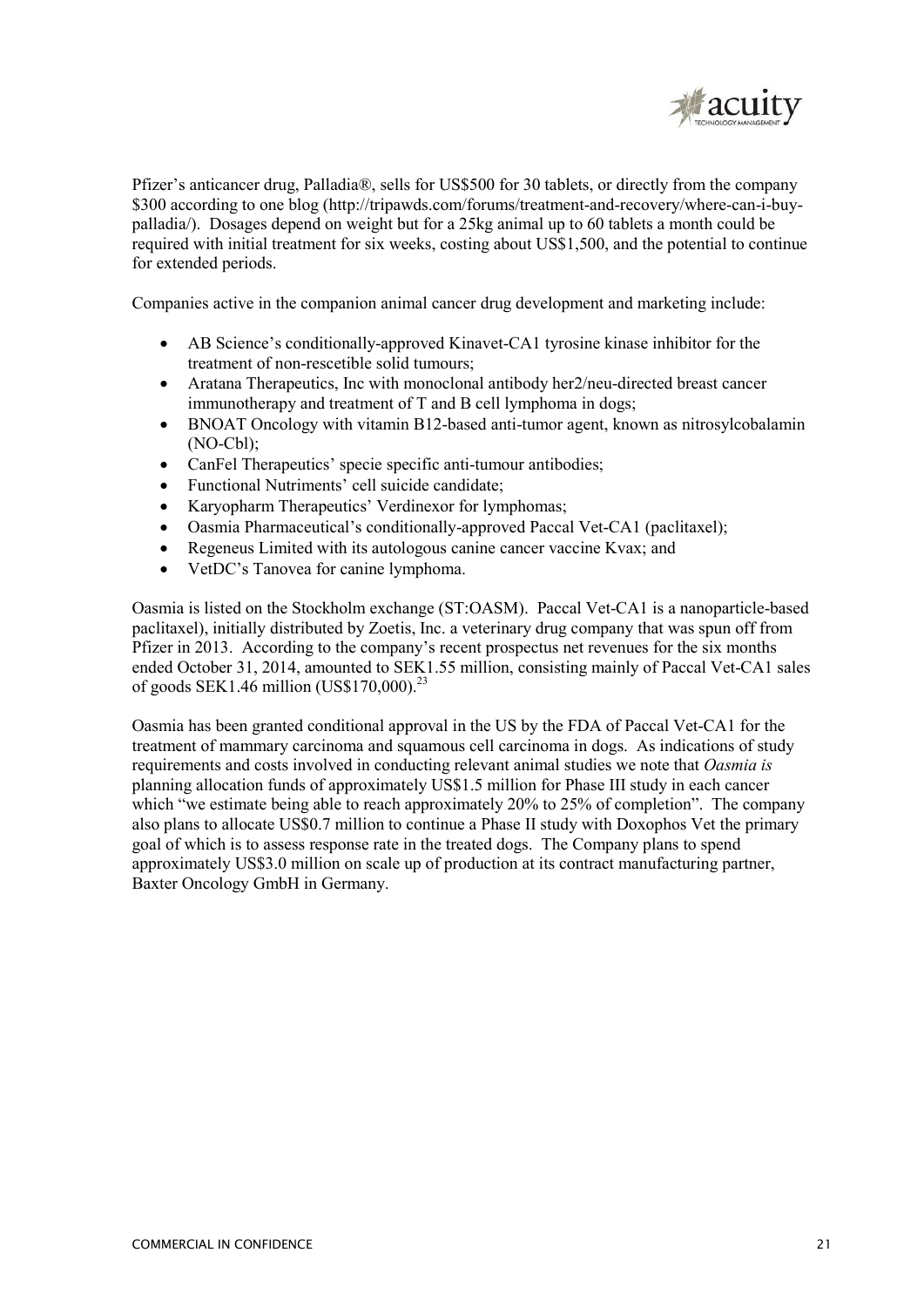

The process for obtaining a marketing approval for a veterinary pharmaceutical in the US is not dissimilar to that followed for a human drug with a requirement for clinical studies. In addition, there are additional requirements to prove human and environmental safety. The five major technical sections required by the FDA are: $31$ 

- Target Animal Safety: this will have been adequately proven for monepantel by Novartis Animal Health and it is assumed that PharmAust can access and use this data;
- Effectiveness: PharmAust will need to conduct trials to show efficacy and these have been commenced;
- Human Food Safety: possibly not necessary for dogs but, in any event, has most likely been undertaken for monepantel;
- Chemistry, Manufacturing, and Controls: will have been done by Novartis Animal Health but an alternative source may have to validate the process, and
- Environmental Impact: this again will have been completed.

Under the Minor Use and Minor Species ("MUMS") designation in the US a veterinary product accorded a status similar to orphan designation for human drugs, making the sponsor eligible for incentives to support the approval or conditional approval of the designated drug, including seven years of market exclusivity in the US. In order to receive MUMS in the US, PharmAust may be required to show that relevant cancers occur infrequently and in less than 70,000 dogs<sup>32</sup> in the US each year.

Conditional Approval allows the sponsor to make the drug available before collecting all necessary effectiveness data, but after proving the drug is safe in accordance with the full FDA approval standard and showing that there is a reasonable expectation of effectiveness. The drug sponsor can keep the product on the market for up to five years, through annual renewals, while collecting the remaining required effectiveness data.

# **4. Risks and Advantages in Development**

PharmAust is subject to the well known risks associated with pharmaceutical development and those faced by early stage, generally undercapitalised companies. Amongst the former, pharmaceutical development risks, are:

- The industry is highly regulated and marketing approvals only given when adequate safety and efficacy have been demonstrated, and there is no assurance that a novel compound, or known compound to be used in a new indication or administered via a novel route, will receive approval. The requirements may differ from country to country and the costs of conducting studies, preparing submission and translations, are significant;
- Until the compounds have been given to subjects, human or veterinary, the physiological and biochemical responses to these agents remains unknown.

<sup>-</sup> $31$  Minor Use/Minor Species. US Food & Drug Administration

<sup>(</sup>http://www.fda.gov/AnimalVeterinary/DevelopmentApprovalProcess/MinorUseMinorSpecies). <sup>32</sup> See Reference **Error! Bookmark not defined.**.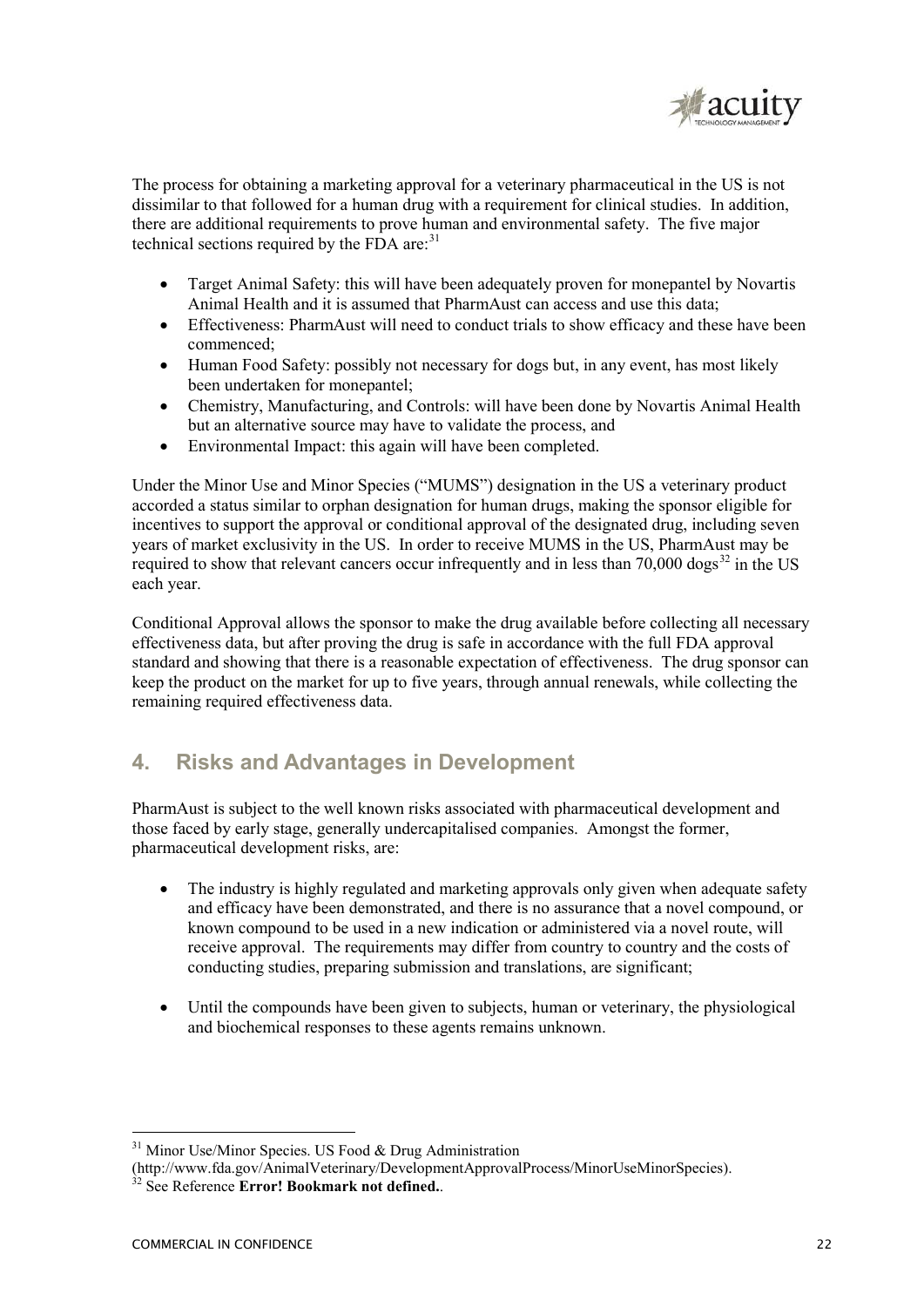

The likelihoods of a novel compound or biologic passing through the various stages of clinical development have been analysed by a number of groups and some of these data for human anticancer drugs are presented in the following table:

| <b>Stage</b>                                 | <b>Anti-cancer Drugs Transitional Probability (Duration, months)</b> |                             |                     |                  |  |
|----------------------------------------------|----------------------------------------------------------------------|-----------------------------|---------------------|------------------|--|
|                                              | Abrantes-Metz,<br><i>et al.</i> <sup>33</sup>                        | Kola & Landis <sup>34</sup> | DiMasi, et al. $35$ | Hay, et al. $36$ |  |
| Successful completion of<br>Phase I studies  | 88%<br>(21.8)                                                        | 60%                         | 72%                 | 63.9%            |  |
| Successful completion of<br>Phase II studies | 73%<br>(30.2)                                                        | 29%                         | 49%                 | 28.3%            |  |
| Completion of Phase III<br>human studies     | 66%<br>(48.0)                                                        | 40%                         | $55\%$              | $45.2\%$         |  |
| Registration                                 |                                                                      | 70%                         | $100\%$             | 81.7%            |  |

### **Table 4: Published Probabilities on Cancer Drug Development**

An overall probability of a product reaching market according to Hay, *et al*. is 6.7%. Hay, *et al*. also provides likelihoods for success from commencement of Phase I to approval for cancer subsets, such as ovarian, 4.6%; breast, 5.7%; renal, 18.4%; pancreatic, 2.3% and prostate, 5.6%. It should be noted that these are probabilities that may apply to a skilled and well-resourced pharmaceutical or biotechnology company and as such are only relevant in valuing licensing income from an established company or for valuing the IP in the licensees hands. Should PharmAust be the party that fully develops and exploits the IP, greater risk applies and the probabilities will be lower.

Risks inherently faced by early stage companies

- Drug development is extremely costly and the costs increase the further along products are progressed. Lack of capital is a major concern for all early stage biotechnology companies.
- PharmAust competes with numerous companies in the cancer therapeutics field, many of which are better resourced and financed with greater capabilities in manufacturing. regulatory affairs, and marketing and distribution. These companies are capable of rapid market entry. Where a small company creates a new market, the established firms can grab market share through price cutting and aggressive promotional campaigns, and they can fund expensive patent disputes.

-

<sup>&</sup>lt;sup>33</sup> Abrantes-Metz RM, *et al.* Pharmaceutical Development Phases: A Duration Analysis. Bureau of Economics, Working Paper No. 274, October 2004.

<sup>&</sup>lt;sup>34</sup> Kola I & Landis J. Can the Pharmaceutical Industry Reduce Attrition Rates. Nature Reviews Drug Discovery 3:711, 2004.

<sup>35</sup> DiMasi JA, *et al*. Trends in Risks Associated with New Drug Development: Success Rates for Investigational Drugs. Clin Pharmacol Ther 87(3):272, 2010. Data used are for Antineoplastic compounds between 1993 and 2004.

<sup>36</sup> Hay M, *et al*. Clinical Development Success rates for Investigational Drugs. Nature Biotechnol 32(1):40, 2014.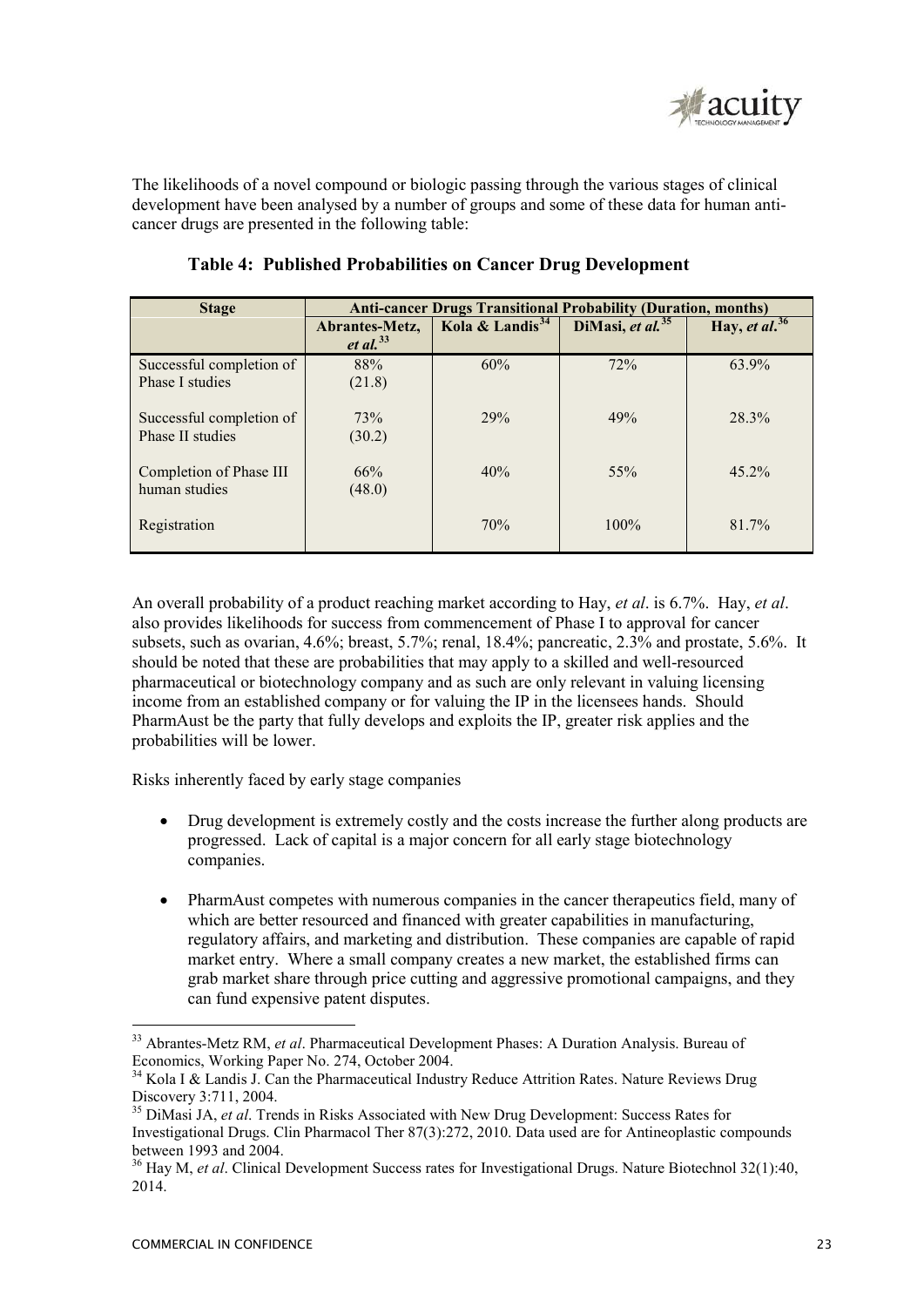

- PharmAust may conduct clinical trials under the guidance of a globally-operating CRO which, in itself, mitigates risk. It is also likely that the Company will seek to out-license at an early stage and rely on its partner to complete development and secure marketing approvals. Such a strategy will de-risk development for the Company. If the third parties on whom the Company relies to conduct clinical trials and their investigative clinics do not perform as contractually required or expected, market opportunities may be lost and cash flows severely compromised. Similarly, if licensees fail to adequately promote the product and advance development expeditiously growth opportunities will be damaged.
- It should be appreciated that the further PharmAust advances development the greater the value added and the greater the return. Early out-license can compromise the Company's return on investment to that point in time.
- Delays in the roll-out of the product, due to factors such as patient recruitment and slow regulatory approvals, can adversely affect the valuation.

The main risk for the projects is with the ability to secure meaningful patent protection. Those that are relevant to monepantel and the anti-mucin therapy have, as yet, to be granted in any country and it is not a foregone conclusion that they will be granted (although we have no reason to expect that they will not).

The overriding strength in PharmAust's programs is the novel use of already approved, albeit in one case only in the veterinary context, reagents. Albendazole, bromelain and NAC, the latter two commonly recognised as safe, are available for human use. Knowledge of their safety and toxicity may expedite approval processes. Monepantel is well studied in the animal context, which to a significant extent provides relevant safety data for human use, and PharmAust has advanced development with preliminary human studies.

These risks have been considered in conducting the valuation and brought to bear in the manner in which the cash flow projections have been utilized – particularly in the application of probability weightings at various stages.

An objective of PharmAust's research is to demonstrate the benefit of using its compounds to reduce the dosages of chemotherapeutics and, as a consequence, attenuate side effects associated with their use.

Entering the market through the veterinary route has a major advantage in that sales can commence quickly, through Conditional Use, and the Company generate early cash flow.

Through its collaboration with Novartis Animal Health the Company may be able to access skills, expertise and resources to move rapidly towards marketing. The relationships may also provide an inside to early licensing.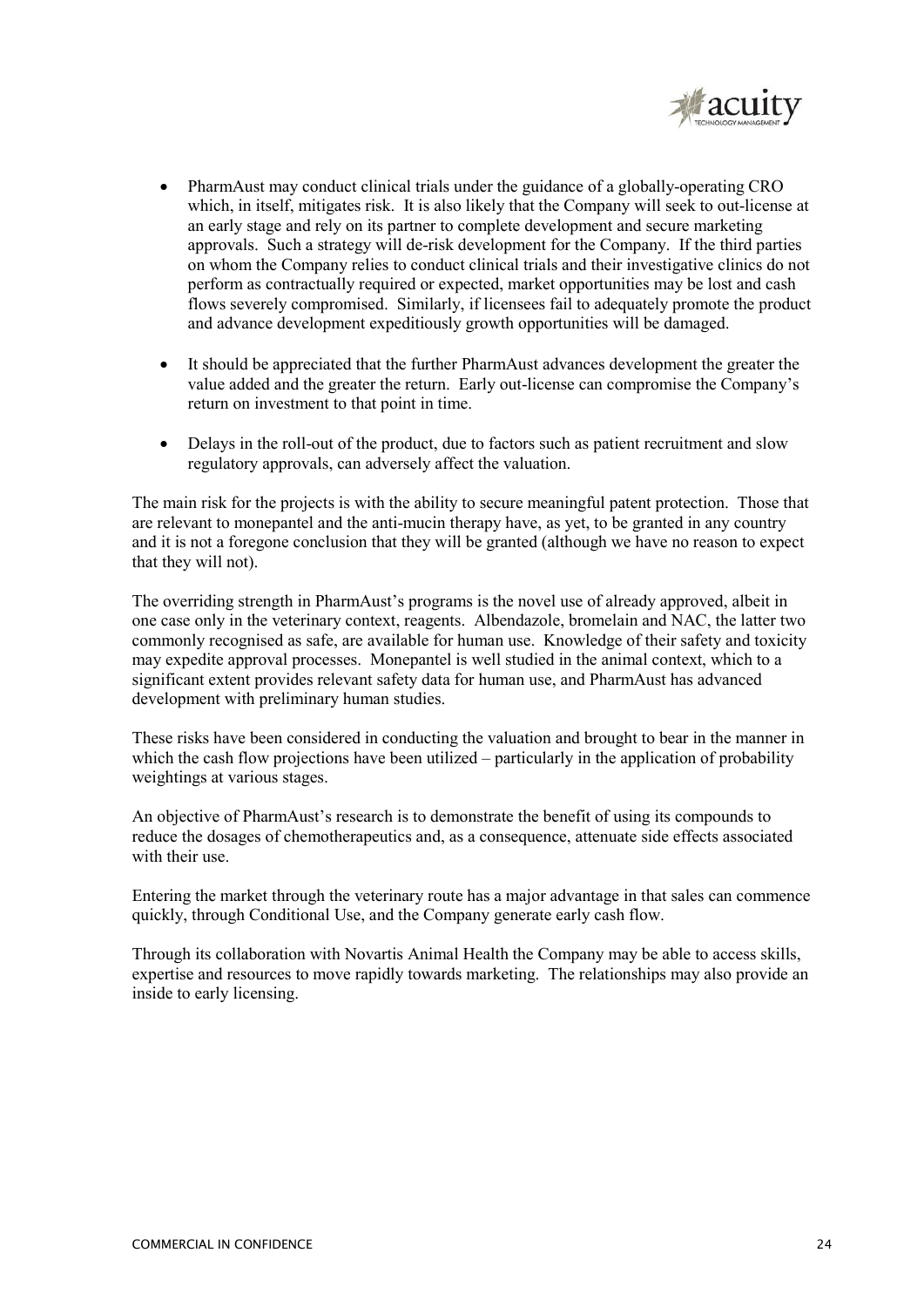

# **5. Intangible Assets Valuation Methodologies**

The valuation of a mature company tends to follow a methodology that draws heavily on its historical income, either by performing a net present value of expected future earnings, the confidence in which derives from past activity, or capitalisation of maintainable earnings. Another technique considers the orderly realisation of assets. In the case of Pitney, the sole assets are IP and IPR&D, and there are no historical cash flows available for extrapolation and no current product sales, in fact no certainty that products will ever be sold. In isolation, individual patents may have limited value.

Epichem may be valued as a going concern and the individual approaches are discussed in Section 6.4.6.

Techniques used for valuing intangible assets, including in-process R&D ("IPR&D"), generally fall into three main categories $^{37}$ :

- 1. Cost Based;
- 2. Market Based; and
- 3. Revenue Based.

### *5.1 Cost Based Methods*

There are several cost approach valuation methods, the most common being the reproduction cost method and the replacement cost method. Regardless of the type of cost being estimated (eg. reproduction, replacement or other) five components of cost are generally included in the analysis being: Materials; Labour; Overhead; Developer's Profit; and Entrepreneurial Incentive. The last factor is often difficult to estimate.

In considering historical costs as a basis for replacement or reproduction it must be assumed that all expenditure on the product's/process's development, has been targeted and cost effective (not always a valid assumption in  $R\&D$ ), and that another party wishing to recreate the IP does not have the benefit of the current owner's acquired knowledge nor is he precluded by patents in exploiting his "reproduction". These constraints often negate the use of historical costs. It may be argued that historical expenditures are irrelevant for IP simply because the value to an acquirer cannot be correlated with the developer's costs.<sup>38</sup>

The Cost Based method was therefore not employed.

<sup>&</sup>lt;u>.</u> <sup>37</sup> Reilly RF, Schweihs RP, Valuing Intangible Assets, McGraw Hill (NY) 1998.

<sup>38</sup> Razgaitis R. Early-Stage Technologies. Valuation & Pricing. Wiley (NY) 1999.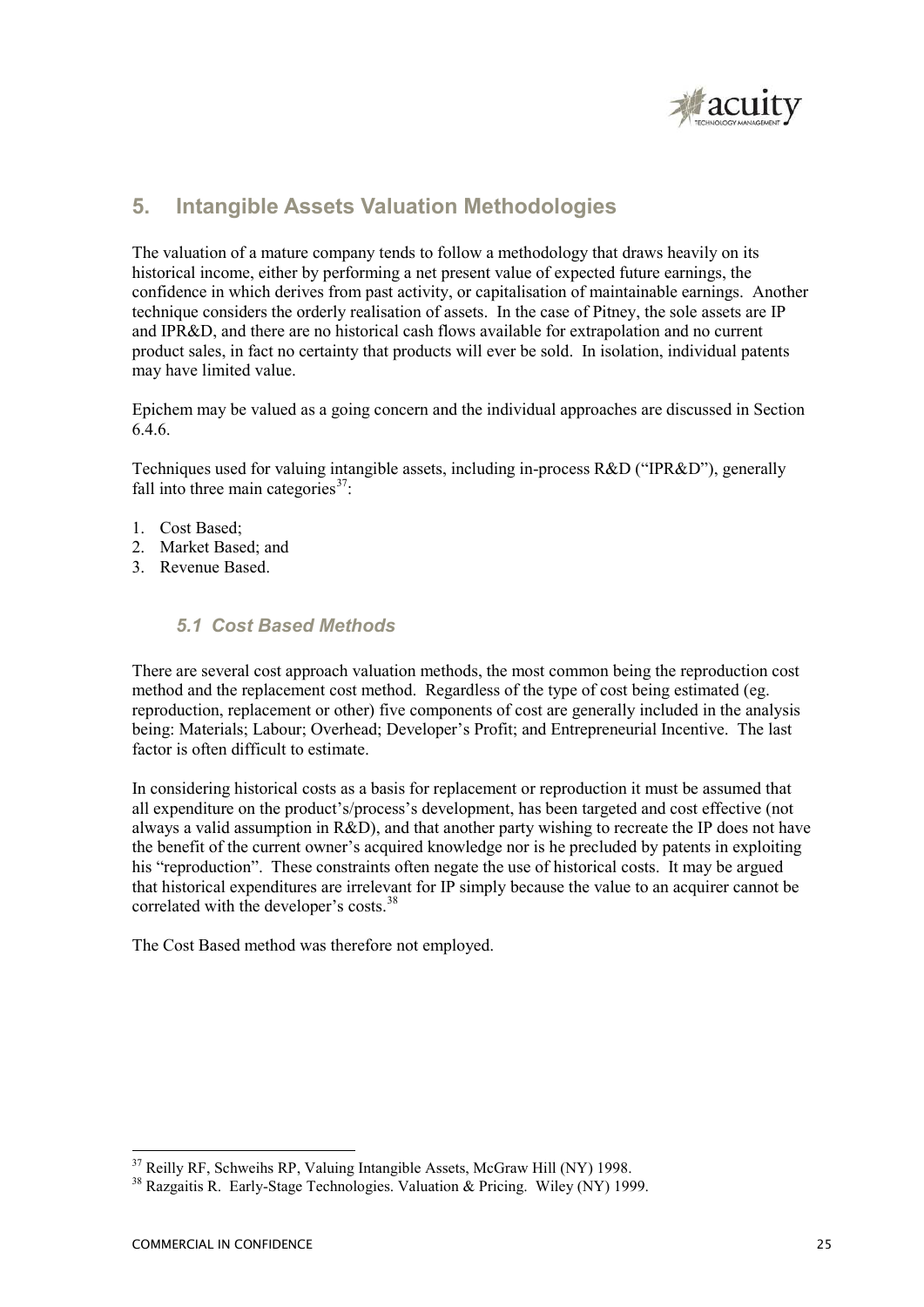

## *5.2 Market Based Methods*

Techniques based on analysis of transactions between companies, equity valuations or capitalisations of comparable companies have considerable merit in the biotech sector. There are thousands of transactions taking place in the industry every year where one company licenses IP from another or enters into a collaborative venture. There are also many fund raisings, both private placements and IPOs, which may be used as analogies.

Comparison is possible only where a transaction relates to an identifiable unit of IP or platform technology that is reasonably analogous or, in the case of the value placed on a company, where that company is virtually single purpose and technically equivalent to the subject company or IP. Such criteria are often difficult to meet and comparable analyses are usually used only to support the values derived with other methodologies or to provide a "ball park" estimate. It is particularly difficult for early-stage technologies as it is not common for such companies to report private investment terms and initial public offerings ("IPO") are rare, and where such companies enter into licensing arrangements, the deal terms are often structured such that they involve future payments linked to outcomes that are highly uncertain.

## *5.3 Discounted Cash Flow Method*

The technique most commonly employed for valuing IPR&D is based on a DCF analysis. To assume any level of credibility, the DCF must be based on sound cash flow predictions, with justifiable assumptions regarding sales estimates, expenses and revenue timings. These are then net present valued using a discount rate, often following probability adjustment, that recognises the time value of money and risks involved in achieving the forecast cash flows.

The discount rate determined by the CAPM is derived by applying the following formula:

Discount Rate = Risk Free Rate + (Beta Factor x Risk Premium)

The "Beta Factor" of a particular investment is a reflection of its risk expressed as a percentage of the volatility to that of a market portfolio, ie. a portfolio of stocks sufficiently diversified so as to reflect average market movements. The rate of return on the market portfolio will, by definition, fluctuate identically with the market and therefore its Beta Factor is one. Investments with Beta Factors lower than unity are less volatile than the market and thus would be expected to have a risk premium lower than the overall market premium.

The "Risk Premium" represents the premium over the Risk Free Rate that an investor requires to invest in the market portfolio. Typically, the risk premium associated with the equity market, as determined by the Centre for Research in Finance at the Australian Graduate School of Management, over the longer term is around 6-7%. Using the 10 year US generic yield of 2.6% and applying a Beta range of 1.0 to 1.5 a discount rate of approximately 9% to 12% nominal may be derived.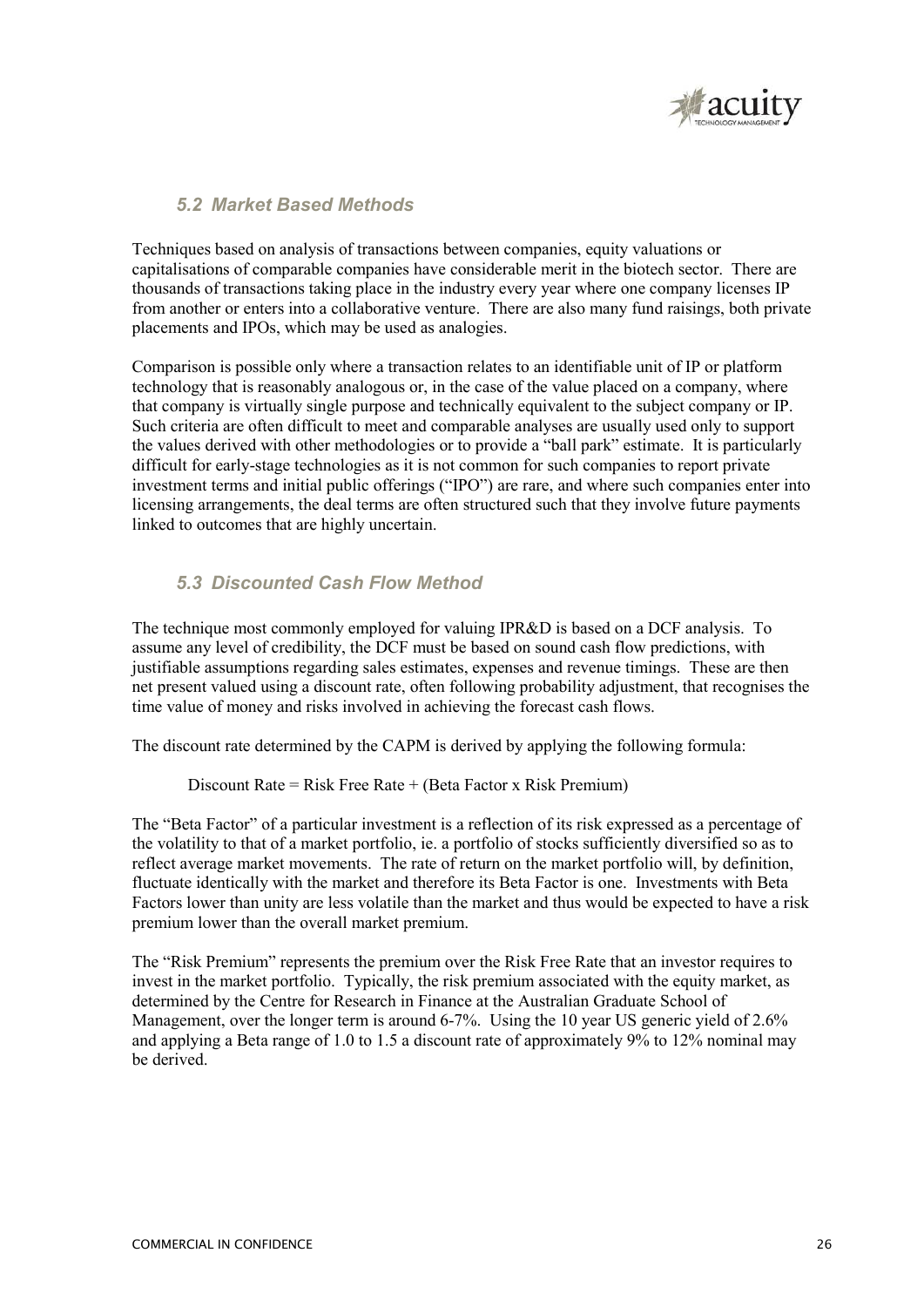

Discount rate adjustments are often used to account for risk associated with realising projected cash flows. Our generally preferred methodology for IPR&D is not to apply discount rate premiums over and above the Weighted Average Cost of Capital ("WACC"), or Capital Assets Pricing Model ("CAPM") where there is no debt, but to use a risk analysis and probability adjust cash flows.<sup>39, 40</sup> The procedure explicitly recognises the time profile of the risk by probability adjusting the cash flow using literature- or experience-based probabilities and applying these at the time points at which the risk is apparent.<sup>41</sup>

Considering that there are risks associated with PharmAust, other than the recognized pharmaceutical development risk which is reasonably quantifiable, a modest or "start-up biotech" premium is justified to provide a discount rate of around 15%.

# **6. Valuation Opinion**

## *6.1 Sources of Information*

We have prepared our valuation using publicly accessible information, and other technical and financial documents provided by PharmAust. Most of the assumptions on the timings and costs for the development of the various pharmaceuticals in the indicative conditions derive from published data and personal experience.

In preparing our assessment, we held discussions with:

- **Mr Robert Bishop**, Executive Director, PharmAust; and
- **Dr Roger Aston**, Executive Chairman, PharmAust.

In addition, we were provided with the following documents:

- **Monepantel Related Intellectual Property Report:** Ref: LC00082**.** Blattman A and Heuzenroeder P. Spruson & Ferguson Patent and Trade Mark Attorneys and Spruson & Ferguson Lawyers. Prepared for Pitney Pharmaceuticals Pty Ltd, 6 August 2015.
- **Preliminary Report on the Effects of Bromelain and NAC on PMP and MPM.**  Research Period Covered: 2012 – October 2014. Pitney Pharmaceuticals Pty Limited. November 2014.
- **Epichem Unleashed: A Plan for Growth.** April 2015. Epichem Pty Ltd.
- **Epichem Profit and Loss Statements** for 30 June 2011, 2012, 2013, 2014 and 2015, and Balance Sheet as of June 2015.
- **PharmAust Limited Consolidated Balance Sheet and Profit and Loss** (*PAA Consol and Cashflow J15.xlxs*).

<sup>&</sup>lt;sup>39</sup> Boer FP. The Valuation of Technology: Business & Financial Issues in R&D. Wiley (New York), 1999.

<sup>40</sup> Bogdan B & Villager R. Valuation in Life Sciences: A Practical Guide. Springer Verlag (Berlin), 2007. <sup>41</sup> Aaron AV, *et al.* Assets Acquired to be used in Research and Development Activities. AICPA, New

Jersey. 2013.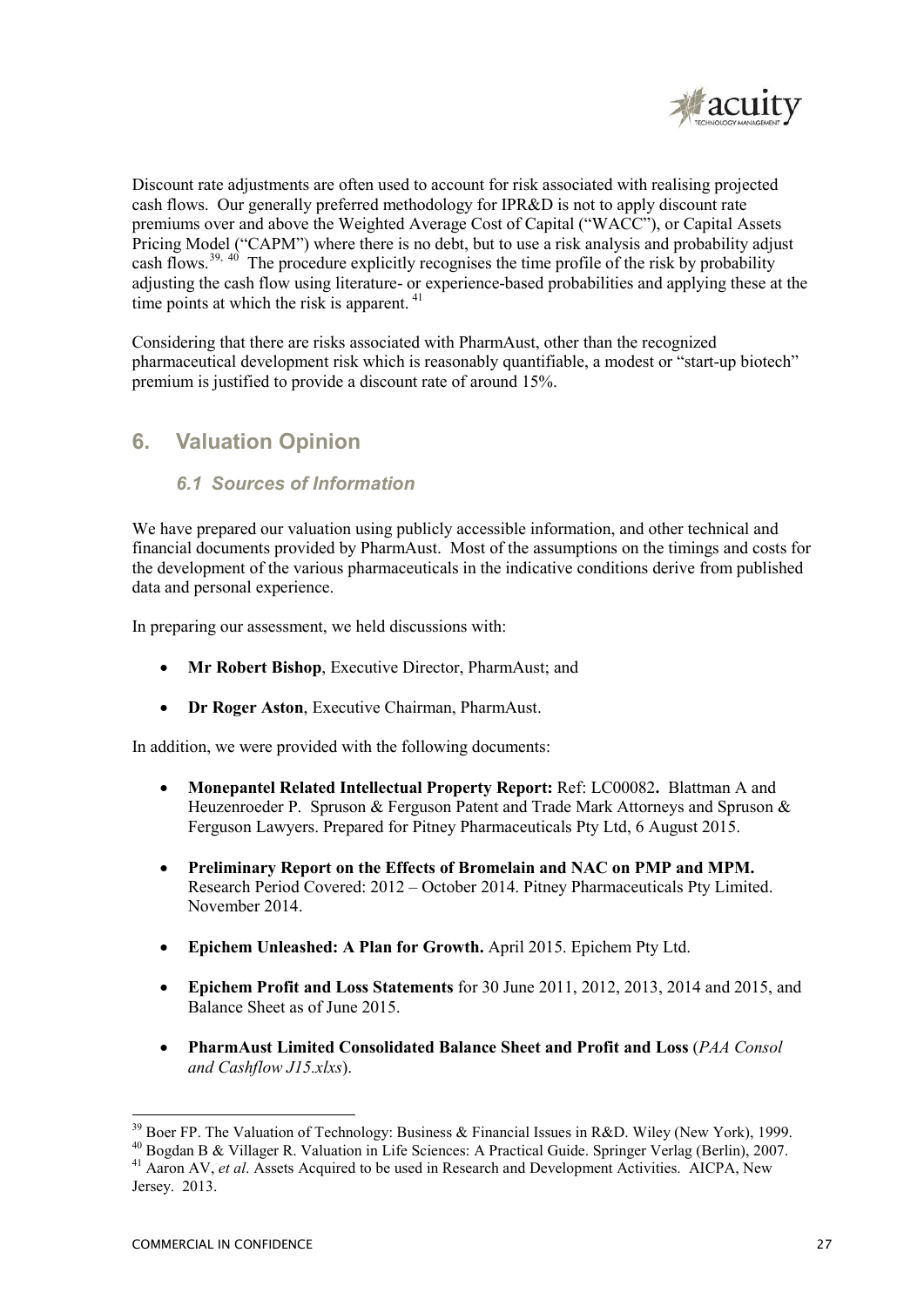

- **PharmAust Limited Cash Flow Forecast** (*PharmAust Cash Flow Forecast Jul 2015 Aug 2016.xlxs*).
- **Collaborative Research and Option Agreement between Novartis Animal Health Inc and Pitney Pharmaceuticals Pty Ltd,** dated August 14, 2012.

To examine the markets for the technology we searched DataMonitor Healthcare. We also reviewed Company and competing patents through the following on-line sources:

- European patent Office, http://worldwide.espacenet.com;
- World Intellectual Property Office, http://patentscope.wipo.int; and
- The United States Patent and Trademark Office, http://patft.uspto.gov.

Other sources are referenced throughout the report.

### *6.2 Share Price History and Previous Transactions*

PharmAust shares currently trade at \$0.07 for a market capitalization of \$12.88 million. Based on the 100 day moving average of \$0.012, the average capitalisation of the company is \$22.08 million.

In March 2015, the Company raised \$3.14 million through the issue of 400 million shares of its common stock at price of \$0.00785 per share. The offering was to sophisticated and professional investors. Following issuance of the stock the market capitalization was \$14.44 million.

On or about 13 August 2013, PharmAust acquired Pitney for 450 million shares and 50 million options issued as consideration to the vendors. At the time of acquisition PharmAust's shares were trading at \$0.012 imputing a valuation for Pitney of \$6.0 million, fully diluted.

### *6.3 Comparables Analysis*

One Australian-founded entity with operations not dissimilar to Pharmaust is iX Biopharma Ltd which recently listed on the Singapore Catalist exchange (SI:41C) with an estimated valuation of  $S$240 million (US$171 million) prior to raising S$30.1 million.<sup>42</sup> The current market$ capitalization is approximately S\$180 million (US\$128.5 million) of which around S\$27 million can be assumed cash assets.

The company is developing products in the pain field, based on generic or soon-to-be-off patent compounds, currently three in development, and owns two Melbourne-based companies, one dedicated to manufacturing iX Biopharma's products and the other providing analytical services to the pharmaceutical industry. iX Biopharma currently has no market approvals, other than a hospital-sponsored use in Western Australia, and it is unprofitable.

-

<sup>&</sup>lt;sup>42</sup> Anon. DealStreetAsia. iX Biopharma IPO Draws String Response, Opens 7.6% Higher in Catalist Debut. July 22, 2015 (http://www.dealstreetasia.com/stories/ix-biopharma-ipo-draws-strong-response-to-begintrading-wednesday-9406).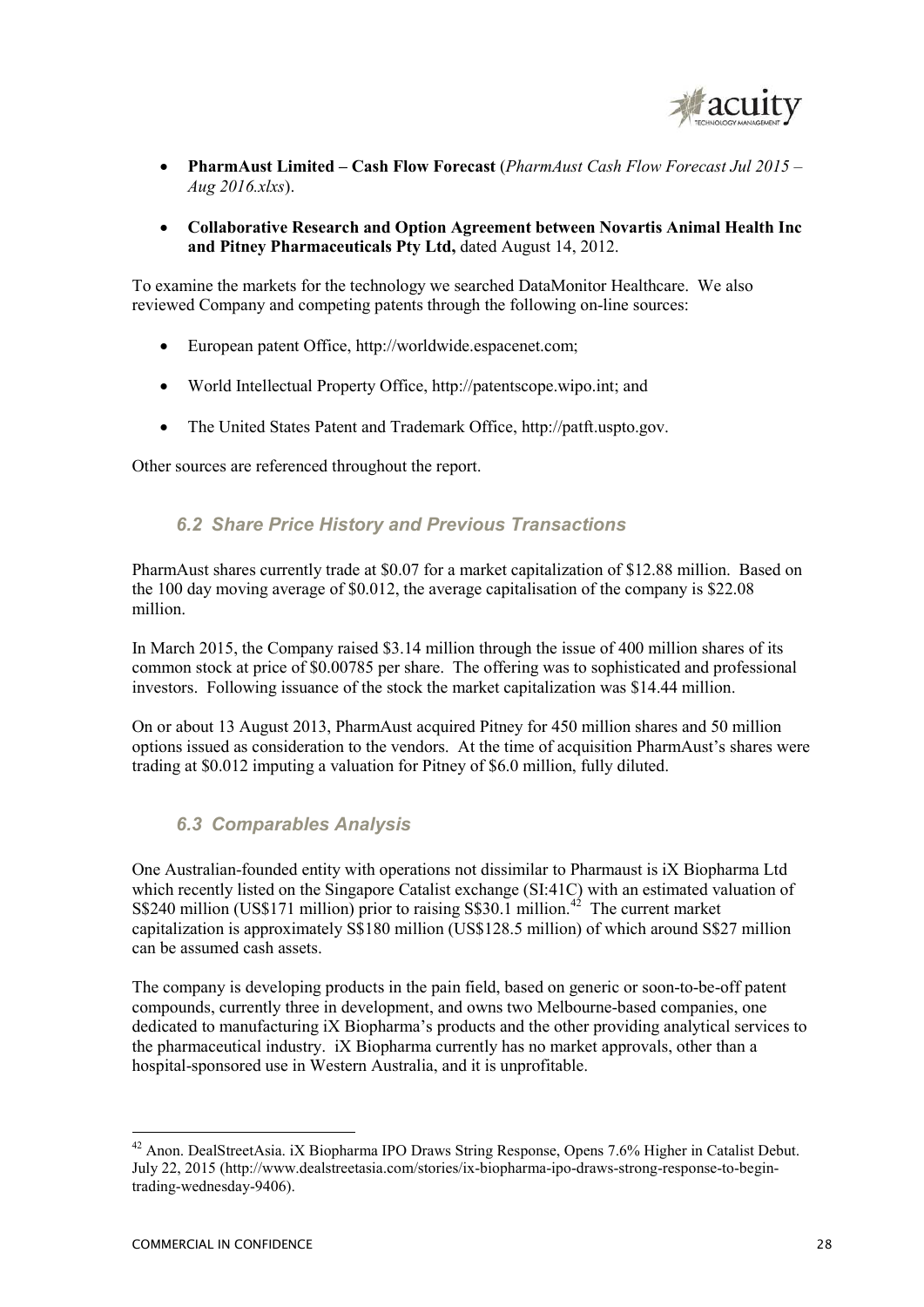

Oasmia Pharmaceuticals (ST:OASM) has four human oncology product candidates in pre-clinical and/or clinical development, and two veterinary oncology product candidates.<sup>43</sup> The company disclosed top-line Phase III data for its lead human oncology product candidate in the fourth quarter of 2014 (Paclical, for the treatment of epithelial ovarian cancer). In February 2014, it received conditional approval by the US FDA for the initial veterinary oncology product, which resulted in royalties and potential milestone payments from its commercial partner, Abbott Animal Health (subsequently acquired by Zoetis in connection with the closing of its purchase of certain assets from Abbott on February 10, 2015).

While the drugs being evaluated by Oasmia are generic, the company holds patents covering the delivery mechanism using nanoparticle, vitamin A-based micelles. There are five patent families, all granted in the US and two of which are granted in EU.

The company's current market capitalization is SEK1.75 billion (US\$200 million).<sup>44</sup> For the 12 months to 30 April 2015, income was SEK18,000,000 (US\$2,079,000) and loss, SEK117,000,000 (US\$13,513,000). Net tangible assets were SEK376 million (US\$43.4 million). Yahoo Finance estimated Enterprise Value at 12 August 2015 at SEK1.82 billion (US\$210 million).

Because of the more advanced state of Oasmia's product development programs, the fact that it has a conditional approval to market a veterinary product and has a licensing deal in place, along with granted patents, we would consider that the current enterprise value of the company, A\$284 million, is in excess of what we'd expect for PharmAust.

Other market capitalization-based comparables are listed in Table 5.

Based on the analysis of these companies and their drug development programs, we estimate a possible valuation range for entities with programs similar to that of Pitney of up to \$200 million based on iX Biopharma and Oasmia. While the less highly valued Australian entities reflect the reality of the local stock market they must be considered indicative for PharmAust which is listed on the ASX. Bionomics may be at the high end while we would propose that Regeneus, Circadian and Nexvet are well below expectation considering their limited numbers of candidates.

-

<sup>43</sup> Oasmia Pharmaceuticals AB. Preliminary Prospectus and Registration Statement (Form F-1) filed with US Securities and Exchange Commission July 6, 2015.

<sup>&</sup>lt;sup>44</sup> Yahoo Finance (https://au.finance.yahoo.com/q?s=OASM.ST&ql=1/ accessed 12 Aug 20150.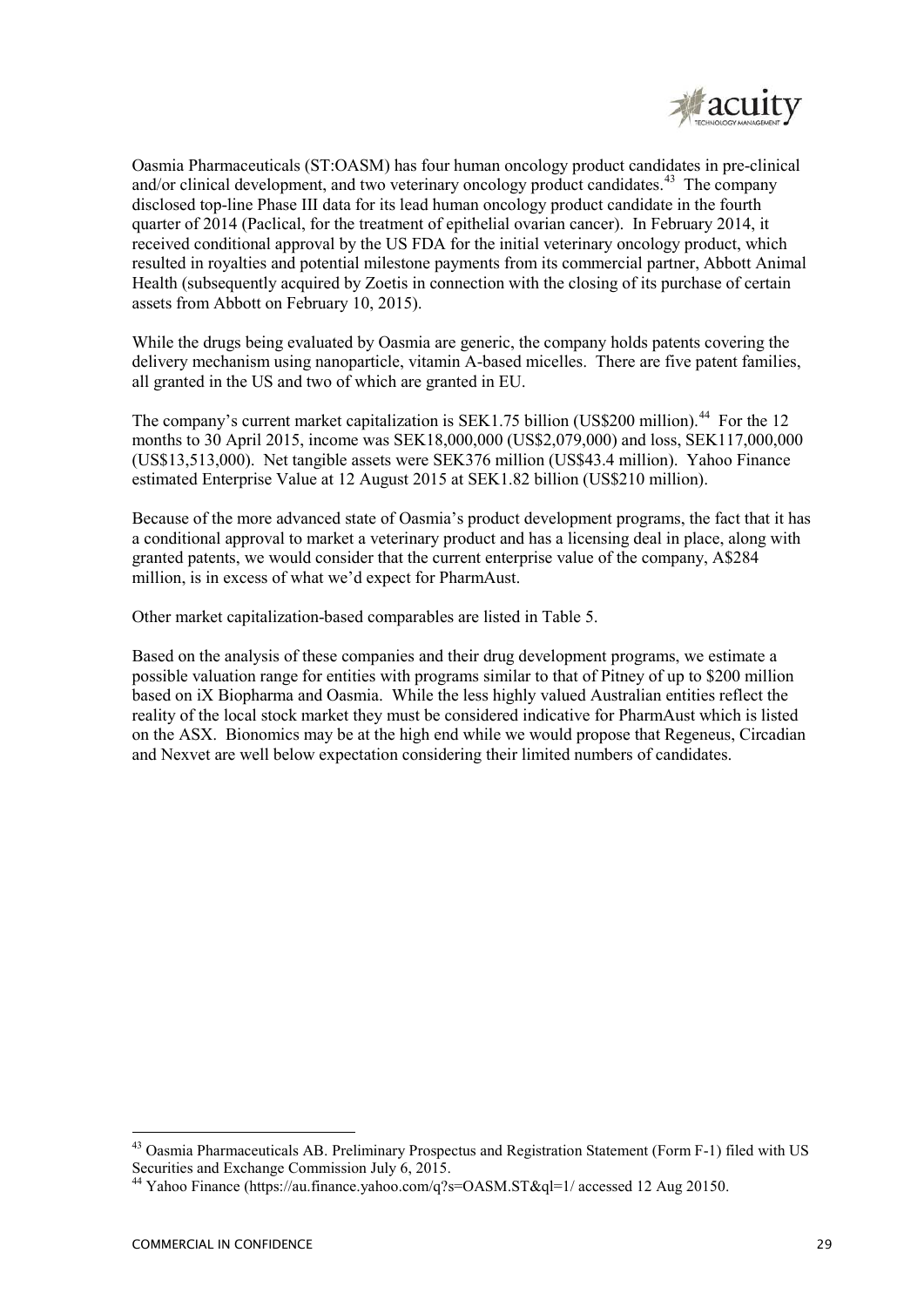

| Company                                      | Market Cap. ("MC)<br>Ent'prise Value ("EV") | <b>Comparables</b>                                                                                                                                                 | <b>Differences</b>                                                                                     |
|----------------------------------------------|---------------------------------------------|--------------------------------------------------------------------------------------------------------------------------------------------------------------------|--------------------------------------------------------------------------------------------------------|
| Regeneus (AX:RGS)                            | $MC = $23.0$ mil.<br>$EV = $16.9$ mil.      | Two Phase I human<br>products. One veterinary<br>in marketing trials and<br>two others in trials.<br>Company loss making.                                          | Cell therapies with small<br>track record of<br>approvals.                                             |
| <b>Aratana Therapeutics</b><br>(NASDAQ:PETX) | $MC = US$608$ mil.<br>$EV = US$539.8$ mil.  | 18 veterinary product<br>candidates with ten in<br>pilot or pivotal trials.<br>Minor income and loss<br>making.                                                    | No human products.<br>Larger portfolio and<br>products more advanced.                                  |
| Bionomics (AX:BNO)                           | $MC = $177.7$ mil<br>$EV = $163.9$ mil      | One cancer product<br>Phase II, two at<br>preclinical. One cancer<br>stem cell product to<br>commence Phase I and<br>two neurological<br>products in early trials. | More candidates in trials<br>but no short term cash<br>flow through veterinary<br>or service business. |
| Circadian Technologies<br>(ASK:CIR)          | $MC = $31.5$ mil<br>$EV = $12.1$ mil        | Two human product in<br>Phase I trials for cancer,<br>one as combination with<br>existing drug.                                                                    | Novel chemicals. No<br>profitable subsidiary.<br>Limited number of<br>candidates in<br>development.    |
| Nexvet Biopharma<br>(NASDAQ:NVET)            | $MC = US$52.8$ mil.<br>$EV =$ US\$2.7 mil.  | One canine pain product<br>in trials and an<br>inflammatory diseases<br>product in development.                                                                    | Biologics and no clinical<br>applications.                                                             |

 **Table 5: Companies with Technologies at Similar Stages of Development** 

Considering mergers and acquisitions, Australian drug developer Fibrotech Therapeutics Pty Ltd was recently acquired by Shire Plc for an upfront payment of US\$75 million and certain contingent payments based on the achievement of development and regulatory milestones.<sup>45</sup> Fibrotech was repurposing a class of drugs to prevent various forms of fibrosis. The leading product, FT011, had completed a Phase Ia study in healthy volunteers and was, at the time of acquisition, in a Phase Ib study in patients with diabetic nephropathy.

The following table (Table 6) presents the terms of mergers and/or acquisitions that took place in Australia in recent years.

<sup>&</sup>lt;u>.</u> <sup>45</sup> Fibrotech Acquired by Shire for US\$75M Plus Milestones. Fierce Biotech, 2 May 2014 (http://www.fiercebiotech.com/press-releases/fibrotech-acquired-shire-us75m-plus-milestones).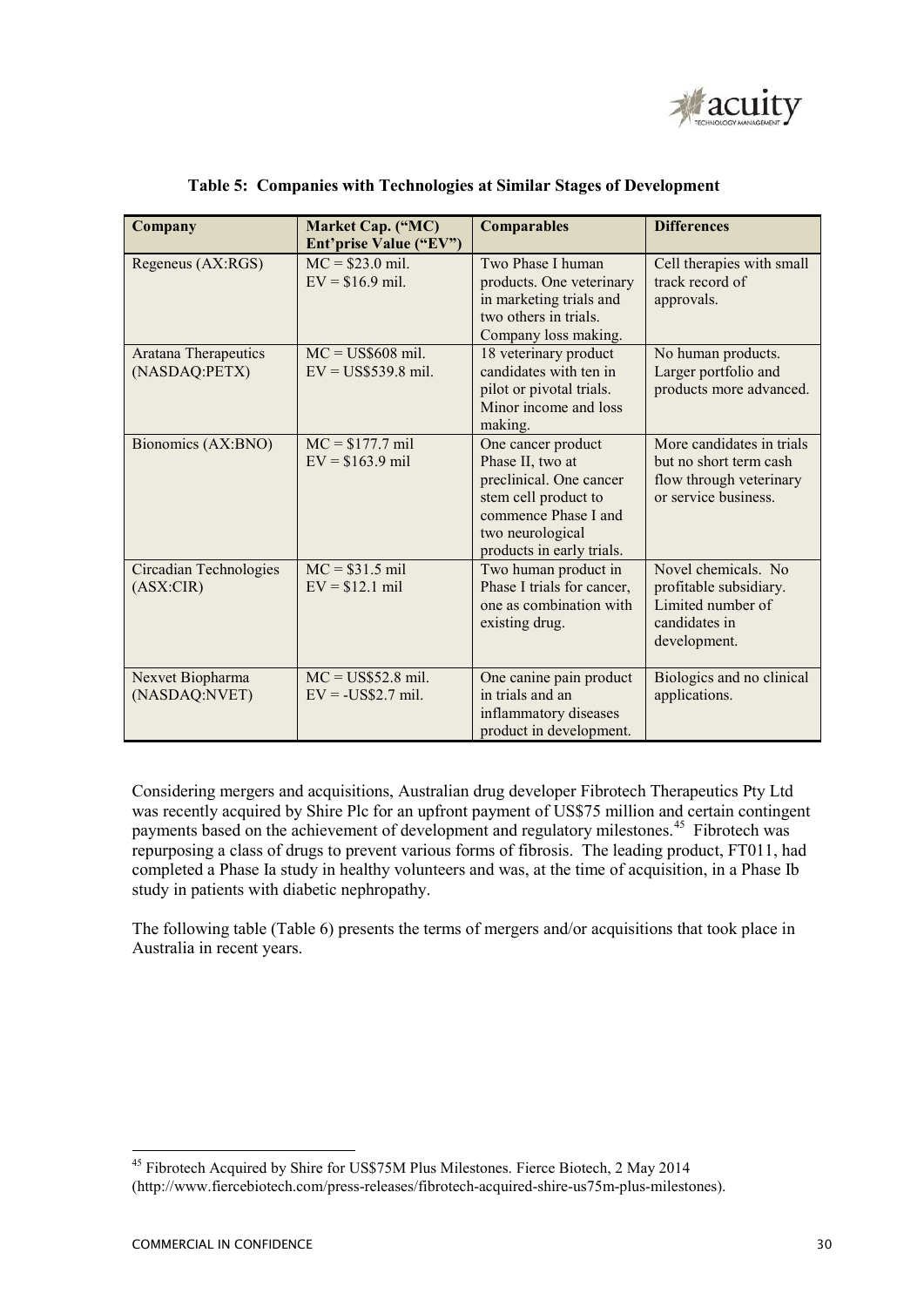

| Company                   | Merged /<br><b>Acquired</b>                          | Date of<br><b>Transaction</b> | Value at<br>Merger /<br><b>Acquisition</b> | <b>Tangible</b><br>$\textbf{Assets}^1$ | <b>Enterprise</b><br>Value <sup>2</sup> | <b>Program Status at time of</b><br><b>Acquisition</b>                                              |
|---------------------------|------------------------------------------------------|-------------------------------|--------------------------------------------|----------------------------------------|-----------------------------------------|-----------------------------------------------------------------------------------------------------|
| Spinifex<br>Pharm.        | Novartis AG                                          | Jul 2015                      | \$264m                                     | N/A                                    | \$264m                                  | Phase II trials in patients<br>with post-herpetic neuralgia<br>complete.                            |
| Fibrotech<br>Therapeutics | Shire Plc                                            | May 2014                      | $$85m +$                                   | N/A                                    | $$85m +$                                | Completed one Phase I<br>study                                                                      |
| C-Bio Limited             | Inverseon, Inc.                                      | Sep 2012                      | \$16.5m                                    | \$6.0m                                 | \$10.5m                                 | Two compounds in Phase II                                                                           |
| Cytopia<br>Limited        | <b>YM</b><br>Biosciences Inc<br>(Toronto,<br>Canada) | Oct 2009                      | $\sim$ \$13.9m                             | \$3.0m                                 | \$10.9m                                 | One product in Phase II<br>trial for brain tumours and<br>another recruiting Phase I.               |
| Peplin<br><b>Biotech</b>  | Leo<br>Pharmaceuticals<br>(Denmark)                  | Nov 2009                      | \$288m                                     | \$1.9m                                 | \$286m                                  | Phase II study in actinic<br>keratinosis (skin cancer)<br>complete.                                 |
| Arana<br>Therapeutics     | Cephalon<br>International<br>Holdings, Inc.<br>(USA) | May 2009                      | \$318m                                     | \$175m                                 | \$143m                                  | Many products in<br>preclinical for cancer and<br>one in Phase I trial for<br>rheumatoid arthritis. |
| EvoGenix<br>Limited       | Peptech Limited                                      | Aug 2007                      | \$156m                                     | \$8.4m                                 | \$148m                                  | Contracts to develop<br>humanised antibodies $\&$<br>discovery level human<br>therapeutics.         |
| Zenyth<br>Therapeutics    | CSL Limited                                          | Oct 2006                      | \$104m                                     | \$39.6m                                | \$64.4m\$                               | Two antibodies in pre-<br>clinical development,<br>others in Discovery mode.                        |

#### **Table 6: Mergers and Acquisitions of Australian Drug Developers**

<sup>1</sup> Net Tangible Assets less Recognised Intangibles, from prior year's Annual Report of target

company (company websites) or subsequent year's Annual Report of Acquirer. 2 Difference between Acquisition Price and Tangible Assets.

The prices paid, perhaps with the exceptions of C-Bio and Cytopia which were both financially stressed at the time of acquisition, can be classified as strategic investments suggesting a premium was paid in excess of the companies' or technologies' true values. Thus, if we exclude these two companies, the average price paid was \$165 million and deducting 25% as a reasonable control premium, \$124 million.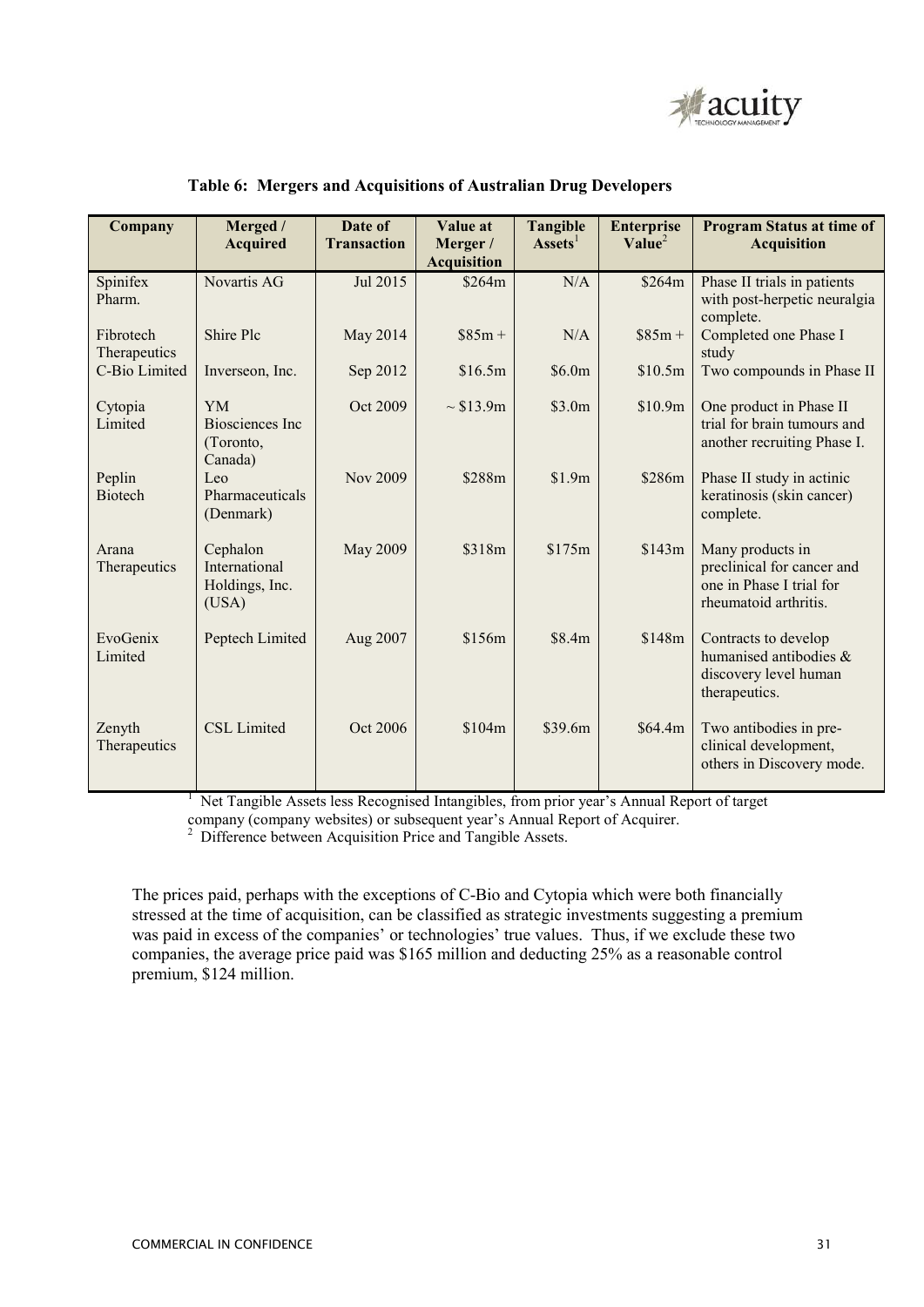

## *6.4 Revenue Based Analysis*

Individual cash flow models have been prepared for the following products and drugs and indications (it should be noted that spreadsheets are in USD):

- Monepantel for ovarian cancer (Attachment I);
- Monepantel for breast cancer (Attachment II);
- Monepantel for pancreatic cancer (Attachment III);
- Albendazole for malignant ascites (Attachment IV);
- Anti-mucin combination drug for mucinous adenocarcinoma (Attachment V):
- Monepantel for canine cancers (Attachment VI);

We have concentrated only on the developed world markets due to the advanced healthcare systems capable of funding such interventions and more precise knowledge of numbers undergoing treatment. It is likely that many Latin American and Asian countries will be able to afford the proposed drugs and combinations due to a lower cost of treatment relative to newer biologics and their inclusion would have the effect of increasing the valuations.

The valuation date is 30 June 2015. The analyses are in constant 2015 dollars and no consideration has been allowed for inflation. The discount rates are therefore real.

Financial projections have been developed based on the available information for the residual life of the later of the current patents with, in some cases, an assumed extension of three years being available for drugs undergoing development following a regulated pathway.<sup>46</sup>

Time frames for clinical trials, approvals and market launch are based on realistic schedules, generally from knowledge obtained from examination of clinical trials on the NIH website, *clinicaltrials.com*, for the same indications or similar therapies in other indications. Cash flows have been probability adjusted in accordance with accepted principles and using published approval rates for the relevant indications.

Models have been prepared for licensor and licensee cash flows on the premise that PharmAust will seek a partner following adequate proof of efficacy in human trials, in this case following Phase II studies.

-

<sup>&</sup>lt;sup>46</sup> There may be available additional terms of up to five years resulting from patent extensions in the major pharmaceutical markets. For example, in the US a patent extension is available under the Drug Price Competition and Patent Restoration Act (1984) also known as the Hatch-Waxman Act. The Act restores a portion of the patent term during which the patentee is unable to sell or market a product while awaiting government approval, such as the FDA's review of a prescription drug. Similar legislation is available in other key markets including Europe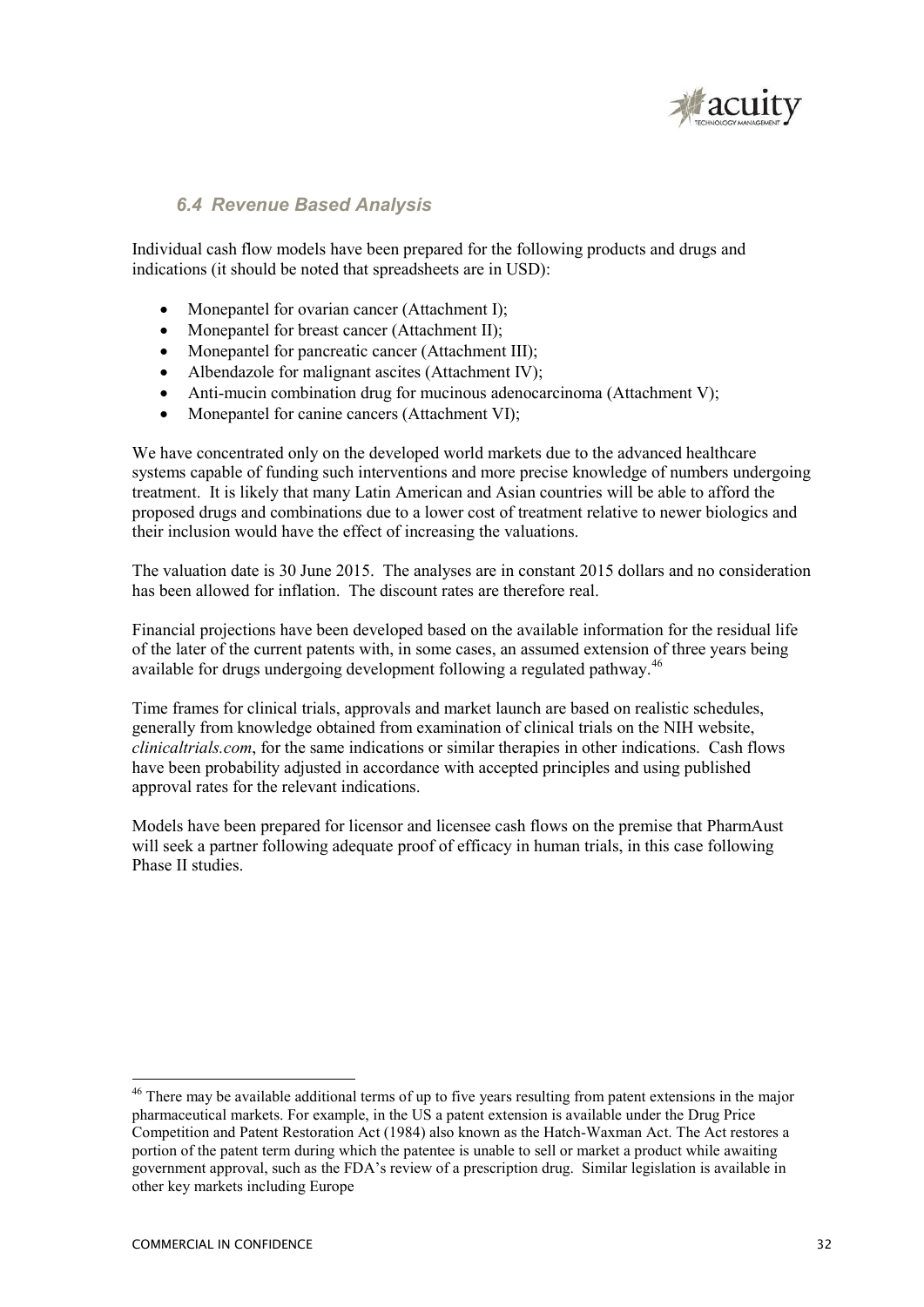

### **6.4.1 Monepantel in Cancer**

#### *Ovarian Cancer*

The following assumptions apply to the ovarian cancer modelling:

- We have consulted the Globocan database to determine that there are approximately 23,400 newly diagnosed cases of ovarian cancer in North America each year, 44,500 in Europe (EU28) and 31,500 in the rest of the developed world. Prevalence data as presented in Attachment I also derives from Globocan for the developed world.
- The rate of growth in incidence is 2.0% per annum.
- Market penetration of the incident population is based on 90% of cancers being epithelial, 35% of these commencing chemotherapy and 25% using monepantel, or 9.7% (90% x 35% x 25%).
- The prevalence population grows at approximately the population growth rate. Penetration is assumed to be higher than for the incidence group, at 12%, as more patients progress to chemotherapy and to second line treatments. However, as patients receive effective treatment or succumb to the disease the available pool declines rapidly and this is reflected in the decline in sales from peak.
- The average selling price of monepantel is US\$10,000 in North America and US\$8,000 in other markets in the low-side valuation estimate, and US\$15,000 and US\$12,500 in the US and the rest of the world in the high-side estimate.
- Once a product is launched, sales take three years to reach peak penetration. Sales hold steady, other than as a result of growth in incidence, to decline after five years at 5% pa.
- Sales continue until expiry of patent WO2014/022879 in August 2033.
- Pitney will conduct a Phase 1b/IIa trial as combination drug, at its expense (US\$750,000), over the coming 12 months under CTN prior to out-licensing.
- A licensing partner will apply for an IND in the US, and/or equivalent in Europe, taking one year to obtain approval and complete a second study followed by three years for a pivotal Phase III study. The IND and studies will be funded by the licensee.
- There is a further 12 months required for the regulators to give marketing approvals.
- Patient numbers for the trials are 100 Phase II and 300 Phase III with per patient costs of US\$60,000 and US\$75,000 respectively.
- COGS is 31.8% of selling price based on an analysis of industry averages for major drug companies including anti-cancer producers (analysis presented in Attachment VIII).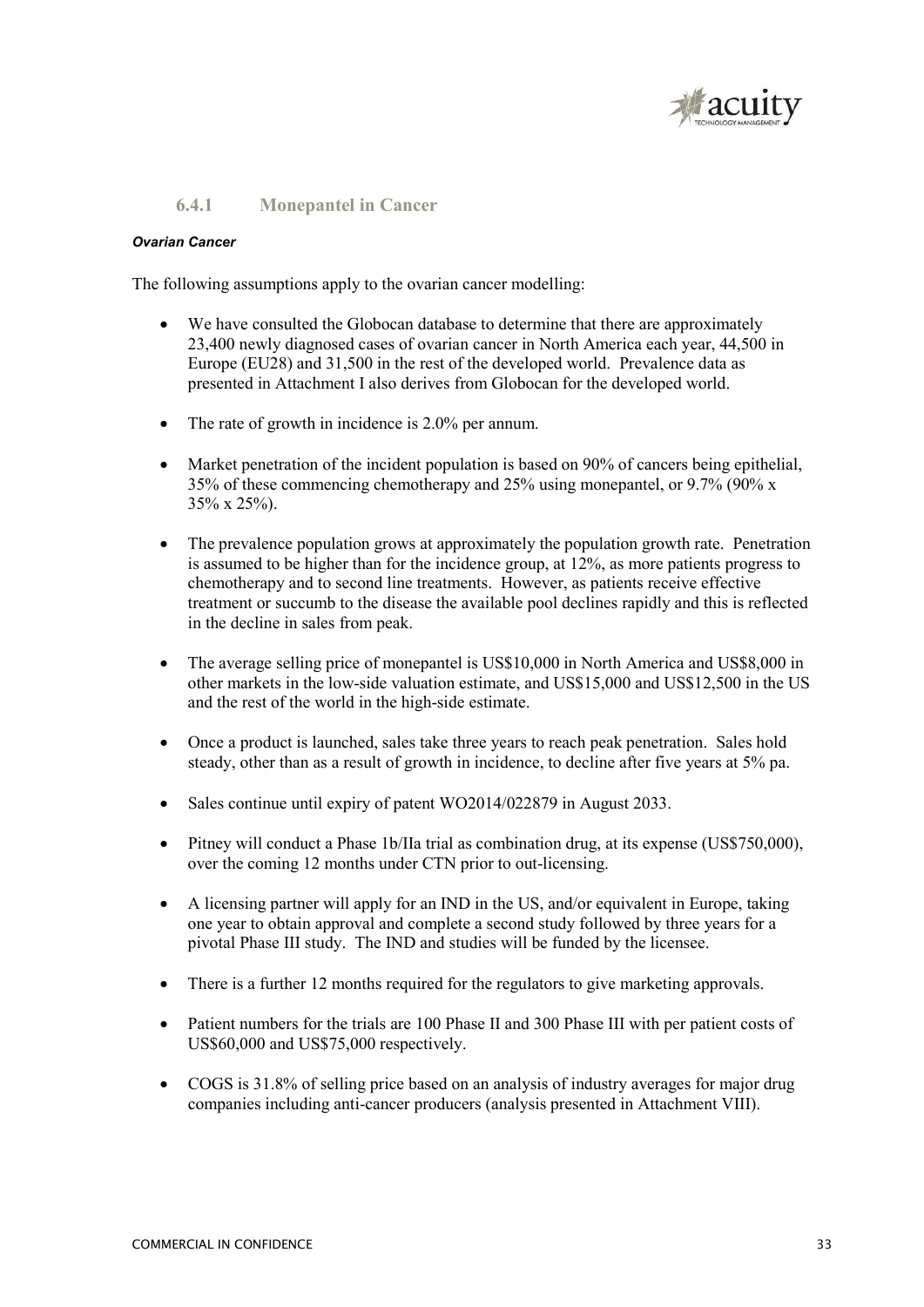

- Selling, General and Administrative ("SG&A") expense to the licensee is 30.3% of selling price. Myers and Howe<sup>47</sup> report an average of  $30\%$  but, as a crosscheck, we determined the average of a representative list of pharmaceutical companies which gave an average of 30.3% for combined selling and administrative costs.
- Although a company's R&D expenditure as may be presented in annual reports is not relevant to already marketed drugs, DiMasi, *et al*. <sup>48</sup> found from a survey of ten multinational pharmaceutical companies that approximately 15% of overall R&D expenditures are related to improvements to drugs that have been approved. Hence, we have added a further 2.2% (15% of 14.6% of turnover spent on maintenance  $R\&D$ ) to overheads.
- We have included on the licensor side 0.5% of revenues as administrative cost subsequent to out-licensing to cover accounting and audit charges, and general office expenses.
- Royalties are receivable from the licensee with the amount adjusted to achieve an approximately 33.3% split in NPBT. Thus our model computes royalties of 9.8% of sales revenue for sales below US\$250 million and 10.8% for sales in excess of US\$250 million. Monepantel as used for ovarian cancer is the same product as for second and other cancer types, and the price, and hence royalty rate, is consistent and the (assumed same partner) split is determined across both indications.
- Regulatory dossier preparation and submission has been assumed to be US\$2.5 million for the USA and Europe;
- Post market surveillance has been included at US\$2.0 million and assumed to be spent, or committed, over the first year following sales introduction.
- PharmAust's profit is taxed at the Australian rate of 30% with losses carried forward.
- The cash flows have been risk adjusted with cumulative probabilities applied at the time points where stages are completed. Table 4 lists probabilities for cancer drugs available from the literature. The figures we applied are the most recent as published by Hay, *et al*.: 28.3% for Phase II, 45.2% for Phase III, and 81.7% for registration.
- The modelling shows product sales commencing in 2021 and growing to around US\$350 million pa (non-probability adjusted). The probability adjusted cash flows are also presented in Attachment I. They show expected revenues will approach US\$35 million pa once peak penetration has been achieved. Unadjusted royalties received by Pitney are estimated to peak at US\$52 million with expected royalties, US\$5.5 million.

<sup>&</sup>lt;sup>47</sup> Myers SC & Howe CD. A Life-cycle Financial Model of Pharmaceutical R&D. Sloan School of Management. WP #41-97, April 1997.

<sup>&</sup>lt;sup>48</sup> DiMasi JA, Hansen RW & Grabowski HG. The Price of Innovation: New Estimates of Drug Development Costs. J Health Econ 22:151, 2003.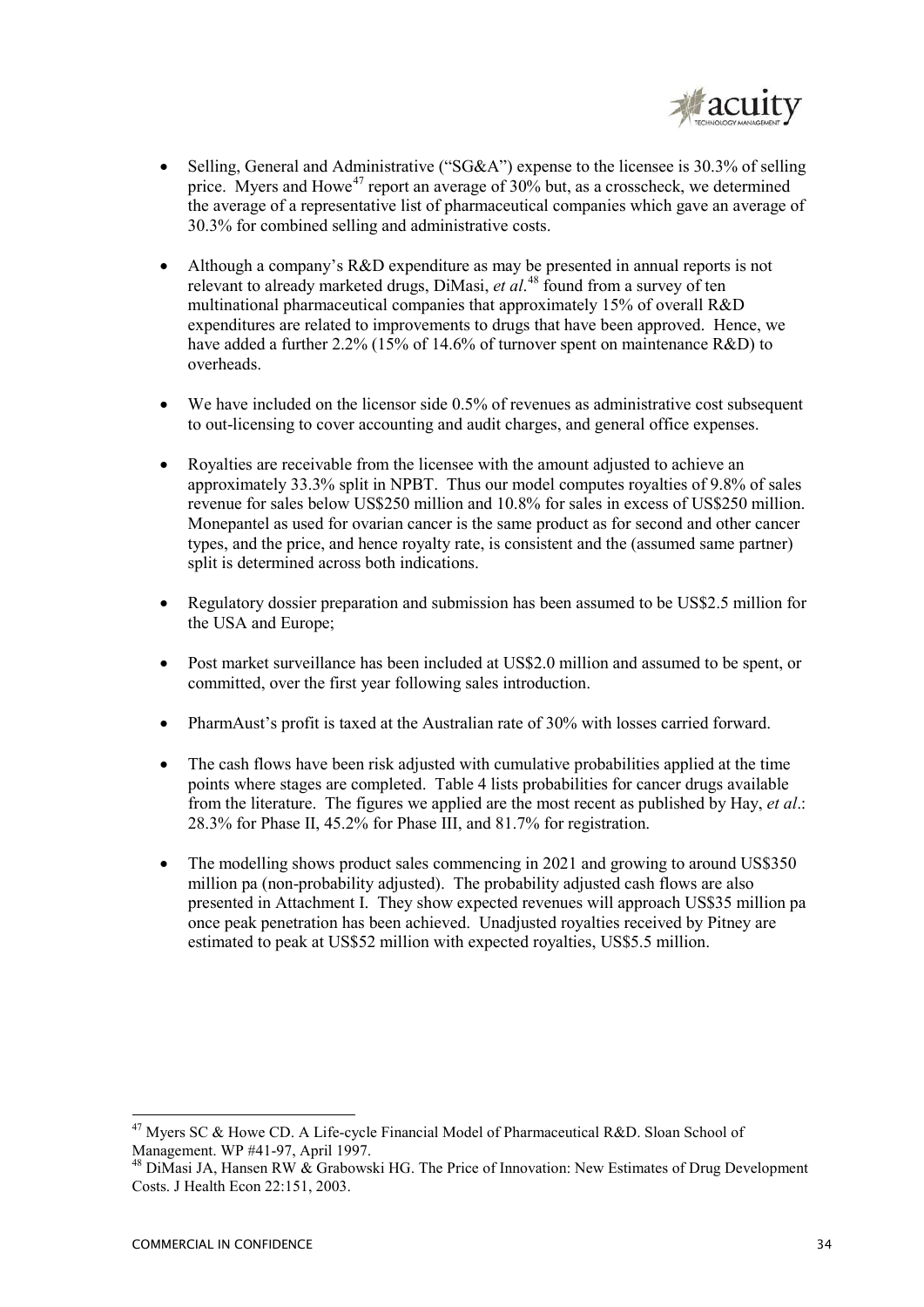

- A discount rate of 15% has been applied to both Pitney's cash flow and the licensee's. A reasonable WACC for an established pharmaceutical company with no debt is currently about 8% and as the licensee will be controlling development and cash flows this may well be the appropriate rate to use. The usual discount rate for a startup biotech company is between 12% and 15% after probability adjustment. The methodology of splitting net benefits requires that a common discount rate be used and the models use 15% (in the absence of probability adjustments, the "effective discount rate" is 42.7%.
- Following apportionment of benefits on a pre-tax basis, Pitney's profit is taxed at the Australian rate of 30% with losses carried forward to determine an after tax valuation.

Applying a discount rate of 15% to the probability adjusted before tax cash flows for the licensee yields a valuation of approximately US\$9.539 million and for Pitney, US\$4.762 million. The combined amounts result in a before tax valuation of the IP in this indication of US\$14.301 million.

#### **The after tax valuation of Pitney's benefit is \$3.883 million (US\$2.873 million) at the low price point and \$6.669 million (US\$4.935 million) at the higher price estimate.**

#### *Breast and Pancreatic Cancers*

For subsequent applications of the monepantel IP we have, through consultation with the Company, selected breast and pancreatic cancers. Breast cancer clearly offers a much larger market, albeit more highly contested, while pancreatic is smaller in incidence but with few successful treatment options available.

The model for breast cancer is presented in Attachment II and pancreatic in Attachment III, and follows the same philosophy as applied to ovarian cancer. In this case, a licensee-sponsored IND for a Phase Ib//IIA or Phase II does not commence until the equivalent study in ovarian cancer has been completed – a delay of two years. Subsequent time frames for trials are similar requiring five years for the Phase II and Phase III trials and regulatory approval.

The treatable population is 25% of incident patients receiving chemotherapy and 25% penetration by monepantel, 6.25%. In the prevalence pool, penetration is reduced to 3% due to the generally better outcomes and longer survival in cancer patients.

Transitional probabilities are affected by success with the first indication. Thus, the likelihood of commencing a Phase II study is 28.3%. Having successfully completed a Phase II in ovarian cancer, the likelihood of success for breast cancer is elevated to 90%, with Phase III and approvals as for other cancers, 45.2% and 81.7% respectively.

#### **The analysis supports an after-tax valuation for monepantel in breast cancer, as a second approval, of \$19.869 million (US\$16.626 million) to \$32.273 million (US\$23.882 million).**

The assumptions for pancreatic cancer, other than incident populations, are the same as for the breast cancer model. In this instance we have no included the prevalence pool as they are generally difficult to treat and are more likely to be on palliative care or more aggressive treatment options.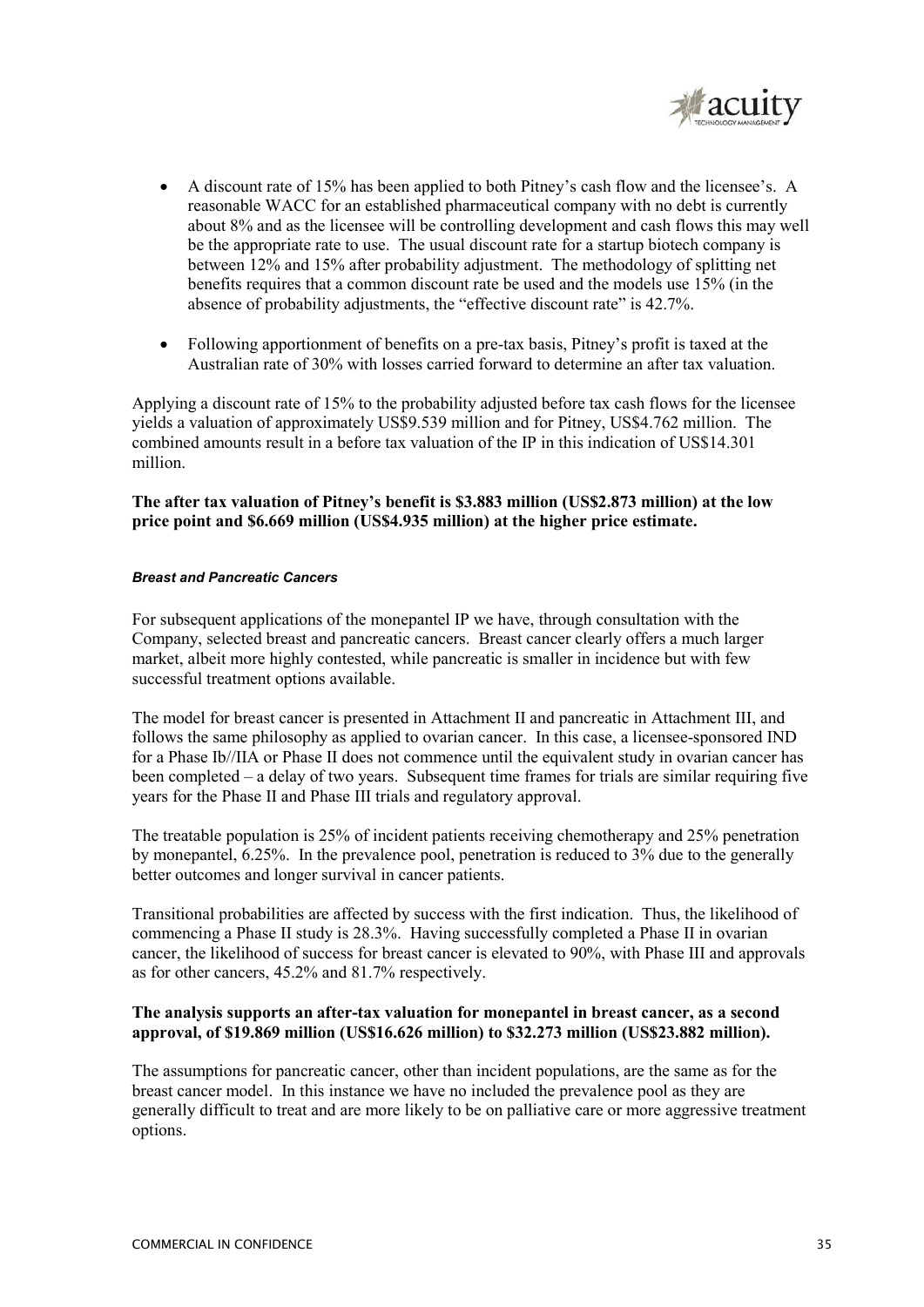

Development time frames align with those for breast cancer as it is reasonable to expect that a licensee will confidently progress development concurrently once positive results have been obtained with ovarian cancer.

**Our estimates for after tax valuations for pancreatic cancer as a second indication are \$1.662 million (US\$1.230 million) to \$2.599 million (US\$1.923 million) and low and high product pricing.** 

### **6.4.1 Sensitivity Analysis on the Monepantel Cancer Models**

As a number of parameters that are included in the modelling are, at best, estimates and may change with time and as development advances, we subjected these to a perturbation analysis. Various inputs were adjusted by plus or minus 10%, or time frames extended or brought forward by 12 months while retaining the 33.3% benefit apportionment. The fixed apportionment was achieved by adjusting the royalty rates. The impact of increasing or decreasing the split was also examined separately. The findings are presented in Table 6.

A number of variables have an approximately proportional effect on the valuation: market size, selling price or peak penetration; COGS and SG&A, and probability of success. It is therefore important that the estimates be as reliable as possible. Much of the market data is based on published information but at this stage it is difficult to be prescriptive about market penetration or the likelihood of success. The price estimates are, in our view reasonable, particularly as we have allowed for lower prices outside of the US (not included as part of the sensitivity analysis).

Clearly, discount rate has an important impact on the valuation – a lower rate providing a higher valuation. We have chosen a figure that may be reasonable for an Australian biotechnology company (following consideration of likelihoods of success). However, the weighted average costs of capital ("WACC") for big pharma are considerably lower than the figure used. A lower figure could reasonably be applied to the licensor valuation but we are comfortable that 15% as applied to PharmAust encompasses risks associated with ongoing funding while development is under its management and a potential loss of control while under the licensee's administration.

We have chosen to be conservative and use low probabilities which is in line with recent data on cancer drug development. Monepantel has shown strong anti-tumour activity in cellular, animal and early human studies with a positive safety profile. However, the transition of pre-clinical experience with anti-cancer drugs to human studies remains a high risk endeavour.

A major risk with all R&D programs is that of delays to completion. In this instance a 12 month delay to marketing approval decreases the valuation by 15% and a delay is more likely than early completion. One reason for choosing ovarian cancer as the initial indication is that orphan status (fewer than 200,000 patients in the US) can be used to expedite approvals.

One of the important aspects of the current modelling is the splitting of benefits 1:2 between developer and licensee. A rule-of-thumb states that a multiplier of four, or 1:3 split, between the inventor and commercialising entity be applied (25% rule) and, in our opinion, it is unlikely that better than one third will be achievable prior to completion of a Phase II study under IND. Plus or minus 10% change to our proposed mix adds or removes about 10% to the value.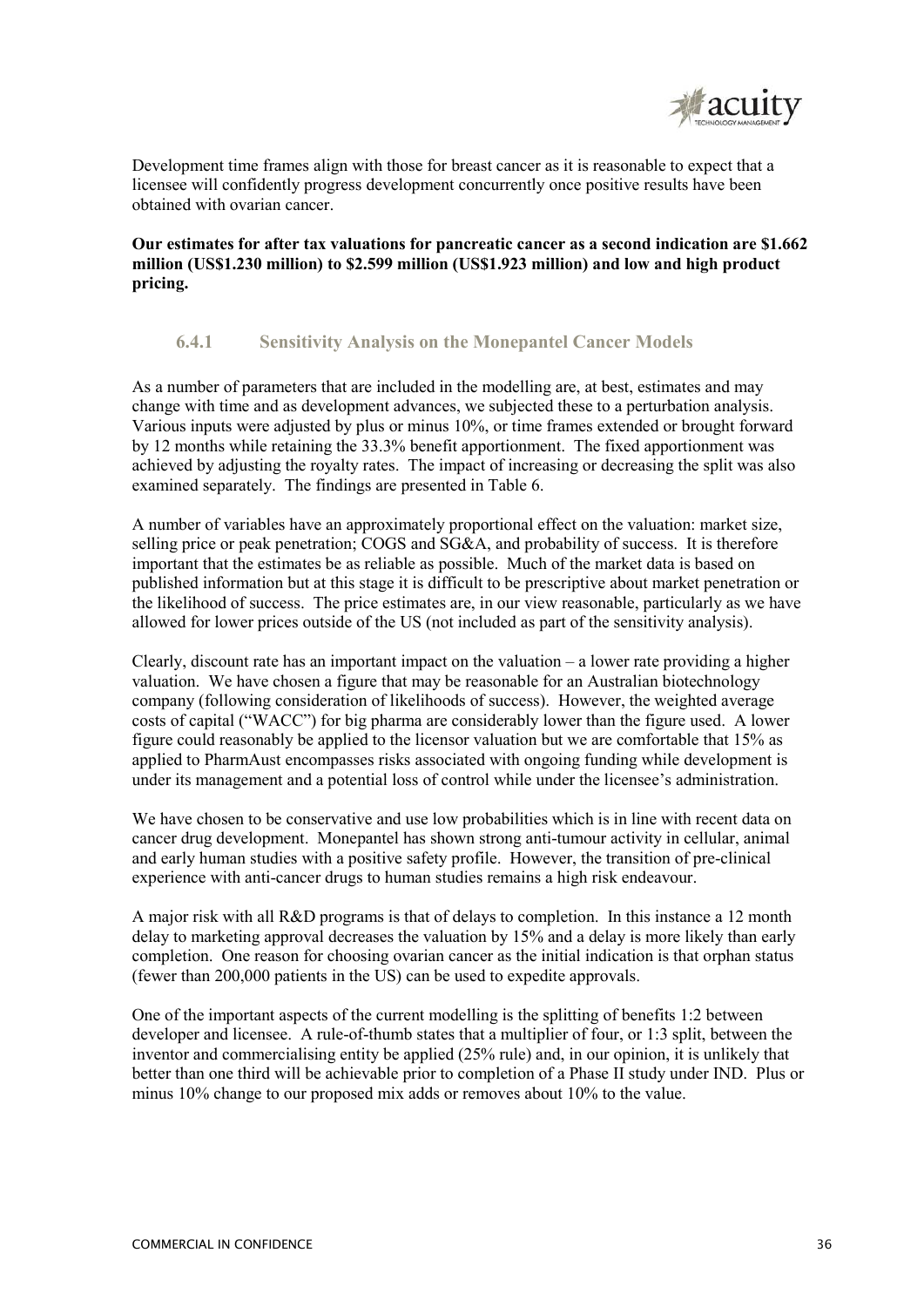

| <b>Variable</b>                  |                             | Impact          | <b>Comment</b>         |
|----------------------------------|-----------------------------|-----------------|------------------------|
|                                  | <b>Valuation</b><br>A\$'000 | <b>Variance</b> |                        |
| <b>Base Valuation</b>            | 25.413                      |                 |                        |
| Discount Rate:                   |                             |                 |                        |
| $+10%$                           | 24.041                      | $-15.4%$        |                        |
| $-10%$                           | 30.267                      | $+19.1%$        |                        |
|                                  |                             |                 |                        |
| Probability (Phase I/II ovarian) |                             |                 | Currently on low       |
| $+10%$                           | 28.158                      | $+10.8%$        | side. Improved         |
| $-10%$                           | 22.897                      | $-9.9%$         | outcome possible.      |
| Market Share or Population       |                             |                 | Greater share          |
| Increase                         |                             |                 | possible.              |
| $+10%$                           | 29.022                      | $+14.2%$        |                        |
| $-10%$                           | 22.160                      | $-12.8%$        |                        |
| Numbers of Trial Subjects or     |                             |                 | Could go either way    |
| <b>Cost of Trials</b>            |                             |                 | depending on           |
| $+10%$                           | 25.386                      | $-1.1%$         | efficacy.              |
| $-10%$                           | 25.458                      | $+1.8%$         |                        |
| <b>COGS</b>                      |                             |                 | It is likely that COGS |
| $+10%$                           | 22.846                      | $-10.1%$        | will be lower as       |
| $-10%$                           | 28.106                      | $+10.6%$        | already manufactured   |
|                                  |                             |                 | in bulk.               |
| SG&A expense                     |                             |                 | Choice of partner      |
| $+10%$                           | 22.862                      | $-10.4%$        | may influence.         |
| $-10%$                           | 28.158                      | $+10.8%$        |                        |
| <b>Tax Rate</b>                  |                             |                 | Unlikely to change as  |
| $+10%$                           | 24.574                      | $-4.3%$         | long as PharmAust      |
| $-10%$                           | 26.531                      | $+4.4%$         | remains Australian.    |
| Split between Licensee &         |                             |                 | Subject to             |
| Licensor                         |                             |                 | negotiation.           |
| $+10%$                           | 27.980                      | $+10.1%$        |                        |
| $-10%$                           | 22.897                      | $-9.9%$         |                        |
| Development Time                 |                             |                 |                        |
| Delay 12 months                  | 21.550                      | $-15.2%$        | Delays more likely to  |
| Advance 12 months                | 30.216                      | $+18.9%$        | be expected.           |
|                                  |                             |                 |                        |

### **Table 6: Sensitivity Analysis on Key Variables in Low Price Valuation**

There is a strong likelihood that PharmAust will obtain an extension to the main patents, and this could be for up to five years or longer where the indication is considered orphan, such as ovarian cancer. The effect of an extension is a higher valuation. We have not included any extension or market exclusivity for monepantel as such extensions may not be allowable where there is an earlier patent covering the compound itself and the current claims are for new uses.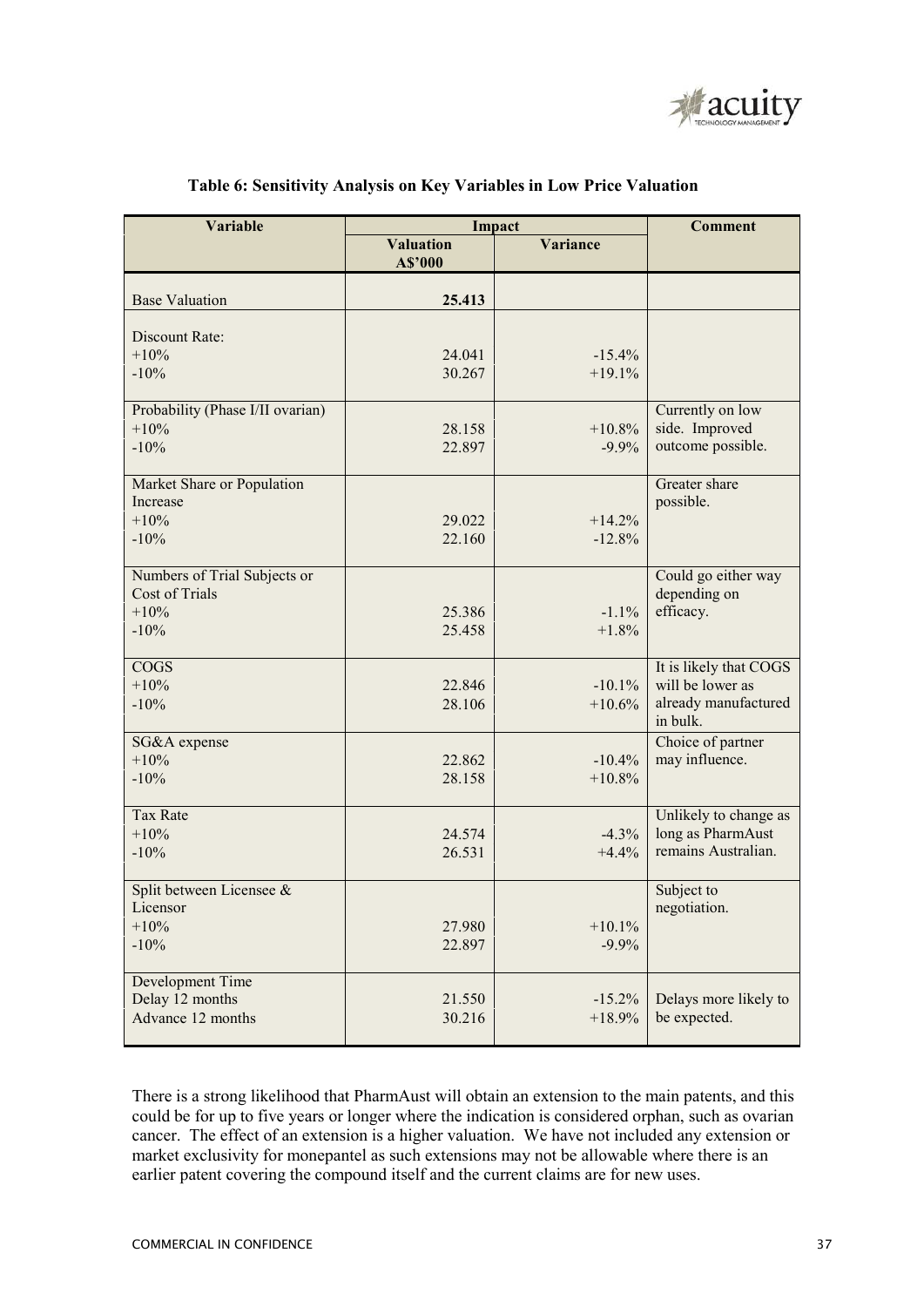

### **6.4.2 Albendazole**

The selected indication for valuation of albendazole is malignant ascites. The model is presented in Attachment IV and follows the same format as used for monepantel.

As determined by Ayantunde, *et al*. malignant ascites is common in a number of cancers with ovarian, pancreatic and gastric being most common.<sup>11</sup> Although other cancers which present with ascites have higher incidences, the lower rates of concomitant ascites reduce the available markets. To avoid an argument of cannibalisation of ovarian patients treated with monepantel, we have modelled pancreatic and gastric (all three cancers having cancer associated ascites incidences in developed countries around 30,000 to 40,000 per annum). Ayantunde, *et al*. point out that the median time interval between the diagnosis of the cancer of origin and that of the ascites was 0.87 (0–341) months ("*In fact, 54% of patients had their ascites at first diagnosis of their cancer and the median of 0.87 (not zero) months represents a delay in diagnostic investigations in a few patients*"). For this reason we concentrate only on incident patients.

The uptake of treatment in pancreatic patients is 25% of the 21% who get ascites, 5.3%, while in gastric cancer it is 25% of the 18.3% presenting with ascites, 4.6%.

Average selling price is assumed US\$10,000 to \$15,000.

The term of a licence is expiry of WO2006/024092 with a three year extension.

A licensing partner will apply for an IND for the first indication, pancreatic cancer, and undertake a Phase Ib/IIa study over two years with 50 patients at US\$60,000 per patient.

A Phase III study will require 200 patients at US\$75,000 will take three years and the regulatory body a further year for a launch in 2020.

The second indication, gastric cancer, will require 100 patients and take an additional two years before approval.

We have increased the likelihoods of transition through the various stages of development because the product has a long history of both animal and human use (although there are no approved formulations for intravenous or intraperitoneal administration). The model assumes 45% likelihood for successful completion of the Phase II study, 50% for Phase III and 90% for approval.

Again, the product is licensed prior to the Phase II study with the licensee paying costs beyond that time point.

Product sales reach US\$120 million in 2026 at the low price point.

**With a 33.3% apportionment of net pre-tax benefit to Pitney, the modelling yields a royalty of 8.3% and a valuation in the Company's hands of \$5.472 million (US\$4.049 million) after tax to \$9.438 million (US\$6.984 million).**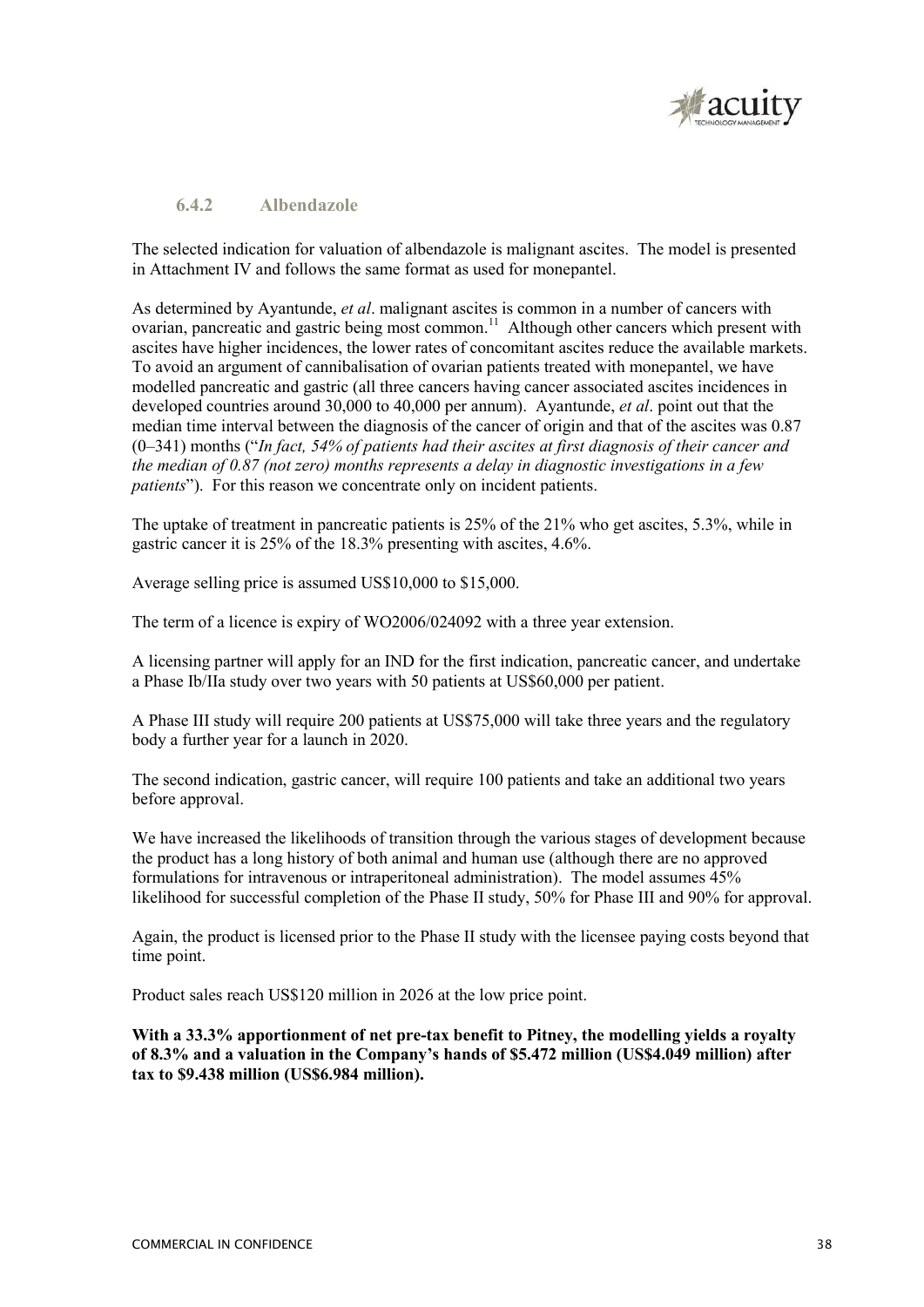

## **6.4.3 Mucin**

The analysis is based on 10% of gastric cancers having mucinous carcinoma with a further 8.7% having SRCC, while 4.7% of colorectal cancers are mucinous.

The assumptions relevant to the model are:

- Incidence data for gastric and colorectal cancers in developed countries is taken from Globocan.
- The incidence of mucinous adenocarcinoma and SRCC among gastric cancer patients is 18.7% and those prescribed the bromelain / NAC combination with or without a cytotoxic is 25%.
- The incidence of mucinous adenocarcinoma in colorectal cancer patients is 4.7% and those prescribed the combination treatment is 25%.
- The average selling price for a combination drug is US\$10,000 in the US (price does not include cancer drug) and \$8,000 in other parts of the world - tolerable because of the poor outcome for these patients. The upper bound on the valuation is based on average selling prices of US\$15,000 and \$12,500 in the US and the rest of the world respectively.
- The term of a licence to the patents is based on expiry of WO2014/094041 with a three year extension, to late December 2036.
- Pitney will undertake a preliminary study under CTN in Australia over 12 months prior to licensing.
- Development by the licensee requires one year for a Phase II study under IND (approved drugs into an orphan indication) with 50 patients and a Phase III study with 100 patients over two years.
- The second indication is delayed by 12 months and requires 50 patients for a Phase III validation.
- As the constituent agents are simple extracts or compounds and readily available, the COGS is 25%.
- Data suggests better than average efficacy with reasonably understood safety profiles and a 50% likelihood of success in Phase II is included.
- Again the Phase III outcome is likely to be superior to a novel cancer therapy and the likelihood has been increased above average by 5% to 50%.
- Either in combination with a common cancer drug or without, we'd expect a positive regulatory response and the likelihood has been estimated at 95%.
- With a 33.3% apportionment of net benefit to Pitney, the royalty rate is 13.0%.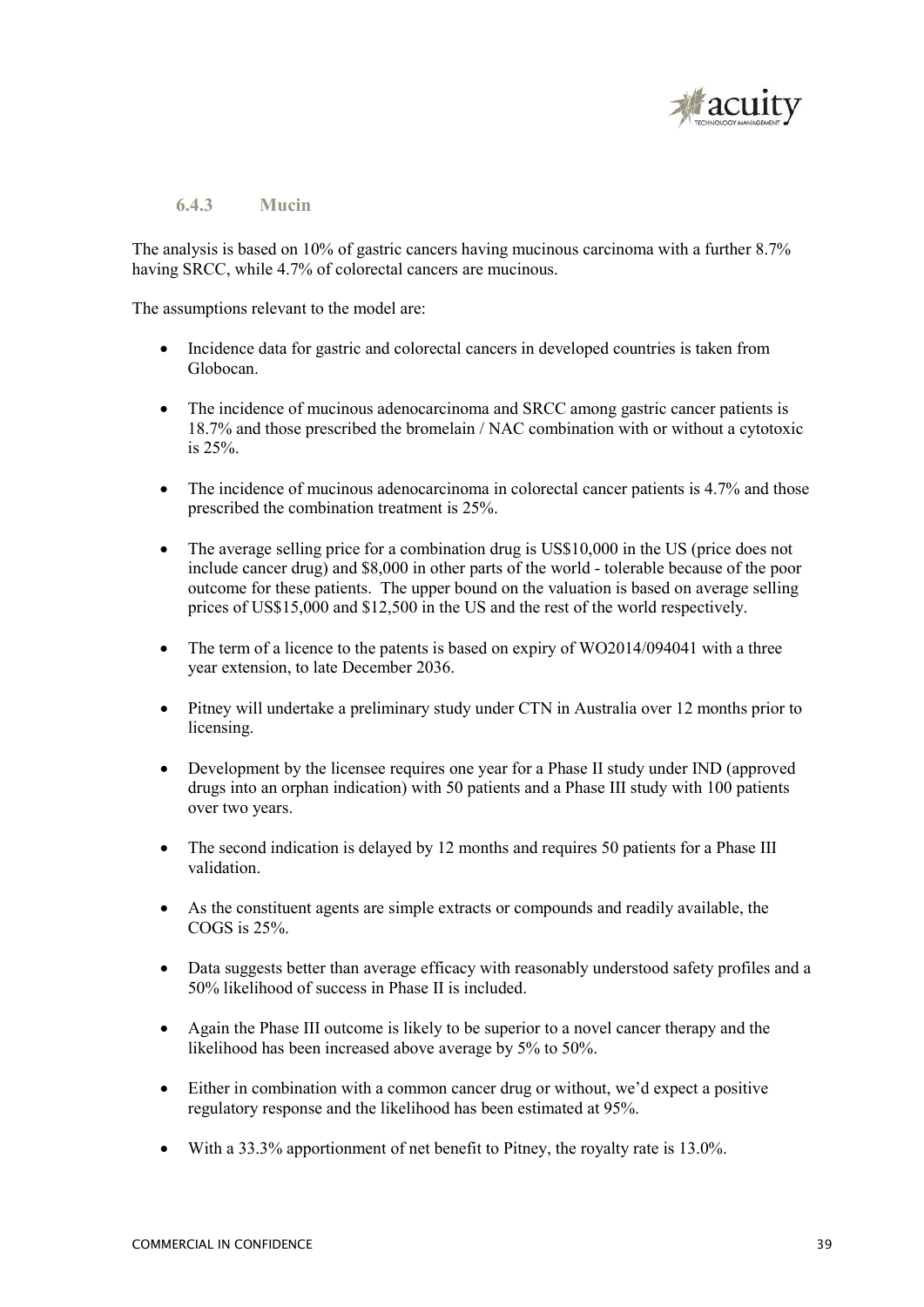

**The modelling demonstrates annual revenues peak at almost \$242 million at the lower selling price, peaking in 2023 with a probability adjusted valuation for Pitney of \$14.155 million (US\$10.475 million) and up to \$22.765 (US\$16.846 million).** 

## **6.4.4 Monepantel for Canine Cancer**

The financial model for monepantel in veterinary cancer is presented in Attachment VI. It is based on estimated numbers of dogs in the US, Europe and other developed parts of the world. The key assumptions in the model are:

- The estimated market for cancer treatment assumes that 25% of dogs develop cancer of some form and that 3% will receive pharmaceutical treatment in the US, 2.5% in Europe and 0.5% elsewhere. In the first instance Conditional Approval is granted in the US and Europe for a leading cancer which constitutes 25% of cancer incidence (for example, breast cancer in bitches is 50% of all cancer occurrences). Full approval for all cancers is issued 12 months later following additional studies.
- Considering the number of products in development by others, we have assumed 10% market share.
- The selling price per course at the base level is US\$2,000 and US\$2,500 at the high price point with a 40% of price COGS (approximately equivalent to the human product on an equivalent body weight basis).
- A Phase II trial in a single cancer takes one year at a cost of US\$1 million at which time Conditional Approval is granted. This is funded by the licensee. The model has a 12 month lag prior to commencement of the study while Pitney extends its current trials, finalizes formulation and negotiates a licence.
- A Phase III for Full Approval requires two years and costs US\$3.75 million.
- Obtaining marketing approvals in major regions costs US\$1.0 million.
- As the product has been safely used in animals for some time and the early data (both animal and human) relating to cancer therapy is compelling, the assumed probabilities of success in both the first indication study and the expanded study are 60%.
- Again, as the chemical has been approved for animal use and there is extensive data on its safety, the regulatory approval likelihood is assumed high, 95%.
- The split between licensor and licensee is 33.3%.

**Sales of monepantel in the veterinary market reach US\$240 million and, at an estimated royalty of 8.8%, the after tax valuation range is \$18.219 million (US\$13.482 million) to \$22.919 million (US\$16.960 million).**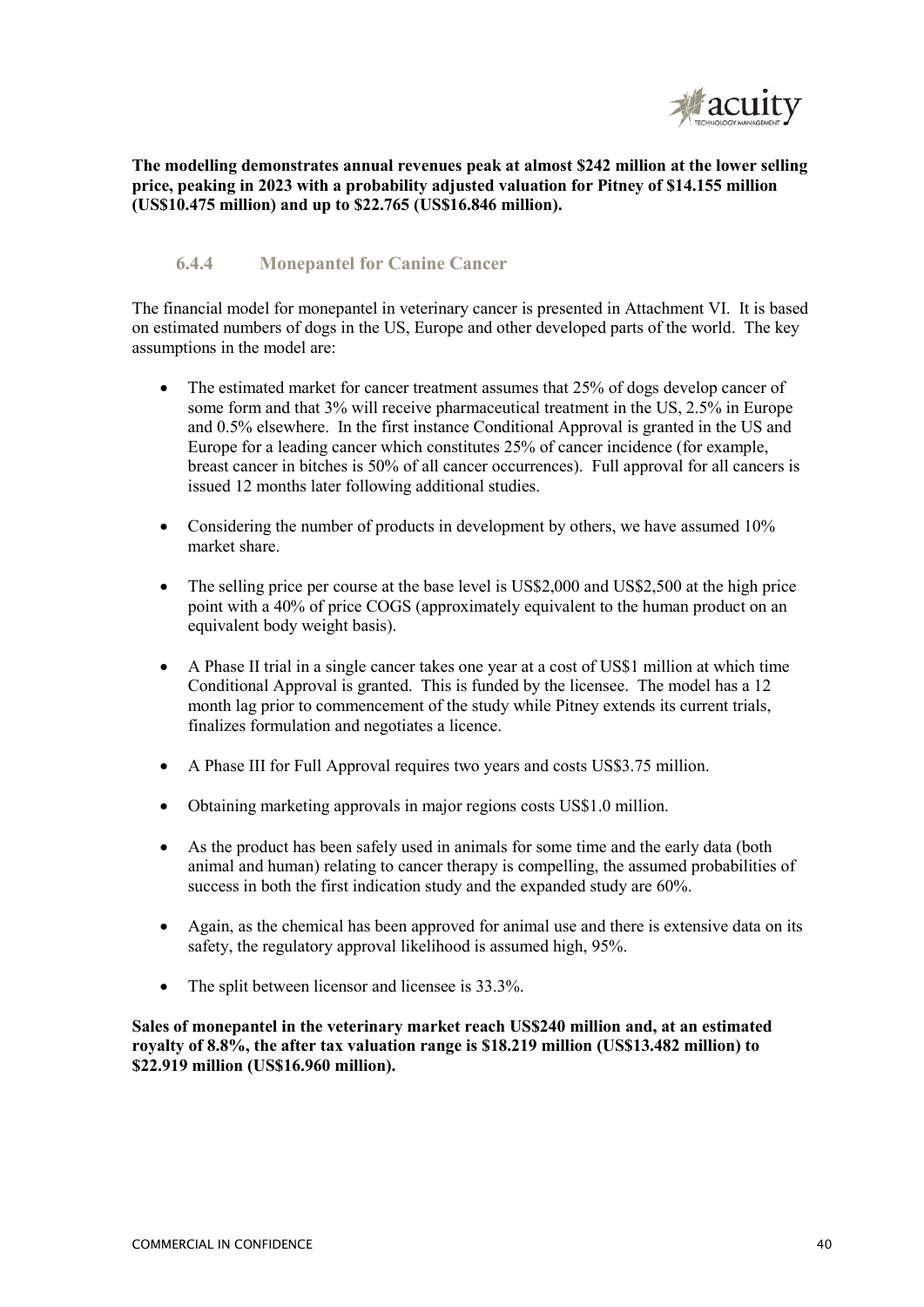

## *6.5 Epichem*

There are several techniques available for valuing companies, including those with strong future prospects and rapid growth. These include: comparable transactions, past share performance, orderly realisation of component parts, capitalisation of the estimated maintainable earnings or the risk adjusted NPV of future cash flows as described in Section 5.3.

### *Share Price History*

Shares in Epichem are not publicly traded and management has advised that no shares have been issued or transferred between parties in recent years. Share history provides no guidance in regards to the valuation.

### *Net Assets*

The unaudited balance sheet as at 30 June 2015 discloses net assets of \$616,096. Epichem is not likely to cease operations and the NTA is a poor indicator of the value of the business as a going concern.

Epichem has Retained Losses of \$433,904 as at 30 June 2015 that may be applied against future profits. These have no assured value to a prospective buyer unless the "same business" test can be demonstrated.

### *Orderly Realisation of Assets*

The amount that would be available to shareholders on an orderly realisation of assets is based on the assumption that a company is liquidated and funds are available for distribution following payment of all liabilities. The method generally ignores the ability of the asset base of the business to generate ongoing future earnings at a level sufficient to justify a value in excess of the value of its tangible assets and, conversely, a number of assets may be diminished in value if not sold as complementary units.

A valuation based on the sale of assets assumes that plant and equipment can be sold on the open market at their written down value and stock can be sold at wholesale price. We have not undertaken an individual appraisal of assets and accept that the NTA of \$616,096 is reasonably representative.

Epichem is not in the position that it is required to sell down its assets and its worth should fairly be based on an analysis as a going concern. As such, the Orderly Realisation method may not relevant in the current circumstance.

### *Capitalisation of Future Maintainable Earnings*

The validity of the direct capitalisation method depends on the ability to estimate some reasonably credible level of normalised economic income for the Company that can be considered sustainable.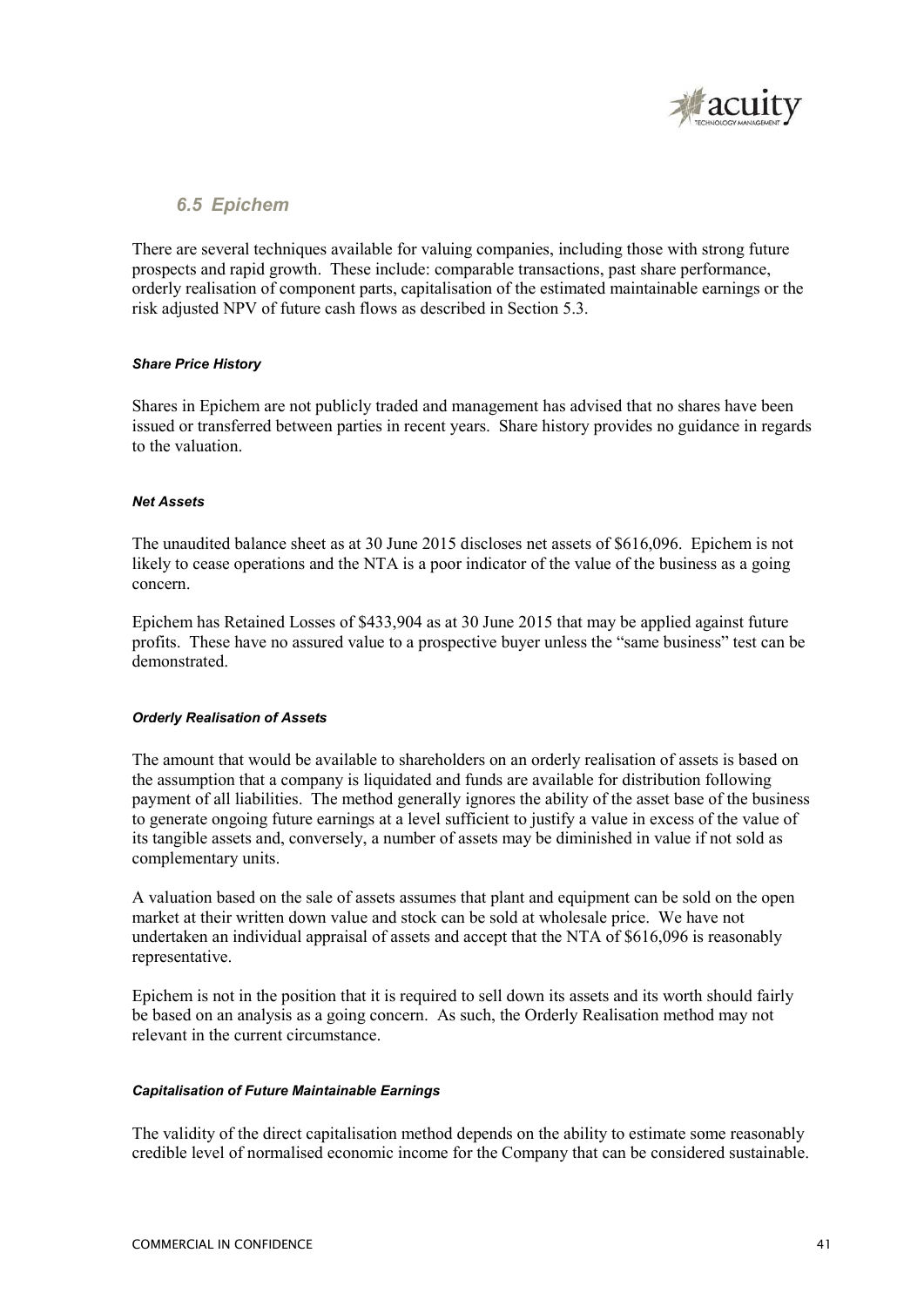

The method involves capitalising the maintainable earnings at a multiple which reflects the risks of the business and its ability to earn future profits. The traditional method is to use net profit after tax and multiply it by an industry derived Price to Earnings Ratio ("PER"). Earnings for an ongoing business are often weighted towards the most recent results (ie. if five years are available, 5 times most recent full year, 4 times the previous year, 3 times two years prior, etc. divided by 5+4+3+2+1=15) thus bringing to bear the greater relevance of recent performance.

We considered Company financials for the five year period 1 July 2010 to 30 June 2015 and determined a weighted average of Net Profit Before Tax as \$67,623 (see Table 7).

|  |  | <b>Table 7: Net Profit 2011 to 2015</b> |
|--|--|-----------------------------------------|
|--|--|-----------------------------------------|

| Year                         | 2011       | 2012    | 2013   | 2014    | 2015     |
|------------------------------|------------|---------|--------|---------|----------|
| $N$ PBT <sup>49</sup> $(\$)$ | $-122,087$ | 107,778 | 84,770 | 114,389 | $-7,033$ |

PER multiples are generally applied to Net Profit After Tax but, because the Company has significant carried forward losses, no tax has been payable by the company. In the event the company was to pay tax on the weighted average NPBT at the current tax rate of 30% and ignoring retained losses, the weighted NPAT would be \$47,336.

PER ratios of ASX-listed laboratory services companies include ALS Limited, 16.0; Sonic Healthcare Limited, 21.7; and Pacific Environment Limited, 10.6.<sup>50</sup> Applying a PER range of 10.0 to 16.0 suggests a valuation of \$473,360 to \$757,376.

Yahoo presents average PER for companies in the Medical Laboratories and Research category of 35.4 and Research Services, 49.9.<sup>51</sup> We consider such PER ratios to be too high for Epichem as it is smaller, less diversified, and has limited capacity relative to the majority of listed companies, and is currently privately owned.

## *Estimate of Goodwill*

One approach to the determination of goodwill requires a multiplier calculated as follows:

 $(Av.$  net earnings – Cost of capital) ÷ Gross earnings  $\times$  100<sup>52</sup>

Again using financial information for the past five years the average net earnings were \$84,398 and average gross earning \$1,752,780. The capital invested (property, plant and equipment, and stock on hand from 2013 balance sheet) was \$601,408 and, assuming a long term rate of 6.5%, the Cost of Capital was \$39,092.

The above equation provides a goodwill multiplier of 2.58.

-

<sup>&</sup>lt;sup>49</sup> Our estimates of NPAT may differ from the Financial Statements in that we have removed non-operational items such as interest received/paid and foreign currency gains/losses.

<sup>50</sup> 2013 Actual PER. InvestSMART (http://www.investsmart.com.au).

<sup>51</sup> Yahoo (http://biz.yahoo.com/p/s\_conamed.html).

<sup>&</sup>lt;sup>52</sup> LM Callard & WJ Pallot. Business Valuation Practice. The Law Book Company (North Ryde, NSW) 1994.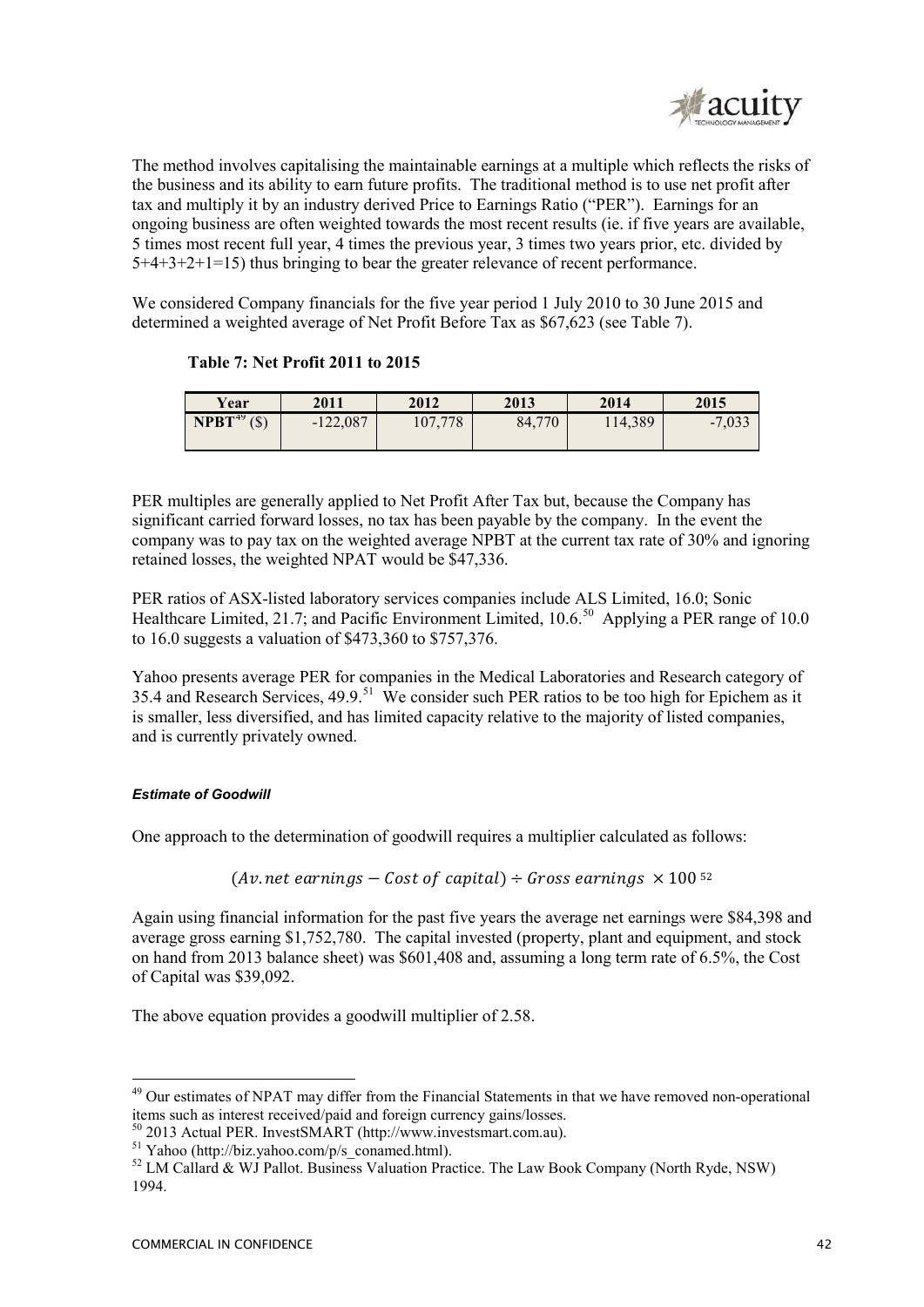

Goodwill is therefore  $2.58 \times (884,398 - $39,092) = $116,889$ . Adding this to the NTA, \$616,096, provides a valuation of \$732,985.

### *Comparable Transactions*

A market value estimate may be derived by analysing similar businesses or intangible assets that have recently been sold or licensed, or invested into, and comparing those assets to the subject entity. Market capitalisations of publicly traded companies are a good indicator of worth of an entity and may represent suitable comparators where the listed company has similar technology or offers similar services and is of comparable size and profitability.

Our searches failed to identify any suitably analogous entities or transactions, size of operations and private ownerships being problems, and the method was not used.

### *Alternate Acquirer*

The value of an alternative offer to acquire the shares in Epichem is a relevant valuation methodology that may be applied in the present circumstance.

We have been advised by PharmAust that there have been no meaningful offers in recent years and there has been no intention to solicit such offers.

### *Net Present Value of Future Cash Flows*

The general principles underlying a DCF analysis is presented in Section 5.3. In preparing our analysis we, in one model, extrapolated cash flows for the past five years based on average annual growth or linear regression growth with assumed sustainable expense as a fraction of revenues.

The other approach is to use Epichem's projection. Epichem has a Business Plan which sees considerable growth in revenues through both fee-for-service research and development of its own IP. The Plan presents projections to 2021.

In both models we have included Retained Earnings (actually losses, enabling a carried forward tax benefit).

Company revenues have grown at an Average Annual Growth rate of 7.7% since 2010/11. A linear regression model based on the full five years suggests ongoing year-on-year growth of around 5.6%. There has been a trend towards stronger growth over the last three years and the linear regression model based just on this period has been adopted as more representative of future potential.

In both the linear regression and Business Plan scenarios, we have developed cash flow projections covering a six year horizon through to 30 June 2021 (as per the company's Business Plan). The valuation date is 1 July 2015. A residual value has been applied beyond 2020/21 by capitalising the final year's cash flow.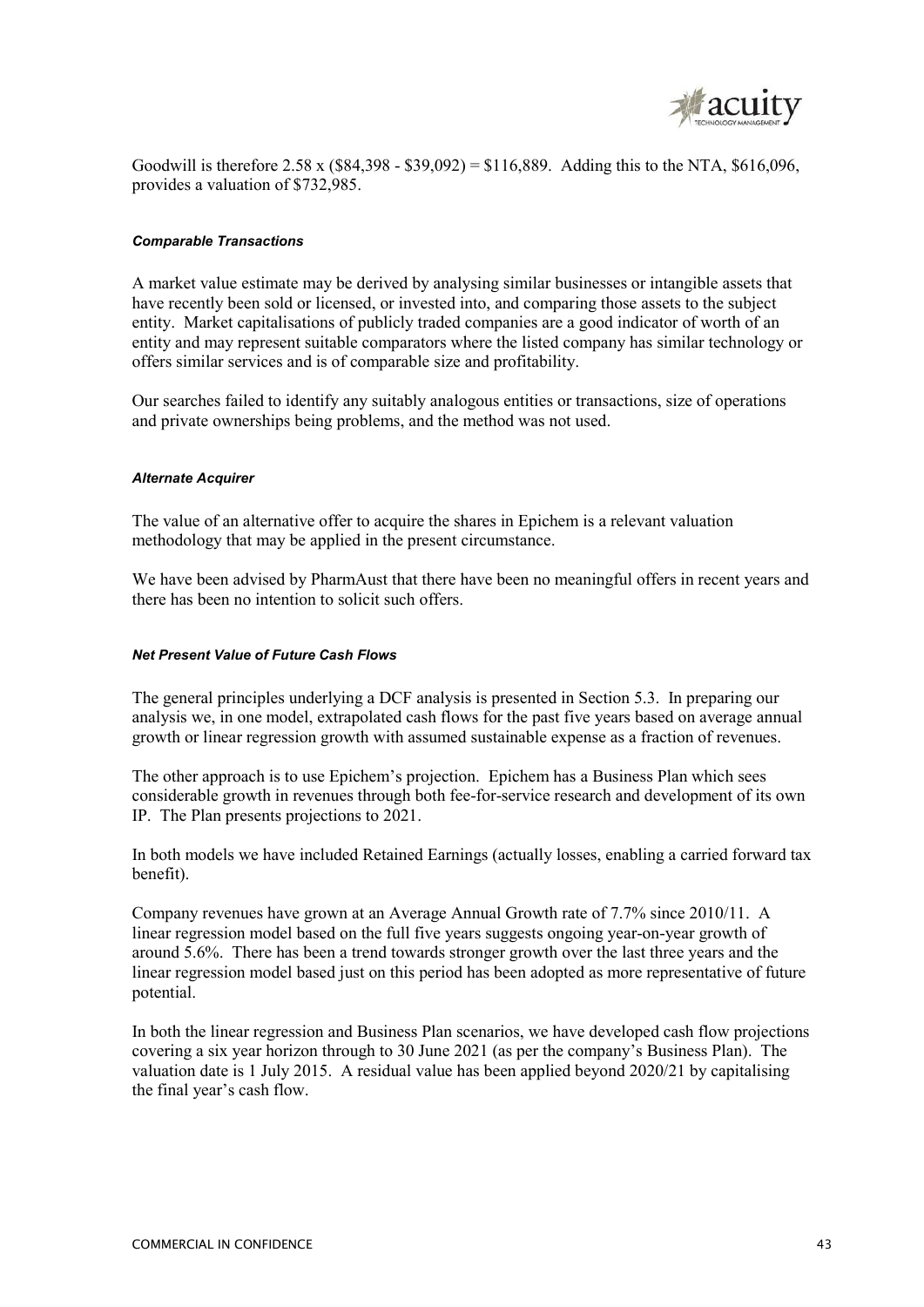

### Linear Regression Modelling

Revenues are based on extrapolation by linear regression of the revenues for the past three years (see Table 4). Operating expenses, which excludes depreciation, have historically been approximately 91% although higher in 2014/15 due to an expanded labour force. The model assumes expenses hold steady at 90% of revenues and capital expenditure is \$50,000 per annum. Essentially, this is a limited investment, limited growth model

Tax is payable at 30% of profit with losses carried forward to profitability.

|                            | 2015/16                | 2016/17                | 2017/18                | 2018/19                | 2019/20                | 2020/21                |
|----------------------------|------------------------|------------------------|------------------------|------------------------|------------------------|------------------------|
| Revenues<br>Operating Exp. | 2,238,812<br>2,014,931 | 2,418,764<br>2,176,888 | 2,598,716<br>2,338,844 | 2,778,668<br>2,500,801 | 2,958,620<br>2,662,758 | 3,138,572<br>2,824,715 |
| <b>NPBT</b><br>Tax         | 148,881<br>$\theta$    | 161,876<br>$\theta$    | 174,872<br>15,518      | 187,867<br>56,360      | 200,862<br>60,259      | 213,857<br>64,157      |
| Capital Expense            | 50,000                 | 50,000                 | 50,000                 | 50,000                 | 50,000                 | 50,000                 |
| Cash Flow                  | 173,881                | 191,876                | 194,354                | 171,507                | 185,603                | 199,700                |

## **Table 8: Linear Regression Model Projections for Epichem**

The NPV by this approach at an after tax discount rate of 10% is \$1.315 million.

## Business Plan Valuation

Revenues and expenses are extracted from the Business Plan, being the lower of the two projected models (see Table 5). In comparison to historical cash flows this is a plan for growth through more targeted marketing and in-house research.

The company will need to borrow \$1.5 million for this Plan to be implemented and, as presented in the Business Plan and adopted in our cash flow forecast, this occurred prior to 30 June 2015. A repayment schedule is presented in the Plan for full repayment over four years commencing in 2016/17. We have assumed a 6.5% interest rate on outstanding amounts and any residual interest repaid in the fifth year, ie. 2019/20. Interest repayments are tax deductable.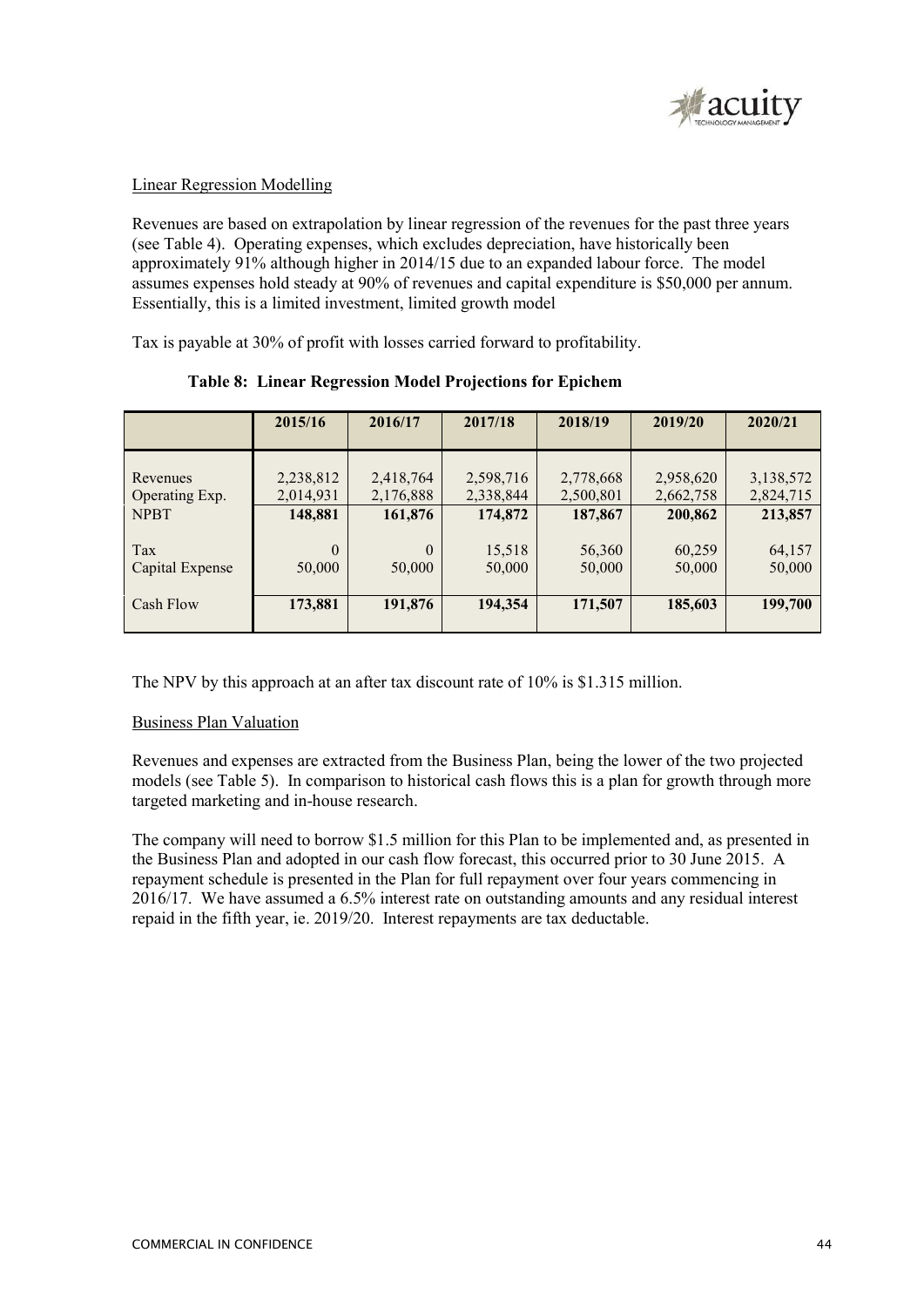

|                  | 2015/16   | 2016/17   | 2017/18   | 2018/19   | 2019/20   | 2020/21   |
|------------------|-----------|-----------|-----------|-----------|-----------|-----------|
| Revenues         | 2,553,750 | 3,081,113 | 3,657,607 | 4,475,176 | 5,795,629 | 8,023,821 |
| Operating Exp.   | 2,522,560 | 2,866,136 | 3,251,559 | 3,465,742 | 4,217,639 | 4,955,979 |
| Interest on Loan | $\theta$  | 201,338   | 95,962    | 82,699    | 40,950    | 17,612    |
| <b>NPBT</b>      | $-38,810$ | $-56,361$ | 234,086   | 840,735   | 1,431,040 | 2,904,230 |
| Tax              | $\theta$  | $\theta$  | $\Omega$  | 163,724   | 429,312   | 871,269   |
| Capital Expense  | 50,000    | 30,000    | 60,000    | 100,000   | 200,000   | 400,000   |
| Loan Principal   | 0         | 23,663    | 204,038   | 642,301   | 359,050   | 270,949   |
| <b>Cash Flow</b> | $-18,810$ | $-40,023$ | 46,048    | 20,710    | 548,678   | 1,508,012 |

### **Table 9: Business Plan Cash Flow Projections for Epichem**

In order to determine a residual value, we have extrapolated cash flows an extra year to remove the influence of the loan.

The NPV by this approach at an after tax discount rate of 35% is \$1.747 million.

### *Epichem Valuation Opinion*

A summary of the applicable valuation methodologies that we considered in valuing TBPL are tabulated below:

|  | <b>Table 10: Summary of Epichem Valuations</b> |
|--|------------------------------------------------|
|--|------------------------------------------------|

| <b>Method</b>                                                                                                                                                                         | <b>Low Estimate</b><br>\$2000 | <b>High Estimate</b><br>\$2000 |
|---------------------------------------------------------------------------------------------------------------------------------------------------------------------------------------|-------------------------------|--------------------------------|
| Net Assets (at 30 June 2013)<br>Capitalisation of Maint. Earnings<br>Est. of Goodwill $+ NTA$<br>Discounted Cash Flow (extrap. of historical)<br>Discounted Cash Flow (Business Plan) | 616<br>473<br>733<br>1,315    | 616<br>757<br>733<br>2.255     |

Based on the various valuation approaches, the suggested valuation is in the range \$1,315,000 to \$2,255,000 where retained losses are included, based on an extrapolation of past performance and the Company's own business plan respectively.

The Business Plan is an expectation of what management may achieve in coming years with a strengthening of business focus and access to adequate capital to implement change. We see this as an optimistic valuation and have used a discount rate of 30%.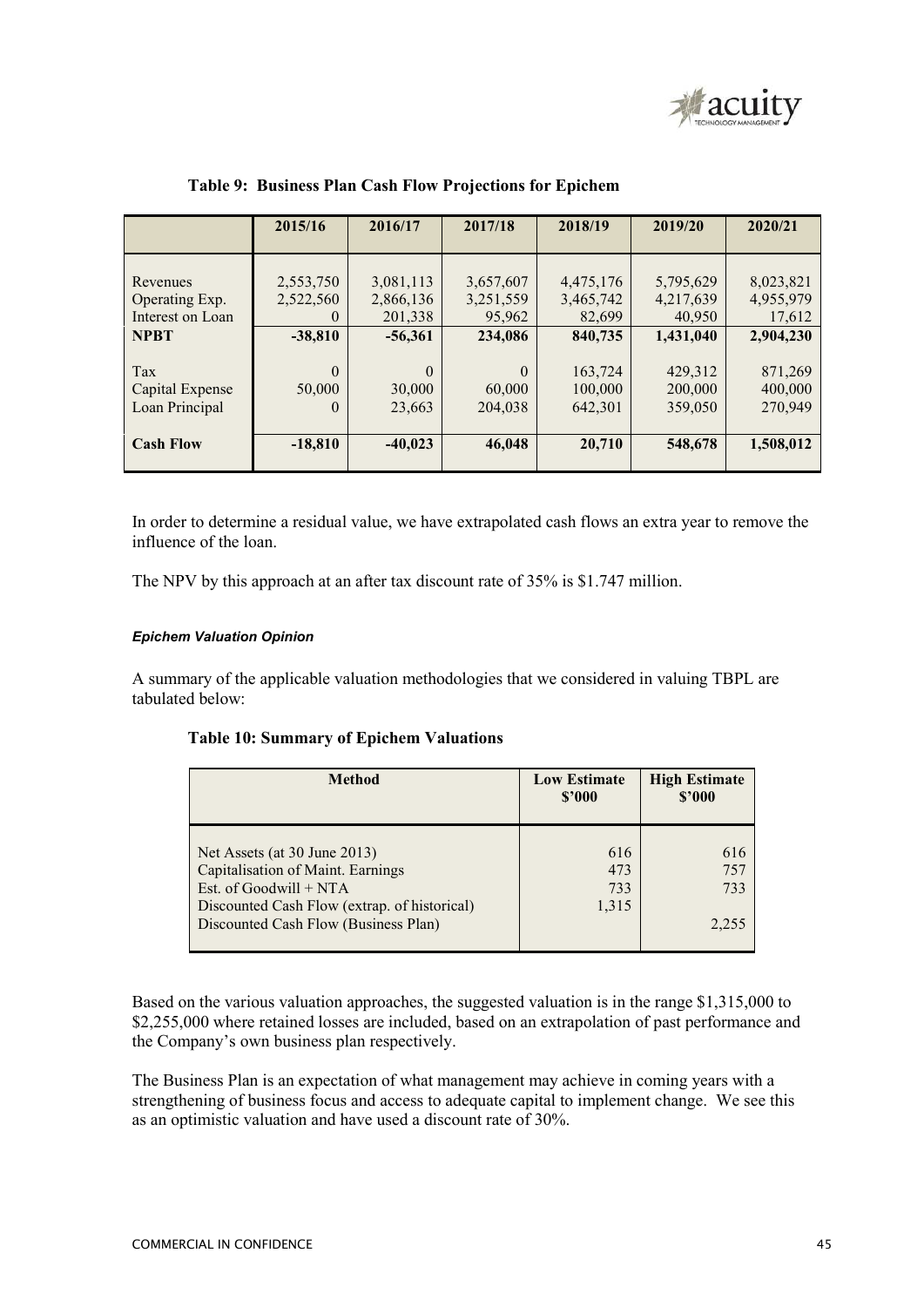

## **7. Summary & Discussion**

The following Table summarises the after tax values of the Pitney IP in the selected indications and Epichem as a going concern:

| Drug                      | <b>Indication</b>                | <b>Low Valuation</b><br>\$2000 | <b>High Valuation</b><br>\$2000 |
|---------------------------|----------------------------------|--------------------------------|---------------------------------|
|                           |                                  |                                |                                 |
| Monepantel                | Ovarian Cancer                   | 3,883                          | 6,669                           |
|                           | <b>Breast Cancer</b>             | 19,869                         | 32,273                          |
|                           | Pancreatic Cancer                | 1,662                          | 2,599                           |
|                           | Canine Cancer                    | 18,219                         | 22,919                          |
| <b>Albendazole</b>        | Malignant ascites                | 5,472                          | 9,438                           |
| Anti-mucin<br>combination | Mucinous<br>carcinoma            | 14,155                         | 22,765                          |
| <b>Epichem</b>            |                                  | 1,315                          | 2,255                           |
|                           | <b>TOTAL</b><br><b>VALUATION</b> | 64,575                         | 98,918                          |

 **Table 11: Assessed Values of the PharmAust IP and Epichem** 

Table 12 presents some of the pharmaceutical modelling outputs including the royalty rate to achieve the appropriate distribution between licensor and licensee, peak sales at the nominated selling prices and likelihoods of success.

There are generally two broad-brush approaches to the preparation of a DCF for an early-sateg company or technology developer, being (i) to assume that the company/researcher undertakes all development and exploitation itself, in which case modelling includes production, marketing and administrative costs as well as full development expenses, or (ii) a licensing model in which income derives from milestone payments and royalties and there are no significant expenses once the IP has been licensed out.

In a licensing arrangement, the royalty rate is negotiated such that the buyer realises a level of return which ensures he can operate profitably even under the most adverse of circumstances and compensates for the risks he has taken in commercialising the IP. Rules-of-thumb suggest that an early stage technology licence should be based on a 75% apportionment of total gain because the commercialising entity faces significant hurdles, whereas in a late-stage licensing deal he may realise considerably less. Recent trends in pharmaceutical licensing show that in some instances a 50:50 deal is struck where the project is completely derisked, for example where Phase III trials have been completed.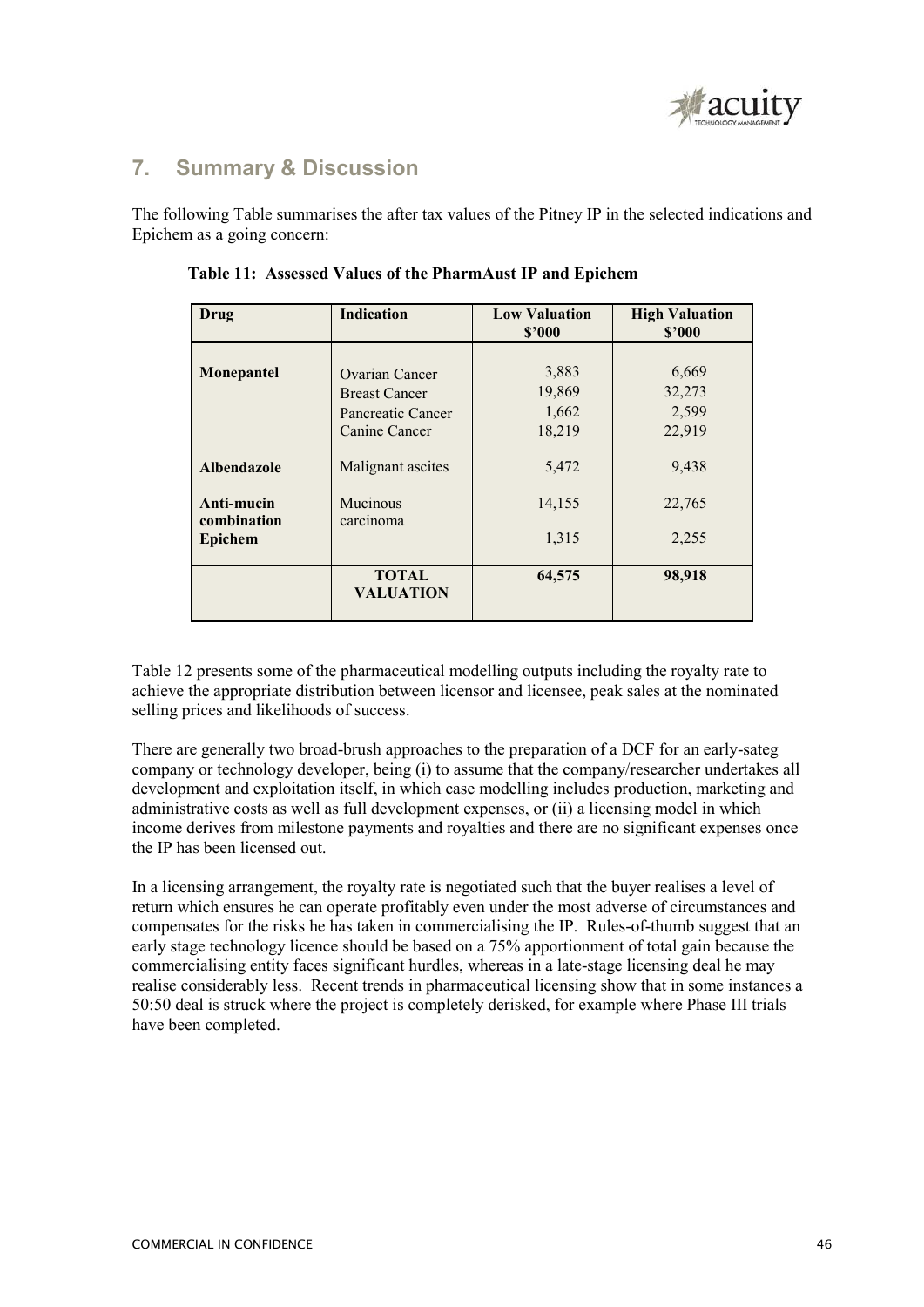

| I<br>i<br> <br> <br> <br> <br>I                 |
|-------------------------------------------------|
| $\ddot{\phantom{a}}$<br>י                       |
| í<br>$\frac{1}{2}$<br>i<br>$\frac{1}{1}$<br>j   |
| í<br>l<br>i                                     |
| j<br>$\frac{1}{1}$<br>l<br>j<br> <br> <br> <br> |
| $\overline{\phantom{a}}$                        |
| ĺ<br>i                                          |
|                                                 |
| きゅうしょく タートリー                                    |
|                                                 |

| Anti-mucin               | Albendazole                          |                     | Veterinary<br>Monepantel      | Human                             | Monepantel                  | Drug                                |
|--------------------------|--------------------------------------|---------------------|-------------------------------|-----------------------------------|-----------------------------|-------------------------------------|
| Pre-clinical             | studies<br>completed<br>I wo Phase 1 |                     | study ongoing.<br>Initial dog | complete.<br>monotherapy          | Phase 1 as                  | Status                              |
| 2020                     | 2020                                 |                     | 2019                          | $2022$ breast $\&$<br>pancreatic. | 2021 ovarian,               | Launch Year<br>(40)                 |
| $$8,000 - $10,000$       | \$10,000<br>\$15,000                 | $$2,000 - $2,500$   | $$1,750 - $2,000$             | $$12,500 - $15,000$               | $$8,000 - $10,000$          | <b>Average Selling</b><br>Price     |
| \$353 mil<br>\$228 mil   | \$320 mil<br>\$213 mil               | $$300$ mil          | Im 1424                       | \$2,822 mil                       | $$1,833$ mil                | (unadjusted)<br>Peak Sales          |
| $13.1\%$<br>$13.0\%$     | 8.3%<br>$9.3\%$                      | 8.9%                | 8.8%                          | $9.5\%$                           | 9.4%                        | Royalty<br><b>Rate</b>              |
| 23.8%                    | $\overline{50}$<br>$.3\%$            |                     | 34<br>30/6                    |                                   | $\overline{\circ}$<br>$5\%$ | of Approval<br>Likel<br>lihood      |
| \$50.7 mil<br>\$31.2 mil | $$12.1 \text{ mi}$<br>\$20.9 mil     | \$50.9 mil          | $$40.5 \text{ mil}$           | \$92.2 mil                        | \$56.5 mil                  | Valuation*<br>After-tax<br>Total IP |
| 33.3%                    | 33.3%                                |                     | 33.3%                         |                                   | 33.3%                       | Apportionment<br>to PharmAust       |
| \$10.5 mil<br>\$16.9 mil | \$7.0 mil<br>\$4.0 mil               | $$17.0 \text{ mil}$ | $$13.5 \text{ mil}$           | \$30.7 mil                        | \$18.8 mil                  | PharmAust<br>Valuation<br>After-tax |

\* Total valuation is the sum of the valuations for licensee and licensor with inter-company payments cash neutral. It assumes that the licensee pays tax at 30% of<br>NPBT with no carried forward benefit. NPBT with no carried forward benefit.\* Total valuation is the sum of the valuations for licensee and licensor with inter-company payments cash neutral. It assumes that the licensee pays tax at 30% of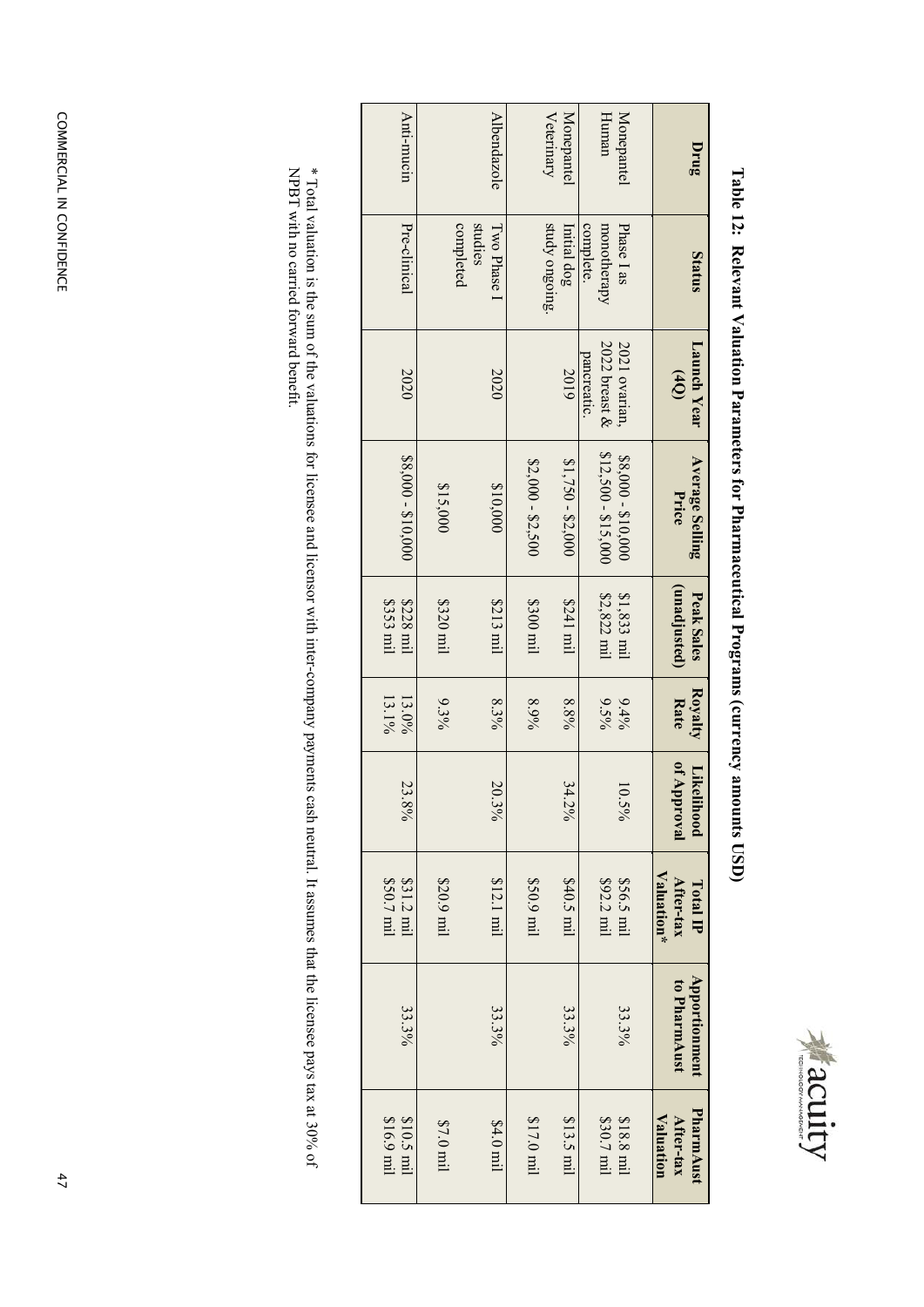

A full development model should include in the analysis capital expenditure for a production facility, or an additional margin on COGS where contract manufacturing is anticipated, and working capital. In addition, a small company will not have the economies of scale in production, marketing and administrative overheads available to an established pharmaceutical giant. The likelihood of successfully taking development through clinical trials and regulatory approvals is potentially lower for a small company relative to big pharma. For this reason a valuation based on full exploitation using typical big pharma costs and probabilities is not realistic for a start-up operation or the technology inventor. Such a valuation is not appropriate for negotiating a licence because both parties, licensor and licensee, need to realise a return on their respective investments.

A venture capitalist, for the sake of discussion, may apply a 45% to 55% discount rate to the cash flow forecasts when presented by a start-up compared to a pharmaceutical industry figure of 8% to 12% when the same cash flows are proffered by a pharmaceutical giant.

We have utilised a licensing model based on PharmAust's advice that it will seek to out-license following initial safety and efficacy trials in Australia and knowledge that this is the most probable route for an Australian biotech company.

It should be noted that, although models use an optimisation technique to ensure a fixed apportionment of benefit between parties by adjusting the royalty rate (a fully "back-ended" deal), modelling with licensing fees and milestones payments will generate the same valuation but with reduced royalties. The Company may structure a deal to achieve the same valuation in any manner that is agreeable to both parties.

In considering methods for valuing Epichem, the net assets is commonly only applicable in the event that a Company is no longer a going concern, or is marginally profitable with limited growth opportunities. We have no reason to suspect that Epichem is unlikely to continue as a successful business and to grow as it has in the past. As a successfully operating business, its worth may fairly be expected to exceed the value of its assets. Furthermore, the balance sheet does not include the significant intangible assets in chemicals, customer and supplier lists, standard operating procedures, accreditation and licences and assembled staff.

The Capitalisation and Estimation of Goodwill methods are based on average historical performance and do not assume that the Company will grow beyond its past level of operation but that it is maintainable at the very least (except to the extent that the Company's PER will approach that of its larger, ASX-listed industry peers). This, however, may be the stance of an arm's length acquirer who considers that there is risk to growth. The application of a capitalisation rate obtained from large listed companies is also inappropriate for a small private business. We have multiplied the weighted average earnings for the past five years by factors of 10 and 15 based on limited useful comparables.

An estimate of goodwill based on past performance is approximately \$117,000 which may be added to NTA for a valuation of approximately \$733,000 (this approach implies a multiple of approximately 15 to last year's estimated NPAT). The goodwill is as a chemistry service provider and, as such, one would expect an acquirer to be able to make use of tax losses carried by the company which are not included in the \$733,000 figure.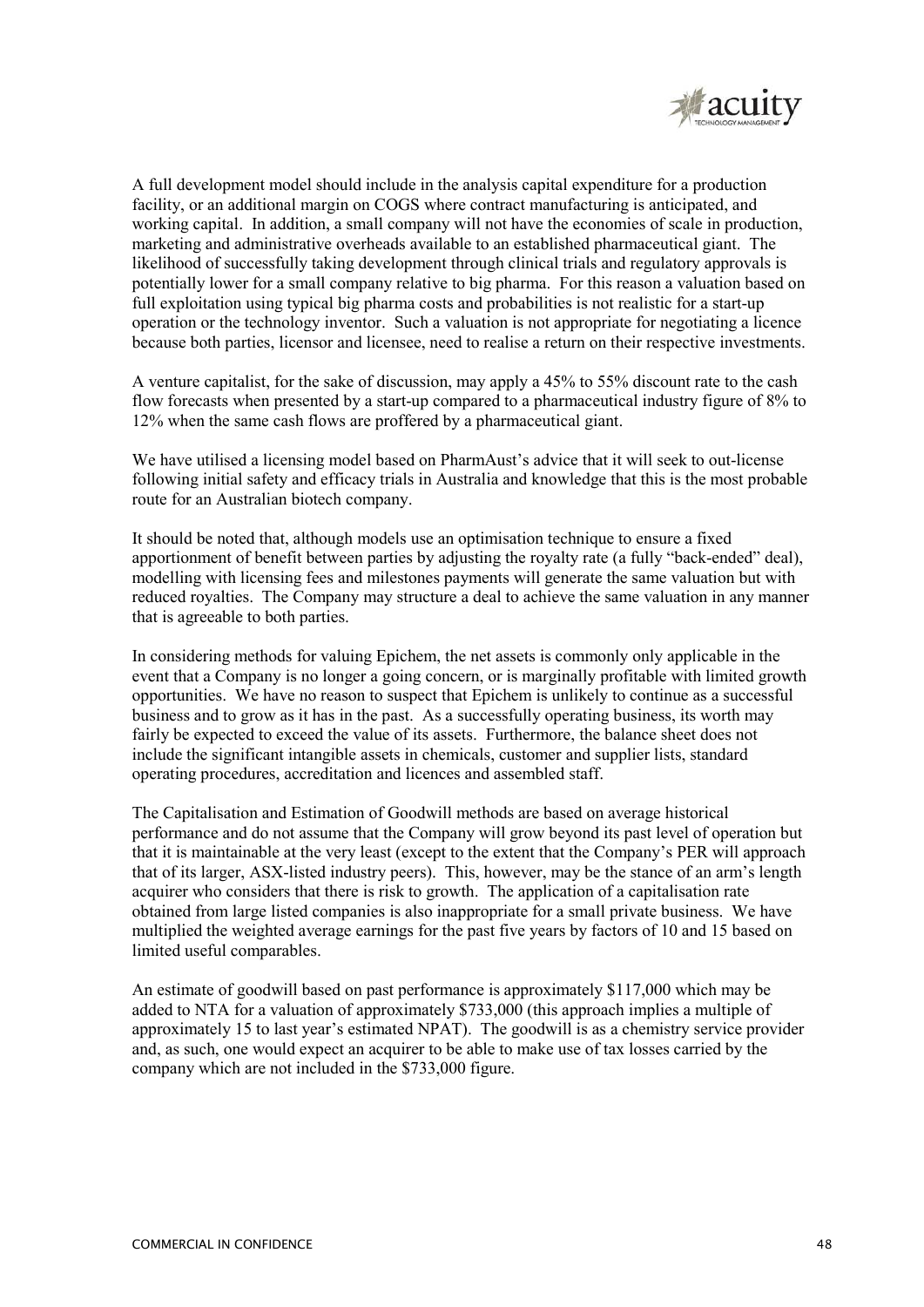

With the view that the constant growth may be assured and that tax losses realized, a DCF analysis based on extrapolation of historical performance yields a valuation of \$1.3 million. This is a reasonable valuation in the absence of evidence, such as advance orders, that greater growth will occur.

The Company has prepared a credible business plan for significant expansion and growth, and application of high discount rates due to the lack of surety behind estimates yields a valuation of more than \$2.2 million at a 30% discount rate. There is no mathematical basis for selecting the discount rate other than that it may be a hurdle rate for an interested buyer with the wherewithal to drive growth, for example international reach. Such a valuation estimates may be the opening gamut in a sale negotiation but it does not represent market valuation as may be defined by the Australian Taxation Office.

We consider a valuation PharmAust in the range \$64.6 million and \$98.9 million to be reasonable considering the comparison with available market capitalisations, and mergers and acquisition data.

## **8. Disclaimer**

The valuations make certain assumptions in relation to the revenue prospects. The projections used in the valuation derive from information which we have obtained from PharmAust and its advisors, subscription databases and publicly available sources. Neither Acuity nor its principals make any representation as to the accuracy of this information. While all care has been taken to choose reliable sources or to verify information through alternative sources, Acuity cannot guarantee validity.

In applying these figures to the determination of the value of the IP, we are making no representation that further technology development and deployment will be successful, or that revenues will be achieved. The valuation utilises financial projections which are based on hypothetical assumptions for which there is no certainty that future events or management actions will occur. Assumptions relating to the forecasts and projections involve judgments with respect to, among other things, future economic and competitive market conditions and future government and business decisions, all of which are difficult or impossible to predict accurately. Actual results and future events could differ materially from such projections.

The cash flow model used in the valuation makes the assumption that PharmAust has, or will have, sufficient funds to support further development and maintenance of the IP, and to meet trial and regulatory approval costs as and when they occur. Acuity has not analysed the Company's accounts in detail and cannot confirm that adequate funding and resources are available. Without adequate funds the value of the IP may not be realised. Additionally, delays in deployment and/or in securing investment or collaborations could impact severely on the valuation.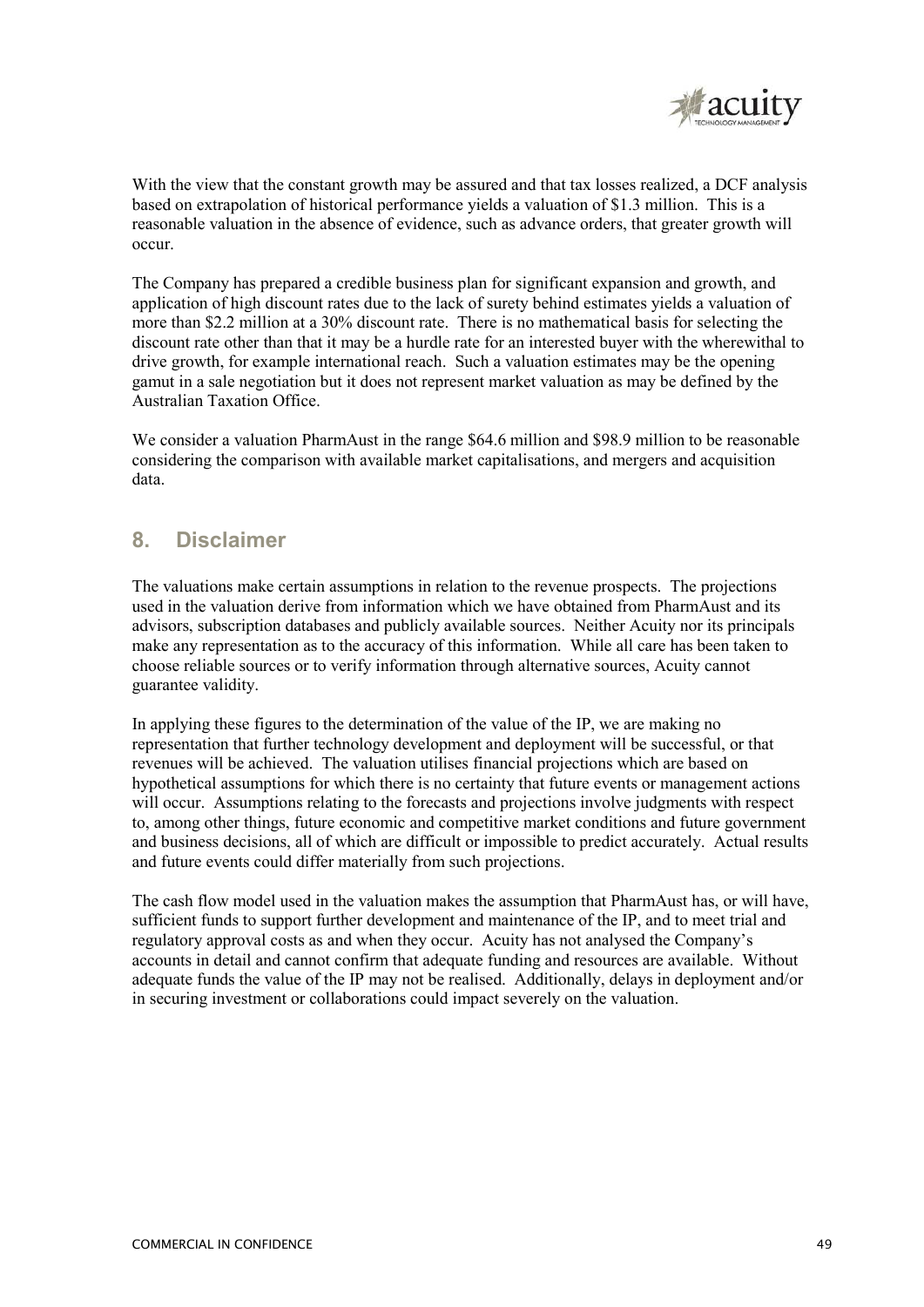

This valuation has been prepared solely for PharmAust to assist with internal managing and accounting matters. Neither Acuity nor any employee undertakes responsibility in any way whatsoever to any person or organisation (other than PharmAust) in respect of information set out in this report, including any errors or omissions here-in, arising through negligence or otherwise, however caused.

Yours sincerely

David H Randerson, BE, PhD, FAICD Managing Director

Encl.

| Attachment I         | Monepantel for ovarian cancer                               |
|----------------------|-------------------------------------------------------------|
| Attachment II        | Monepantel for breast cancer                                |
| Attachment III       | Monepantel for breast cancer                                |
| Attachment IV        | Albendazole for malignant ascites                           |
| Attachment V         | Anti-mucin combination drug for mucinous adenocarcinoma     |
| <b>Attachment VI</b> | Monepantel for canine cancers                               |
| Attachment VII       | Epichem                                                     |
| Attachment VIII      | Pharmaceutical & Veterinary Company Metrics                 |
| Attachment IX        | Acuity technology Management. Experience and Qualifications |
|                      |                                                             |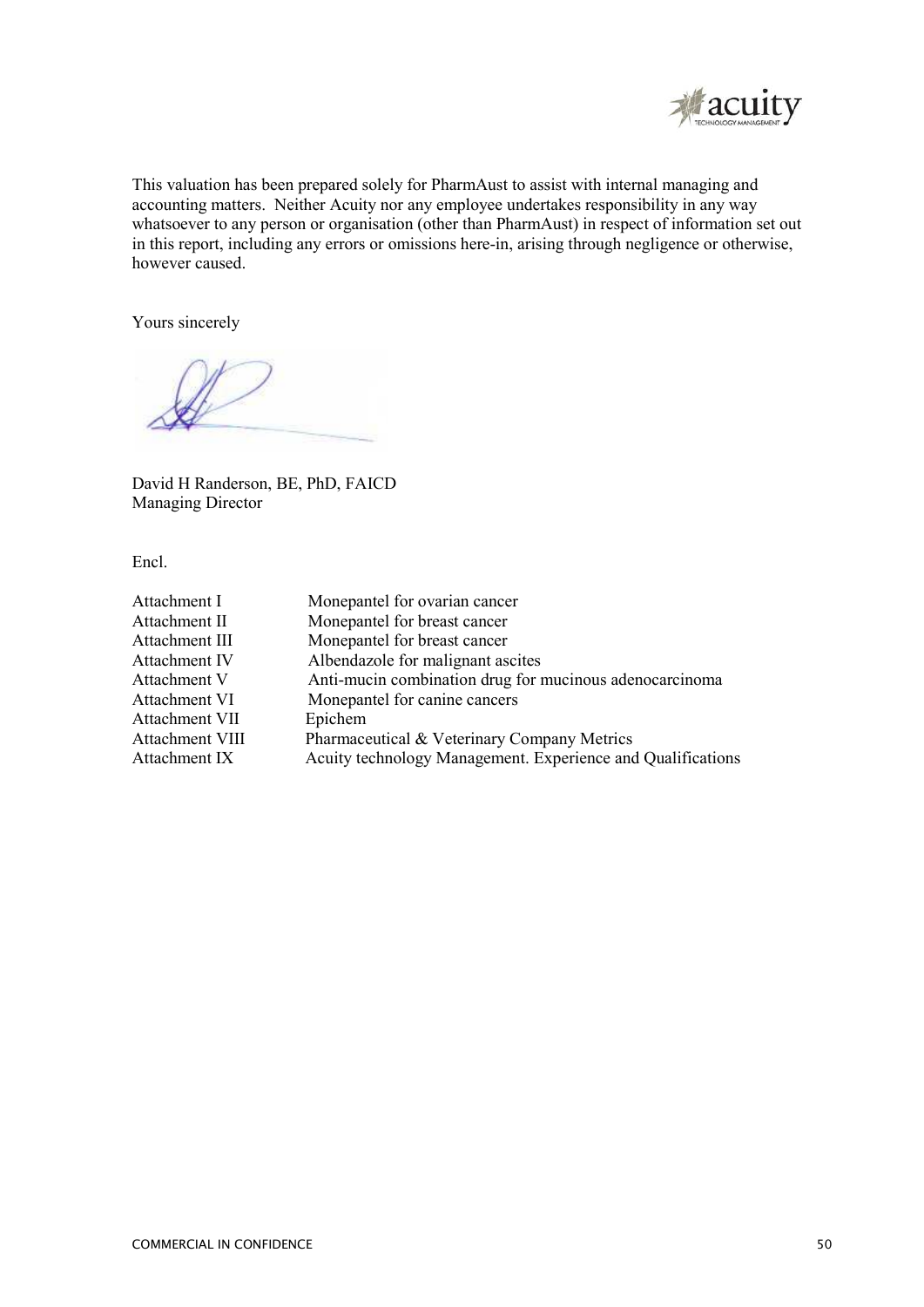

## ATTACHMENTS I to VIII

**Valuation Spreadsheets –**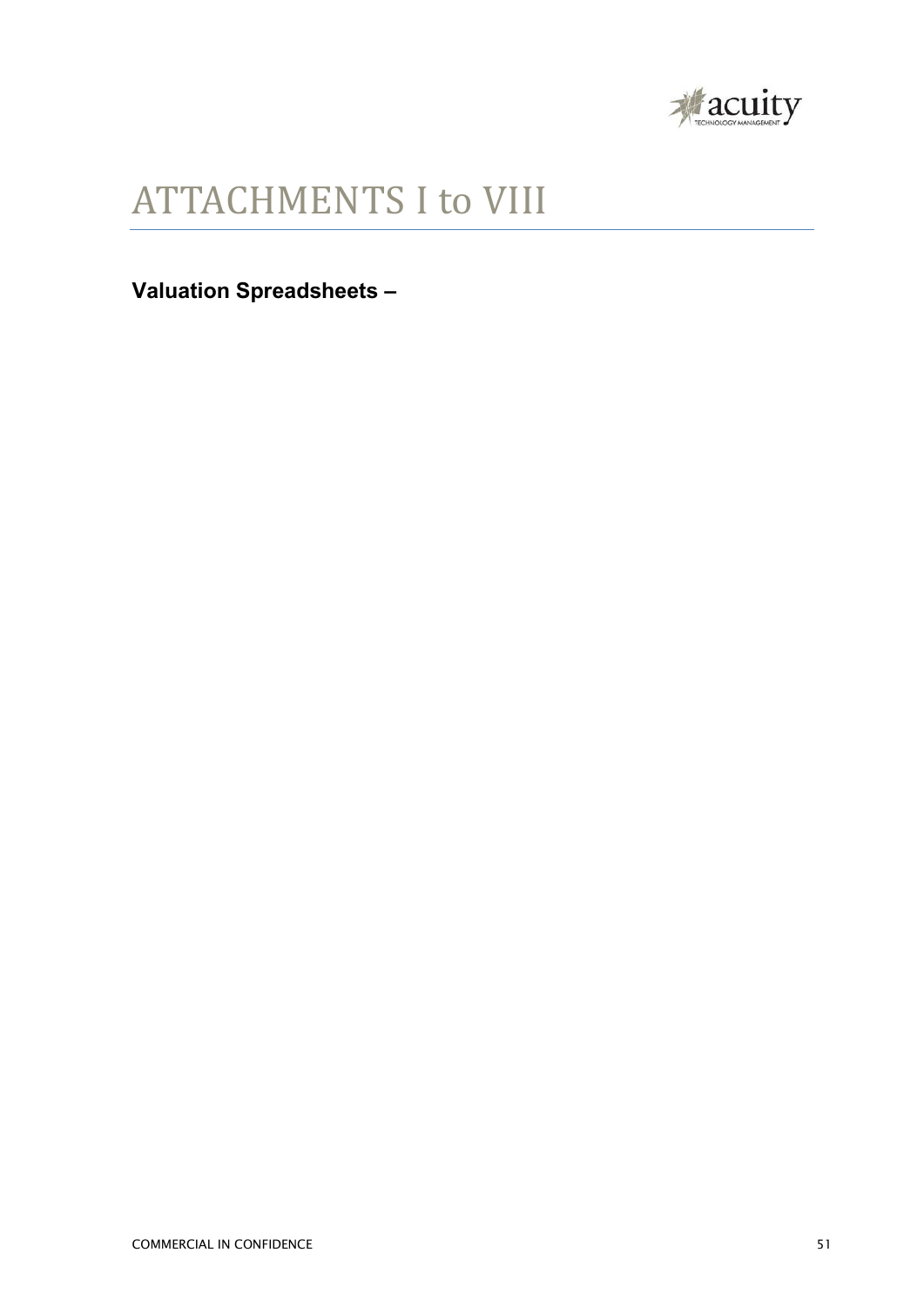PHARMAUST LIMITED

| <b>PRAYMAD IS DAMA</b>                                                                      |                                                  |                     |                           |                                                   |                                |                                         |                                              |                                  |                     |                                                                                         |                                                  |                          |
|---------------------------------------------------------------------------------------------|--------------------------------------------------|---------------------|---------------------------|---------------------------------------------------|--------------------------------|-----------------------------------------|----------------------------------------------|----------------------------------|---------------------|-----------------------------------------------------------------------------------------|--------------------------------------------------|--------------------------|
| PPL-1 as Combination Therapy for Ovarian Cancer                                             |                                                  |                     |                           | Cash Flow & Valuation                             |                                | Currency                                | និង                                          |                                  |                     |                                                                                         |                                                  |                          |
| VALUATION DATE                                                                              | 1/09/2015                                        |                     |                           | Product about to enter a Phase II study under CTN |                                |                                         |                                              |                                  |                     |                                                                                         |                                                  |                          |
| <b>MARKET DATA</b>                                                                          | Nth America<br><b>New Patients</b><br>Europe     | <b>RoW</b>          | <b>Nth America</b>        | Prevalent Patients<br>Europe<br><b>RoW</b>        |                                |                                         |                                              |                                  | OUT-LICENSE TERMS   |                                                                                         |                                                  |                          |
| Annual Growth in Incidence/Prevalence<br>Number of Cases Forecast for Year                  | 23,409<br>2.0%<br>$44,483$<br>$2.0\%$<br>$7.9\%$ | 31,56%<br>2.09      | 58,70<br>0.9              | 18,81<br>$\frac{1}{2}$                            | 81,90<br>Ğ                     |                                         |                                              |                                  | Milestone Payments  | USA Initiation Phase 1b/2a                                                              |                                                  |                          |
| Market Ramp Time to Peak Penetration (Years)<br>Peak Market Penetration<br>Treatment Cost   | 00'01\$<br>7.9%<br>\$8,000                       | 7.99                | ē<br>12.05                | 30.08                                             | 88,000<br>12.0% 90% epithelial |                                         | 35% on chemo 25% penetration                 |                                  |                     | Filing NDA/BLAUSA<br>Initiation Phase 3<br>Marketing Approval USA                       |                                                  |                          |
| Rate of Decline from Peak<br>Delay after US Launch (Years)<br>Time at Peak                  |                                                  |                     |                           |                                                   | %02                            | Decline prevalence due to cure or death |                                              |                                  |                     | European IND Approval<br>hitiation Human Trials                                         |                                                  |                          |
| Patent Expiry                                                                               |                                                  |                     |                           |                                                   | 628220/033879                  |                                         |                                              |                                  |                     | Marketing Approval EU<br>Acceptance MAA EMEA                                            |                                                  |                          |
| Discovery, Preclinical & IND<br>DURATION OF PHASES (YEARS)<br>Years of Revenue (postlaunch) |                                                  |                     |                           |                                                   | FRIALS - End of Trial Penods   |                                         |                                              |                                  | Asia                | Japanese IND Approval<br>Acceptance MAA<br>Marketing Approval<br>hitiation Human Trials |                                                  |                          |
| Phase 2 or 1b/2a IND<br>Phase 1 CTN                                                         |                                                  | $\vec{5}$           | <b>Pithey</b>             | Phase 1 Ends<br>Preclinical Ends                  |                                |                                         |                                              |                                  |                     |                                                                                         |                                                  |                          |
| FDA<br>Phase <sub>3</sub>                                                                   |                                                  | $\frac{8}{2}$       |                           | 5 Phase 3 Ends<br>2 Phase 2 Ends<br>FDA Ends      |                                |                                         | Spilt OvCa<br>Spilt Breast<br>Split Pancreas | 32.6%<br>32.3%<br>66.9%<br>33.4% | Royalty Rates       | Above<br>Revenues to:                                                                   | \$1,000,000,000<br>000'000'0053<br>and and and a | $10.4^{\circ}$<br>Ξ<br>֧ |
| Phase 1<br>NUMBER OF CLINICAL TRIAL SUBJECTS                                                |                                                  |                     |                           | 12 Years of Revenue<br>9 Year Peak Reached        | 14 Year Decline Commences      |                                         | Dverall                                      |                                  |                     |                                                                                         | \$1,000,000,000                                  |                          |
| Phase 2 or 2b<br>Phase 3                                                                    |                                                  | ŝ<br>$\vec{8}$      |                           |                                                   |                                |                                         |                                              |                                  | <b>REGIONS INCL</b> | ine<br>B<br>New Diagnoses                                                               | VSN                                              | <b>HKOLE</b>             |
| <b>COSTS</b>                                                                                |                                                  |                     |                           |                                                   |                                |                                         |                                              |                                  |                     | Existing Patients                                                                       | Europe<br>Rol<br>USA                             | <b>TRUE</b>              |
| Annual Preclinical Costs<br>Annual Pre-Market Patent Fees                                   |                                                  | 5.000               |                           |                                                   |                                |                                         |                                              |                                  |                     |                                                                                         | Europe<br>RoW                                    | <b>TRUE</b>              |
| Animal studies<br>Per Patient Phase 1<br>Per Patient Phase 2                                |                                                  | 37.500              | <b>DA AL</b><br>Under CRO |                                                   |                                |                                         |                                              |                                  | <b>DEVELOPERS</b>   | FEES PAYABLE BY PHARMAUST                                                               |                                                  |                          |
| Regulatory Approval Costs<br>Per Patient Phase 3                                            |                                                  | 2.500,000<br>75,000 |                           |                                                   |                                |                                         |                                              |                                  | Milestones          | Comm Phase 1                                                                            |                                                  |                          |
| Licensor SG&A<br><b>CAPEX</b><br>Post Market Surveillence                                   |                                                  | 2,000,000           |                           |                                                   |                                |                                         |                                              |                                  |                     | Comm Phase 3<br>Completion Phase 1                                                      |                                                  |                          |
| Licensee COGS<br>Annual Efficiency Gain on COGS                                             |                                                  | 80.0%<br>69.0       | 31.8% Company analysis    |                                                   |                                |                                         |                                              |                                  |                     | FDA Approval<br>First Commercial Sale                                                   |                                                  |                          |

Sublicensing Fee: Before Comm Phase 1<br>During Phase 1<br>During Phase 2 or 2b Min Royalty Royalty Rate Sublicensing Fee: Before Comm Phase 1 Annual Fees Annual Fees Min Royalty Royalty Rate**DEVELOPERS' FEES PAYABLE BY PHARMAUST** Net Sales Comm Phase 1 Net Sales Up until Start Phase 2<br>After Comm Phase 2 to FDA Appro During Phase 2 or 2b During Phase 1 After Comm Phase 2 to FDA Appro Up until Start Phase 2 FDA Approval First Commercial Sale Existing Patients New Diagnoses iase 1<br>n Phase 1<br>iase 3<br>mercial Sale<br>"oval BLE BY PHARMAUST tients ses  $3 \times$  after launch<br>4 5 6 7 ongoing 3 yr after launch RR<br>이 블록 \$1,000,000,000 \$1,000,000,000\$500,000,0000.000.000<br>0.000.000<br>0.000.000 지역 보호 보<br>지역 보호 보호

Licensee SG&A

Licensee SG&A

**RATES<br>Licensor Tax Rate<br>Discount Rate** 

Licensor Tax Rate

Discount Rate

**RISK ADJUSTMENT (completing phase)**

Preclinical

Phase 1/2a Phase 2 Phase 3 FDA

> 32.5% Incl. 15% of R&D spend Incl. 15% of R&D spend

30.0%

15.0%

100.0<br>100.0% 31.7%<br>100.0% 31.7%

Hay, et al

100.00<br>0.000.00<br>0.000.000.000.000.00<br>0.000.000.000.000.00

Cumulative Probability

**20 Year Total**

**239,904,639**

239,904,639

**364,703,424**

364,703,424

**258,792,428**

258,792,428

**421,197,574**

421,197,574

**607,701,562**

607,701,562

**PRODUCT SALES REST OF WORLD**<br>Number of Cases<br>Number of Cases<br>Units Sold<br>Revenues ROW **PRODUCT SALES EUROPE**<br>Number of Cases<br>Market Share<br>**Rovenues Europe**<br>Rovenues Europe N PODRU of CALES REST OF WORLD<br>North State (1988)<br>Units Solution Reserved Marian State (1988)<br>Response to the Solution State (1988)<br>Reproduced USA<br>Northway USA<br>Revenuose USA<br>Revenuose USA **PRODUCT SALES EUROPE**<br>Number of Cases<br>Narket Share<br>**Rovenues Europe**<br>Revenues Europe **Revenues RoW** Units Sold - - - - - - Market Share Number of Cases **PRODUCT SALES REST OF WORLD Revenues Europe** Units Sold - - - - - - Market Share Number of Cases **PRODUCT SALES EUROPE Revenues USA** Units Sold - - - - - - Market Share Number of Cases **PRODUCT SALES USA Based on Prevalence Data Revenues RoW** Units Sold - - - - - - Market Share Number of Cases **PRODUCT SALES REST OF WORLD Revenues Europe** Units Sold - - - - - - Market Share Number of Cases **PRODUCT SALES EUROPE Based on Incidence Rate**<br>PRODUCT SALES USA<br>Market Share<br>Market Share<br>Revenues USA<br>Revenues USA **Revenues USA** Units Sold - - - - - - Market Share Number of Cases 23,409 **PRODUCT SALES USA Based on Incidence Rate** DEVELOPMENT STAGE USA **DEVELOPMENT STAGE USA SALES FORECASTS SALES FORECASTS**  $\ddot{\phantom{0}}$  $\theta$  $\epsilon$ Unit Price  $6 - 10,000$ Year Comm.<br>1-Sep  $8,0000$  $8,0000$ 10,000 \$  $8,0008$  $8,0000$ 10,000 \$ Year Comm. Unit Price  $10,000$ **8,000**  $000'8$ **000'8**  $0008$ **2015**<u>Phase 1</u> **YEAR 1**104,813 0.0%81,903 0.0%58,702 0.0%31,565 0.0%44,483 0.0%0.0%**- - - - - - - - - - - - - - - - - - - - - - - - - - - - - - - - - - - - Phase 2 20162** 105,861 0.0%82,722 0.0%59,230 0.0%32,196 0.0%45,373 0.0%23,877 0.0% **Phase 3 2017 3**106,920 0.0%83,549 0.0%59,763 0.0%32,840 0.0%46,280 0.0%24,355 0.0% **Phase 3 2018 4**107,989 0.0%84,385 0.0%60,301 0.0%33,497 0.0%47,206 0.0%24,842 0.0% **Phase 3 2019 5**109,069 0.0%%0.0<br>6Z798 60,844 0.0%34,167 0.0%48,150 0.0%25,339 0.0% **2020FDA 6**110,160 0.0%86,081 0.0%61,392 0.0%34,850 0.0%49,113 0.0%25,845 0.0%**Revenue27,821,339 35,603,556 24,777,637 10,519,967 20217,464,937 6,920,113 7**111,261<br>4.0%<br>4.450 88.942<br>4.0%<br>3.478  $64.478$ <br> $4.78$ <br>2,478 35,547<br>2.6%<br>333 50,09%<br>2.6%<br>9.315 26<br>26<br>26<br>262  **Revenue 202256,199,105 71,919,183 50,001,272 15,228,471 21,460,734 14,117,031 8**112,374<br>8.0%<br>8,990 87.811<br>8.025<br>7.025 62,502<br>8.00%<br>5,000 36.258<br>1.904<br>1.904 51,09%<br>5.3%<br>2.683 26,890<br>25.3%<br>26,892  **Revenue108,957,561 85,141,644 75,676,924 23,299,560 32,834,922 21,599,057 2023 9** 113,497<br>12.0%<br>12.0% 88,689<br>12.0%<br>10.643 63,064 12.0%7,568 27,427<br>7.9%<br>2.160 28.9%<br>7.9%<br>2.912 52,119<br>7.9%<br>104  **Revenue68,794,449 88,037,710 61,086,413 23,765,551 33,491,621 22,031,039 202410**114,632<br>11,005<br>11,005 88<br>%9'6<br>925'68 601'9<br>%9.6<br>ZS9.59 2.723<br>2.9%<br>2.971 53,161<br>7.9%<br>4.186 27,976<br>2.9%<br>2.203  **Revenue 202555,585,914 71,134,469 49,308,953 24,240,862 34,161,453 22,471,659 11**115,798<br>7.7%<br>8.77,892 9<br>%27<br>90.472<br>8.948 64,204<br>7.7%<br>87.7% 3.030<br>7.9%<br>8.1.9% 54,225<br>7.9%<br>4.270 28,535<br>2.9%<br>2.247  **Revenue 202644,913,419 57,476,651 39,802,187 24,725,679 34,844,682 22,921,092 12**116,937<br>16.1%<br>7.185 91.377<br>91.1%<br>5.614 64,782<br>64.1%<br>5.980 3.091<br>3.9%<br>3.991 55,35<br>%6.2<br>608.356 29,106<br>2.292<br>2.292  **Revenue 202736,290,042 46,441,134 32,128,325 25,220,193 35,541,576 23,379,514 13**118,106<br>4.9%<br>805,805 92,290 4.9%4,536 65,365 4.9%3,213 40,032 7.9%3,153 56,415 7.9%4,443 29,688 7.9%2,338  **Revenue 202829,322,354 37,524,436 25,933,984 24,438,367 34,439,787 22,654,749 14**119,38%<br>13.9%<br>187 13.94 93<br>3.9%<br>3.9%<br>3.965 65,954 3.9%2,593 44.83<br>7.5%<br>83.055 57,5%<br>57.5%<br>57.505 30,282<br>2.55%<br>2.265  **Revenue 202923,692,462 30,319,745 20,933,912 23,680,778 33,372,154 21,952,452 15**120,480<br>12.1%<br>12.190<br>12.190 94,145<br>2.1%<br>2.962 66,547<br>2.11%<br>2.093 41,649<br>7.1%<br>2.960 58,694<br>7.1%<br>7.172<br>89.172 30,888<br>2.195<br>2.195  **Revenue 203019,143,510 24,498,354 16,897,854 22,946,673 32,337,617 21,271,926 16**121,685<br>2.5%<br>3.062 95,087<br>2.59%<br>2.393 67,146 2.5%1,690 42,482<br>2.868<br>2.868 5+0.42<br>%8.8%<br>868.642 31,505<br>2.127<br>2.127  **Revenue 203115,467,956 19,794,670 13,639,948 22,235,327 31,335,151 20,612,496 17**122,901<br>2.0%<br>2.474 98.038<br>20%<br>933<br>2.933 67,750<br>2.0%<br>1,364 43.332<br>2.779<br>2.779 61,066<br>6.4%<br>3.917 32,136<br>2.64%<br>2.061  **Revenue 203212,498,108 - - 15,994,093 - - 11,010,166 - - 21,546,031 - - 30,363,761 - - 19,973,509 - - 18**124,131 1.6%%91<br>866.96 68,360 1.6%44,199 6.1%62,287 6.1%32,778 6.1%1,562 - - 1,999 - - 1,101,1<br>1,101,1 2,693 - - 3,795 - - 1,997 - -  **2033 19**125,372 0.0%%00%<br>896.Z6 68,975 0.0%45,083 0.0%63,533 0.0%33,434 0.0%**- - 2034 20** 126,626 98,948 69,596 0.0% 45,984 0.0% 64,803 0.0% 34,102 0.0% 0.0% 0.0%

Attachment I, Page 1 Attachment I, Page 1

**474,870,303**

**2,367,169,931**

2,367,169,931 474,870,303

Acuity Technology Management

**497,808,682**

**Total Revenues**

**NPV of Revenue**

**- - - - - -**

**113,107,549**

**228,925,794**

**347,509,670**

**297,206,782**

**256,903,311**

**224,683,711**

**199,000,785**

**174,313,678**

**153,951,502**

**137,095,933**

**123,085,547**

**111,385,669 - -**

11,385,669

Commercial in Confidence Commercial in Confidence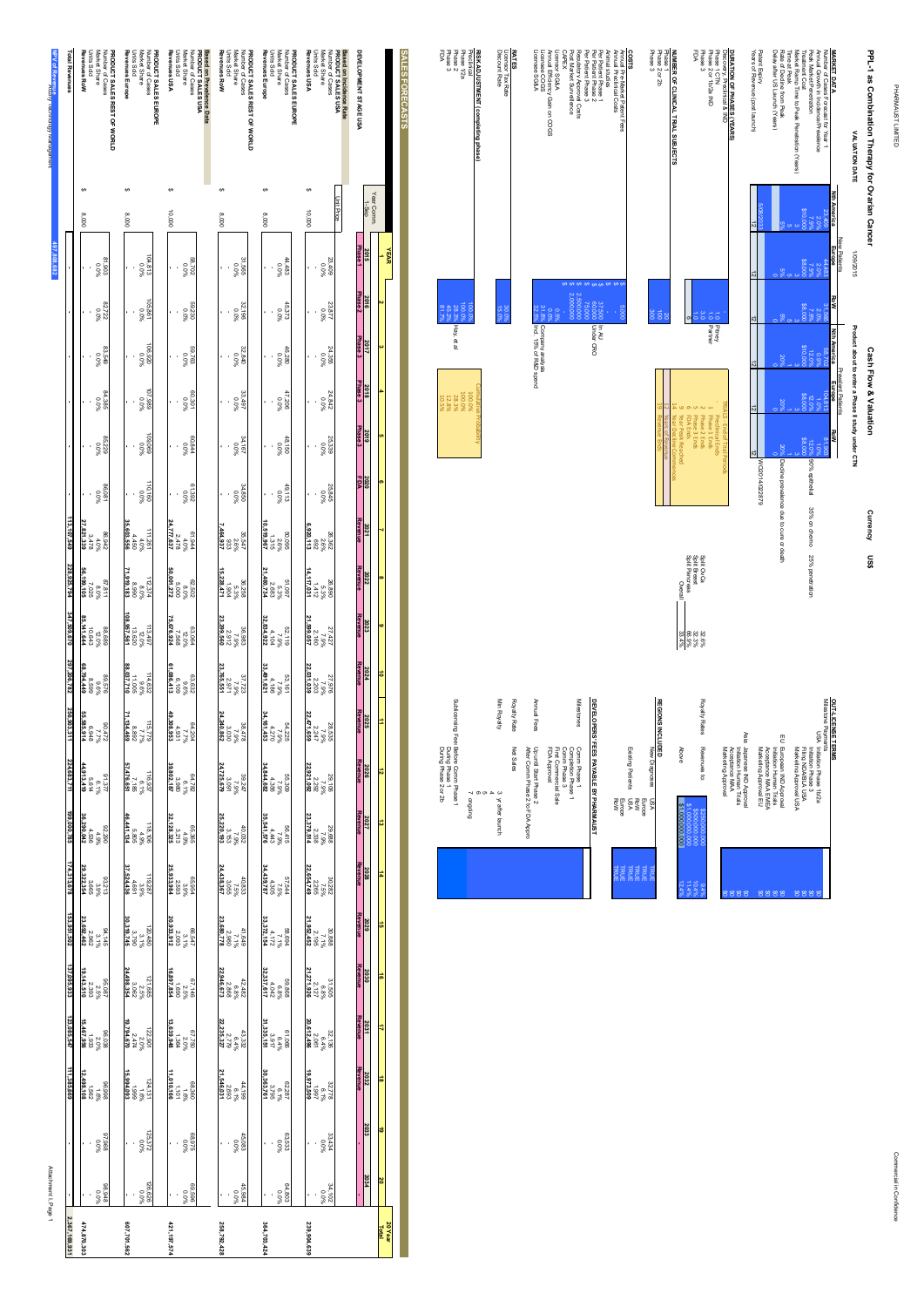| NPV Expenses<br><b>Cumulative</b>                                                                               | Net Contribution Margin | <b>Total Costs</b> | Other | Rovalty Payments (to Licensor) | Milestone Payments to Licensor (EU) | Milestone Payments to Licensor (USA) | <b>A&amp;SS</b> | S900                     | FDA Fees  | Post Market Surveillance | Phase 3    | Phase <sub>2</sub> | Phase 1 | Animal Studies | Preclinical Research | <b>EXPENSES</b><br>Patent Fees | PRODUCT REVENUE         |           | Cash Flow      | LICENSEE CASH FLOW |
|-----------------------------------------------------------------------------------------------------------------|-------------------------|--------------------|-------|--------------------------------|-------------------------------------|--------------------------------------|-----------------|--------------------------|-----------|--------------------------|------------|--------------------|---------|----------------|----------------------|--------------------------------|-------------------------|-----------|----------------|--------------------|
|                                                                                                                 |                         |                    |       |                                |                                     |                                      | 32.5%           | 31.8%                    | 000,000   | 000'000'                 | 000,000    | 200,000            |         |                |                      | Annual Costs                   |                         |           |                |                    |
| 383,178,654                                                                                                     |                         |                    |       |                                |                                     |                                      |                 |                          |           |                          |            |                    |         |                |                      |                                |                         |           | <b>YEAR</b>    |                    |
|                                                                                                                 | ,200,000)               | .200,000           |       |                                |                                     |                                      |                 |                          |           |                          |            | 1,200,000          |         |                |                      |                                |                         |           |                |                    |
|                                                                                                                 | 7,500,000)              | 7,500,000          |       |                                |                                     |                                      |                 |                          |           |                          | 7,500,000  |                    |         |                |                      |                                |                         |           |                |                    |
|                                                                                                                 | 7,500,000)              | 7,500,000          |       |                                |                                     |                                      |                 |                          |           |                          | 7,500,000  |                    |         |                |                      |                                |                         |           |                |                    |
| (1,200,000) (8,700,000) (16,200,000) (23,700,000) (26,200,000) 1,502,631 60,619,735 151,735 151,902,485 129,476 | 7,500,000)              | 000,000            |       |                                |                                     |                                      |                 |                          |           |                          | 7,500,000  |                    |         |                |                      |                                |                         |           |                |                    |
|                                                                                                                 | (2,500,000)             | 2,500,000          |       |                                |                                     |                                      |                 |                          | 2,500,000 |                          |            |                    |         |                |                      |                                |                         |           |                |                    |
|                                                                                                                 | 27,702,631              | 85,404,918         |       | 10.676.764                     |                                     |                                      | 36,759,953      | 35,968,201               |           | 2,000,000                |            |                    |         |                |                      |                                | 113, 107, 549           |           |                |                    |
|                                                                                                                 | 60,117,104              | 168,808,690        |       | 21.609.404                     |                                     |                                      |                 | 72,798,403<br>74,400,883 |           |                          |            |                    |         |                |                      |                                | 228,925,794             |           |                |                    |
|                                                                                                                 | 90,282,750              | 257,226,920        |       | 33,778,202                     |                                     |                                      | 12,940,643      | 10,508,075               |           |                          |            |                    |         |                |                      |                                |                         | œ         |                |                    |
|                                                                                                                 | 7,575,979               | 219,630,803        |       | 28.526.842                     |                                     |                                      | 96,592,204      | 94,511,757               |           |                          |            |                    |         |                |                      |                                | 347,509,670 297,206,782 | ē         |                |                    |
| 296,873,577                                                                                                     | 67,395,113              | 189,508,199        |       | 24.319.369                     |                                     |                                      | 83,493,576      | 81,695,253               |           |                          |            |                    |         |                |                      |                                | 256,903,311             | Ė         |                |                    |
| 355,876,688                                                                                                     | 59,003,111              | 165,680,600        |       | 21.208.974                     |                                     |                                      | 73,022,206      | 71,449,420               |           |                          |            |                    |         |                |                      |                                | 224,683,711             | ಸ         |                |                    |
|                                                                                                                 |                         |                    |       |                                |                                     |                                      |                 |                          |           |                          |            |                    |         |                |                      |                                |                         | ಠ         |                |                    |
| 408,135,329                                                                                                     | 52,258,641              | 146,742,144        |       | 18.784.639                     |                                     |                                      | 64,675,255      | 63,282,250               |           |                          |            |                    |         |                |                      |                                | 199,000,785             |           |                |                    |
| 453,911,008                                                                                                     | 45,775,679              | 128,538,000        |       | 16.454.305                     |                                     |                                      | 56,651,945      | 55,431,750               |           |                          |            |                    |         |                |                      |                                | 174,313,678             | #         |                |                    |
| 494,339,473                                                                                                     | 40,428,465              | 113,523,037        |       | 14.532.221                     |                                     |                                      | 50,034,238      | 48,956,578               |           |                          |            |                    |         |                |                      |                                | 153,951,502             | ã         |                |                    |
| 530,341,578                                                                                                     | 36,002,105              | 101,093,828        |       | 12.941.143                     |                                     |                                      | 44.556,178      | 43.596,507               |           |                          |            |                    |         |                |                      |                                | 137,095,933             | $\vec{a}$ |                |                    |
| 562,664,483                                                                                                     | 32,322,905              | 90,762,642         |       | 11.618.635                     |                                     |                                      | 40,002,803      | 39,141,204               |           |                          |            |                    |         |                |                      |                                | 123,085,547             | ₹         |                |                    |
| 591,914,939                                                                                                     | 29,250,456              | 82, 135, 213       |       | 10.514.228                     |                                     |                                      |                 | 35,420,643<br>36,420,342 |           |                          |            |                    |         |                |                      |                                | 111,385,669             | $\vec{a}$ |                |                    |
| 661.914.939                                                                                                     |                         |                    |       |                                |                                     |                                      |                 |                          |           |                          |            |                    |         |                |                      |                                |                         | ತ         |                |                    |
| 591,914,939                                                                                                     |                         |                    |       |                                |                                     |                                      |                 |                          |           |                          |            |                    |         |                |                      |                                |                         | õ         |                |                    |
|                                                                                                                 | 591,914,939             | 1,775,254,992      |       | 224.964.726                    |                                     |                                      | 769,330,228     | 752,760,038              | 2,500,000 | 2,000,000                | 22,500,000 | 1,200,000          |         |                |                      |                                | 2,367,169,931           | Total     | <b>20 Year</b> |                    |

**VALUATION (unadjusted)**

ladjusted).<br>L

**114,630,028**

|                                                   |                    |         |        |                     |           |           |                             |                          |                                                                                |                          |                                       |              |                          |                          |                         |                      |          |                         |  | <b>20Yea</b>             |
|---------------------------------------------------|--------------------|---------|--------|---------------------|-----------|-----------|-----------------------------|--------------------------|--------------------------------------------------------------------------------|--------------------------|---------------------------------------|--------------|--------------------------|--------------------------|-------------------------|----------------------|----------|-------------------------|--|--------------------------|
|                                                   |                    |         |        |                     |           |           |                             |                          |                                                                                |                          | $\overline{a}$                        |              |                          |                          |                         |                      |          |                         |  | Total                    |
|                                                   |                    |         |        |                     |           |           |                             |                          |                                                                                |                          |                                       |              |                          |                          |                         |                      |          |                         |  |                          |
| DEVELOPMENT STAGE                                 | Phase <sub>1</sub> |         |        |                     |           |           |                             |                          | Phase Phase3 Phase3 Phase3 FDA Revenue Revenue Revenue Revenue Pesenue Pesenue |                          |                                       | <b>Heven</b> |                          |                          |                         |                      |          | <b>Newship</b>          |  |                          |
|                                                   |                    |         |        |                     |           |           |                             |                          |                                                                                |                          |                                       |              |                          |                          |                         |                      |          |                         |  |                          |
| <b>Cumulative Risk</b>                            |                    | 100%    | $28\%$ | 28%                 | 28%       | $13\%$    | $-9601$                     | $\frac{80}{20}$          | <b>NO15</b>                                                                    | $\frac{2}{3}$            | $10\%$                                |              |                          |                          |                         |                      |          |                         |  |                          |
|                                                   |                    |         |        |                     |           |           |                             |                          |                                                                                |                          |                                       |              |                          |                          |                         |                      |          |                         |  |                          |
| Risk Adjusted Revenue                             |                    |         |        |                     |           |           |                             |                          |                                                                                |                          |                                       |              |                          |                          |                         |                      | 2.863.34 |                         |  |                          |
|                                                   |                    | 200,000 |        | 2,122,500 2,122,500 | 2,122,500 | 319,790   | $11.820.573$<br>$8.925,444$ | 23.924,433<br>17.641,753 | 36.317.322<br>26.882,109                                                       | 31.060.300<br>22.953,038 | 26.848.290<br>19.805.004<br>7,043.286 | 23,481.10    | 20.797.049<br>15.335,636 | 18.217.064<br>13.433.169 | 16.089.06.<br>1.863.994 | 4,327.53<br>0,566,05 | 485,36.  | 11.640.622<br>8.583.739 |  | 247.386.7(<br>190.676.4: |
| Risk Adjusted Expenses<br>Risk Adjusted Cash Flow |                    |         |        | (2, 122, 50)        | 2,122,500 | (319,790) | 621'96b                     | 6,282,681                | 9,435,21                                                                       | 8,107,262                |                                       |              |                          |                          |                         |                      |          | 5                       |  |                          |
|                                                   |                    |         |        |                     |           |           |                             |                          |                                                                                |                          |                                       |              |                          |                          |                         |                      |          |                         |  |                          |

# **VALUATIC VALUATION (probability adjusted) usted**) **8,830,653**

| Cumulative    | Net Contribution Margin  | <b>Total Costs</b> | <b>Cifrer</b> | Payments on Sublicences | Royalty Payments | Villestone Payments & Annual Fees | <b>CAPEX</b> | <b>A&amp;32</b> | FDA Fees | Post Market Surveillance | Phase 3 | Phase <sub>2</sub> | Phase 1 | Animal Studes | Preclinical Research | Patent Fees | EXPENSES     | <b>TOTAL LICENSOR REVENUE</b> | Materials Supply | Royalty Income<br>Milestone Income | DEVELOPMENT STAGE  | <b>Cash Flow</b> |      | LICENSOR CASH FLOW |
|---------------|--------------------------|--------------------|---------------|-------------------------|------------------|-----------------------------------|--------------|-----------------|----------|--------------------------|---------|--------------------|---------|---------------|----------------------|-------------|--------------|-------------------------------|------------------|------------------------------------|--------------------|------------------|------|--------------------|
|               |                          |                    |               |                         |                  |                                   |              |                 |          |                          |         |                    |         |               |                      |             |              |                               |                  |                                    |                    |                  |      |                    |
|               |                          |                    |               |                         |                  |                                   |              |                 |          |                          |         |                    |         |               |                      |             |              |                               |                  |                                    |                    |                  |      |                    |
|               |                          |                    |               |                         |                  |                                   |              | 0.5%            |          |                          |         |                    | 750,000 |               |                      | 000'S       | Annual Costs |                               |                  |                                    |                    |                  |      |                    |
| 755,000)      | 755,000)                 | 755,000            |               |                         |                  |                                   |              |                 |          |                          |         |                    | 750,000 |               |                      | 000'S       |              |                               |                  |                                    | Phase <sub>1</sub> |                  | YEAR |                    |
| (760,000)     | (5,000)                  | 000'S              |               |                         |                  |                                   |              |                 |          |                          |         |                    |         |               |                      | 000'S       |              |                               |                  |                                    | Phase <sub>2</sub> |                  |      |                    |
| (765,000)     | (5,000)                  | <b>S.000</b>       |               |                         |                  |                                   |              |                 |          |                          |         |                    |         |               |                      | 000'S       |              |                               |                  |                                    | Phase <sub>3</sub> |                  |      |                    |
| (770,000)     | (5,000)                  | 000'S              |               |                         |                  |                                   |              |                 |          |                          |         |                    |         |               |                      | 000'S       |              |                               |                  |                                    | Phase <sub>3</sub> |                  |      |                    |
| (775,000)     | (5,000)                  | 000'S              |               |                         |                  |                                   |              |                 |          |                          |         |                    |         |               |                      | 000'S       |              |                               |                  |                                    | Phase <sub>3</sub> |                  |      |                    |
| (780,000)     | (5,000)                  | <b>6.000</b>       |               |                         |                  |                                   |              |                 |          |                          |         |                    |         |               |                      | 000'S       |              |                               |                  |                                    | FDA                |                  |      |                    |
| 9,843,380     | 10,623,380               | 53,384             |               |                         |                  |                                   |              | 53.384          |          |                          |         |                    |         |               |                      |             |              | 10,676,764                    |                  | 10,676,764                         | Revenue            |                  |      |                    |
| 31,344,738    | 21,501,357               | 08,047             |               |                         |                  |                                   |              | 108,047         |          |                          |         |                    |         |               |                      |             |              | 21,609,404                    |                  | 21,609,404                         | Revenue            |                  |      |                    |
| 64,954,049    | 33,609,311               | 168,891            |               |                         |                  |                                   |              | 168,891         |          |                          |         |                    |         |               |                      |             |              | 33,778,202                    |                  | 33,778,202                         | Revenue            | œ                |      |                    |
| 93,338,257    | 28,384,208               | 142,634            |               |                         |                  |                                   |              | 142.634         |          |                          |         |                    |         |               |                      |             |              | 28,526,842                    |                  | 28,526,842                         | Revenue            | ô                |      |                    |
| 117,536,029   | 24,197,7                 | 121,597            |               |                         |                  |                                   |              | 121,597         |          |                          |         |                    |         |               |                      |             |              | 24,319,369                    |                  | 24,319.                            | Revenue            | ÷                |      |                    |
| 138,638,958   | $\ddot{a}$<br>21,102,929 | 106,045            |               |                         |                  |                                   |              |                 |          |                          |         |                    |         |               |                      |             |              | 21,208,974                    |                  | Ŝ,<br>21,208,974                   | Revenue            | ಸ                |      |                    |
|               |                          |                    |               |                         |                  |                                   |              | 106,045         |          |                          |         |                    |         |               |                      |             |              |                               |                  |                                    | Revenue            | ದ                |      |                    |
| 157,329,674   | 18,690,716               | 93,923             |               |                         |                  |                                   |              | 83.923          |          |                          |         |                    |         |               |                      |             |              | 18,784,639                    |                  | 18,784,639                         |                    |                  |      |                    |
| 173,701,707   | 16,372,033               | 82,272             |               |                         |                  |                                   |              | 82.272          |          |                          |         |                    |         |               |                      |             |              | 16,454,305                    |                  | 16,454,305                         | Revenue            | #                |      |                    |
| 188, 161, 267 | 14,459,560               | 72,661             |               |                         |                  |                                   |              | 72.661          |          |                          |         |                    |         |               |                      |             |              | 14,532,221                    |                  | 14,532,221                         | Revenue            | ã                |      |                    |
| 201,037,704   | 12,876,437               | 64,706             |               |                         |                  |                                   |              | 84,706          |          |                          |         |                    |         |               |                      |             |              | 12,941,143                    |                  | 12,941,143                         | Revenue            | ಕ                |      |                    |
| 212,598,246   | 11,560,542               | 58,093             |               |                         |                  |                                   |              | £60'83          |          |                          |         |                    |         |               |                      |             |              | 11,618,635                    |                  | 11,618,635                         | Revenue            | ₹                |      |                    |
| 223,059,903   | 10,461,657               | 52.571             |               |                         |                  |                                   |              | 52.571          |          |                          |         |                    |         |               |                      |             |              | 10,514,228                    |                  | 10,514,228                         | Revenue            | ಹೆ               |      |                    |
| 223,059,903   |                          |                    |               |                         |                  |                                   |              |                 |          |                          |         |                    |         |               |                      |             |              |                               |                  |                                    |                    | ö                |      |                    |
| 223,059,903   |                          |                    |               |                         |                  |                                   |              |                 |          |                          |         |                    |         |               |                      |             |              |                               |                  |                                    |                    | õ                |      |                    |
|               |                          |                    |               |                         |                  |                                   |              |                 |          |                          |         |                    |         |               |                      |             |              |                               |                  |                                    |                    |                  |      |                    |
|               | 223,059,903              | 1,904,824          |               |                         |                  |                                   |              | 1,124,824       |          |                          |         |                    | 750,000 | ,             | ,                    | 30.000      |              |                               |                  | 224,964,726                        |                    | 20 Year<br>Total |      |                    |

**NALUA VALUATION (unadjusted) NPV Expenses 46,491,167**  $91,167$ **908,093**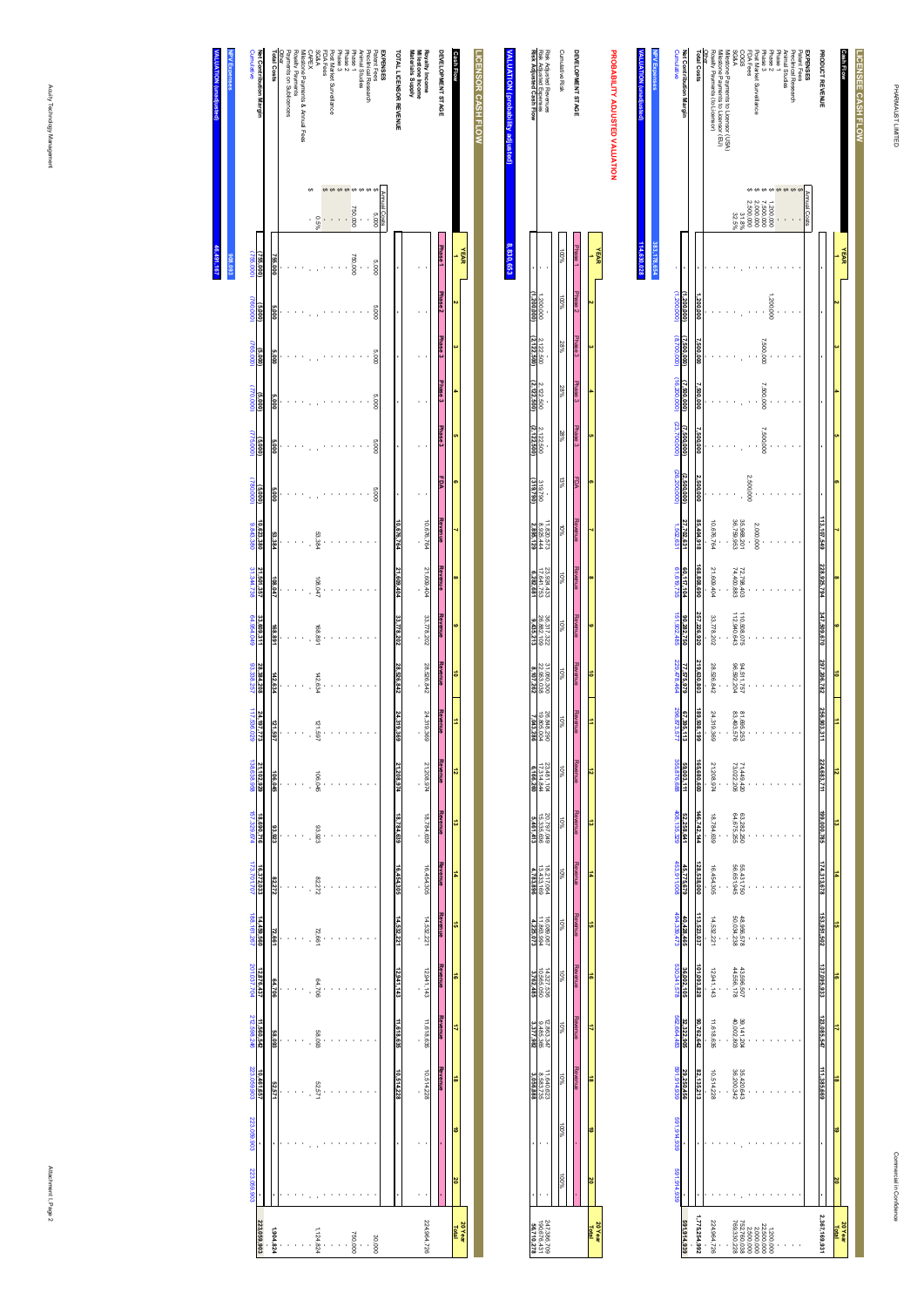**20 Year**

# PROBABILITY ADJUSTED VALUATION **PROBABILITY ADJUSTED VALUATION YEAR 1** $\alpha$  **3 4 5 6 7 8 9 10 11 12**

| DEVELOPMENT STAGE                                    | mase <sub>1</sub> |       |         |        |       | PDA Prese Shares Dense Shares Shares Shares Shares Shares Shares Shares Shares Shares Shares Shares S |                        | Revente Revente Revente |                     |                        | <b>Agence</b><br>Revenue       | Kevenu |                        | <b>Revenus</b>         | <b>Hevenu</b>  | <b>Kevenus</b>    | <b>Hevenue</b> | <b>Kevenus</b> | <b>Hevenue</b> |      | ξ | <u>s</u>                  |
|------------------------------------------------------|-------------------|-------|---------|--------|-------|-------------------------------------------------------------------------------------------------------|------------------------|-------------------------|---------------------|------------------------|--------------------------------|--------|------------------------|------------------------|----------------|-------------------|----------------|----------------|----------------|------|---|---------------------------|
| <b>Cumulative Risk</b>                               |                   | %00   | 28%     | 28%    | 28%   | s<br>S                                                                                                | $10\%$                 | ş                       | $10\%$              | lo‰                    | 10%                            | o<br>S |                        | 3                      | ş              | 2                 | 8              | 3              | 3              | 9600 |   |                           |
| Risk Adjusted Revenues                               |                   |       |         |        |       |                                                                                                       |                        | 2.258.342<br>2.258.342  |                     | 2.981,265<br>2.981,265 |                                |        | 2.216.494<br>2.216.494 |                        |                |                   | 1,352,445      |                | 18,880         |      |   |                           |
| Risk Adjusted Expenses                               | 755,00            | 000'S | $1 + 1$ | 415    | 1415  | 019                                                                                                   | 1,115,801<br>1,115,801 |                         | 3.530,071<br>17,650 |                        |                                |        |                        | $1,963,133$<br>$9,816$ | 969'8<br>18998 | 769'L<br>724'89'L |                | 214.23:        | 5,49.          |      |   | $23.510, 41$<br>$882, 41$ |
| Risk Adjusted Cash Flow                              | 755.00            |       | 415)    | þ<br>9 | 14151 |                                                                                                       | 140.222                | 2.247,050               | 3.512.421           | 2,966,359              | $5$ $2.541,553$<br>$3.528,846$ |        | Lt GNZ                 | ,953.31                |                |                   | 345.68         |                |                |      |   | 22,628,                   |
| <b><i><u>AALUATION</u></i></b> (probability adjustec | .265.7            |       |         |        |       |                                                                                                       |                        |                         |                     |                        |                                |        |                        |                        |                |                   |                |                |                |      |   |                           |

|                      |                                          |                 |                                                                                                                                            |            | LIGENSOR FRACTION |                                      |
|----------------------|------------------------------------------|-----------------|--------------------------------------------------------------------------------------------------------------------------------------------|------------|-------------------|--------------------------------------|
|                      | PROBABILITY ADJUSTED VALUATION AFTER TAX |                 | Calculation for Effective Discount Rate                                                                                                    |            |                   | <b>TOTAL RISK ADJUSTED VALUATION</b> |
|                      |                                          | Eff. Disc. Rate | <b>Difference</b>                                                                                                                          |            |                   |                                      |
|                      | <b>YEAR</b>                              | 43.1%           |                                                                                                                                            |            | 32.6%             | 13,096,435                           |
|                      |                                          |                 | 0 Use Goal Seek to set to Zero by adjusting Eff. Disc. Rate<br>ie. Geboort rate to achieve same valuation without probability adjustments. |            |                   |                                      |
|                      |                                          |                 |                                                                                                                                            |            |                   | Split based on three Indications     |
| $\ddot{\phantom{0}}$ |                                          |                 |                                                                                                                                            |            |                   |                                      |
| ֞֘                   |                                          |                 |                                                                                                                                            |            |                   |                                      |
|                      |                                          |                 |                                                                                                                                            | 56,480,263 | 27,031,628        | 53,820,538                           |
|                      |                                          |                 |                                                                                                                                            |            | 33.4%             |                                      |
|                      |                                          |                 |                                                                                                                                            |            |                   |                                      |
|                      |                                          |                 |                                                                                                                                            |            |                   |                                      |
| $\frac{6}{10}$       |                                          |                 |                                                                                                                                            |            |                   |                                      |
| $\frac{1}{2}$        |                                          |                 |                                                                                                                                            |            |                   |                                      |
|                      |                                          |                 |                                                                                                                                            |            |                   |                                      |
|                      |                                          |                 |                                                                                                                                            |            |                   |                                      |
|                      |                                          |                 |                                                                                                                                            |            |                   |                                      |
| ō                    |                                          |                 |                                                                                                                                            |            |                   |                                      |
|                      |                                          |                 |                                                                                                                                            |            |                   |                                      |
|                      |                                          |                 |                                                                                                                                            |            |                   |                                      |
| ā                    |                                          |                 |                                                                                                                                            |            |                   |                                      |
|                      |                                          |                 |                                                                                                                                            |            |                   |                                      |
|                      |                                          |                 |                                                                                                                                            |            |                   |                                      |
| 20 Yea<br>Total      |                                          |                 |                                                                                                                                            |            |                   |                                      |

| <b>TER TAX VALUATIO</b>    | After Tax Cash Flow |                                      |                                                                    | í ax on probability Adjusted Cash Flow<br>Risk Adjusted Cash Flow<br>Cumulative Cash Flow<br>Tax Payable |       |
|----------------------------|---------------------|--------------------------------------|--------------------------------------------------------------------|----------------------------------------------------------------------------------------------------------|-------|
|                            |                     |                                      |                                                                    |                                                                                                          |       |
| 2,873,40                   | -755,000            |                                      | -755,000<br>-255,000                                               |                                                                                                          |       |
| Ğ                          |                     |                                      | 000'092-<br>000'9-                                                 |                                                                                                          |       |
| 3,882,981                  |                     |                                      | $-1415$<br>-761,415                                                |                                                                                                          |       |
|                            | -1415               |                                      | $-762.830$<br>$-762.830$                                           |                                                                                                          |       |
| Sum of Three Cancers<br>ទី | $-1.475$            |                                      | $-764.245$<br>-764.245                                             |                                                                                                          |       |
|                            |                     |                                      | -764,885                                                           |                                                                                                          |       |
| 25,413,360<br>18,805,886   |                     |                                      | 1.110,222<br>335,237<br>235,011,                                   |                                                                                                          |       |
|                            | 1,572,935           |                                      | 2,247,050<br>2,592,387<br>674,115                                  |                                                                                                          |       |
|                            | 2,458,695           |                                      | $\begin{array}{l} 3.512,421 \\ 6.104,808 \\ 1,053,726 \end{array}$ |                                                                                                          |       |
|                            | 2,076,451           |                                      | 2,966,359<br>9,071,167<br>889,908                                  |                                                                                                          |       |
|                            | 1,770,192           | 2,528,846<br>11,600,013<br>758,654   |                                                                    |                                                                                                          |       |
|                            | 543,788             | 2,205,412<br>13,805,424<br>661,623   |                                                                    |                                                                                                          |       |
|                            | 367,322             | 1,953,318<br>15,758,742<br>585,995   |                                                                    |                                                                                                          |       |
|                            | 1,197,699           | 1,710.998<br>17,469,740<br>513,299   |                                                                    |                                                                                                          |       |
|                            | 1,057,791           | $1511, 131$<br>18,980,871<br>453,339 |                                                                    |                                                                                                          | ō     |
|                            | 941,978             | 1,345,683<br>20,326,553<br>403,705   |                                                                    |                                                                                                          |       |
|                            |                     |                                      | 1208.162<br>21.534.715<br>362.449                                  |                                                                                                          |       |
|                            | 765,324             |                                      | $\frac{1,093,220}{22,628,035}$                                     |                                                                                                          |       |
|                            |                     |                                      | 22,628,03                                                          |                                                                                                          | Ë     |
|                            |                     |                                      | 22.628.                                                            |                                                                                                          |       |
|                            | 15,839,62           | 6,788.4                              |                                                                    | 22,628,03                                                                                                | 16301 |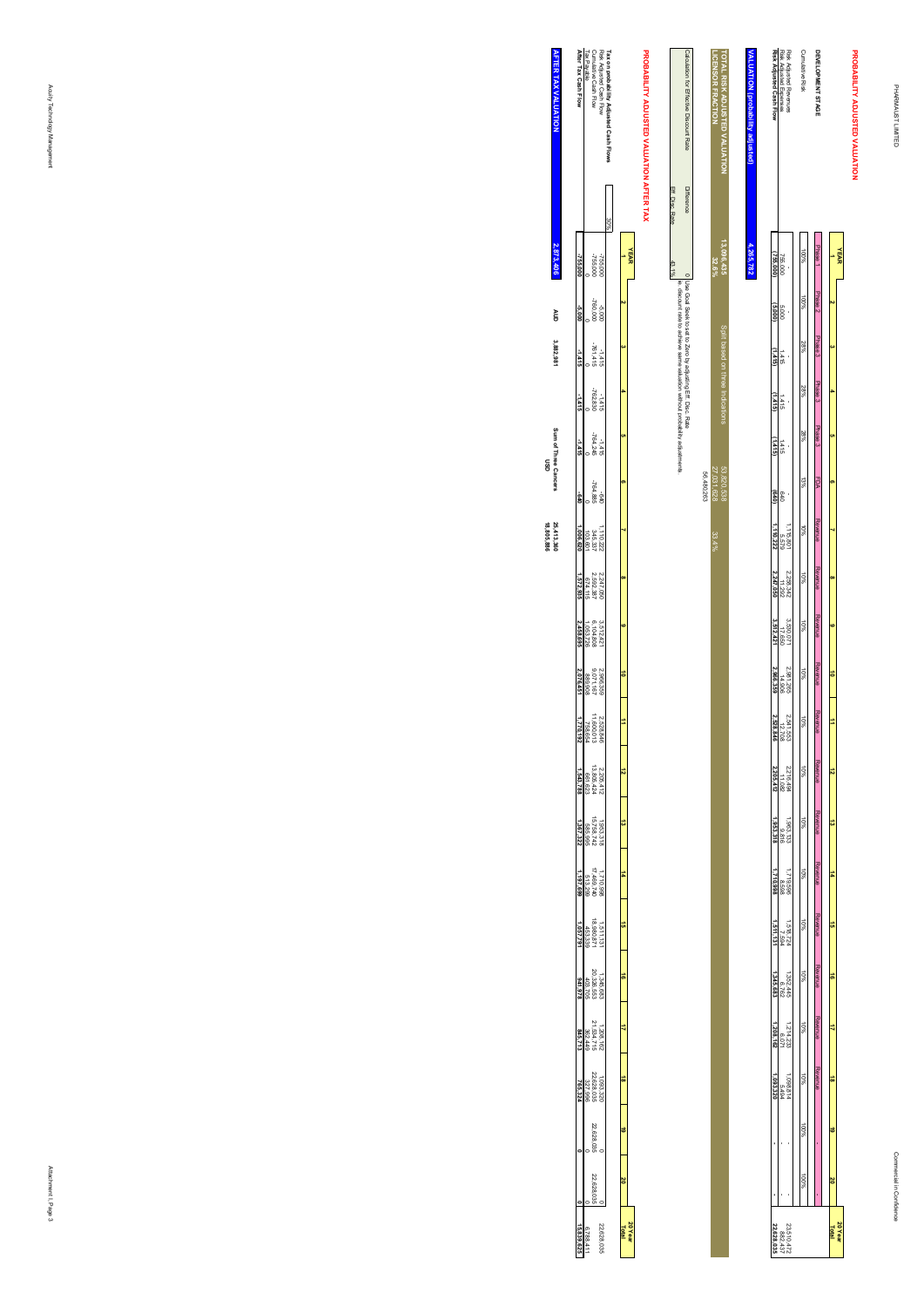PHARMAUST LIMITED PHARMAUST LIMITED

| ì<br>PL-1 in Breast Cancer       |  |  |
|----------------------------------|--|--|
| <b>Cash Flow &amp; Valuation</b> |  |  |
|                                  |  |  |

**OUT-LICENSE TERMS**

Milestone Payments

OUT-LICENSE TERNS<br>Willisland PlayA Intialanch Prass 10/2a<br>Wilsland PlayA Intialanch Prass 10/2a<br>Mission PlayA Intialanch Prancial USA<br>Nanketing Approval USA Initiation Phase 1b/2a

Initiation Phase 3

Filing NDA/BLA USA

Marketing Approval USA

EU European IND Approval<br>Initiation Human Trials<br>Acceptance MAA EMEA<br>Marketing Approval EU European IND Approval

Acceptance MAA EMEA Initiation Human Trials

Marketing Approval EU

Asia Japanese IND Approval<br>Initiation Human Trials<br>Acceptance MAA<br>Marketing Approval Japanese IND Approval

Acceptance MAA

Marketing Approval \$0

Initiation Human Trials

 $\epsilon$ 

\$0

 $\epsilon$ 

|                                   |     |                                  |                    |     |                     |                    | Patent Expiry<br>Years of Revenue (post launch)  |
|-----------------------------------|-----|----------------------------------|--------------------|-----|---------------------|--------------------|--------------------------------------------------|
|                                   |     |                                  |                    |     |                     |                    | Delay after US Launch (Years)                    |
|                                   |     |                                  |                    |     |                     |                    | Rate of Decline from Peak<br>Time at Peak        |
|                                   |     |                                  |                    |     |                     |                    | Market Ramp Time to Peak Penetration (Years)     |
| 3.0% 25% on chemo 25% penetration |     |                                  |                    |     | 38.O                |                    | Peak Market Penetration<br><b>Treatment Cost</b> |
|                                   |     |                                  | $\overline{6}$ :0  |     |                     |                    | Annual Growth in Incidence                       |
|                                   |     |                                  | 068,78             |     | 09'198              |                    | Number of Cases Forecast for Year                |
|                                   | RoW | Europe                           | <b>Nth America</b> | RoW | <b>Europe</b>       | <b>Nth America</b> | <b>MARKET DATA</b>                               |
|                                   |     | Existing Pool                    |                    |     | <b>New Patients</b> |                    |                                                  |
|                                   |     |                                  |                    |     | 1/08/2015           |                    | VALUATION DATE                                   |
| Currency US\$                     |     | <b>Cash Flow &amp; Valuation</b> |                    |     |                     |                    | PPL-1 in Breast Cancer                           |

| Discovery, Preclinical & IND      |                    | - ENG OF THEIR PERIODS       |
|-----------------------------------|--------------------|------------------------------|
| Phase 1                           | 2.0 Delay due OvCa | Preclinical Ends             |
| Phase 2 or 1b/2a IND              |                    | 2 Phase 1 Ends               |
| Phase <sub>3</sub>                |                    | 3 Phase 2 Ends               |
|                                   |                    | 6 Phase 3 Ends<br>7 FDA Ends |
|                                   |                    | 10 Year Peak Reachec         |
| NUMBER OF CLINICAL TRIAL SUBJECTS |                    | Year Decline Commences       |
| Phase 1                           |                    |                              |
| Phase 2 or 2b                     | ē                  | <b>Kevenue End</b>           |

Split

32.3%

9.4%

10.4%

11.4%

12.4%

### **COSTS**<br>Antendring<br>Costs<br>Costs<br>CAPEX<br>CAPEX<br>CAPEX Annual Pre-Market Patent Fees Annual Preclinical Costs Animal studies  $\frac{8}{1}$ Per Patient Phase 1 or 1a/2b .<br>.<br>. Per Patient Phase 2 or 2b  $60,000$ Per Patient Phase 3 75,000 Regulatory Approval Costs Post Market Surveillence Licensor SG&A 0.5% 0.0% 31.8% 32.5% Annual Efficiency Gain on COGS Licensee COGS Licensee SG&A

## **RATES** Licensor Tax Rate Discount Rate

30.0%

15.0%

| Preclinical               |               | 100.0% |
|---------------------------|---------------|--------|
| First Human Trial         | <b>DvCaPI</b> | 28.3%  |
|                           |               | 25.5%  |
| Phase 2<br>Phase 3<br>FDA | 45.2%         |        |
|                           | 61.78         | 11.5%  |

**SALES FORECASTS**

SALES FORECASTS

#### Sublicensing Fee: Before Comm Phase 1 Annual Fees Min Royalty Royalty Rate**DEVELOPERS' FEES PAYABLE BY PHARMAUST REGIONS INCLUDED** se: Betore Comm Priase 1<br>During Phase 1<br>During Phase 2 or 2b Net Sales Comm Phase 1 After Comm Phase 2 to FDA Appro Up until Start Phase 2 FDA Approval First Commercial Sale Existing Patients New Diagnoses Above  $\tilde{}$  $^{\circ}$ 5 3 yr after launch ongoing USA RoW Europe USA \$1,000,000,000 \$1,000,000,000

|             |                | community of the community of the community of the community of the community of the community of the community |              |  |
|-------------|----------------|-----------------------------------------------------------------------------------------------------------------|--------------|--|
|             | prilopino      |                                                                                                                 |              |  |
|             |                | <b>Ch</b>                                                                                                       |              |  |
|             |                |                                                                                                                 |              |  |
|             | y after launch | ω                                                                                                               | Min Royalty  |  |
|             |                | Net Sales                                                                                                       | Royalty Rate |  |
|             |                | Up until Start Phase 2<br>After Comm Phase 2 to FDA Appro                                                       | Annual Fees  |  |
|             |                | FDA Approval<br>First Commercial Sale                                                                           |              |  |
|             |                | Comm Phase 3<br>Completion Phase 1                                                                              |              |  |
|             |                | Connm Phase 1                                                                                                   | Milestones   |  |
|             |                | DEVELOPERS' FEES PAYABLE BY PHARMAN                                                                             |              |  |
|             |                |                                                                                                                 |              |  |
| TRUE        | <b>RoW</b>     |                                                                                                                 |              |  |
| <b>TRUE</b> | Europe         |                                                                                                                 |              |  |
| TRUE        | vsn            | Existing Patients                                                                                               |              |  |
| <b>TRUE</b> | <b>RoW</b>     |                                                                                                                 |              |  |
| TRUE        | Europe         |                                                                                                                 |              |  |
| TRUE        | VSN            | New Diagnoses                                                                                                   |              |  |

| Min Royalty                            | Royalty Rate | Annual Fees                                               | Milestones                                                                                  |                                       |                                                  |
|----------------------------------------|--------------|-----------------------------------------------------------|---------------------------------------------------------------------------------------------|---------------------------------------|--------------------------------------------------|
| <b>Ch</b><br>burobuo<br>y after launch | Net Sales    | After Comm Phase 2 to FDA Appro<br>Up until Start Phase 2 | Comm Phase 3<br>Completion Phase 1<br>Comm Phase 1<br>FDA Approval<br>First Commercial Sale | DEVELOPERS' FEES PAYABLE BY PHARMAUST | Europe<br><b>RoW</b><br>$\overline{\phantom{a}}$ |
|                                        |              |                                                           |                                                                                             |                                       |                                                  |

During Phase 1

During Phase 2 or 2b

| らこと          | 31.8%                                                     | 1,500,000<br>000,000<br>75,000<br>0.5%<br>$0.0$ %                                           | 000'09                                | 5,00          |                       |               |                         |                                               |                      |                                   |                            |
|--------------|-----------------------------------------------------------|---------------------------------------------------------------------------------------------|---------------------------------------|---------------|-----------------------|---------------|-------------------------|-----------------------------------------------|----------------------|-----------------------------------|----------------------------|
|              |                                                           |                                                                                             |                                       |               |                       |               | Revenue Ends            | 15 Year Decline Commences<br>Years of Revenue | 10 Year Peak Reached | 6 Phase 3 Ends<br><b>FDA Ends</b> | Phase 2 Ends               |
|              |                                                           |                                                                                             |                                       |               |                       |               |                         |                                               |                      |                                   | anit                       |
|              |                                                           |                                                                                             |                                       |               |                       |               |                         |                                               |                      |                                   | 32.3%                      |
| Royalty Rate | Annual Fees                                               | Milestones                                                                                  |                                       |               |                       |               | <b>REGIONS INCLUDED</b> |                                               |                      |                                   |                            |
| Net Sales    | Up until Start Phase 2<br>After Comm Phase 2 to FDA Appro | Comm Phase 1<br>FDA Approval<br>First Commercial Sale<br>Comm Phase 3<br>Completion Phase 1 | DEVELOPERS' FEES PAYABLE BY PHARMANST |               | Existing Patients USA | New Diagnoses |                         |                                               | Above                |                                   | Royalty Rates Revenues to: |
|              |                                                           |                                                                                             |                                       | Europe<br>Row | RoW<br>Europe         | vsn           |                         |                                               | \$1,000,000,000,000  | \$1,000,000,000,00<br>00'000'009  | \$250,000,000              |
|              |                                                           |                                                                                             |                                       |               |                       |               |                         |                                               |                      |                                   |                            |

Commercial in Confidence

Commercial in Confidence

# Acuity Technology Management **NPV of Revenue 2,064,522,686**

| <b>Fotal Revenues</b> | Revenues RoW<br><b>Dinits Sold</b><br>Market Share<br>Number of Cases<br><b>PRODUCT SALES REST OF WORLD</b> | Units Sold<br>Market Share<br>Number of Cases<br>Revenues Europe<br>PRODUCT SALES EUROPE                | Revenues USA<br>Jnits Sold<br>Vlarket Share<br>Number of Cases<br>PRODUCT SALES USA<br>3ased on Prevalence Data | Units Sold<br>Number of Cases<br>Revenues RoW<br>Market Share<br>PRODUCT SALES REST OF WORLD | <b>Units Sold</b><br>Market Share<br>Number of Cases<br>Revenues Europe<br><b>PRODUCT SALES EUROPE</b>                | Revenues USA<br>Market Share<br>Number of Cases<br>PRODUCT SALES USA<br>Jnits Sold<br>3ased on Incidence Rate | DEVELOPMENT STAGE USA               |
|-----------------------|-------------------------------------------------------------------------------------------------------------|---------------------------------------------------------------------------------------------------------|-----------------------------------------------------------------------------------------------------------------|----------------------------------------------------------------------------------------------|-----------------------------------------------------------------------------------------------------------------------|---------------------------------------------------------------------------------------------------------------|-------------------------------------|
|                       |                                                                                                             |                                                                                                         |                                                                                                                 |                                                                                              |                                                                                                                       | Unit Price                                                                                                    | Year Comm<br>$1 - S$ ep             |
|                       | 000'8                                                                                                       | 0008                                                                                                    | 10.000                                                                                                          | 000'8                                                                                        | 000'8                                                                                                                 | 10,000                                                                                                        |                                     |
|                       | 687.901<br>%0'0                                                                                             | 443,913<br>%0'0                                                                                         | 1987,890<br>%00                                                                                                 | 70.367<br>%0'0                                                                               | 361,606<br>%0'0                                                                                                       | 256,219<br>%0'0                                                                                               | Phase <sub>1</sub><br>2015<br>ĒAR   |
|                       | %0'0<br>08/'169                                                                                             | 1,458,352<br>\$2.884,1                                                                                  | 1,078,409<br>W                                                                                                  | 173,774<br>%0'0                                                                              | 368,838<br>%0'0                                                                                                       | 261,343<br>%0'0                                                                                               | Phase<br>2016                       |
|                       | 8221.728<br>857.1705                                                                                        | 472,936<br>%0'0                                                                                         | 088,109<br>%00                                                                                                  | 17.250<br>960'0                                                                              | 376.215<br>%0'0                                                                                                       | 266,570<br>%0'0                                                                                               | Phase <sub>2</sub><br>2017          |
|                       | 708.745<br>960'0                                                                                            | 487,665<br>960'0                                                                                        | 208,7902<br>0.0%                                                                                                | 180,795<br>960'0                                                                             | 383.739<br>960'0                                                                                                      | 271,902<br>960'0                                                                                              | Phase 3<br>2018                     |
|                       | 715.833<br>0.0%                                                                                             | 502,542<br>960'0                                                                                        | 1,107,783<br>1,107,783                                                                                          | 14411<br>0.0%                                                                                | 391.414<br>0.0%                                                                                                       | 277,340<br>0.0%                                                                                               | Phase 3<br>5019                     |
|                       | 722.991<br>%0'0                                                                                             | 517,567<br>$0.0\%$                                                                                      | 1,117,753<br>257,111,11                                                                                         | 660'881<br>%0'0                                                                              | 399.242<br>$0.0\%$                                                                                                    | 282,886<br>%0'0                                                                                               | Phase 3<br>2020                     |
|                       | 730.221<br>960'0                                                                                            | 532,743<br>%0'0                                                                                         | 127,813<br>$0.0\%$                                                                                              | 191,861<br>960'0                                                                             | 407.227<br>$0.0\%$                                                                                                    | 288,544<br>%0'0                                                                                               | 2021<br>FDA                         |
| 459,804,348           | 59,001,838<br>737.523<br>1.0%                                                                               | 23,845,614<br>548,070<br>15,481<br>%0'L                                                                 | 113,796,291<br>137,963<br>11,380<br>1.0%                                                                        | 32,616,355<br>869'68<br>$\frac{2.1\%}{4.077}$                                                | 69,228,605<br>$415.372$<br>$2.1\%$<br>8,654                                                                           | 61,315,644<br>294,315<br>6.132<br>2.1%                                                                        | Revenue<br>2022                     |
| 931,840,402           | 19,183,714<br>$\begin{array}{r} 744.898 \\ 2.0\% \\ 2.0\% \end{array}$                                      | 250,168,140<br>563.551<br>31,271<br>2.0%                                                                | 22,964<br>229,640,915<br>148,205<br>2.0%                                                                        | 66,537,365<br>199,612<br>4.2%<br>8.317                                                       | 41,226,354<br>423.679<br>17.653<br>4.2%                                                                               | 125,083,915<br>300,201<br>12.508<br>4.2%                                                                      | Revenue<br>2023<br>œ                |
| 1,416,386,462         | 80,563,326<br>752.347                                                                                       | 379,004,732<br>1,579,186<br>3.0%                                                                        | 347,561,525<br>158,538                                                                                          | $\frac{6.3\%}{12.725}$<br>12.725<br>203.604                                                  | $\begin{array}{r} 432.153 \\ 6.3\% \\ 27.010 \\ 216.076.322 \end{array}$                                              | 191,378,389<br>305,205                                                                                        | Kevenue<br>2024<br>đ                |
| 1,343,710,002         | $3.0\%$<br>$22.570$<br>164, 132,<br>159.                                                                    | 47,376<br>$\begin{array}{r} 1,594,978 \\ 2.7\% \\ 2.7\% \\ 43,064 \\ 344,515,301 \\ \hline \end{array}$ | 34,756<br>3.0%<br>$\begin{array}{r} 11.168,965 \\ 2.7\% \\ 21.562 \\ 315,620,621 \end{array}$                   | $\begin{array}{r} 207.676 \\ 208 \\ +0.2190 \\ +0.3,838,211 \end{array}$                     | $\frac{27}{220.397}$<br>440.                                                                                          | 19.138<br>6.3%<br>$\begin{array}{r} 312,330 \\ 6,3\% \\ 6,3\% \\ 195,205,957 \end{array}$                     | <b>Revenue</b><br>2025              |
|                       | 37%<br>2.7%                                                                                                 |                                                                                                         |                                                                                                                 |                                                                                              | $298$<br>$6.3\%$<br>$6.36$                                                                                            |                                                                                                               |                                     |
| 1,278,806,397         | $\begin{array}{r}\n 767.469 \\  2.4\% \\  2.4\% \\  149,196,046\n\end{array}$                               | $\begin{array}{r} 1,610,928 \\ 2,4\% \\ 29,146 \\ 313,164,409 \end{array}$                              | $\begin{array}{r} 1,179,486 \\ 2,4\% \\ 28,662 \\ 286,615,086 \end{array}$                                      | $\begin{array}{l} 211.830 \\ +0.239 \\ +0.239 \\ +0.5,914,975 \end{array}$                   | $\begin{array}{r} 449.612 \\ 6.3\% \\ 28.101 \\ 224,805.805 \end{array}$                                              |                                                                                                               | $\frac{2026}{\text{Re}}$<br>ᢑ       |
| 1,220,988,287         | $\begin{array}{r} 775,144 \\ 2,2\% \\ 135,619,206 \\ 135,619,206 \end{array}$                               | $\begin{array}{r} 1.627,037 \\ 2.2\% \\ 2.85 \\ 284,666,448 \end{array}$                                | $\begin{array}{r} 1,190,101 \\ 2,2\% \\ 260,275,160 \\ 260,275,160 \end{array}$                                 | $\begin{array}{r} 216,067 \\ +0.5 \\ +0.5 \\ +0.8 \\ +0.8 \\ +0.8 \\ +0.8 \end{array}$       | $\begin{array}{r} 458.604 \\ 63.38 \\ 28.663 \\ 28.301,921 \end{array}$                                               | $\begin{array}{l} 324,948 \\ 6,378 \\ 8,838 \\ 20,309 \\ 203,092,278 \end{array}$                             | $\frac{2027}{\text{Revalue}}$<br>ದ  |
| ,169,631,555          | $\begin{array}{r} \textbf{782.896} \\ \textbf{2.0\%} \\ \textbf{2.0\%} \\ \textbf{123.277.858} \end{array}$ | $\begin{array}{r} 1.643,308 \\ 2.0\% \\ 2.245 \\ 345.761,801 \end{array}$                               | $\begin{array}{r} 1.200, 812 \\ 2.036 \\ 2.3, 636 \\ 236, 355, 872 \end{array}$                                 | $\begin{array}{l} 220.388 \\ + 5.74 \\ + 13.74 \\ + 10.193.940 \end{array}$                  | $\begin{array}{l} 467.776 \\ 63\% \\ 632.83,887.960 \\ 233.887.960 \end{array}$                                       | $\begin{array}{l} 331.447 \\ 6.3\% \\ 207.156 \\ 207.154.123 \end{array}$                                     | <b>2028</b><br>Revenue              |
| ,096,056,524          | $\begin{array}{l} 790.724 \\ 14,007 \\ 14,007 \\ 112,089,573 \end{array}$                                   | $\begin{array}{r}\n1.659,741 \\ 1.659,74447 \\ 20,402\n\end{array}$                                     | $\begin{array}{l} 1.211,620 \\ 1.88 \\ 21,463 \\ 214,634,768 \end{array}$                                       | $\begin{array}{l} 224.796 \\ + 3.347 \\ + 3.347 \\ + 13.347 \\ + 198,777,928 \end{array}$    | $\begin{array}{l} \color{red}477.131 \\ \color{red}826.89 \\ \color{red}28.330 \\ \color{red}226.637.433 \end{array}$ | $\begin{array}{l} 338,076 \\ 5.9\% \\ 5.9\% \\ 200,732,345 \end{array}$                                       | $\frac{2029}{\text{Rewenue}}$<br>ã, |
| 1,028,171,072         | $\begin{array}{r} \textbf{798.632} \\ 1.6\% \\ 101.862.152 \\ \textbf{101.862.152} \end{array}$             | $\begin{array}{r} 1.676,338 \\ 1.6\% \\ 2.726 \\ 2.13.809,960 \end{array}$                              | $\begin{array}{r} 1.222, 524 \\ 16\% \\ 19, 491 \\ 194, 909, 833 \end{array}$                                   | $\begin{array}{r} 229.292 \\ 229.292 \\ 103,467,812 \\ \end{array}$                          | $\begin{array}{r}\n486.674 \\ 567 \\ 57451 \\ 219.611.672\n\end{array}$                                               | $\begin{array}{r}\n 13.7 \\  13.44, 837 \\  13.45 \\  194, 509, 643\n \end{array}$                            | <b>2030</b><br>Revenue<br>ಕ         |
| 965,487,433           |                                                                                                             |                                                                                                         |                                                                                                                 | $\begin{array}{l} 233.877 \\ 54\% \\ 5633 \\ 12.533 \\ \textbf{100,260,310} \end{array}$     |                                                                                                                       |                                                                                                               | $\frac{2031}{\text{Rewenue}}$       |
|                       | $\begin{array}{r} 806.618 \\ 11.574 \\ 11.574 \\ \textbf{92,592,696} \end{array}$                           | $\begin{array}{r} 1.693, 102 \\ 24, 294 \\ 24, 294 \\ 194, 353, 253 \end{array}$                        | $\begin{array}{l} 1.233, 527 \\ 17, 700 \\ 176, 997, 619 \end{array}$                                           |                                                                                              | $\begin{array}{r} 4.96, 4.08 \\ 5.4\% \\ 2.12, 803, 711 \\ 2.12, 803, 711 \end{array}$                                | $\begin{array}{r}\n 351.734 \\  54\% \\  6.848 \\  \hline\n 18.844\n \end{array}$                             |                                     |
| 907,561,411           | $\begin{array}{r}\n 814,884 \\  \hline\n 10,521 \\  \hline\n 10,521 \\  \hline\n 84,166,761\n \end{array}$  | $\begin{array}{r} 1,710,033 \\ 22,083 \\ 22,083 \\ \hline 176,667,107 \end{array}$                      | $\begin{array}{r} 1.244, 629 \\ 1.3\% \\ 160.731.538 \\ \end{array}$                                            | $\begin{array}{r}\n 238,555 \\  51\% \\  12,144 \\  \hline\n 97,152,241\n \end{array}$       | $\begin{array}{l} 506.336 \\ 5.1\% \\ 2.06, 206, 796 \end{array}$                                                     | $\begin{array}{l} 358,768 \\ 5,1\% \\ 182,664 \\ \bf 182,636,969 \end{array}$                                 | $\frac{2032}{\text{Rewenue}}$       |
|                       | 82.831<br>182.831                                                                                           | %00<br>ESL'ZZZ'I                                                                                        | %0'0<br>028'992'1                                                                                               | 243.326<br>0.0%                                                                              | $516.462$<br>0.0%                                                                                                     | %00<br>985,944                                                                                                | 2033<br>ē                           |
|                       | 980188                                                                                                      | $+0+1+1$                                                                                                | 1,267,133<br>1,267,133                                                                                          | S48.193<br>C61.845                                                                           | %0'0<br>Z6/9Z9                                                                                                        | 373,263<br>0.0%                                                                                               | 2034<br>20                          |
| 11,818,443,893        | 1,321,655,232                                                                                               | 2,774,171,242                                                                                           | 2,537, 139, 228                                                                                                 | ,036,594,581                                                                                 | 2,200,184,426                                                                                                         | 948,699,183                                                                                                   | zo year<br>Total                    |

Attachment II, Page 1 Attachment II, Page 1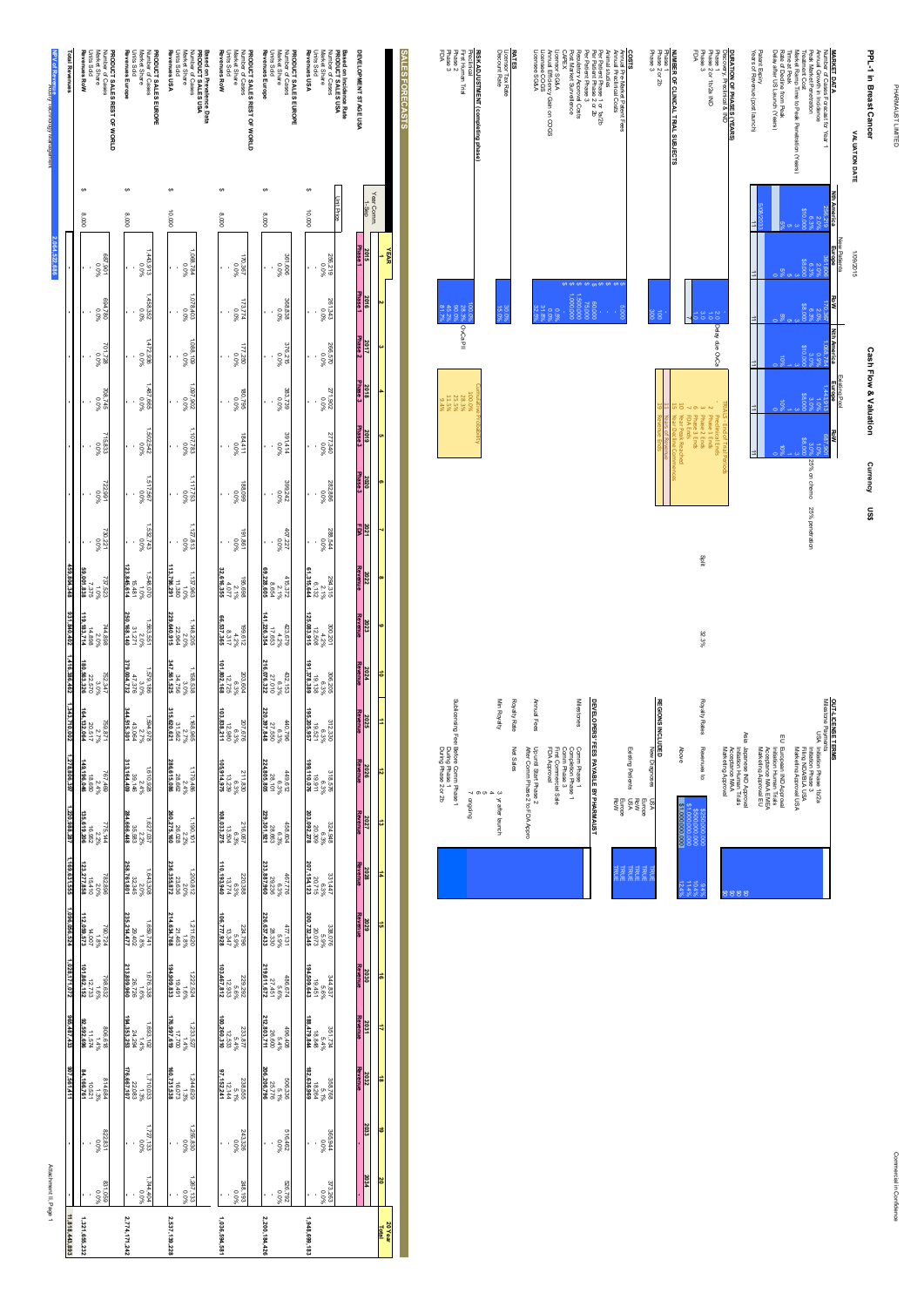| <b>Cumulative</b>                                                                    | Net Contribution Margin | <b>Total Costs</b>        | Other | Royalty Payments (to Licensor) | Milestone Payments to Licensor (EU) | Milestone Payments to Licensor (USA) | <b>ASSSA</b> | <b>SSOO</b>                    | FDA Fees  | Post Market Surveillance | Phase 3   | Phase <sub>2</sub> | Phase <sub>1</sub> | Animal Studies | Preclinical Research | Patent Fees | <b>EXPENSES</b> | PRODUCT REVENUE |                      | Cash Flow |
|--------------------------------------------------------------------------------------|-------------------------|---------------------------|-------|--------------------------------|-------------------------------------|--------------------------------------|--------------|--------------------------------|-----------|--------------------------|-----------|--------------------|--------------------|----------------|----------------------|-------------|-----------------|-----------------|----------------------|-----------|
|                                                                                      |                         |                           |       |                                |                                     |                                      | 32.5%        | 31.8%                          | 000'009   | 000,000,                 | 000'009'  | 000'000'           |                    |                |                      |             | Annual Costs    |                 |                      |           |
|                                                                                      |                         |                           |       |                                |                                     |                                      |              |                                |           |                          |           |                    |                    |                |                      |             |                 |                 |                      | YEAR      |
|                                                                                      |                         |                           |       |                                |                                     |                                      |              |                                |           |                          |           |                    |                    |                |                      |             |                 |                 |                      |           |
|                                                                                      | (6,000,000)             | 6,000,000                 |       |                                |                                     |                                      |              |                                |           |                          |           | 6,000,000          |                    |                |                      |             |                 |                 |                      |           |
|                                                                                      | 7,500,000)              | 7,500,000                 |       |                                |                                     |                                      |              |                                |           |                          | 7,500,000 |                    |                    |                |                      |             |                 |                 |                      |           |
|                                                                                      | 7,500,000)              | 7,500,000                 |       |                                |                                     |                                      |              |                                |           |                          | 7,500,000 |                    |                    |                |                      |             |                 |                 |                      |           |
| (6,000,000) (13,500,000) (21,000,000) (28,500,000)                                   | 7,500,000)              | ,500,000                  |       |                                |                                     |                                      |              |                                |           |                          | 7,500,000 |                    |                    |                |                      |             |                 |                 |                      |           |
| (30,000,000)                                                                         | (000,008,               | 1,500,000                 |       |                                |                                     |                                      |              |                                | 1,500,000 |                          |           |                    |                    |                |                      |             |                 |                 |                      |           |
| 87,648,970                                                                           | 117,648,970             | 342, 155, 378             |       | 45.501.182                     |                                     |                                      | 49,436,413   | 46,217,783                     |           | 000,000,                 |           |                    |                    |                |                      |             |                 | 459,804,348     |                      |           |
| 321,218,298                                                                          | 233,569,329             |                           |       | 99.097.698                     |                                     |                                      | 302,848,13   | 296,325,248                    |           |                          |           |                    |                    |                |                      |             |                 | 931,840,402     |                      |           |
| 668,177,157                                                                          | 346,958,858             | 698,271,074 1,069,427,604 |       | 158.691.109                    |                                     |                                      | 460,325,600  | 450,410,895                    |           |                          |           |                    |                    |                |                      |             |                 | 1,416,386,462   | ã                    |           |
| 898,231,093                                                                          | 330,053,936             | 1,013,656,067             |       | 149.650.535                    |                                     |                                      | 436,705,751  | 427,299,781                    |           |                          |           |                    |                    |                |                      |             |                 | 1,343,710,002   |                      |           |
| 1,313,188,113                                                                        | 314,957,020             | 963,849,378               |       | 141.576.864                    |                                     |                                      | 415,612,079  | 106,660,434                    |           |                          |           |                    |                    |                |                      |             |                 | 278.808,397     | ಸ                    |           |
| 1,614,696,339                                                                        | 301,508,226             | 919,480,060               |       | 134.384.592                    |                                     |                                      | 396,821,193  | 388,274,275                    |           |                          |           |                    |                    |                |                      |             |                 | 220,988,287     | ಠ                    |           |
| 1,904,258,723                                                                        | 289,562,383             | 880,069,171               |       | 127.996.082                    |                                     |                                      | 380,130,255  | 371,942,834                    |           |                          |           |                    |                    |                |                      |             |                 | 1,169,631,555   | #                    |           |
|                                                                                      | 272,448,449             | 823,608,076               |       | 118.843.730                    |                                     |                                      | 356,218,370  | 348,545,975                    |           |                          |           |                    |                    |                |                      |             |                 | ,096,056,524    | ㅎ                    |           |
|                                                                                      | 256,657,939             | 771,513,132               |       | 110,399.133                    |                                     |                                      | 334,155,598  | 326,958,401                    |           |                          |           |                    |                    |                |                      |             |                 | 171,072         | ō                    |           |
| 2.176.707.171 2.433.365.111 2.675.097.384 2.902.776.503 2.902.776.503 2.902.7776.503 | 241,732,273             | 723,755,160               |       | 102.946.740                    |                                     |                                      | 313,783,416  | 307,025,004                    |           |                          |           |                    |                    |                |                      |             |                 | 965,487,433     | ₹                    |           |
|                                                                                      | 227,679,119             | 679,882,292               |       | 96.320.305                     |                                     |                                      | 294,957,458  | 288,604,529                    |           |                          |           |                    |                    |                |                      |             |                 | 907,561,411     | ಹೆ                   |           |
|                                                                                      |                         |                           |       |                                |                                     |                                      |              |                                |           |                          |           |                    |                    |                |                      |             |                 |                 | $\ddot{\phantom{0}}$ |           |
|                                                                                      |                         |                           |       |                                |                                     |                                      |              |                                |           |                          |           |                    |                    |                |                      |             |                 |                 | õ                    |           |
|                                                                                      | 2,902,776,50            | 8,915,667,390             |       | 285.407.96                     |                                     |                                      |              | 3,758,265,158<br>3,840,994,265 |           |                          | 22,500,00 |                    |                    |                |                      |             |                 | 11,818,443,893  | Total                | 20 Year   |

**NPV Expenses**

**NPV Expe<br>WLUATIC** 

**VALUATION (unadjusted)**

**1,568,165,078**

68,165,078

**496,357,609**

37,609

|                         | <b>FEAR</b>    |     |          |           |                                         |                       |         |                          |                          |                | ÷                         |            |               |                           |                           |                          |               |                |       |                 | 20Yea<br>Total |
|-------------------------|----------------|-----|----------|-----------|-----------------------------------------|-----------------------|---------|--------------------------|--------------------------|----------------|---------------------------|------------|---------------|---------------------------|---------------------------|--------------------------|---------------|----------------|-------|-----------------|----------------|
|                         |                |     |          |           |                                         |                       |         |                          |                          |                |                           |            |               |                           |                           |                          |               |                |       |                 |                |
| <b>DEVELOPMENT STAG</b> | <b>Phase</b> T |     |          |           | Phase 3 Phase 2 Phase 3 Phase 3 Phase 3 |                       |         | <b>Xexement</b>          | Revenue                  | <b>Revenue</b> | Revenue                   |            | <b>AGSSET</b> |                           | <b>Keyene</b>             |                          | <b>Keyenn</b> | <b>Nevenue</b> |       |                 |                |
|                         |                |     |          |           |                                         |                       |         |                          |                          |                |                           |            |               |                           |                           |                          |               |                |       |                 |                |
| Jumulative Risk         |                | %00 | $28\%$   | 25%       | 25%                                     | 25%                   | $3\%$   | Ş.                       | %6                       | 8%             | %8                        | 88         | se<br>Se      | ş,                        | S                         | 86                       | S             | ş,             | 96.00 | $\frac{80}{20}$ |                |
|                         |                |     |          |           |                                         |                       |         |                          |                          |                |                           |            |               |                           |                           |                          |               |                |       |                 |                |
| Risk Adjusted Revenue   |                |     |          |           |                                         |                       |         |                          |                          | 133,220.544    |                           | 20,280,226 |               |                           |                           |                          |               | 85,362.17      |       |                 | 111.603.0      |
| Risk Adjusted Expenses  |                |     | 000'869' | 1,910,250 | 1,910,250                               | 1,910,25 <sub>t</sub> | 172,687 | 43.247.650<br>32,181,983 | 87.645.772<br>65,677,027 | 100,586,762    | 126.384.841<br>95.341.078 | 90,656,42  | 114.842.04%   | 110.011.606<br>82,776,345 | 103.091.38E<br>77.465.804 | 96.706.311<br>72.565.929 | 90.810.499    | 63,947,44      |       |                 | 843, 357, 4    |
| Risk Adjusted Cash Flow |                |     |          | 1910.25m  |                                         |                       | 72,687) | 11,065,66                |                          | 32,633,783     | 31,043,763                |            |               |                           |                           | 5                        |               |                |       |                 | 172.89         |
|                         |                |     |          |           |                                         |                       |         |                          |                          |                |                           |            |               |                           |                           |                          |               |                |       |                 |                |

# **VALUATION (probability adjusted VALUATION (probability adjusted)** 44,119,693 **44,119,693**

| <b>Cumulative</b>                       | Net Contribution Margin | Total Costs  | Other | Payments on Sublicences | Royalty Payments | Villestone Payments & Annual Fees | <b>A&amp;GS</b> |   | SG&A<br>CAPEX  | FDA Fees | Post Market Surveillance | Phase 3 | Phase <sub>2</sub> | Phase 1 | Animal Studes | Preclinical Research | Patent Fees | EXPENSES     | <b>TOTAL LICENSOR REVENUE</b> | Materials Supply | Royalty Income<br>Milestone Income | DEVELOPMENT STAGE  | <b>Cash Flow</b> |                | LICENSOR CASH FLOW |
|-----------------------------------------|-------------------------|--------------|-------|-------------------------|------------------|-----------------------------------|-----------------|---|----------------|----------|--------------------------|---------|--------------------|---------|---------------|----------------------|-------------|--------------|-------------------------------|------------------|------------------------------------|--------------------|------------------|----------------|--------------------|
|                                         |                         |              |       |                         |                  |                                   | 960.0           |   | 0.5%           |          |                          |         |                    |         |               |                      | 000'S       | Annual Costs |                               |                  |                                    |                    |                  |                |                    |
| (5,000)                                 | (5,000)                 | 5,000        |       |                         |                  |                                   |                 |   |                |          |                          |         |                    |         |               |                      | 000'S       |              |                               |                  |                                    | Phase <sub>1</sub> |                  | <b>YEAR</b>    |                    |
| (00000)                                 | (5,000)                 | 000'S        |       |                         |                  |                                   |                 |   |                |          |                          |         |                    |         |               |                      | 000'S       |              |                               |                  |                                    | Phase <sub>1</sub> |                  |                |                    |
| (15,000)                                | (5,000)                 | <b>S,000</b> |       |                         |                  |                                   |                 |   |                |          |                          |         |                    |         |               |                      | 000'S       |              |                               |                  |                                    | Phase <sub>2</sub> |                  |                |                    |
| (20,000)                                | (5,000)                 | 5,000        |       |                         |                  |                                   |                 |   |                |          |                          |         |                    |         |               |                      | 000'S       |              |                               |                  |                                    | Phase <sub>3</sub> |                  |                |                    |
| (25,000)                                | (5,000)                 | <b>000°S</b> |       |                         |                  |                                   |                 |   |                |          |                          |         |                    |         |               |                      | 000'S       |              |                               |                  |                                    | Phase <sub>3</sub> | o                |                |                    |
| (30,000)                                | (5,000)                 | <b>5,000</b> |       |                         |                  |                                   |                 |   |                |          |                          |         |                    |         |               |                      | 000'S       |              |                               |                  |                                    | Phase 3            | o.               |                |                    |
| (35,000)                                | (5,000)                 | 5,000        |       |                         |                  |                                   |                 |   |                |          |                          |         |                    |         |               |                      | 000'S       |              | ï                             |                  |                                    | PDA                |                  |                |                    |
|                                         | 45,273,676              | 227,506      |       |                         |                  |                                   |                 |   | 227.506        |          |                          |         |                    |         |               |                      |             |              | 45,501,182                    |                  | 45,501,182                         | Revenue            | $\alpha$         |                |                    |
|                                         | 98,602,207              | 495,488      |       |                         |                  |                                   |                 |   | 495,488        |          |                          |         |                    |         |               |                      |             |              | 369,769,695                   |                  | 99,097,698                         | Revenue            | Œ                |                |                    |
| 45,238,676 143,840,883 301,738,536      | 157,897,653             | 793,456      |       |                         |                  |                                   |                 |   | 793,456        |          |                          |         |                    |         |               |                      |             |              | 158,691,109                   |                  | 158,691,109                        | Revenue            | ô                |                |                    |
| 450,640,818                             | 148,902.<br>282         | 748,<br>253  |       |                         |                  |                                   |                 | l | 748,253        |          |                          |         |                    |         |               |                      |             |              | 149,650,<br>535               |                  | 149,650<br>535                     | Revenue            | ₿                |                |                    |
| 891,509,798                             | 140,868,980             | 707,884      |       |                         |                  |                                   |                 |   | 707.884        |          |                          |         |                    |         |               |                      |             |              | 141,576,864                   |                  | 141,576,864                        | Revenue            | 12               |                |                    |
| 725,222,467                             | 133,712,669             | 671,923      |       |                         |                  |                                   |                 |   | 671.923        |          |                          |         |                    |         |               |                      |             |              | 134,384,592                   |                  | 134,384,592                        | Revenue            | ದ                |                |                    |
| 852,578,568                             | 127,356,101             | 639,980      |       |                         |                  |                                   |                 |   | 086'689        |          |                          |         |                    |         |               |                      |             |              | 127,996,082                   |                  | 127,996,082                        | Revenue            | #                |                |                    |
|                                         | 118,249,512             | 594,219      |       |                         |                  |                                   |                 |   | <b>594.219</b> |          |                          |         |                    |         |               |                      |             |              | 118,843,730                   |                  | 118,843,730                        | Revenue            | ã                |                |                    |
| 970,828,080 1,080,675,218 1,183,107,224 | 109,847,138             | 551,996      |       |                         |                  |                                   |                 |   | 551,996        |          |                          |         |                    |         |               |                      |             |              | 110,399,133                   |                  | 110,399,133                        | Revenue            | ã                |                |                    |
|                                         | 102,432,007             | 514,734      |       |                         |                  |                                   |                 |   | 514,734        |          |                          |         |                    |         |               |                      |             |              | 102,946,740                   |                  | 102,946,740                        | Revenue            | ₹                |                |                    |
| 1,278,945,927                           | 95,838,703              |              |       |                         |                  |                                   |                 |   |                |          |                          |         |                    |         |               |                      |             |              | 96,320,305                    |                  | 86,320,305                         | Revenue            | ã                |                |                    |
|                                         |                         | 481,602      |       |                         |                  |                                   |                 |   | 481,602        |          |                          |         |                    |         |               |                      |             |              |                               |                  |                                    |                    | 61               |                |                    |
| 1,278,945,927 1,278,945,927             |                         |              |       |                         |                  |                                   |                 |   |                |          |                          |         |                    |         |               |                      |             |              |                               |                  |                                    |                    | ă                |                |                    |
|                                         |                         |              |       |                         |                  |                                   |                 |   |                |          |                          |         |                    |         |               |                      |             |              |                               |                  |                                    |                    |                  |                |                    |
|                                         | 1,278,945,927           | 6,462,040    |       |                         |                  |                                   |                 |   | 6.427,040      |          |                          |         |                    |         |               |                      | 35,000      |              |                               |                  | 1,285,407,967                      |                    | Total            | <b>20 Year</b> |                    |

**HPV E VALUATION (unadjusted) NPV Expenses 223,437,944 1,143,710 87,944**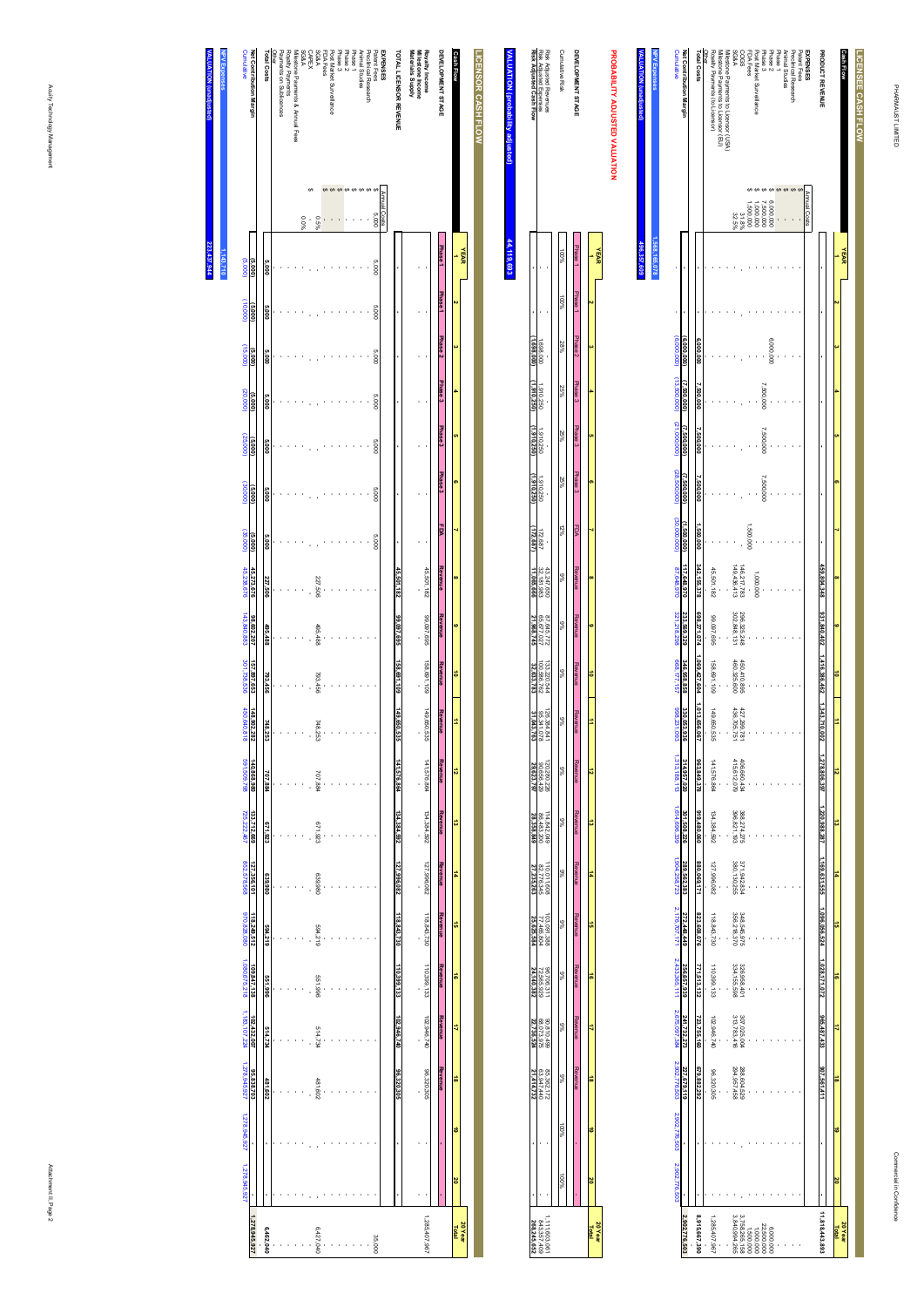**PROBABILITY ADJUSTED VALUATION**

#### Risk Adjusted Revenues<br>Risk Adjusted Expenses<br>Risk Adjusted Cash Flow **DEVELOPMENT STAGE<br>Cumulative Risk** TOTAL RISK ADJUSTED VALUATION<br>LICENSOR FRACTION PROBABILITY ADJUSTED VALUATION **LICENSOR FRACTION TOTAL RISK ADJUSTED VALUATION** VALUATION (probability adj **VALUATION (probability adjusted) Risk Adjusted Cash Flow** Risk Adjusted Expenses Risk Adjusted Revenues Cumulative Risk **DEVELOPMENT STAGE 32.3%** 100%21,006,590 **65,126,284 21,006,590**Phase 1**YEAR 1**5,000 **(5,000)** Phase 1 100% $\alpha$ 5,000 **(5,000)** Phase 2 28% **3**1,415 **(1,415)** Phase 3 25% **4**1,274 **(1,274)** Phase 3 25% **5**1,274 **(1,274)** Phase 3 25% **6**1,274 **(1,274)** 12% **7**FDA 576 **(576)**  $4,279,688$ <br> $4,258,290$ <br> $4,258,290$ Revenue**4,258,290** 4,279,688 9% **8** Revenue $46,604$ <br> $46,604$ <br>9,274,192 9%**9,274,192** 9,320,796  **9**  $14,925,952$ <br> $74,630$ <br> $14,851,322$  Revenue**14,851,322** 14,925,952 9%**10** $14,075,628$ <br> $70,378$ <br> $14,005,248$  Revenue**14,005,248** 14,075,626 9% **11** Revenue $13,316,243$ <br> $66,681$ <br> $13,249,662$ **13,249,662** 13,316,243 9% **12**12,639,762<br>12,576,564<br>12,576,564 Revenue 9%**12,576,564** 12,639,762  **13** Revenue12,038,881<br>60,194<br>**11,978,686 11,978,686** 12,038,881 9% **14** $\begin{array}{r}\n11,178,041 \\
65,890 \\
65,890\n\end{array}$  Revenue**11,122,151** 9%11,178,041  **15** Revenue $\frac{51,919}{51,919}$ **10,331,852** 10,383,771 9% **16REVEIUE**  Revenue $\frac{9,682,824}{48,414}$  9% **179,634,410** 9,682,824 **Revenue**  Revenue  $9.059644$ <br> $45,298$ <br>9,014,266 9% **189,014,266 - -** 9,059,564 - - 45,298 - - 100% **19** 100%  **20** 120,901,148<br>620,317<br>**120,280,831 120,280,831** 140,148<br>140,190,148 **20 Year Total**

|   |              | $\frac{2}{3}$<br>ż<br>ulation for Effective Discount R<br>Rate                                                                     |
|---|--------------|------------------------------------------------------------------------------------------------------------------------------------|
|   |              | <b>Difference</b>                                                                                                                  |
| ä |              |                                                                                                                                    |
|   | ţ<br>stments | o   Use Goal Seek to set to Zero by adjusting Eff. Disc. Rate<br>'s, discount rate to achieve same valuation without probability . |

# PROBABILITY ADJUSTED VALUATION AFTER TAX **PROBABILITY ADJUSTED VALUATION AFTER TAX**

| -5,000 -1,415<br>$-1.274$ |          | 3000<br>000<br>-10.000<br>$-11418$<br>$-11418$<br>$-12.689$<br>$-12.689$<br>$-13.962$<br>$-15.236$<br>$+15.236$<br>-15.811<br>-15.811<br>4,258,290<br>4,242,479<br>1,272,744<br>$\begin{array}{r} 9.274,192 \\ 13.516,670 \\ 2,782,259 \end{array}$<br>14.851.322<br>28.367.992<br>4.455.397<br>$\begin{array}{r} 13.249,662 \\ 55.622,902 \\ 3.974,899 \\ \hline 9.274,764 \end{array}$<br>12,576,564<br>68,199,466<br>3,772,969<br>11.978.686<br>80.178.152<br>3,593.606 | Risk Adjusted Cash Flow<br>Cumulative Cash Flow<br>Tax Payable<br><b>After Tax Cash Flow</b><br>$\begin{array}{r} 14,005.248 \\ 42,373.240 \\ \hline 4,201,574 \\ \hline 9,803,673 \end{array}$ | 30% | ÷<br>ಷ<br>oī | <b>YEAR</b>    |  |
|---------------------------|----------|----------------------------------------------------------------------------------------------------------------------------------------------------------------------------------------------------------------------------------------------------------------------------------------------------------------------------------------------------------------------------------------------------------------------------------------------------------------------------|-------------------------------------------------------------------------------------------------------------------------------------------------------------------------------------------------|-----|--------------|----------------|--|
| 2,985,546                 |          |                                                                                                                                                                                                                                                                                                                                                                                                                                                                            |                                                                                                                                                                                                 |     |              |                |  |
| 6,491,934<br>10,395.92    |          |                                                                                                                                                                                                                                                                                                                                                                                                                                                                            |                                                                                                                                                                                                 |     |              |                |  |
|                           |          |                                                                                                                                                                                                                                                                                                                                                                                                                                                                            |                                                                                                                                                                                                 |     |              |                |  |
|                           |          |                                                                                                                                                                                                                                                                                                                                                                                                                                                                            |                                                                                                                                                                                                 |     |              |                |  |
| 3,803.59<br>385.08        |          |                                                                                                                                                                                                                                                                                                                                                                                                                                                                            |                                                                                                                                                                                                 |     |              |                |  |
|                           |          | 11.122.151<br>91.300.303<br>3,336,645                                                                                                                                                                                                                                                                                                                                                                                                                                      |                                                                                                                                                                                                 |     |              |                |  |
|                           |          | 10,331,852<br>101,632,155<br>3,099,556                                                                                                                                                                                                                                                                                                                                                                                                                                     |                                                                                                                                                                                                 |     | ō            |                |  |
| 6,744,08                  |          | 9,634,410<br>111,266.565<br>2,890,323                                                                                                                                                                                                                                                                                                                                                                                                                                      |                                                                                                                                                                                                 |     | ₹            |                |  |
| 309.98                    |          | 9,014,266<br> 20,280,831<br> 2,704,280                                                                                                                                                                                                                                                                                                                                                                                                                                     |                                                                                                                                                                                                 |     | ō            |                |  |
|                           |          | 20.280.82                                                                                                                                                                                                                                                                                                                                                                                                                                                                  |                                                                                                                                                                                                 |     | ö            |                |  |
|                           |          | 120,280,83                                                                                                                                                                                                                                                                                                                                                                                                                                                                 |                                                                                                                                                                                                 |     | õ            |                |  |
|                           | 36,084.2 |                                                                                                                                                                                                                                                                                                                                                                                                                                                                            | 20,280,                                                                                                                                                                                         |     |              | <b>20 Year</b> |  |

**AFTER TAX VALUATION AFTER TAX VALUATION 19,868,659 14,702,808** 14,702,808 **AUD**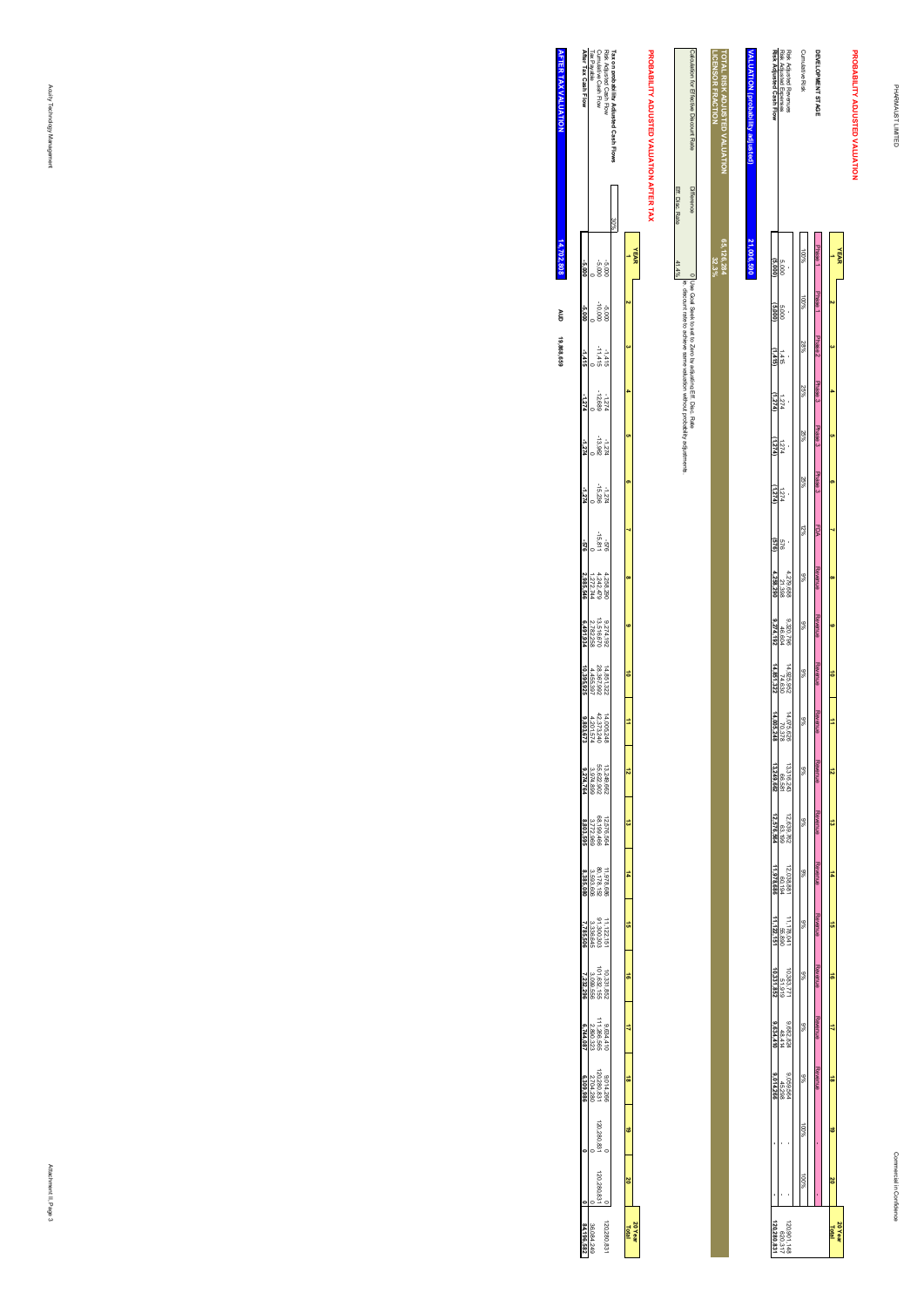PHARMAUST LIMITED PHARMAUST LIMITED

| PPL-1 in Pancreatic Cancer                   |                    |               |       |                    | <b>Cash Flow &amp; Valuation</b> |     | Currency US\$ |                              |
|----------------------------------------------|--------------------|---------------|-------|--------------------|----------------------------------|-----|---------------|------------------------------|
| <b>VALUATION DATE</b>                        |                    | 1/08/2015     |       |                    |                                  |     |               |                              |
|                                              |                    | New Patients  |       |                    | Existing Pool                    |     |               |                              |
| <b>MARKET DATA</b>                           | <b>Nth America</b> | <b>Europe</b> | Row   | <b>Nth America</b> | Europe                           | RoM |               |                              |
| Number of Cases Forecast for Year 1          | 7,384              | 79.322        | 29752 |                    |                                  |     |               |                              |
| Annual Growth in Incidence                   |                    | 2.0%          | 2.0%  |                    |                                  |     |               |                              |
| Peak Market Penetration                      |                    | 6.3%          | 6.3%  |                    |                                  |     |               | 25% on chemo 25% penetration |
| <b>Treatment Cost</b>                        | \$10,00            | \$8,000       | 38.00 |                    |                                  |     |               |                              |
| Market Ramp Time to Peak Penetration (Years) |                    |               |       |                    |                                  |     |               |                              |
| Time at Peak                                 |                    |               |       |                    |                                  |     |               |                              |
| Rate of Decline from Peak                    |                    |               |       |                    |                                  |     |               |                              |
| Delay after US Launch (Years)                |                    |               |       |                    |                                  |     |               |                              |

**OUT-LICENSE TERMS**

Milestone Payments

OUT-LICENSE TERMS<br>UNIVERSIDE <sup>P</sup>OISA Initiation Phase 1b/2a<br>Initiation Phase 1b/2a<br>Initiation Phase 1b/2a<br>Initiation Approval USA<br>Indireting Approval USA Initiation Phase 1b/2a

Initiation Phase 3

Filing NDA/BLA USA

Marketing Approval USA

EU European IND Approval<br>Initiation Human Trials<br>Acceptance MAA EMEA<br>Marketing Approval EU European IND Approval

Acceptance MAA EMEA Initiation Human Trials

Marketing Approval EU

Japanese IND Approval

Initiation Human Trials

Acceptance MAA

Marketing Approval \$0

 $\epsilon$ 

\$0

 $\epsilon$ 

9.4%

10.4%

11.4%

Patent Expiry

Years of Revenue (post launch)

Patent Expirv<br>Years of Revenue (post launch)

|<br>|-

 $\overline{1}$ 

 $\overline{1}$ 

 $\vert \pm \vert$ 

| Discovery, Preclinical & IND      |                    | KIALS - End of Irial Penod |
|-----------------------------------|--------------------|----------------------------|
| Phase <sub>1</sub>                | 2.0 Delay due OvCa | Preclinical Ends           |
| Phase 2 or 1b/2a IND              |                    | 2 Phase 1 Ends             |
| Phase <sub>3</sub>                |                    | Phase 2 Ends               |
| FDA                               |                    | Phase 3 Ends               |
|                                   |                    | 7 FDA Ends                 |
|                                   |                    | 10 Year Peak Reached       |
| NUMBER OF CLINICAL TRIAL SUBJECTS |                    | 15 Year Decline Commences  |
| Phase 1                           |                    | 11 Years of Revenue        |
| Phase 2 or 2b                     | ğ                  | <b>Revenue End</b>         |

### Licensee SG&A Licensee COGS Annual Efficiency Gain on COGS Licensor SG&A **COSTS**<br>Antendring<br>Costs<br>Costs<br>CAPEX<br>CAPEX<br>CAPEX Post Market Surveillence Regulatory Approval Costs Per Patient Phase 3 Per Patient Phase 2 or 2b Per Patient Phase 1 or 1a/2b Animal studies Annual Preclinical Costs Annual Pre-Market Patent Fees 75,000  $60,000$ .<br>.<br>.  $\frac{8}{1}$

0.5% 0.0% 31.8%

32.5%

30.0%

15.0%

## **RATES**<br>Licensor Tax Rate<br>Discount Rate Licensor Tax Rate Discount Rate

| Preclinical               |              | 100.0% |
|---------------------------|--------------|--------|
| First Human Trial         | <b>DVCaR</b> | 28.3%  |
|                           | 80.08        | 25.5%  |
| Phase 2<br>Phase 3<br>FDA | 45.2%        | 11.5%  |
|                           | 81.79        | 9.4%   |

### - \$ Comm Phase 3 1,000,000 \$ Completion Phase 1 1,500,000 \$ Milestones- \$ Row Product to the Marian Contract of the Marian Contract of the Marian Contract of the Marian Contract of <br>DOMESTIC SECTION OF THE MARIAN CONTRACT OF THE MARIAN CONTRACT OF THE MARIAN CONTRACT OF THE MARIAN CONTRACT O 5,000 \$ Europe **REGION** Annual Fees Min Royalty Royalty Rate**DEVELOPERS' FEES PAYABLE BY PHARMAUST REGIONS INCLUDED** Net Sales Comm Phase 1 After Comm Phase 2 to FDA Appro Up until Start Phase 2 FDA Approval First Commercial Sale Existing Patients New Diagnoses Above  $\tilde{}$  $^{\circ}$ 5 3 yr after launch ongoing USA RoW Europe USA \$1,000,000,000 \$1,000,000,000\$500,000,000

| Min Royalty                                          | Royalty Rate | Annual Fees                                               | Milestones                                                                                  |                                       |                      |
|------------------------------------------------------|--------------|-----------------------------------------------------------|---------------------------------------------------------------------------------------------|---------------------------------------|----------------------|
| $\sigma$<br>ω<br>4<br>o<br>burobuo<br>y after launch | Net Sales    | After Comm Phase 2 to FDA Appro<br>Up until Start Phase 2 | Comm Phase 3<br>First Commercial Sale<br>Completion Phase 1<br>Comm Phase 1<br>FDA Approval | DEVELOPERS' FEES PAYABLE BY PHARMAUST | Europe<br><b>RoW</b> |
|                                                      |              |                                                           |                                                                                             |                                       |                      |

|                                                                                 |                       | Min Royalty         | Royalty Rate | Annual Fees                                               | Milestones                                                                                  |                                      |
|---------------------------------------------------------------------------------|-----------------------|---------------------|--------------|-----------------------------------------------------------|---------------------------------------------------------------------------------------------|--------------------------------------|
| Sublicensing Fee: Before Comm Phase 1<br>During Phase 1<br>During Phase 2 or 2b | <b>Ch</b><br>prigging | ω<br>y after launch | Net Sales    | After Comm Phase 2 to FDA Appro<br>Up until Start Phase 2 | FDA Approval<br>First Commercial Sale<br>Comm Phase 3<br>Completion Phase 1<br>Comm Phase 1 | DEVELOPERS FEES PAYABLE BY PHARMANST |
|                                                                                 |                       |                     |              |                                                           |                                                                                             |                                      |

**20 Year Total**

| Revenues RoW<br>300'8 | <b>PRODUCT SALES REST OF WORLD</b><br>Number of Cases<br>Market Share<br>Units Sold<br>%0'0<br>292'09<br>9619<br>49619 |      |  | Revenues Europr<br>000'8 | Market Share<br>Units Sold | PRODUCT SALES EUROPE<br>Number of Cases<br>79.322<br>25.85<br>%0'0<br>906'08 |
|-----------------------|------------------------------------------------------------------------------------------------------------------------|------|--|--------------------------|----------------------------|------------------------------------------------------------------------------|
|                       | %0.0<br>90Z 69                                                                                                         |      |  |                          |                            | $82.527$<br>$0\%$                                                            |
|                       | 84.471<br>0.0%                                                                                                         |      |  |                          | 54.177<br>0.0%             |                                                                              |
|                       | %0.0<br>097.38                                                                                                         |      |  |                          |                            | 98991<br>19898                                                               |
|                       | %0'0<br>920'29                                                                                                         |      |  |                          |                            | %0'0<br>825'28                                                               |
|                       | $\circ$                                                                                                                | 4.44 |  |                          | $\circ$                    | 83.3                                                                         |

89,329 0.0%

91,116<br>2.1%<br>1.898

**15,186,007**

**30,979,455**

**47,398,566**

**48,346,538**

**49,313,468**

**50,299,738**

**51,305,733**

**49,715,255**

**48,174,082**

**46,680,685**

92.88<br>92.2%<br>858.528

94,9%<br>93%<br>978,925

96.3%<br>96.3%<br>96.043

98,98<br>6.3%<br>9.3%

100,599<br>%8,99<br>6.387<br>6.387

102,611<br>6.3%<br>6.413

104.664<br>104.69%<br>104.944

106,757<br>8.6%<br>105,22

268<br>%92<br>5.835<br>5.835

1110/07<br>11.070

113,291 0.0%

5,654 - -

**45,233,584 - -**

**482,633,112**

482,633,112

115,557 0.0%

Number of Cases **PRODUCT SALES USA Based on Prevalence Data**

**Based on Prevalence Data**<br>RODUCT SALES USA<br>Narket Share<br>Units Sold<br>Revenues USA<br>Revenues USA

Market Share

**Revenues USA**

Number of Cases **PRODUCT SALES EUROPE**

Market Share

**PRODUCT SALES EUROPE**<br>Number of Cases<br>Market Share<br>**Rovenues Europe**<br>Rovenues Europe

**Revenues Europe**

Number of Cases **PRODUCT SALES REST OF WORLD**

Market Share

 $\frac{0.086}{5}$ 

 $-0.0%$ 

0.0%

 $-80.086$ 

 $\frac{0.0\%}{2}$ 

0.0%

0.0%

 $\frac{0.086}{5}$ 

**38,151,489**

**77,829,037**

**119,078,426**

**121,459,995**

**123,889,194**

**126,366,978**

**128,894,318**

**124,898,594**

**121,026,738**

**117,274,909**

117,274,909

**113,639,387 - -**

**1,212,509,063**

1,212,509,063

 $-0.0%$ 

Units Sold - - - - - - - - - - - - - - - - - - - -

 $-80.086$ 

 $-0.0%$ 

 $0.0%$ 

 $-0.0%$ 

 $-80.08$ 

0.0%

0.0%

0.0%

0.0%

 $-80.08$ 

0.0%

 $\frac{1}{20}$ 

0.0%

.<br>.<br>.

0.0%

0.0%

 $\frac{0.08}{9}$ 

0.0%

0.0%

 $-80.08$ 

0.0%

 $\cdot$   $\frac{8}{9}$ 

Units Sold - - - - - - - - - - - - - - - - - - - -

0.0%

0.0%

**- - - - - - - - - - - - - - - - - - - - 0**

- - - - - - - - - - - - - - - - - - - -

 $\frac{6}{9}$ 

0.0%

 $\frac{6}{9}$ 

0.0%

0.0%

0.0%

0.0%

0.0%

0.0%

.<br>.<br>.

 $\bar{1}$ 

 $\epsilon$ 

 $-80.08$ 

0.0%

 $\frac{0.086}{2}$ 

0.0%

 $-80.08$ 

 $-80.08$ 

 $\frac{1}{20}$ 

 $^{0.06}$ 

Units Sold - - - - - - - - - - - - - - - - - - - -

 $\cdot$  0.0%

 $\frac{0.008}{2}$ 

**- - - - - - - - - - - - - - - - - - - - 0**

- - - - - - - - - - - - - - - - - - - -

 $\frac{1}{900}$ 

0.0%

 $\frac{1}{8000}$ 

 $0.0%$ 

 $0.0%$ 

 $\frac{1}{2000}$ 

 $-80.08$ 

 $^{+6.0}_{-8.0}$ 

0.0%

68,417 0.0%

69,785<br>2.1%<br>1.454

**11,630,825**

**23,726,884**

**36,302,132**

**37,028,175**

- - - - - - - - - - - - - - - - - - - -

**37,768,738**

**38,524,113**

**39,294,595**

**38,076,463**

**36,896,092**

**35,752,313**

71,181<br>4.2%<br>2.966

72,64<br>6.3%<br>4.538

74.056<br>6.3%<br>4.629

75,3%<br>6.3%<br>4.721

7,048<br>6.3%<br>4.816

78.3%<br>6.3%<br>4.912

80,760<br>80%<br>4.760

81,764<br>8.6%<br>4.612

89<del>1</del><br>%95<br>668.59

85,067 5.1%

%0.0<br>697.98

4,330 - -

**34,643,992 - -**

**369,644,321**

369,644,321

88,504 0.0%

Units Sold - - - - - - -

10,000 \$

10,000

**Revenues USA**

# **Based on Incidence Rate**<br>**RRODUCT SALES USA**<br>RRODUCT SALES USA<br>Market Share<br>Revonues USA<br>Revonues USA Market Share Number of Cases  $47,364$

## **PRODUCT SALES USA Based on Incidence Rate** DEVELOPMENT STAGE USA **DEVELOPMENT STAGE USA**

SALES FORECASTS **SALES FORECASTS**

**YEAR 1**

Year Comm. Year Comm.<br>1-Sep

 $\overline{\Gamma}$ 

**2015**

**Phase 1**

Unit Price

Unit Price

48,311 0.0%

0.0%

49,278 0.0%

50,263 0.0%

**- - - - - - -**

51,268 0.0%

52,294 0.0%

53,340 0.0%

54,406 2.1%1,133

**11,334,656**

**23,122,698**

**35,377,728**

**36,085,282**

**36,806,988**

**37,543,128**

**38,293,990**

**37,106,877**

**35,956,563**

**34,841,910**

55,494<br>4.2%<br>2.312

56,604 6.3%3,538

57,75%<br>56.3%<br>5.609

58,881<br>56.3%<br>5.681

60,069<br>60.3%<br>80.754

61,270<br>6.3%<br>3.829

62,58<br>63.9%<br>96%3111

63<br>63.6%<br>3.596<br>3.596

65,021<br>65.4%<br>3.484

66,321 5.1%

67,647 0.0%

3,376 - -

**33,761,811 - -**

**360,231,630**

360,231,630

%000<br>000169

 **2016**

 **Phase 1**

 **2017**

 **Phase 2**

 **2018**

 **Phase 3**

 **2019**

 **Phase 3**

 **2020**

 **Phase 3**

 **2021**

**FDA**

 **2022**

**Revenue**

 **2023**

 **Revenue**

 **2024**

 **Revenue**

 **2025**

 **Revenue**

 **2026**

 **Revenue**

 **2027**

 **Revenue**

 **2028**

 **Revenue**

 **2029**

 **Revenue**

 **2030**

 **Revenue**

 **2031**

 **Revenue**

 **2032**

 **Revenue**

 **2033**

 **2034**

**- -**

**2** 

 **3**

 **4**

 **5**

 **6**

 **7**

 **8**

 **9**

**10**

 **11**

 **12**

 **13**

 **14**

 **15**

 **16**

 **17**

 **18**

 **19**

 **20**

300

66.9% Royalty Rates Royalty Rates Asia Japanese IND Approval<br>Initiation Human Trials<br>Acceptance MAA<br>Marketing Approval

Split

# Revenues to: Revenues to:

|              | New Diagnoses | <b>NS INCLUDED</b> | Above |
|--------------|---------------|--------------------|-------|
| <b>TECRS</b> | VSN           |                    |       |
|              |               |                    |       |

| <b>Existing Patients</b> | 팀 호텔<br>모델<br>모델 |           | New Diagnoses<br>vsn | <b>MCLUDEI</b> |  |
|--------------------------|------------------|-----------|----------------------|----------------|--|
|                          |                  | $\bar{x}$ |                      |                |  |

Commercial in Confidence

Attachment III, Page 1 Attachment III, Page 1

**PRODUCT SALES REST OF WORLD**<br>Muniter of Cases<br>Number of Cases<br>Units Sold<br>Revenues ROW<br>Revenues ROW **NPV of Revenue Total Revenues Revenues RoW** Acuity Technology Management .<br>.<br>. **200,410,793 - - - - - - - - - - - - - - - - - - - - - - - - - - - 0**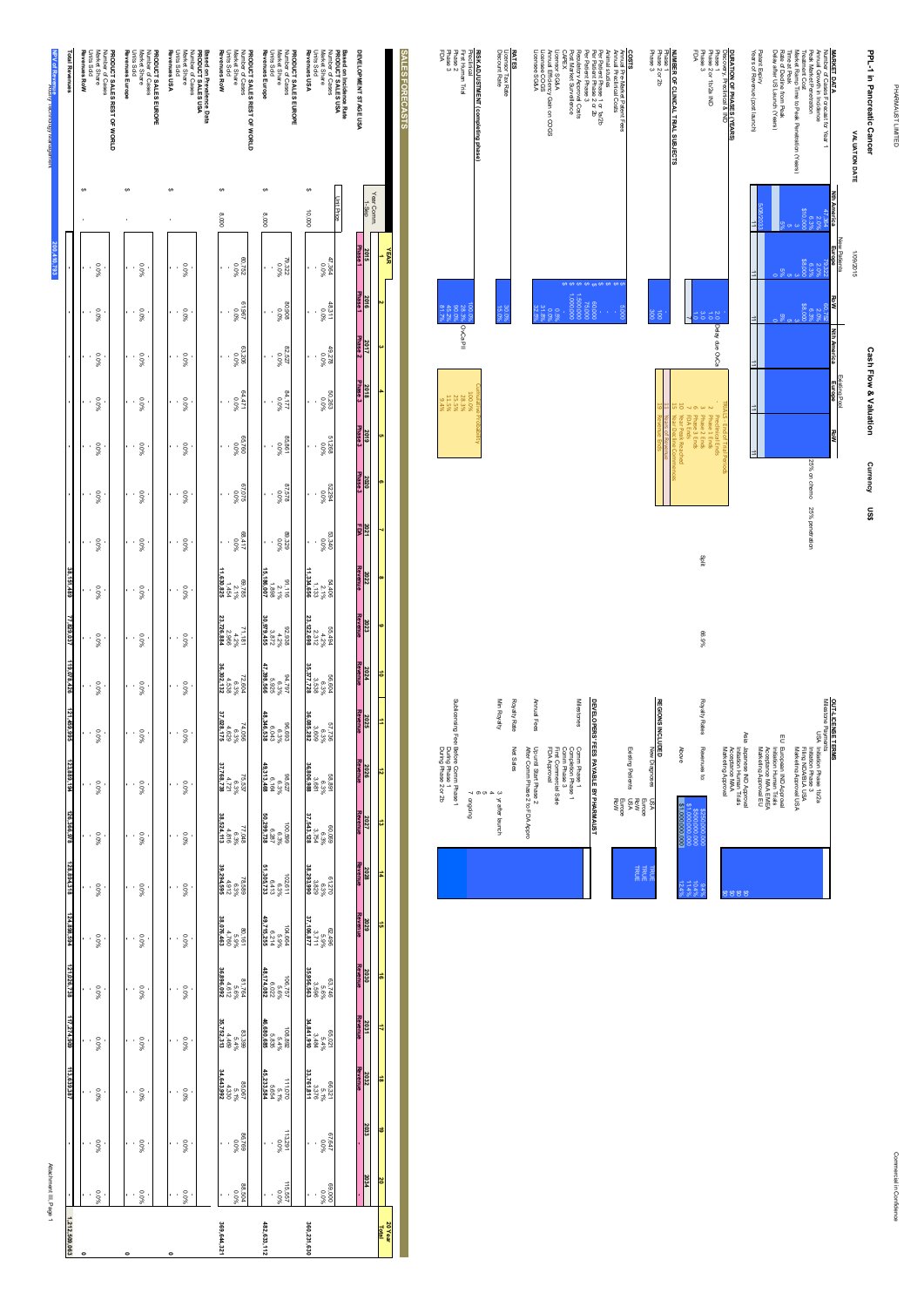| ì |  |  |
|---|--|--|
|   |  |  |
|   |  |  |
|   |  |  |
|   |  |  |

| Risk Adjusted Cash Flow | Risk Adjusted Expenses<br>Risk Adjusted Revenues                                     | <b>Cumulative Risk</b> | <b>INELOPMENT STAGE</b> |  |
|-------------------------|--------------------------------------------------------------------------------------|------------------------|-------------------------|--|
|                         |                                                                                      | <b>DO%</b>             | Phase                   |  |
|                         |                                                                                      | $\frac{800}{20}$       | 198B1                   |  |
| <b>Ras nm</b>           | 200'869                                                                              | %87                    |                         |  |
|                         | 910,250                                                                              | 25%                    | Phase 2 Phase 3 1       |  |
| <b>ABSORU</b>           | 1,910,250                                                                            | 25%                    | Phase 3 Phase 3         |  |
|                         | 910,250                                                                              | 55%                    |                         |  |
| ś                       | 172,687                                                                              | šč                     |                         |  |
|                         | 3.588.401<br>2.740.125                                                               | š                      |                         |  |
|                         | 7.320.337                                                                            | 88                     |                         |  |
|                         | 11.200.116<br>8.258,907                                                              | se                     | Yeven                   |  |
|                         | $\begin{array}{r}\n 11.424, 118 \\  8.424, 085 \\  \hline\n 3,000,033\n \end{array}$ | %6                     | Revenue                 |  |
|                         | 11.652.60                                                                            | se<br>Se               | <b>Revent</b>           |  |
|                         | 11.885.655                                                                           | š                      |                         |  |
|                         | 12.123.366<br>8.939.707                                                              | š                      |                         |  |
|                         | 11.747.54                                                                            | śb                     |                         |  |
|                         | 11.383.368<br>8.394.036                                                              | s.                     | <b>RIVEIT</b>           |  |
|                         | 11.030.483<br>8.133.821                                                              |                        |                         |  |
|                         | 10.688.53.<br>7.881.673                                                              | ś                      | <b>COVERT</b>           |  |
|                         |                                                                                      | i                      |                         |  |
|                         |                                                                                      | ٤                      |                         |  |
|                         | 91,791,3<br>14.044.5.                                                                |                        |                         |  |

**20 Year Total**

 **16**

 **17**

 **18**

 **19**

 **20**

# **VALUATIO VALUATION (probability adjusted)** ability adjusted) **870,192**

| LICENSOR CASH FLOW                   |              |                |                    |                    |                    |                    |                    |            |           |           |              |                |            |            |            |            |            |            |            |   |   |                  |
|--------------------------------------|--------------|----------------|--------------------|--------------------|--------------------|--------------------|--------------------|------------|-----------|-----------|--------------|----------------|------------|------------|------------|------------|------------|------------|------------|---|---|------------------|
|                                      |              | <b>YEAR</b>    |                    |                    |                    |                    |                    |            |           |           |              |                |            |            |            |            |            |            |            |   |   |                  |
| <b>Cash Flow</b>                     |              |                |                    |                    |                    |                    | o                  |            | $\alpha$  |           | ㅎ            | ₿              | 12         | ಹ          | #          | å          | ō          | 4          | ã          | ಠ | õ | 20 Year<br>Total |
|                                      |              |                |                    |                    |                    |                    |                    |            |           |           |              |                |            |            |            |            |            |            |            |   |   |                  |
| DEVELOPMENT STAGE                    |              | <b>Phase 1</b> | Phase <sub>1</sub> | Phase <sub>2</sub> | Phase <sub>3</sub> | Phase <sub>3</sub> | Phase <sub>3</sub> | <b>PDA</b> | Revenue   | Revenue   | Revenue      | Revenue        | Revenue    | Revenue    | Revenue    | Revenue    | Revenue    | Revenue    | Revenue    |   |   |                  |
| Royalty Income                       |              |                |                    |                    |                    |                    |                    |            | 3,601,302 | 7,346,656 | 11,240,384   | 11,465,<br>Z61 | 11,694,496 | 11,928,385 | 12,166,953 | 11,788,778 | 11,424,295 | 11,070,141 | 10,728,967 |   |   | 114,454,549      |
| Materials Supply<br>Milestone Income |              |                |                    |                    |                    |                    |                    |            |           |           |              |                |            |            |            |            |            |            |            |   |   |                  |
|                                      |              |                |                    |                    |                    |                    |                    |            |           |           |              |                |            |            |            |            |            |            |            |   |   |                  |
| TOTAL LICENSOR REVENUE               |              |                |                    |                    |                    |                    |                    |            | 3,601,302 | ,346,656  | 11,240,384   | 11,465,<br>3   | 1694,496   | 1,928,385  | 12,166,953 | 11,789,778 | 11,424,295 | 11,070,141 | 10,726,967 |   |   |                  |
| <b>EXPENSES</b>                      | Annual Costs |                |                    |                    |                    |                    |                    |            |           |           |              |                |            |            |            |            |            |            |            |   |   |                  |
| Patent Fees                          | 5,000        | 5.000          | 000'S              | 000'S              | 000'S              | 000'S              | 000'S              | 000'S      |           |           |              |                |            |            |            |            |            |            |            |   |   | 35,000           |
| Preclinical Research                 |              |                |                    |                    |                    |                    |                    |            |           |           |              |                |            |            |            |            |            |            |            |   |   |                  |
| Animal Studies                       |              |                |                    |                    |                    |                    |                    |            |           |           |              |                |            |            |            |            |            |            |            |   |   |                  |
| Phase 1                              |              |                |                    |                    |                    |                    |                    |            |           |           |              |                |            |            |            |            |            |            |            |   |   |                  |
| Phase <sub>2</sub>                   |              |                |                    |                    |                    |                    |                    |            |           |           |              |                |            |            |            |            |            |            |            |   |   |                  |
| Phase 3                              |              |                |                    |                    |                    |                    |                    |            |           |           |              |                |            |            |            |            |            |            |            |   |   |                  |
| Post Market Surveillance             |              |                |                    |                    |                    |                    |                    |            |           |           |              |                |            |            |            |            |            |            |            |   |   |                  |
| FDA Fees                             |              |                |                    |                    |                    |                    |                    |            |           |           |              |                |            |            |            |            |            |            |            |   |   |                  |
| <b>SG&amp;A</b>                      | 969'0        |                |                    |                    |                    |                    |                    |            | 18,007    | 36,733    | 56,202       | 57.326         | 58.472     | 59.642     | 60.835     | 676'89     | 57.121     | 55.351     | 53,635     |   |   | 572,273          |
|                                      |              |                |                    |                    |                    |                    |                    |            |           |           |              |                |            |            |            |            |            |            |            |   |   |                  |
| CAPEX<br>SG&A                        | 960'0        |                |                    |                    |                    |                    |                    |            |           |           |              |                |            |            |            |            |            |            |            |   |   |                  |
| Milestone Payments & Annual Fees     |              |                |                    |                    |                    |                    |                    |            |           |           |              |                |            |            |            |            |            |            |            |   |   |                  |
| Royalty Payments                     |              |                |                    |                    |                    |                    |                    |            |           |           |              |                |            |            |            |            |            |            |            |   |   |                  |
| Payments on Sublicences              |              |                |                    |                    |                    |                    |                    |            |           |           |              |                |            |            |            |            |            |            |            |   |   |                  |
| Other                                |              |                |                    |                    |                    |                    |                    |            |           |           |              |                |            |            |            |            |            |            |            |   |   |                  |
| Total Costs                          |              | 5,000          | 5,000              | 5,000              | 5,000              | 5,000              | 5,000              | 5,000      | 18,007    | 36,733    | 56,202       | 57,326         | 58,472     | 59,642     | 60,835     | 58,949     | 57,121     | 55,351     | 53,635     | ï |   | 607,273          |
| Net Contribution Margin              |              | (5,000)        | (5,000)            | (5,000)            | (5,000)            | (5,000)            | (5,000)            | (5,000)    | 3,583,296 | 7,309,923 | 11, 184, 182 | 11,407,866     | 11,636,023 | 11,868,744 | 12,106,118 | 11,730,829 | 11,367,173 | 11,014,791 | 10,673,332 |   |   | 113,847,276      |
|                                      |              |                |                    |                    |                    |                    |                    |            |           |           |              |                |            |            |            |            |            |            |            |   |   |                  |

**MALUA HPV E VALUATION (unadjusted) NPV Expenses 115,391 18,802,346**

Cumulative

Cumulative

(5,000)

 $(000'01)$ 

(15,000)

(20,000)

(000<sup>'</sup>c7)

(30,000)

(35,000)

3,548,296

10,858,219

22,042,401

33,450,266

45,086,289

56,955,033

69,061,151

**Q1'100'A0** 

80,791,980

**DOR'167'00** 

92,159,153

92,159,153

103,173,944

103,173,944

113,847,276

113,847,276

113,847,276

113,847,276

113,847,276

113,847,276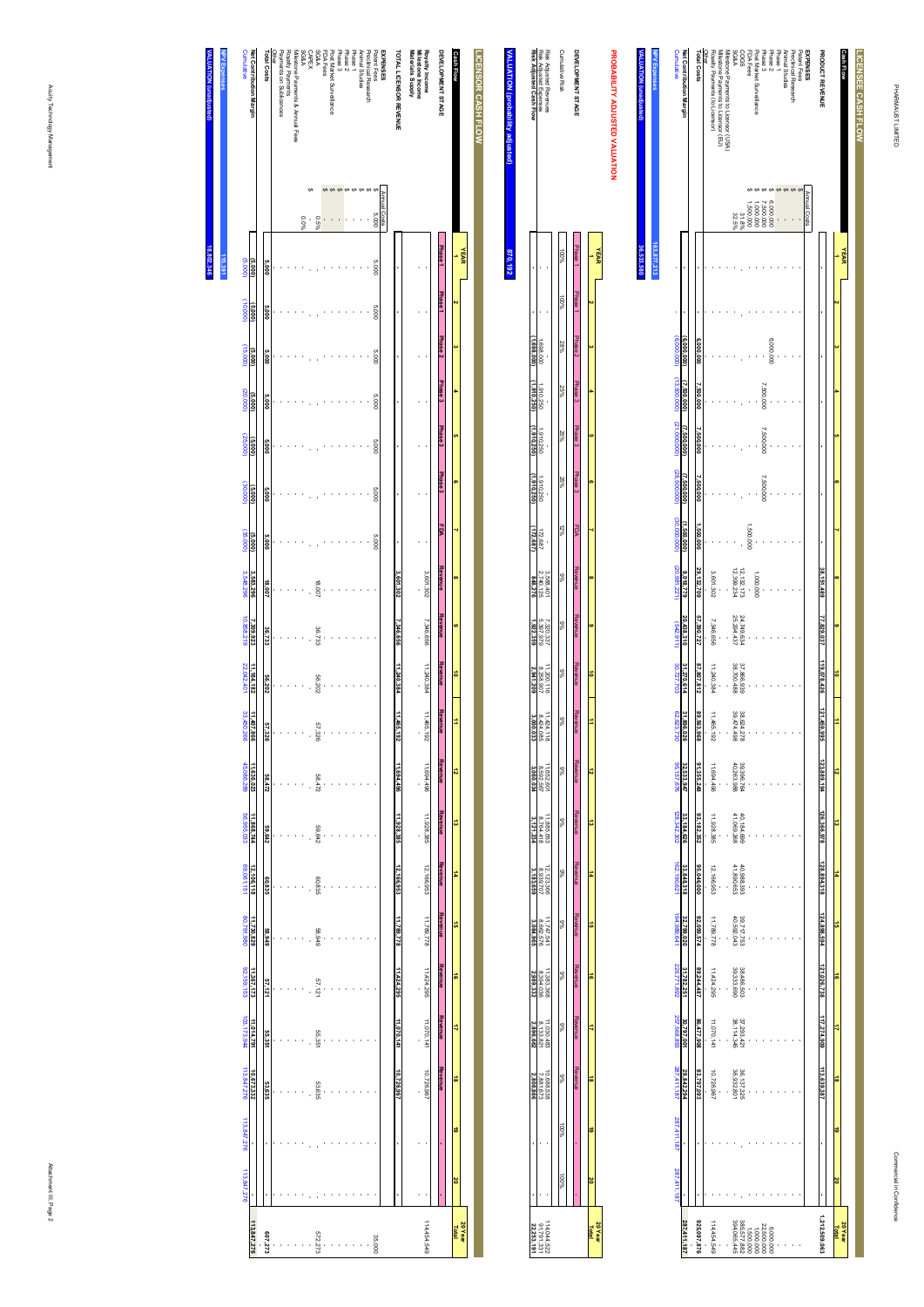**PROBABILITY ADJUSTED VALUATION**

PROBABILITY ADJUSTED VALUATION

#### Risk Adjusted Revenues<br>Risk Adjusted Expenses<br>Risk Adjusted Cash Flow **DEVELOPMENT STAGE**<br>Cumulative Risk Calculation for Effective Discount RateTOTAL RISK ADJUSTED VALUATION<br>LICENSOR FRACTION **LICENSOR FRACTION TOTAL RISK ADJUSTED VALUATION VALUATION (probability adjusted) Risk Adjusted Cash Flow** Risk Adjusted Expenses Risk Adjusted Revenues Cumulative Risk **DEVELOPMENT STAGE** culation for Effective Discount Rate <u>LUATION (probability ac</u> Eff. Disc. Rate Difference**Difference** Eff. Disc. Rate 100%**1,759,25566.9% 2,629,447** Phase 1**YEAR 1**0 | lose Gasi Seek to set to Zero by adristing Eff. Disc. Rate<br>|-<br>35.6%, et discount rate to achieve same valuation without probability adjustments. 5,000 **(5,000)** 0 Use Goal Seek to set to Zero by adjusting Eff. Disc. Rate ie. discount rate to achieve same valuation without probability adjustments. Phase 1 100% $\alpha$ 5,000 **(5,000)** Phase 2 28% **3**1,415 **(1,415)** Phase 3 25% **4**1,274 **(1,274)** Phase 3 25% **5**1,274 **(1,274)** Phase 3 25% **6**1,274 **(1,274)** 12% **7**FDA 576 **(576)** Revenue 9% **8**338,726 1,694 **337,033** Revenue 9% **9** 691,002 3,455 **687,547** Revenue 9%5,286 **1,051,947** 1,057,233 **10** Revenue 9% **11**5,392 **1,072,985** 1,078,377 Revenue 9% **12**5,500 **1,094,445** 1,099,945 Revenue 9% **13**5,610 **1,116,334** 1,121,944 Revenue **14** 9%5,722 **1,138,661** 1,144,383 Revenue 9% **15**5,545 **1,103,362** 1,108,907 Revenue 9% **16**1,074,531<br>1,069,158<br>**1,069,158**  Revenue 9% **17**5,206 **1,036,014** 1,041,220 **Revenue**  Revenue  $\frac{1,008,942}{5,045}$  9% **181,003,898 - -** 1,008,942 - - 5,045 - - 100% **19** 100%  **20**  $10,765,210$ <br>69,637<br>**10,695,573 20 Year Total 10,695,573** 10,765,210

# PROBABILITY ADJUSTED VALUATION AFTER TAX **PROBABILITY ADJUSTED VALUATION AFTER TAX**

|                             | Risk Adjusted Cash Flow<br>Cumulative Cash Flow<br>Tax Payable<br><b>After Tax Cash Flow</b> |                                                             |                                                                            |     |           |                  |
|-----------------------------|----------------------------------------------------------------------------------------------|-------------------------------------------------------------|----------------------------------------------------------------------------|-----|-----------|------------------|
|                             |                                                                                              |                                                             |                                                                            |     |           |                  |
|                             |                                                                                              |                                                             |                                                                            | 30% |           |                  |
|                             |                                                                                              | 389<br>000                                                  |                                                                            |     |           | <b>YEAR</b>      |
|                             |                                                                                              | 000'01-<br>000'9-                                           |                                                                            |     |           |                  |
| $-1,415$                    |                                                                                              | $-11416$<br>$-11416$                                        |                                                                            |     |           |                  |
| $-274$                      |                                                                                              | $-12.689$<br>$-12.689$                                      |                                                                            |     |           |                  |
| $-1, 274$                   |                                                                                              | $7.274$<br>$7.2.962$                                        |                                                                            |     |           |                  |
|                             |                                                                                              | $-15.236$<br>$-15.236$                                      |                                                                            |     |           |                  |
| 219                         |                                                                                              | -18.811<br>978-                                             |                                                                            |     |           |                  |
| 240,666                     |                                                                                              | $\begin{array}{l} 337.033 \\ 321.222 \\ 96.366 \end{array}$ |                                                                            |     |           |                  |
| 481,283                     | 1.008.768<br>1.008.768<br>206.264                                                            |                                                             |                                                                            |     |           |                  |
| 736,363                     |                                                                                              | 1,051,947<br>2.060,715<br>315,584                           |                                                                            |     |           |                  |
|                             |                                                                                              |                                                             | $\begin{array}{l} 1.072.985 \\ 3.133.700 \\ 321.896 \\ \hline \end{array}$ |     | ‡         |                  |
|                             | $1,094,445$<br>$4,228,334$<br>$766,112$                                                      |                                                             |                                                                            |     | ã         |                  |
|                             | $\begin{array}{r}\n 1.116.334 \\  1.146.334 \\  2.344.900\n\end{array}$                      |                                                             |                                                                            |     | d         |                  |
|                             | 1.38.661<br>0.41.598<br>797.063<br>797.063                                                   |                                                             |                                                                            |     | ÷,        |                  |
|                             |                                                                                              | $1,103,362$<br>7,586,503<br>331,009                         |                                                                            |     | å         |                  |
| (48.41)                     |                                                                                              | $1069, 158$<br>8.655.661<br>320,747                         |                                                                            |     | á         |                  |
| 25.210                      |                                                                                              | 1,036,014<br>9,691,675<br>310,804                           |                                                                            |     | 4         |                  |
| 702.728                     |                                                                                              | 1,003,886<br>273.573<br>301,169                             |                                                                            |     | ä         |                  |
|                             |                                                                                              | 10.695.57                                                   |                                                                            |     | $\dot{•}$ |                  |
|                             |                                                                                              | 10.695.57                                                   |                                                                            |     | õ         |                  |
| $\frac{3.208.67}{7.486.90}$ |                                                                                              |                                                             | 1,695.57                                                                   |     |           | 20 Year<br>Total |

**AFTER TAX VALUATION AFTER TAX VALUATION** 1,229,673 **1,661,720 1,229,673 AUD**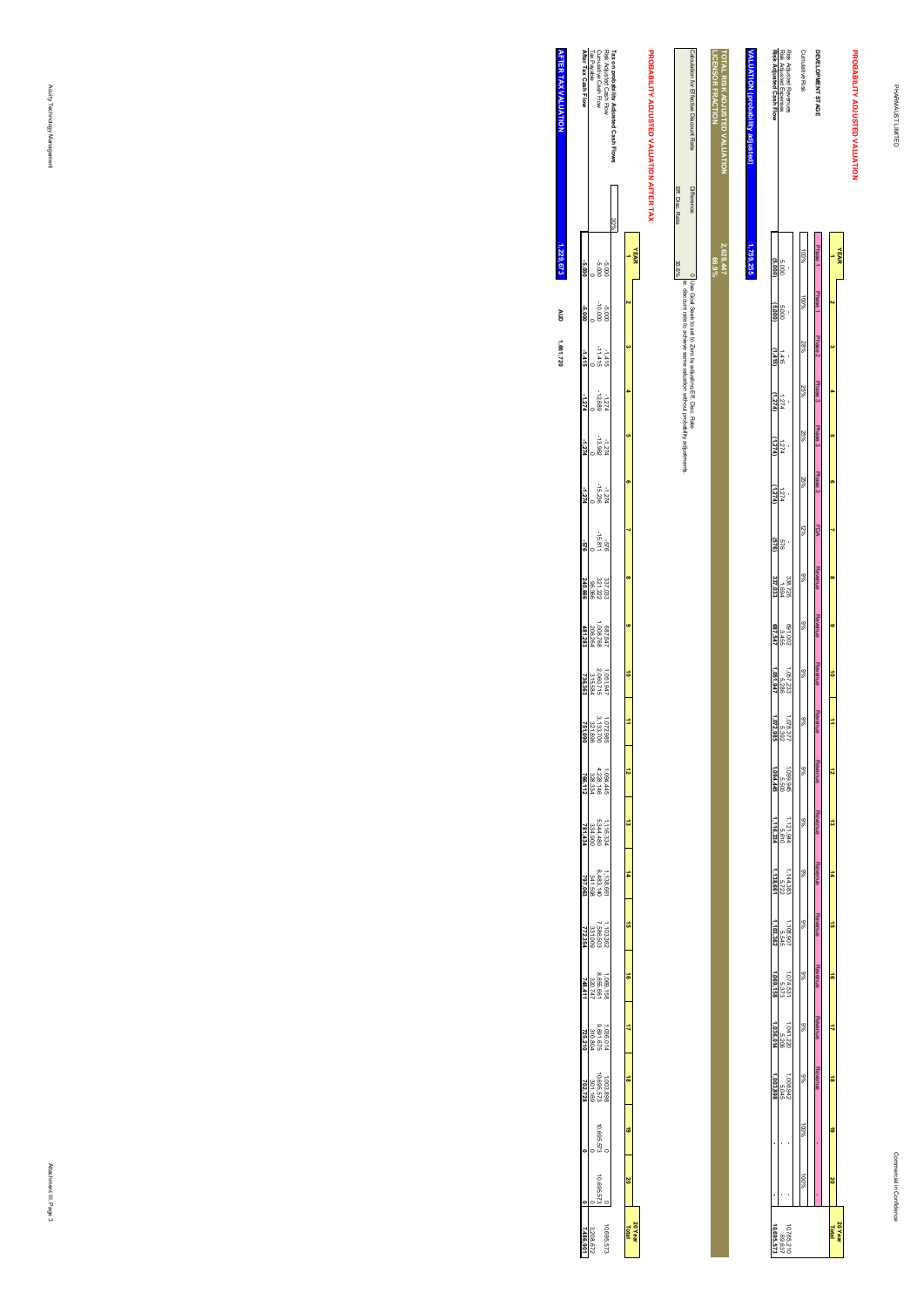PHARMAUST LIMITED PHARMAUST LIMITED



Phase 3 FDA

**NUMBER OF CLINICAL TRIAL SUBJECTS**

Phase 2 or 2b

**COSTS**<br>Antendring<br>Costs Per Persian<br>CAPEX<br>CAPEX<br>CAPEX

Per Patient Phase 2 or 2b

Per Patient Phase 3

Regulatory Approval Costs

Trial Cost for 2nd Cancer

Licensor SG&A

Annual Efficiency Gain on COGS

Licensee COGS Licensee SG&A

**RATES**<br>Licensor Tax Rate<br>Discount Rate

Discount Rate

**RISK ADJUSTMENT (completing phase)**

Preclinical

First Human Trial

Phase 2 Phase 3 FDA

Licensor Tax Rate

Per Patient Phase 1 - \$

Annual Pre-Market Patent Fees

Annual Preclinical Costs

Animal studies

 $5000$ 

.<br>.<br>.

 $\frac{8}{1}$ 

Partner

NUMBER OF CLINICAL TRIAL SUBJECTS<br>Phase 1<br>Phase 3<br>Phase 3

Phase 1 -

Phase 2 Ends

Phase 3 Ends

Year Peak Reached

Year Decline Commences

Years of Revenue

Revenue Ends

on<sup>15</sup>

33.3%

| OUT-LICENSE TERMS<br>Milestone Payments<br>Asia<br>E | USA Initiation Phase 1b/2a<br>Japanese IND Approval<br>European IND Approval<br>Marketing Approval USA<br>Filma NDA/BLAUSA<br>Marketing Approval EU<br>Acceptance MAA EMEA<br>Initiation Phase 3<br>hitiation Human Trials<br>hitiation Human Trials |                                                                     |                                   |
|------------------------------------------------------|------------------------------------------------------------------------------------------------------------------------------------------------------------------------------------------------------------------------------------------------------|---------------------------------------------------------------------|-----------------------------------|
|                                                      | Marketing Approval<br>Acceptance MAA                                                                                                                                                                                                                 |                                                                     |                                   |
| Royalty Rates                                        | Above<br>Revenues to:                                                                                                                                                                                                                                | \$1,000,000,000<br>31,000,000,000<br>\$250,000,000<br>\$500,000,000 | 10.3%<br>$11.3\%$<br>8.3%<br>8.3% |
|                                                      |                                                                                                                                                                                                                                                      |                                                                     |                                   |

|           | <b>REGIONS</b>                |
|-----------|-------------------------------|
| Gastric   | <b>INCLUDED</b><br>Pancreatic |
| Dev. Work | Dev. World                    |
|           |                               |

|                                 | 32.5%                  | 88.0<br>80.0<br>88% |                       | 3,750,00                         | 2.500,00          | 75,000 |                                       |
|---------------------------------|------------------------|---------------------|-----------------------|----------------------------------|-------------------|--------|---------------------------------------|
|                                 |                        |                     |                       |                                  |                   |        | 60,000 Partner                        |
|                                 | Annual Fees            |                     |                       |                                  | <b>Milestones</b> |        |                                       |
| After Comm Phase 2 to FDA Appro | Up until Start Phase 2 | FDA Approval        | First Commercial Sale | Completion Phase<br>Comm Phase 3 | Comm Phase 1      |        | DEVELOPERS' FEES PAYABLE BY PHARMAUST |

|              | FDA Approval                                              |  |
|--------------|-----------------------------------------------------------|--|
| Annual Fees  | After Comm Phase 2 to FDA Appro<br>Up until Start Phase 2 |  |
| Royalty Rate | Net Sales                                                 |  |
| Min Royalty  | 3 yr after launch                                         |  |
|              | <b>Ch</b><br>principling                                  |  |
|              |                                                           |  |

| $\frac{1}{2}$    |   |  |  |                                        | 86.88<br>88.88<br>88.888<br>88.88     |        |        |                        |  | %0'98<br>%0'08 |              |
|------------------|---|--|--|----------------------------------------|---------------------------------------|--------|--------|------------------------|--|----------------|--------------|
| 2017             |   |  |  |                                        |                                       |        |        |                        |  |                |              |
| $rac{8}{20}$     |   |  |  |                                        | 45.0%<br>22.5%<br>20.3%               | 100.0% |        | Cumulative Probability |  |                |              |
| $\frac{3016}{2}$ |   |  |  |                                        |                                       |        |        |                        |  |                |              |
| ນແບເ             |   |  |  |                                        |                                       |        |        |                        |  |                |              |
| hang             |   |  |  |                                        |                                       |        |        |                        |  |                |              |
| <b>SNP?</b>      |   |  |  |                                        |                                       |        |        |                        |  |                |              |
| <b>POSS</b>      |   |  |  |                                        |                                       |        |        |                        |  |                |              |
| አጠር              | ä |  |  |                                        |                                       |        |        |                        |  |                |              |
| <b>2025</b>      |   |  |  |                                        |                                       |        |        |                        |  | Min Royalty    | Royalty Rate |
| ana<br>S         | ಸ |  |  | During Phase 1<br>During Phase 2 or 2b | Sublicensing Fee: Before Comm Phase 1 |        | y ongk |                        |  | a yrant        | Net Sales    |
|                  |   |  |  |                                        |                                       |        |        |                        |  |                |              |

| <b>Units Sold</b><br>Market Share<br>Number of Cases<br>PRODUCT SALES REST OF WORLD | Revenues Europe<br>Units Sold<br>Market Share<br>PRODUCT SALES EUROPE<br>Number of Cases | Revenues USA<br>Units Sold<br>Market Share<br>PRODUCT SALES USA<br>Based on Prevalence Data<br>Number of Cases | Revenues RoW<br><b>Dinits Sold</b><br>Market Share<br>PRODUCT SALES REST OF WORLD<br>Number of Cases | Revenues Europe<br>Market Share<br>Number of Cases<br><b>Units Sold</b><br>PRODUCT SALES EUROPE | Revenues USA<br>Units Sold<br>Market Share<br>Number of Cases<br>PRODUCT SALES USA<br><b>Based on Incidence Rate</b> | SALES FORECASTS<br>DEVELOPMENT STAGE USA  |
|-------------------------------------------------------------------------------------|------------------------------------------------------------------------------------------|----------------------------------------------------------------------------------------------------------------|------------------------------------------------------------------------------------------------------|-------------------------------------------------------------------------------------------------|----------------------------------------------------------------------------------------------------------------------|-------------------------------------------|
|                                                                                     |                                                                                          | th<br>10.000                                                                                                   |                                                                                                      |                                                                                                 | <b>Unit Price</b><br>10,000                                                                                          | Year Comm<br>$1-$ Sep                     |
|                                                                                     |                                                                                          |                                                                                                                |                                                                                                      |                                                                                                 |                                                                                                                      | Phase <sub>2</sub><br><b>YEAR</b><br>2015 |
| 960'0<br>ł.                                                                         | %0'0                                                                                     | 75,113<br>960'0                                                                                                | 960'0                                                                                                | %0'0                                                                                            | $800$<br>$800$<br>$800$                                                                                              | Phase <sub>2</sub><br>2016                |
| 960'0<br>ı<br>j                                                                     | $0.0\%$                                                                                  | 78,615<br>960'0                                                                                                | $0.0\%$                                                                                              | $0.0\%$                                                                                         | %0'0<br>281'161                                                                                                      |                                           |
| 960'0<br>,                                                                          | $0.0\%$                                                                                  | 182,188<br>960'0                                                                                               | $0.0\%$                                                                                              | $0.0\%$                                                                                         | %0'0<br>0L0'56L                                                                                                      | Phase 3<br>2017                           |
| 960'0                                                                               | 960'0                                                                                    | 185,831<br>960.0                                                                                               | 960'0                                                                                                | 960'0                                                                                           | 198,911<br>960'0                                                                                                     | Phase 3<br>2018                           |
| 960'0<br>í<br>j                                                                     | 960'0                                                                                    | 875'68<br>0.0%                                                                                                 | 960'0<br>j                                                                                           | 960'0                                                                                           | 202,889<br>0.0%                                                                                                      | 2019<br>FDA<br>o                          |
| 960'0<br>ı                                                                          | $0.0\%$                                                                                  | 193,339<br>960'0                                                                                               | $0.0\%$                                                                                              | $0.0\%$                                                                                         | 36,215,672<br>206,947<br>3.622<br>1.8%                                                                               | Revenue<br>2020<br>o.                     |
| 960'0<br>ł                                                                          | %0'0                                                                                     | 802'508<br>960'0                                                                                               | 960'0                                                                                                | 960'0                                                                                           | 73,879,971<br>211,086<br>2.5%<br>7.388                                                                               | Revenue<br>2021                           |
| 960'0<br>ı                                                                          | %0'0                                                                                     | 30,675,343<br>201,150<br>3,068<br>1.5%                                                                         | %0'0                                                                                                 | %0'0                                                                                            | 113,036,356<br>215,307<br>5.307<br>11.304                                                                            | Revenue<br>2022<br>œ                      |
| 960'0<br>í                                                                          | 960'0                                                                                    | 62,577,701<br>205,173<br>8525<br>3.1%                                                                          | 0.0%                                                                                                 | 0.0%                                                                                            | 115,297,083<br>219,613<br>11.530<br>5.3%                                                                             | Revenue<br>2023<br>œ                      |
|                                                                                     |                                                                                          | 95,743,882<br>209,276                                                                                          |                                                                                                      |                                                                                                 | 117,603,024<br>224,006                                                                                               | Revenue<br>2024<br>$\vec{a}$              |
| 960'0<br>ł.<br>ł                                                                    | $0.0\%$                                                                                  | 9,574<br>4.6%                                                                                                  | %0'0                                                                                                 | %00                                                                                             | 11,760<br>5.3%                                                                                                       | Revenue<br>2025                           |
| 960'0<br>í.                                                                         | %0'0                                                                                     | 092'899'26<br>992'6<br>%9't<br>213,462                                                                         | 960.0                                                                                                | %0'0                                                                                            | 119,955,085<br>228,486<br>11.996<br>5.3%                                                                             |                                           |
| 960'0<br>ł.                                                                         | %0'0                                                                                     | $\begin{array}{r}\n 2.17.731 \\  \times 1.731 \\  \times 6\% \\  \hline\n 99.611.935\n \end{array}$            | %0'0                                                                                                 | 960'0                                                                                           | $\begin{array}{l} 233.056 \\ 5.3\% \\ 12.235 \\ \color{red}{\bf 122.354.187} \end{array}$                            | <b>Revenue</b><br>2026<br>12              |
| 960'0<br>ċ,                                                                         | %0'0                                                                                     | $\begin{array}{r}\n 222,086 \\  + 6\% \\  + 6\% \\  \hline\n 101,604,174\n \end{array}$                        | 960'0                                                                                                | 960'0                                                                                           | $\begin{array}{r} 237,717 \\ 5.0\% \\ 11.856 \\ 118,561,207 \end{array}$                                             | Revenue<br>2027<br>ã                      |
| 0.0%<br>ċ,                                                                          | 0.0%                                                                                     | $\begin{array}{l} 228.527 \\ 4.6\% \\ 10.364 \\ 103.636.257 \end{array}$                                       | 0.0%                                                                                                 | 0.0%                                                                                            | $\begin{array}{r}\n242.471 \\ 4.7\% \\ 4.7\% \\ \hline\n\end{array}$ 114,885.809                                     | Revenue<br>2028<br>#                      |
|                                                                                     |                                                                                          |                                                                                                                |                                                                                                      |                                                                                                 |                                                                                                                      | 2029<br>G)                                |
| 960's<br>k,                                                                         | 0.0%                                                                                     | 850.1558<br>850.165                                                                                            | 960's                                                                                                | 0.0%                                                                                            | 247,320<br>0.0%                                                                                                      | 2030<br>$\frac{1}{9}$                     |
| 960's<br>ł                                                                          | 0.0%                                                                                     | 825,679<br>0.0%                                                                                                | 0.0%                                                                                                 | 960's                                                                                           | 252,267                                                                                                              |                                           |
| 960's<br>í                                                                          | 0.0%                                                                                     | 240,393<br>285,0%                                                                                              | 960's                                                                                                | 960's                                                                                           | 257,312<br>21.312                                                                                                    | 2031<br>₿                                 |
| 960's<br>í                                                                          | 0.0%                                                                                     | 245,200<br>0.0%                                                                                                | 0.0%                                                                                                 | 960's                                                                                           | S62,458<br>0.0%                                                                                                      | 2032<br>ã                                 |
| $-800$                                                                              | 0.0%                                                                                     | 550,104<br>250,104                                                                                             | 960's                                                                                                | 960's                                                                                           | %0'0<br>802'198                                                                                                      | 2033<br>6                                 |
|                                                                                     |                                                                                          | 255,107                                                                                                        |                                                                                                      |                                                                                                 | 273,062                                                                                                              | 2034<br>20                                |
| 0.0%                                                                                | %00                                                                                      | 0.0%                                                                                                           | %0'0                                                                                                 | 960'0                                                                                           |                                                                                                                      | 20 Year<br>Total                          |
|                                                                                     |                                                                                          | 591,508,052                                                                                                    |                                                                                                      |                                                                                                 | 931,788,394                                                                                                          |                                           |

Attachment IV, Page 1 Attachment IV, Page 1

**1,523,296,446**

1,523,296,446

Acuity Technology Management

**348,638,205**

**Revenues RoW**

**Total Revenues**

**Total Revenue Revenues RoW** 

**NPV of Revenue**

.<br>.<br>.

**- - - - -**

**36,215,672**

**73,879,971**

**143,711,699**

43,711,69

**177,874,784**

177,874,784

**213,346,907**

**217,613,845**

**221,966,122**

**220,165,380**

**218,522,067 - - - - - -**

**- - - - - - - - - - - - - - - - - - - - 0**

Commercial in Confidence Commercial in Confidence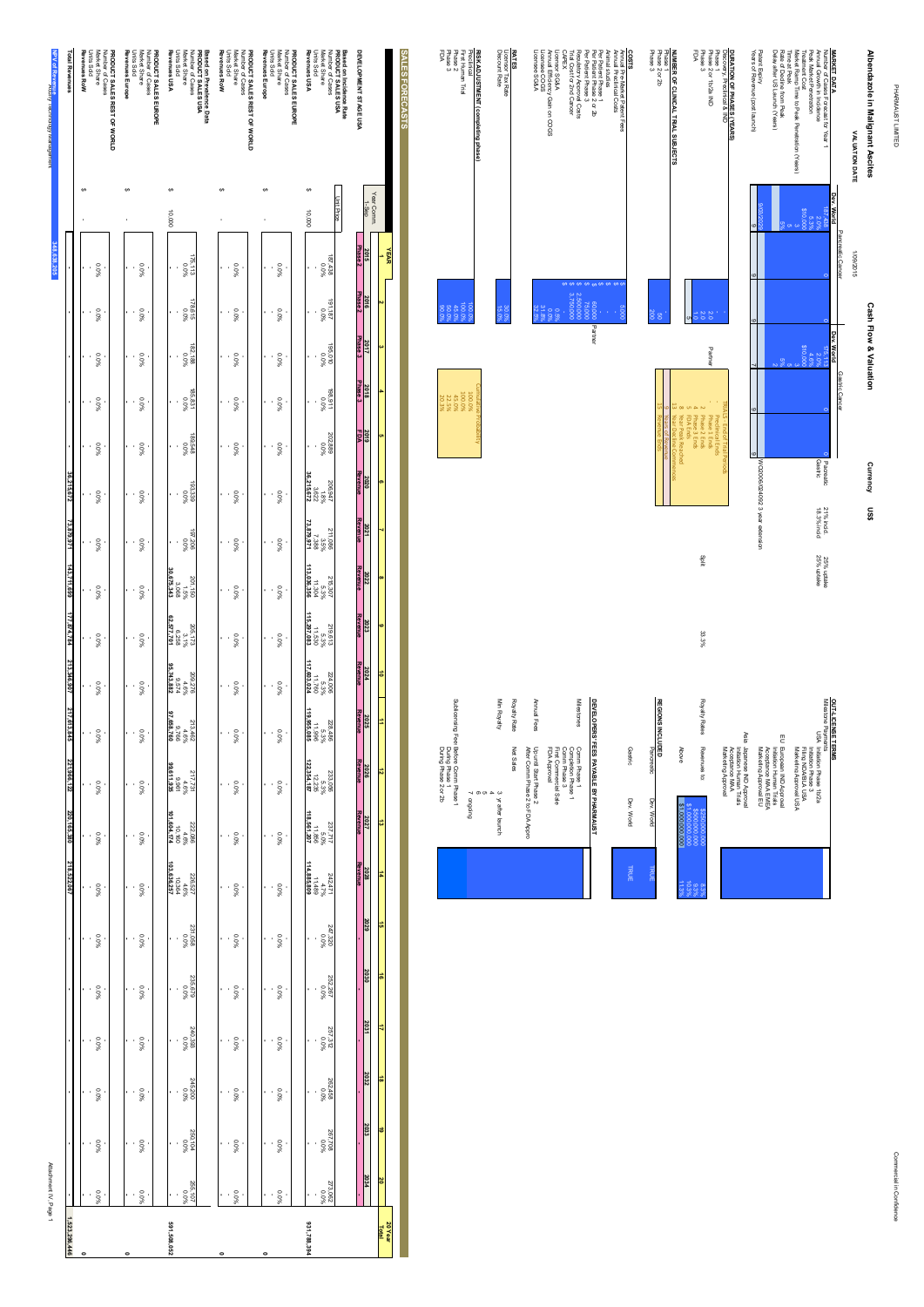| <b>NPV Expenses</b> | Cumulative                                                      | Net Contribution Margin | <b>Total Costs</b> | Other | Rovalty Payments (to Licensor) | Milestone Payments to Licensor (EU) | Milestone Payments to Licensor (USA) | <b>SG&amp;A</b> | S900                     | FDA Fees  | Post Market Surveillance                                                            |                         | Phase 2<br>Phase 3 | Phase 1 | Animal Studies | Preclinical Research | Patent Fees | <b>EXPENSES</b> | PRODUCT REVENUE |           | Cash Flow   | LICENSEE CASH FLOW |
|---------------------|-----------------------------------------------------------------|-------------------------|--------------------|-------|--------------------------------|-------------------------------------|--------------------------------------|-----------------|--------------------------|-----------|-------------------------------------------------------------------------------------|-------------------------|--------------------|---------|----------------|----------------------|-------------|-----------------|-----------------|-----------|-------------|--------------------|
|                     |                                                                 |                         |                    |       |                                |                                     |                                      | 32.5%           | 31.8%                    |           | 3,750,000<br>2,500,000                                                              | 7,500,000               | 875,000            |         |                |                      |             | Annual Costs    |                 |           |             |                    |
| 268,081,203         | (1.875,000)                                                     | 1,875,000)              | 1,875,000          |       |                                |                                     |                                      |                 |                          |           |                                                                                     |                         | 1,875,000          |         |                |                      |             |                 |                 |           | <b>YEAR</b> |                    |
|                     |                                                                 | 1,875,000)              | .875,000           |       |                                |                                     |                                      |                 |                          |           |                                                                                     |                         | 1,875,000          |         |                |                      |             |                 |                 |           |             |                    |
|                     | (3,750,000) (11,250,000) (18,750,000) (21,250,000) (15,060,075) | 7,500,000)              | ,500,000           |       |                                |                                     |                                      |                 |                          |           |                                                                                     | 7,500,000               |                    |         |                |                      |             |                 |                 |           |             |                    |
|                     |                                                                 | (7,500,000)             | 7,500,000          |       |                                |                                     |                                      |                 |                          |           |                                                                                     | 7,500,000               |                    |         |                |                      |             |                 |                 |           |             |                    |
|                     |                                                                 | (2,500,000)             | 2,500,000          |       |                                |                                     |                                      |                 |                          | 2,500,000 |                                                                                     |                         |                    |         |                |                      |             |                 |                 |           |             |                    |
|                     |                                                                 | 6,189,925               | 30.025,747         |       | 2.989.070                      |                                     |                                      | 11,770,093      | 11,516,584               |           | 3,750,000                                                                           |                         |                    |         |                |                      |             |                 | 36,215,672      |           |             |                    |
|                     | 5.217.373                                                       | 20,277,448              | 53,602,523         |       | 6.097.702                      |                                     |                                      | 24,010,991      | 23,493,831               |           |                                                                                     |                         |                    |         |                |                      |             |                 | 73,879,971      |           |             |                    |
|                     | 44,661,169                                                      | 39,443,796              | 104,267,904        |       | 11.861.281                     |                                     |                                      | 46,706,302      | 45,700,320               |           |                                                                                     |                         |                    |         |                |                      |             |                 | 143,711,699     |           |             |                    |
|                     | 93,481,527                                                      | 48,820,358              | 129,054,425        |       | 14.680.940                     |                                     |                                      | 57,809,305      | 56,564,181               |           |                                                                                     |                         |                    |         |                |                      |             |                 | 177,874,784     |           |             |                    |
|                     | 152,037,732                                                     | 58,556,205              | 154,790,701        |       | 17.608.640                     |                                     |                                      | 69,337,745      | 67,844,316               |           |                                                                                     |                         |                    |         |                |                      |             |                 | 213,346,907     | $\vec{a}$ |             |                    |
|                     | 211,765,062                                                     | 59,727,330              | 157,886,515        |       | 17.960.813                     |                                     |                                      |                 | 69,201,203<br>70,724,500 |           |                                                                                     |                         |                    |         |                |                      |             |                 | 217,613,845     |           |             |                    |
|                     | 272,686,938                                                     | 60,921,876              | 161,044,245        |       | 18.320.029                     |                                     |                                      |                 | 70,585,227<br>72,138,990 |           |                                                                                     |                         |                    |         |                |                      |             |                 | 221,966,122     | 12        |             |                    |
|                     |                                                                 | 60,427,636              | 159,737,744        |       | 18.171.405                     |                                     |                                      |                 | 70,012,591<br>71,553,749 |           |                                                                                     |                         |                    |         |                |                      |             |                 | 220,165,380     | ದ         |             |                    |
|                     | 333,114,574 393,091,179                                         | 59,976,604              | 158,545,462        |       | 18.035.773                     |                                     |                                      |                 | 69,490,017<br>71,019,672 |           |                                                                                     |                         |                    |         |                |                      |             |                 | 218,522,067     | ã         |             |                    |
|                     | 393,091,179                                                     |                         |                    |       |                                |                                     |                                      |                 |                          |           |                                                                                     |                         |                    |         |                |                      |             |                 |                 | o.        |             |                    |
|                     | 393,091,179                                                     |                         |                    |       |                                |                                     |                                      |                 |                          |           |                                                                                     |                         |                    |         |                |                      |             |                 |                 | ō         |             |                    |
|                     |                                                                 |                         |                    |       |                                |                                     |                                      |                 |                          |           |                                                                                     |                         |                    |         |                |                      |             |                 |                 | ś         |             |                    |
|                     | 393,091,179 393,091,179                                         |                         |                    |       |                                |                                     |                                      |                 |                          |           |                                                                                     |                         |                    |         |                |                      |             |                 |                 | ᇹ         |             |                    |
|                     |                                                                 |                         |                    |       |                                |                                     |                                      |                 |                          |           |                                                                                     |                         |                    |         |                |                      |             |                 |                 |           |             |                    |
|                     | 380,091,179                                                     |                         |                    |       |                                |                                     |                                      |                 |                          |           |                                                                                     |                         |                    |         |                |                      |             |                 |                 | ಠ         |             |                    |
|                     | 393,091,179                                                     |                         |                    |       |                                |                                     |                                      |                 |                          |           |                                                                                     |                         |                    |         |                |                      |             |                 |                 | 30        |             |                    |
|                     |                                                                 | 393,091,179             | 130,205,267        |       | 125,725,652                    |                                     |                                      |                 |                          |           | $\begin{array}{r} 3,750,000 \\ 2,500,000 \\ 448,408,270 \\ 495,071,345 \end{array}$ | 3,750,000<br>15,000,000 |                    |         |                |                      |             |                 | 523,296,446     |           | 20 Year     |                    |

**VALUATION (unadjusted)**

**80,557,002**

 $\frac{37,002}{ }$ 

|           | Risk Adjusted Revenues<br>Risk Adjusted Expenses<br>Risk Adjusted Cash Flow                                              | <b>Cumulative Risk</b>      | DEVELOPMENT STAGI                                                         |   |             |
|-----------|--------------------------------------------------------------------------------------------------------------------------|-----------------------------|---------------------------------------------------------------------------|---|-------------|
|           |                                                                                                                          | <b>DO%</b>                  |                                                                           |   | <b>YEAR</b> |
|           |                                                                                                                          |                             |                                                                           |   |             |
|           | 1,875,000 1,875,000 3,375,000                                                                                            |                             |                                                                           |   |             |
|           |                                                                                                                          | $45\%$ $45\%$ $45\%$ $45\%$ |                                                                           |   |             |
|           | 3,375,000<br>562,500                                                                                                     | 23%                         |                                                                           |   |             |
| (009'299) |                                                                                                                          |                             | Phase Phase Phase3 Phase3 FDA FDA Revenue Revenue Revenue Revenue Revenue |   |             |
| 1,253,460 | 7.333.674<br>6,080,214                                                                                                   | 20%                         |                                                                           |   |             |
|           |                                                                                                                          | 20%                         |                                                                           |   |             |
|           |                                                                                                                          | 20%                         |                                                                           |   |             |
|           | 4 14.960.694 29.101.619 36.019.644<br>4 10.854.511 21.114.250 26.133.521<br>0 4,106,183 7,987,369 9,886,123              | 20%                         |                                                                           |   |             |
|           |                                                                                                                          | 20%                         |                                                                           | Ë |             |
|           | $\begin{array}{cccc} 43.202.749 & & 44.066.804 \\ 31.345, 117 & & 31.972.019 \\ 21.345, 163 & & 12.094, 784 \end{array}$ | 20%                         |                                                                           |   |             |
|           | 32,611,4                                                                                                                 | 20%                         |                                                                           | ÷ |             |
| 325.      | 32,346,89:<br>14,583,490                                                                                                 | у60è                        |                                                                           |   |             |
|           | 250.7<br>105,456                                                                                                         | SO.                         |                                                                           |   |             |
|           |                                                                                                                          | 3                           |                                                                           |   |             |
|           |                                                                                                                          |                             |                                                                           |   |             |
|           |                                                                                                                          |                             |                                                                           |   |             |
|           |                                                                                                                          |                             |                                                                           |   |             |
|           |                                                                                                                          |                             |                                                                           |   |             |
|           |                                                                                                                          |                             |                                                                           |   |             |
| 3         | 308,467.5<br>235, 625, 9                                                                                                 |                             |                                                                           |   | 20 Year     |

# **VALUATION (probability adjusted) 11,572,053**1,572,053

| LICENSOR CASH FLOW                   |              |                    |                    |         |                    |         |           |           |            |            |            |                 |            |            |            |   |    |    |   |    |                  |
|--------------------------------------|--------------|--------------------|--------------------|---------|--------------------|---------|-----------|-----------|------------|------------|------------|-----------------|------------|------------|------------|---|----|----|---|----|------------------|
|                                      |              | <b>YEAR</b>        |                    |         |                    |         |           |           |            |            |            |                 |            |            |            |   |    |    |   |    |                  |
| <b>Cash Flow</b>                     |              |                    |                    |         |                    |         | o         |           |            |            | ㅎ          | ÷               | ಸ          | ಕ          | #          | ã | ಕೆ | ಹೆ | ಠ | 20 | 20 Year<br>Total |
| DEVELOPMENT STAGE                    |              | Phase <sub>2</sub> | Phase <sub>2</sub> | Phase 3 | Phase <sub>3</sub> | FDA     | Revenue   | Revenue   | Revenue    | Revenue    | Revenue    | Revenue         | Revenue    | Revenue    | Revenue    |   |    |    |   |    |                  |
|                                      |              |                    |                    |         |                    |         |           |           |            |            |            |                 |            |            |            |   |    |    |   |    |                  |
| Royalty Income                       |              |                    |                    |         |                    |         | 2,989,070 | 6,097,702 | 11,861,281 | 14,680,940 | 17,608,640 | 17,960.<br>813  | 18,320,029 | 18,171,405 | 18,035,773 |   |    |    |   |    | 125,725,652      |
| Materials Supply<br>Milestone Income |              |                    |                    |         |                    |         |           |           |            |            |            |                 |            |            |            |   |    |    |   |    |                  |
|                                      |              |                    |                    |         |                    |         |           |           |            |            |            |                 |            |            |            |   |    |    |   |    |                  |
| <b>TOTAL LICENSOR REVENUE</b>        |              |                    |                    |         |                    |         | 2,989,070 | 6,097,702 | 11,861,281 | 14,680,940 | 17,608,640 | 17,960,1<br>813 | 18,320,029 | 18,171,405 | 18,035,773 |   |    |    |   |    |                  |
| <b>EXPENSES</b>                      | Annual Costs |                    |                    |         |                    |         |           |           |            |            |            |                 |            |            |            |   |    |    |   |    |                  |
| Patent Fees                          | 5.000        | 5.000              | 000'S              | 000'S   | 000'S              | 000'S   |           |           |            |            |            |                 |            |            |            |   |    |    |   |    | 25,000           |
| Preclinical Research                 |              |                    |                    |         |                    |         |           |           |            |            |            |                 |            |            |            |   |    |    |   |    |                  |
| Animal Studies                       |              |                    |                    |         |                    |         |           |           |            |            |            |                 |            |            |            |   |    |    |   |    |                  |
| Phase 1                              |              |                    |                    |         |                    |         |           |           |            |            |            |                 |            |            |            |   |    |    |   |    |                  |
| Phase <sub>2</sub>                   |              |                    |                    |         |                    |         |           |           |            |            |            |                 |            |            |            |   |    |    |   |    |                  |
| Phase 3                              |              |                    |                    |         |                    |         |           |           |            |            |            |                 |            |            |            |   |    |    |   |    |                  |
| Post Market Surveillance             |              |                    |                    |         |                    |         |           |           |            |            |            |                 |            |            |            |   |    |    |   |    |                  |
| FDA Fees                             |              |                    |                    |         |                    |         |           |           |            |            |            |                 |            |            |            |   |    |    |   |    |                  |
| SG&A<br>CAPEX                        | 0.5%         |                    |                    |         |                    |         | 14,945    | 681 OC    | 59,306     | 73,405     | 88,043     | 8<br>904        | 009'16     | 758.08     | 821106     |   |    |    |   |    | 628,621          |
|                                      | í            |                    |                    |         |                    |         |           |           |            |            |            |                 |            |            |            |   |    |    |   |    |                  |
| <b>A&amp;GS</b>                      | 0.0%         |                    |                    |         |                    |         |           |           |            |            |            |                 |            |            |            |   |    |    |   |    |                  |
| Milestone Payments & Annual Fees     |              |                    |                    |         |                    |         |           |           |            |            |            |                 |            |            |            |   |    |    |   |    |                  |
| Royalty Payments                     |              |                    |                    |         |                    |         |           |           |            |            |            |                 |            |            |            |   |    |    |   |    |                  |
| Payments on Sublicences              |              |                    |                    |         |                    |         |           |           |            |            |            |                 |            |            |            |   |    |    |   |    |                  |
| Other                                |              |                    |                    |         |                    |         |           |           |            |            |            |                 |            |            |            |   |    |    |   |    |                  |
| Total Costs                          |              | 5,000              | 5,000              | 5,000   | 5,000              | 5,000   | 14,945    | 30,489    | 59,306     | 73,405     | 88,043     | 89,804          | 91,600     | 90,857     | 90,179     | ï | ï  | ï  |   |    | 653,628          |
|                                      |              |                    |                    |         |                    |         |           |           |            |            |            |                 |            |            |            |   |    |    |   |    |                  |
| Net Contribution Margin              |              | (5,000)            | (5,000)            | (5,000) | (5,000)            | (5,000) | 2,974,124 | 6,067,213 | 11,801,975 | 14,607,535 | 17,520,597 | 17,871,009      | 18,228,429 | 18,080,548 | 17,945,594 |   | ï  |    |   |    | 125,072,024      |

**NPV Expenses 160,635 VALUATION (unadjusted) 28,614,306**

Cumulative

(5,000)

(10,000)

(15,000)

(20,000)

(25,000)

2,949,124

9,016,338

20,818,312

35,425,847

52,946,444

70,817,453

89,045,882

107,126,430

125,072,024

125,072,024

125,072,024

125,072,024

125,072,024

125,072,024

125,072,024

וידומים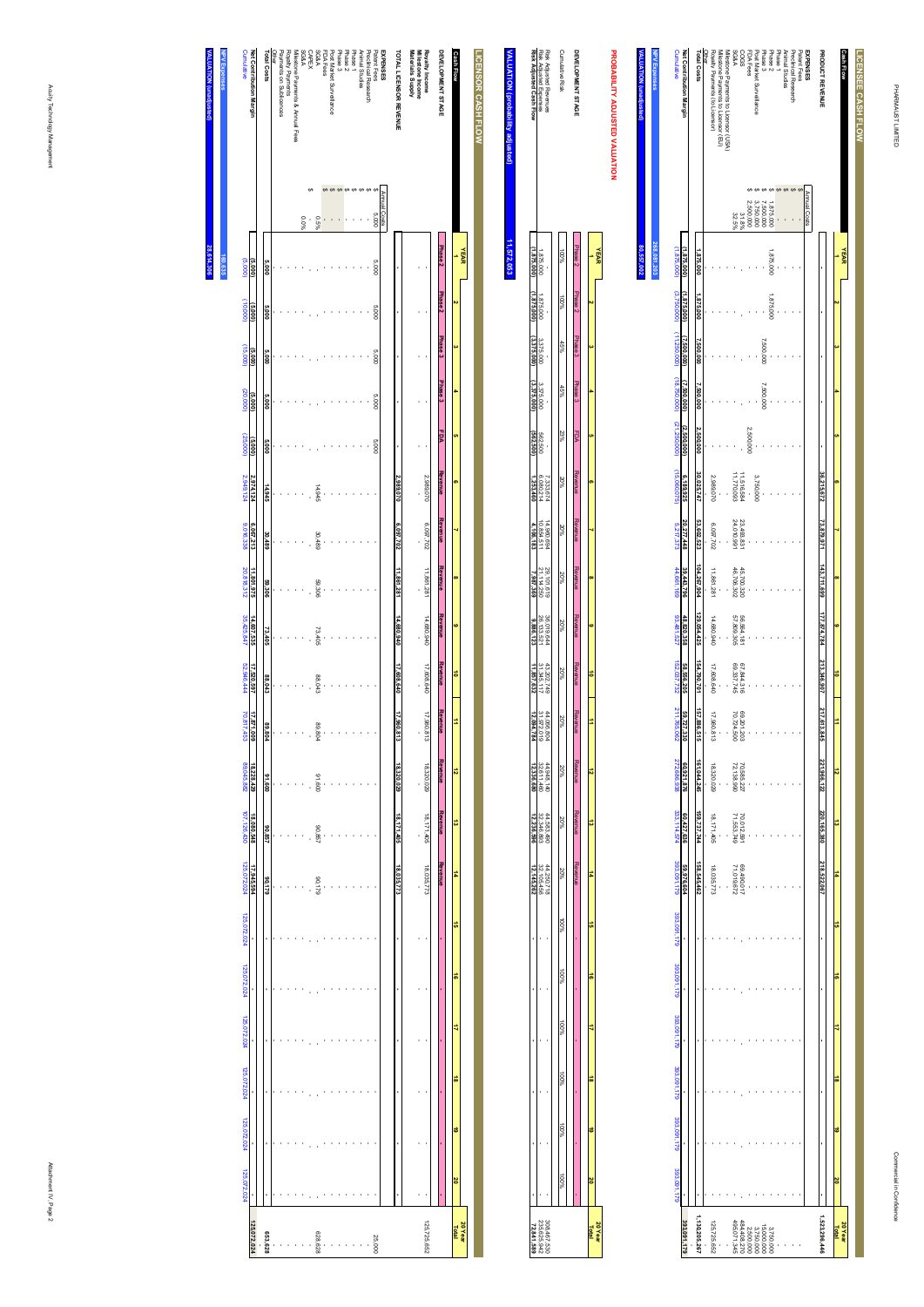**PROBABILITY ADJUSTED VALUATION**

PROBABILITY ADJUSTED VALUATION

#### Risk Adjusted Revenues<br>Risk Adjusted Expenses<br>Risk Adjusted Cash Flow **DEVELOPMENT STAGE<br>Cumulative Risk** TOTAL RISK ADJUSTED VALUATION<br>LICENSOR FRACTION **TOTAL RISK ADJUSTED VALUATION VALUATION (probability adjusted) Risk Adjusted Cash Flow** Risk Adjusted Expenses Risk Adjusted Revenues Cumulative Risk **DEVELOPMENT STAGE** <u>kLUATION (probability ad</u> **33.3%** 100%**17,358,390 5,786,337** Phase 2**YEAR 1**5,000 **(5,000)** Phase 2 100% $\alpha$ 5,000 **(5,000)** Phase 3 45% **3**2,250 **(2,250)** Phase 3 45% **4**2,250 **(2,250)** FDA  **5** 23%1,125 **(1,125)** Revenue 20% **6**605,287 3,026 **602,260** Revenue 20%6,174 **1,228,611** 1,234,785  **7** Revenue $2,401,909$ <br> $12,010$ <br> $2,389,900$ **2,389,900** 2,401,909  $\frac{20\%}{20}$  **8** Revenue $\frac{2,972,890}{14,864}$ <br>2,958,026 **2,958,026** 2,972,890 20% **9** Revenue 20%17,829 **3,547,921** 3,565,750 **10** Revenue $3,618,185$ <br> $3,618,879$ <br> $3,618,879$  20% **113,618,879** 3,637,065 Revenue $\frac{3,709,806}{18,549}$  20% **123,691,257** 3,709,806 Revenue 20% **13**18,399 **3,661,311** 3,679,709 Revenue  $\begin{array}{c} 3.652,244 \\ 3.633,983 \\ 3,633,983 \end{array}$  **143,633,983 - - - - - -** 3,652,244 - - - - - - 20%18,261 - - - - - - 100% **15** 100% **16** 100% **17** 100% **18** 100% **19** 100%  **20** 25, 459, 445<br>142, 922<br>**25, 316, 522 20 Year Total 25,316,522** 25,459,445

|                                              |                   | <b>CO+ 6+1.71</b>                                                                                             |
|----------------------------------------------|-------------------|---------------------------------------------------------------------------------------------------------------|
| Calcu<br>ğ<br><b>Effective Discount</b><br>ģ | <b>Difference</b> | eso<br>Gual S<br>lusting<br>E<br>nisc. Ra                                                                     |
|                                              |                   | ā,<br>discount.<br>a<br>B<br>B<br>ā<br>antiale car-<br>niev em<br>j<br>tion without probability ad<br>lustmel |
|                                              | Eff. Disc. I      | 34.7%                                                                                                         |
|                                              |                   |                                                                                                               |

# PROBABILITY ADJUSTED VALUATION AFTER TAX **PROBABILITY ADJUSTED VALUATION AFTER TAX**

**LICENSOR FRACTION**

| Risk Adjusted Cash Flow<br>Cumulative Cash Flow<br>Tax Payable<br><b>After Tax Cash Flow</b> |                                              |                                       |                                                                                           | usted Cash Flow |         |             |
|----------------------------------------------------------------------------------------------|----------------------------------------------|---------------------------------------|-------------------------------------------------------------------------------------------|-----------------|---------|-------------|
|                                                                                              |                                              |                                       |                                                                                           | 30%             |         |             |
|                                                                                              |                                              | 389<br>000                            |                                                                                           |                 |         | <b>YEAR</b> |
| -5.000                                                                                       |                                              | 000'01-<br>000'9-                     |                                                                                           |                 |         |             |
|                                                                                              |                                              | $-12.250$<br>$-12.250$                |                                                                                           |                 |         |             |
|                                                                                              |                                              | -14.500<br>2.250                      |                                                                                           |                 |         |             |
| $\frac{1}{25}$                                                                               |                                              | $-15.625$                             |                                                                                           |                 |         |             |
|                                                                                              |                                              | 602.260<br>586.635<br>175,991         |                                                                                           |                 |         |             |
| 260,02                                                                                       |                                              | 1,228,611<br>1,815,246<br>368,583     |                                                                                           |                 |         |             |
|                                                                                              |                                              | 2,389,900<br>4,205,146<br>716,970     |                                                                                           |                 |         |             |
| 2,070,61                                                                                     | 2.958.026<br>7.163.172<br>887.408            |                                       |                                                                                           |                 |         |             |
| 2,483,545                                                                                    | 3.547,921<br>10.711.092<br>1,064,376         |                                       |                                                                                           |                 |         |             |
|                                                                                              |                                              |                                       | $\begin{array}{r} 3.618.879 \\ 14.329.972 \\ 1.085.664 \\ \textbf{2.533,216} \end{array}$ |                 | Ż,      |             |
|                                                                                              | 3.691,257<br>18.021,229<br>1,107, <i>377</i> |                                       |                                                                                           |                 |         |             |
|                                                                                              |                                              | 3 8661,311<br>21.682.539<br>1,098,393 |                                                                                           |                 |         |             |
|                                                                                              |                                              |                                       |                                                                                           |                 |         |             |
|                                                                                              |                                              | 25,316.52                             |                                                                                           |                 |         |             |
|                                                                                              |                                              | 25,316.522                            |                                                                                           |                 |         |             |
|                                                                                              |                                              | 25,316.52                             |                                                                                           |                 |         |             |
|                                                                                              |                                              | 25,316.52                             |                                                                                           |                 |         |             |
|                                                                                              |                                              | 25,316.52                             |                                                                                           |                 |         |             |
|                                                                                              |                                              | 25,316,                               |                                                                                           |                 |         |             |
|                                                                                              | 7,594,95                                     |                                       | 25,316,52                                                                                 |                 | 20 Year |             |

**AFTER TAX VALUATION AFTER TAX VALUATION** 4,049,026 **4,049,026AUD 5,471,657**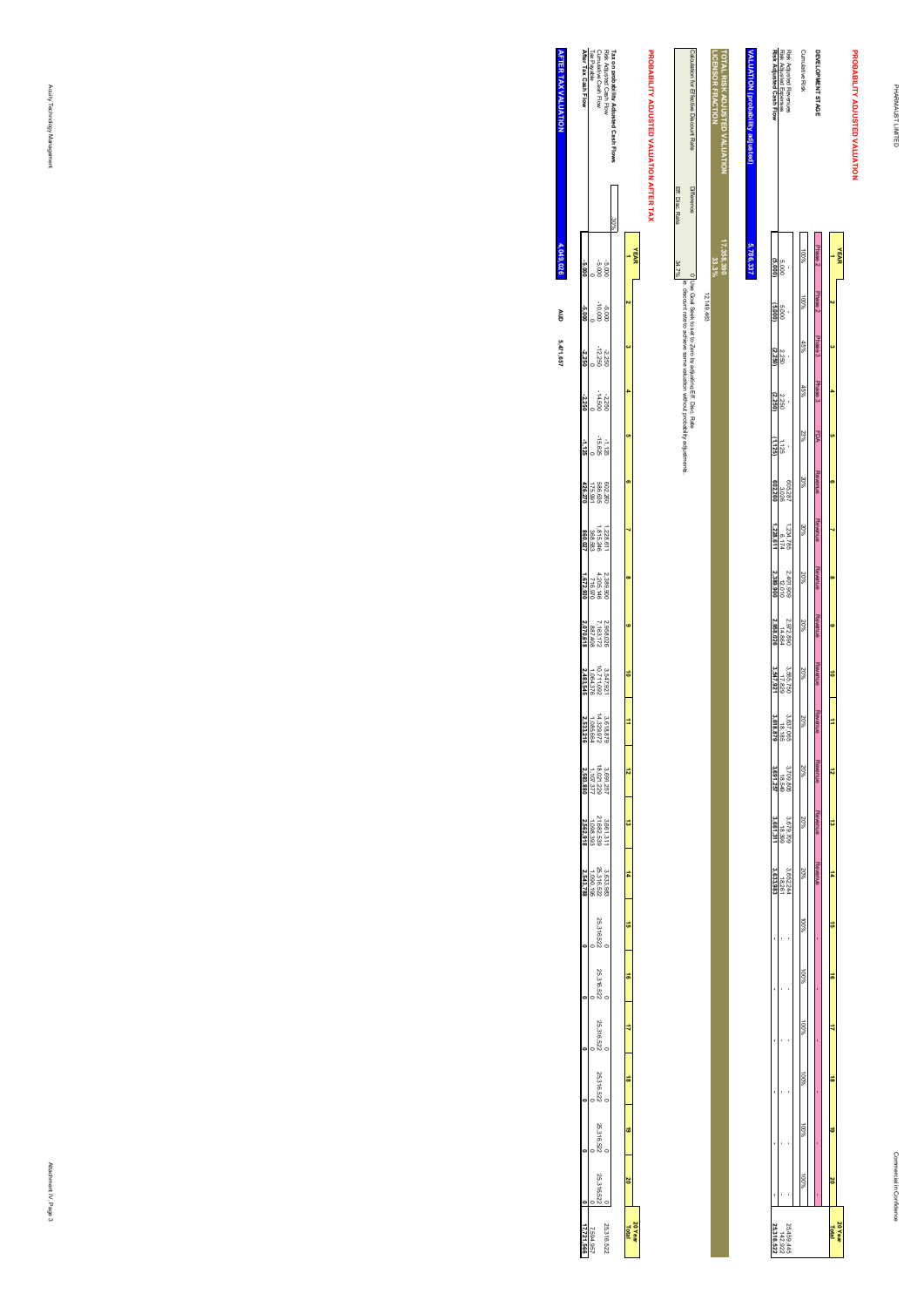PHARMAUST LIMITED PHARMAUST LIMITED

| Combination Anti-mucolitic in Cancer                                       |                |                             |                 | <b>Cash Flow &amp; Valuation</b> |                                  |                                         | Currency US\$                   |                                |                                |       |
|----------------------------------------------------------------------------|----------------|-----------------------------|-----------------|----------------------------------|----------------------------------|-----------------------------------------|---------------------------------|--------------------------------|--------------------------------|-------|
| VALUATION DATE                                                             |                | 1/09/2015                   |                 |                                  |                                  |                                         |                                 |                                |                                |       |
| <b>MARKET DATA</b>                                                         | Nth America    | Gastric MA + SRCC<br>Europe | <b>RoW</b>      | <b>Nth America</b>               | Colorectal SRCC<br><b>Europe</b> | RoW                                     |                                 |                                |                                |       |
| Annual Growth in Incidence<br>Number of Cases Forecast for Year 1          | 15,340<br>1.5% | 619.09<br>1.5%              | 109,254<br>1.5% | 158,149<br>$-58$                 | 345,309<br>65 <sup>1</sup>       | ا<br>انتها                              | 233,339 Mucinous adenocarcinoma |                                | 4.7% colorectal<br>10% gastric |       |
| Peak Market Penetration                                                    | 4. P           | 4.79                        | 4.78            | $2.2^{\circ}$                    | 2.29                             | 2.2%                                    | <b>SRCC</b>                     |                                | 8.7% gastric                   |       |
| Market Ramp Time to Peak Penetration (Years)<br>Treatment Cost             | 310,00         | \$8.00                      | ₹               |                                  |                                  |                                         | <b>Uptake</b>                   |                                | 25%                            |       |
| Delay after US Launch (Years)<br>Rate of Decline from Peak<br>Time at Peak |                |                             |                 |                                  |                                  |                                         |                                 |                                |                                |       |
|                                                                            |                |                             |                 |                                  |                                  |                                         |                                 | WO2014/094041 3 year extension |                                |       |
| Patent Expiry<br>Years of Revenue (post launch)                            |                | ā                           |                 |                                  |                                  |                                         |                                 |                                |                                |       |
| DURATION OF PHASES (YEARS)                                                 |                |                             |                 |                                  |                                  |                                         |                                 |                                |                                |       |
| Discovery, Preclinical & IND                                               |                |                             |                 |                                  |                                  | <b>FRIALS - End of Trial Periods</b>    |                                 |                                |                                |       |
| Phase 1<br>Phase 2 or 1b/2a IND                                            |                |                             |                 | Pitman                           |                                  | Phase 1 Ends<br><b>Preclinical Ends</b> |                                 |                                |                                |       |
| Phase 3                                                                    |                |                             |                 |                                  |                                  | Phase 2 Ends                            |                                 |                                | anit                           | 33.7% |
| ĘDA                                                                        |                |                             |                 |                                  |                                  | 4 Phase 3 Ends                          |                                 |                                |                                |       |

| Royalty Rates<br>Above<br>Revenues to:<br>\$1,000,000,000<br>\$1,000,000,000,000<br>\$250,000,000<br>\$500,000,000 | Asia<br>Japanese IND Approval<br>Acceptance MAA<br>Marketing Approval<br>Initiation Human Trials | 띧<br>European IND Approval<br>Acceptance MAA EMEA<br>Marketing Approval EU<br>hitiation Human Trials | OUT-LICENSETERMS<br>Milestone Payments<br>USA Initiation Phase 1b/2a<br>Marketing Approval USA<br>Filing NDA/BLAUSA<br>Initiation Phase 3 |
|--------------------------------------------------------------------------------------------------------------------|--------------------------------------------------------------------------------------------------|------------------------------------------------------------------------------------------------------|-------------------------------------------------------------------------------------------------------------------------------------------|
| 16.0%<br>$13.0\%$<br>15.0%<br>$14.0\%$                                                                             | g<br>š0<br>g<br>S,                                                                               | g<br>g                                                                                               | š,                                                                                                                                        |

|                 | Royalty Rates                |                                      |
|-----------------|------------------------------|--------------------------------------|
| Above           | Revenues to:                 | Acceptance MAA<br>Marketing Approval |
| 000.000.000.000 | \$250,000,000<br>000'000'003 |                                      |
| ē<br>ō.         | Ā,<br>ē                      |                                      |

**NUMBER OF CLINICAL TRIAL SUBJECTS**

Phase 2 or 2b

**COSTS**<br>Anternational<br>Costs<br>CAPEX<br>CAPEX<br>CAPEX<br>CAPEX

Per Patient Phase 1 or 1a/2b

Per Patient Phase 2 or 2b

Per Patient Phase 3

Regulatory Approval Costs

Phase III study in second indication

Licensor SG&A

Annual Efficiency Gain on COGS

Licensee COGS Licensee SG&A

**RATES<br>Licensor Tax Rate<br>Discount Rate** 

Licensor Tax Rate

Discount Rate

**RISK ADJUSTMENT (completing phase)**

Preclinical

First Human Trial Phase 2 Phase 3 FDA

Annual Pre-Market Patent Fees

Annual Preclinical Costs

Animal studies

100.00<br>100.00% 50.00<br>100.00% 95.00%

100.00<br>100.00 21<br>100.00 21<br>100.00 21

NUMBER OF CLINICAL TRIAL SUBJECTS<br>Phase 2<br>Prase 3<br>Prase 3

Phase 1 10

Year Peak Reached

Year Decline Commences

Years of Revenue

Revenue Ends

| ting Patients | Einreac<br>Reinr |          | š<br><b>SHEAR</b><br>VSN |  |
|---------------|------------------|----------|--------------------------|--|
|               | 쿈                | <b>R</b> |                          |  |

| Milestones |                            |                     |
|------------|----------------------------|---------------------|
| Comm Phase | EVELOPERS' FEES PAYABLE BY | Europe<br>Row       |
|            |                            | TRUE<br><b>TRUE</b> |

|              | <b>DEVELOPERS' FEES PAYABLE BY PHARMAN</b>                                                  |  |
|--------------|---------------------------------------------------------------------------------------------|--|
| Milestones   | Comm Phase 1<br>Comm Phase 3<br>FDA Approval<br>First Commercial Sale<br>Completion Phase 1 |  |
| Annual Fees  | After Comm Phase 2 to FDA Appro<br>Up until Start Phase 2                                   |  |
| Royalty Rate | Net Sales                                                                                   |  |
| Min Royalty  | 3 yr after launch                                                                           |  |

| 100.0%<br>so ver                                                                                                                                                                                                                     | 100.0%      |                        | 15.0%             | 30.0%        | 32.5%                                                     | 25.0%<br>%00 | 969                   |              | 2,259,000          | 1.500,000    | 75,000 | 000'09                                |
|--------------------------------------------------------------------------------------------------------------------------------------------------------------------------------------------------------------------------------------|-------------|------------------------|-------------------|--------------|-----------------------------------------------------------|--------------|-----------------------|--------------|--------------------|--------------|--------|---------------------------------------|
| 100.0%<br>ES OR                                                                                                                                                                                                                      | 100.0%      | Cumulative Probability |                   |              |                                                           |              |                       |              |                    |              |        |                                       |
|                                                                                                                                                                                                                                      |             |                        |                   |              |                                                           |              |                       |              |                    |              |        |                                       |
|                                                                                                                                                                                                                                      |             |                        |                   |              |                                                           |              |                       |              |                    |              |        |                                       |
|                                                                                                                                                                                                                                      |             |                        | Min Royalty       | Royalty Rate | Annual Fees                                               |              |                       |              |                    | Milestones   |        |                                       |
| <b>A contract of the contract Contract Contract of the Contract of the Contract of the Contract of the Contract of the Contract of the Contract of the Contract of the Contract of the Contract of the Contract of the Contract </b> | Principling |                        | 3 yr after launch | Net Sales    | Up until Start Phase 2<br>After Comm Phase 2 to FDA Appro | FDA Approval | First Commercial Sale | Comm Phase 3 | Completion Phase 1 | Comm Phase 1 |        | DEVELOPERS' FEES PAYABLE BY PHARMAUST |
|                                                                                                                                                                                                                                      |             |                        |                   |              |                                                           |              |                       |              |                    |              |        |                                       |

| Annual Fees  | After Comm Phase 2 to FDA Appro<br>Up until Start Phase 2                       |
|--------------|---------------------------------------------------------------------------------|
| Royalty Rate | Net Sales                                                                       |
| Min Royalty  | 3 yr after launch<br>А                                                          |
|              | œ<br>$\sigma$<br>principling                                                    |
|              | Sublicensing Fee: Before Comm Phase 1<br>During Phase 2 or 2b<br>During Phase 1 |

| <b>Total Revenues</b> | Market Share<br><b>Dinits Sold</b><br>Number of Cases<br>Revenues RoW<br>PRODUCT SALES REST OF WORLD | PRODUCT SALES EUROPE<br>Revenues Europe<br>Market Share<br>Number of Cases<br>Units Sold               | Revenues USA<br><b>Units Sold</b><br>Market Share<br>Number of Cases<br>PRODUCT SALES USA<br>Based on Prevalence Data | <b>Dinits Sold</b><br>Market Share<br>PRODUCT SALES REST OF WORLD<br>Revenues RoW<br>Number of Cases | Market Share<br>Units Sold<br>Revenues Europe<br>Number of Cases<br>PRODUCT SALES EUROPE | Revenues USA<br>Units Sold<br>Market Share<br>Number of Cases<br>Based on Incidence Rate<br>PRODUCT SALES USA | DEVELOPMENT STAGE USA<br>SALES FORECASTS   |
|-----------------------|------------------------------------------------------------------------------------------------------|--------------------------------------------------------------------------------------------------------|-----------------------------------------------------------------------------------------------------------------------|------------------------------------------------------------------------------------------------------|------------------------------------------------------------------------------------------|---------------------------------------------------------------------------------------------------------------|--------------------------------------------|
|                       |                                                                                                      |                                                                                                        |                                                                                                                       |                                                                                                      |                                                                                          |                                                                                                               |                                            |
|                       | 000'8                                                                                                | 000'8                                                                                                  | 000.01                                                                                                                | 000'8                                                                                                | 000'8                                                                                    | Unit Price<br>10,000                                                                                          | fear Comm<br>$1 - S$ ep                    |
|                       | 233.339<br>%00                                                                                       | 345,309<br>%0'0                                                                                        | $^{158,149}_{0.0\%}$                                                                                                  | 109,254<br>%0'0                                                                                      | 50.519<br>%0'0                                                                           | 15,340<br>0.0%                                                                                                | Phase<br>2015<br><b>YEAR</b>               |
|                       | 236.839<br>960'0                                                                                     | %0'0<br>681'092                                                                                        | %0'0<br>LZS'091                                                                                                       | 10.893<br>960'0                                                                                      | 51.277<br>960'0                                                                          | %0'0<br>029'91                                                                                                | Phase 2<br>2016                            |
|                       | 240.392<br>%0'0                                                                                      | 967,886<br>%0.0%                                                                                       | %0'0<br>626'291                                                                                                       | 112.556<br>%0'0                                                                                      | 52.046<br>0.0%                                                                           | %0'0<br>M8'91                                                                                                 | hase 3<br>2017                             |
|                       | %0.0<br>866.642                                                                                      | 361,082<br>280,198                                                                                     | %0'0<br>£25'99L                                                                                                       | 960.0<br>Stati                                                                                       | 428.29                                                                                   | 16,041                                                                                                        | Phase 3<br>2018                            |
|                       | %0'0<br>899'165                                                                                      | %0 <sup>'0</sup><br>86#99£                                                                             | %0.0<br>+98'291                                                                                                       | %0'0<br>896'911                                                                                      | %0'0<br>619'ESS                                                                          | 16,281                                                                                                        | 2019<br>FDA                                |
| 24,032,968            | 251.372<br>0.0%                                                                                      | %0'0<br>986'LLE                                                                                        | 70.91<br>176.971                                                                                                      | $\begin{array}{r} 1.6\% \\ 1.834 \\ 1.834 \\ 672,966 \end{array}$<br>117.698                         | 54,423<br>1.6%<br>6,784,773                                                              | 16.528<br>258<br>2.578.                                                                                       | łevenue<br>2020                            |
| 98,021,817            | $\begin{array}{r} 255.143 \\ 0.7\% \\ 0.7\% \\ 0.7\% \end{array}$                                    | 21,899,396<br>$\frac{87.0}{100}$<br>2,737                                                              | $\begin{array}{r} 172,927 \\ 0.7\% \\ 0.7\% \\ 2.537.205 \end{array}$                                                 | $\begin{array}{r} 119.463 \\ 13.723 \\ 3.723 \\ 29.786.121 \end{array}$                              | $\begin{array}{r} 55.240 \\ 3.1\% \\ 222 \\ 13.773.089 \end{array}$                      | $\begin{array}{l} 16.773 \\ 3.1\% \\ 5.227.716 \end{array}$                                                   | Revenue<br>2021                            |
| 174,224,925           | $\begin{array}{l} 258.970 \\ 115\% \\ 3755 \\ 3755 \end{array}$                                      | 44,455,775<br>%91<br>622.239<br>5,557                                                                  | $\begin{array}{l} 175,521 \\ 15\% \\ 25,450 \\ 25,450,525 \end{array}$                                                | $4.7\%$<br>$4.7\%$<br>45,349,369<br>45,349,369                                                       | $\begin{array}{r} 56,068 \\ 4,7\% \\ 20,969,527 \\ 20,969,527 \end{array}$               | $\frac{17.025}{196}$<br>$\frac{796}{196}$<br>7.959,197                                                        | Revenue<br>2022                            |
| 227,561,316           | $\begin{array}{l} 262.855 \\ 2.278 \\ 2.777 \\ 5.736.710 \\ \hline \end{array}$                      | 67,683,917<br>%2'Z<br>886'888                                                                          | $\begin{array}{r} 178,154 \\ 2.2\% \\ 38.748,425 \\ 38.748,425 \end{array}$                                           | $4.7\%$<br>$5.754$<br>46,029,609<br>123,074                                                          | $\begin{array}{r} 56.909 \\ 4.7\% \\ 21.284.070 \\ 21.284.070 \end{array}$               | $17.280$<br>$4.7\%$<br>8,078,585                                                                              | Revenue<br>2023                            |
| 230,974,736           | $\begin{array}{r}\n 286.797 \\  2.2\% \\  6.803 \\  \hline\n 46.422.760\n\end{array}$                | 68,699,176<br>394,823<br>2.2%<br>185'8                                                                 | $\begin{array}{r} 180,826 \\ 2.2\% \\ 39,333 \\ 39,329,651 \end{array}$                                               | 5.840<br>46,720,053<br>124,920<br>4.7%                                                               | $\begin{array}{r}\n 57.763 \\  4.7\% \\  2.700 \\  2.700\n \end{array}$                  | $17.540$<br>$4.7\%$<br>$1.199.764$                                                                            | Revenue<br>2024                            |
| 234,439,357           | $\begin{array}{r}\n 270.799 \\  2.2\% \\  2.890 \\  5.890 \\  \hline\n 47,119,102\n\end{array}$      | $\begin{array}{c} 400.745 \\ 2.2\% \\ 8,716 \\ 69,729,663 \end{array}$                                 | $\begin{array}{l} 183.538 \\ 22.2\% \\ 29.992 \\ 39.919.596 \end{array}$                                              | $\begin{array}{r} 128.794 \\ 4.7420,854 \\ 5.928 \\ 5.928 \end{array}$                               | $\begin{array}{r}\n 88.629 \\  + 7\% \\  2.741 \\  2.1,927,381\n\end{array}$             | $\begin{array}{l} 71,803 \\ 4,7\% \\ 832,760 \\ 8,322,760 \end{array}$                                        | Revenue<br>2025                            |
| 237,955,947           | $\begin{array}{r} 274,861 \\ 2.2\% \\ 2.978 \\ 5.978 \\ \end{array}$                                 | $\begin{array}{r} 408,756 \\ 2.2\% \\ 8.847 \\ 70,775,608 \end{array}$                                 | $\begin{array}{r} 186.291 \\ 2.2\% \\ 2.2\% \\ 40.518.390 \end{array}$                                                | $\begin{array}{r} 128.696 \\ 4.7\% \\ 6.017 \\ 6.017 \\ \hline 48.132.167 \end{array}$               | $\begin{array}{r} 59.509 \\ 4.7\% \\ 2.782 \\ 22.256.292 \end{array}$                    | $\begin{array}{l} 18,070 \\ 4.7\% \\ 845 \\ 847,602 \end{array}$                                              | $\frac{2026}{\text{Rewenue}}$              |
| 237,524,356           | $\begin{array}{r} 278.984 \\ 2.2\% \\ 2.2\% \\ 6.068 \\ \textbf{48.543.277} \end{array}$             | $\begin{array}{r} 412,858 \\ 2,2\% \\ 2,2\% \\ 11,837,242 \end{array}$                                 | $\begin{array}{r} 189,086 \\ 2.2\% \\ 2.2\% \\ 41,126,165 \end{array}$                                                | $\begin{array}{r}\n 130.626 \\  +4.4\% \\  +4.4\% \\  \hline\n 0.801\n\end{array}$                   | $\begin{array}{r} 60.401 \\ 4.4\% \\ 21.460.630 \end{array}$                             | $\begin{array}{r}\n18.341 \\ 4.4\% \\ 8.145.600\n\end{array}$                                                 | 2027<br>Revenue                            |
| 229,032,860           | $\begin{array}{r} 283.169 \\ 2.178 \\ 5.851 \\ \textbf{46,807.855} \end{array}$                      | $\begin{array}{r} 419,051\ 8,659\ 8,659\ 8,659\ 8,269,061\ \end{array}$                                | $\begin{array}{l} 191.922 \\ 21\% \\ 2966 \\ 39.655.905 \end{array}$                                                  | $\begin{array}{r} 132.585 \\ 4.2\% \\ 5.594 \\ 6.152,233 \end{array}$                                | $\begin{array}{r} 61.307 \\ 4.2\% \\ 20.693, 412 \\ 20.693, 412 \end{array}$             | $\begin{array}{r} 18.616 \\ 4.2\% \\ 7854.395 \\ 7.854.395 \end{array}$                                       | $\frac{2028}{\text{Revalue}}$              |
| 220,844,936           | $\begin{array}{r}\n 287.417 \\  2.0\% \\  2.0\% \\  6,134.474\n\end{array}$                          | $\begin{array}{l} 425,336 \\ 2,078 \\ 8,0349 \\ 86,792,692 \end{array}$                                | $\begin{array}{r} 194,801 \\ 2.0\% \\ 2.034 \\ 38,238,206 \end{array}$                                                | $\begin{array}{r}\n 134.574 \\  + 30\% \\  + 0\% \\  \hline\n 5.394\n \end{array}$                   | $\begin{array}{l} 62.227 \\ 2.494 \\ 2.494 \\ 2.494 \end{array}$                         | $\begin{array}{l} 18.895 \\ 4.0\% \\ 757 \\ 7.573,600 \end{array}$                                            | $\frac{2029}{\text{Revalue}}$              |
| 212,949,729           | $\begin{array}{r} 291.728 \\ +1.9\% \\ +1.9\% \\ +2.520.916 \end{array}$                             | $\begin{array}{r}\n 431,716 \\  + 31,716 \\  + 19\% \\  \hline\n\end{array}$                           | $\begin{array}{l} 197.723 \\ 19\% \\ 19\% \\ 26.1 \\ \end{array}$                                                     | $\begin{array}{l} 136.593 \\ 5.201 \\ 5.201 \\ 609,644 \end{array}$                                  | $\begin{array}{r}\n 63.160 \\  3.8\% \\  2.405 \\  19.240.281\n\end{array}$              | $\begin{array}{l} 19.179 \\ 3.8\% \\ 7.302.844 \\ 7.302.844 \end{array}$                                      | $\frac{2030}{\text{Revalue}}$              |
| 205,336,776           | $\begin{array}{r}\n 296.104 \\  + 18\% \\  \hline\n 5.246 \\  + 1.965.044\n \end{array}$             | $\begin{array}{r}\n 438,192 \\  +18\% \\  \hline\n 7763 \\  \hline\n 62,102,380\n \end{array}$         | $\begin{array}{l} 200,689 \\ 18\% \\ 35,555 \\ 35,553,045 \end{array}$                                                | $\begin{array}{r}\n 138.642 \\  \times 3.6\% \\  \times 0.15 \\  \hline\n 0.015\n \end{array}$       | $64, 108$<br>$2, 319$<br>$2, 319$<br><b>18.552.441</b>                                   | $\begin{array}{l} 19.466 \\ 2.6\% \\ 2.04 \\ 7.041.767 \end{array}$                                           | $\frac{2031}{\text{Revenue}}$              |
| 197,995,987           | $\begin{array}{l} 300.545 \\ 17\% \\ 17\% \\ 17\% \end{array}$                                       | $\begin{array}{r}\n 444,765 \\  \times 1.7\% \\  \hline\n 7,485 \\  \hline\n 59,882,220\n \end{array}$ | $\begin{array}{l} 203699 \\ 24178 \\ 2428 \\ 34.282,024 \end{array}$                                                  | $\begin{array}{r}\n & 140,721 \\  & 34\% \\  & 4836 \\  & 4867,734\n\end{array}$                     | $\begin{array}{r} 65.069 \\ 3.4\% \\ 2.236 \\ 17.889, 191 \end{array}$                   | $\begin{array}{l} 19.758 \\ 3.4\% \\ 8.790,024 \\ 6.790,024 \end{array}$                                      | $\frac{2032}{\text{Revalue}}$              |
| 190,917,630           | $\begin{array}{r} 305.054 \\ +1877 \\ +877 \\ \hline 1877 \\ +877 \end{array}$                       | 451,436<br>1.6%<br>57,741,430                                                                          | $\begin{array}{r} 206,755 \\ 16\% \\ 33,066 \\ 33,056,442 \end{array}$                                                | $\begin{array}{r} 142.832 \\ 3.3\% \\ 3.304.663 \\ \hline 37.304.648 \end{array}$                    | $\begin{array}{l} 66.046 \\ 3.3\% \\ 2.156 \\ 17.249,652 \end{array}$                    | $\begin{array}{r} 20,055 \\ 3.3\% \\ 3.3\% \\ 6.547,281 \end{array}$                                          | $\frac{2033}{\text{Revalue}}$<br>6         |
|                       |                                                                                                      |                                                                                                        |                                                                                                                       |                                                                                                      |                                                                                          |                                                                                                               |                                            |
| 184,092,325           | $\begin{array}{r} 309.629 \\ 1.5\% \\ 1.5\% \\ 27.623.277 \end{array}$                               | $\begin{array}{r}\n 458,208 \\  +15\% \\  \hline\n 6,960 \\  \hline\n 6,960\n \end{array}$             | $\begin{array}{r} 209,856 \\ 15\% \\ 31,874,674 \\ 31,874,674 \end{array}$                                            | $\begin{array}{r} 144,975 \\ 31\% \\ 31\% \\ 36,971,007 \end{array}$                                 | $\begin{array}{r}\n 67,036 \\  3,1\% \\  2,079 \\  16,632,977\n\end{array}$              | $\begin{array}{r}\n 20.355 \\  3.1\% \\  \hline\n 6.313.216\n\end{array}$                                     | $\frac{2034}{\text{Rewenue}}$<br><b>SO</b> |
| 2,905,905,665         | 575,021,095                                                                                          | 850,950,589                                                                                            | 487, 161, 443                                                                                                         | 606,122,286                                                                                          | 280,270,670                                                                              | 106,379,582                                                                                                   | 20 Year<br>Total                           |

Acuity Technology Management

**501,455,829**

**NPV of Revenue**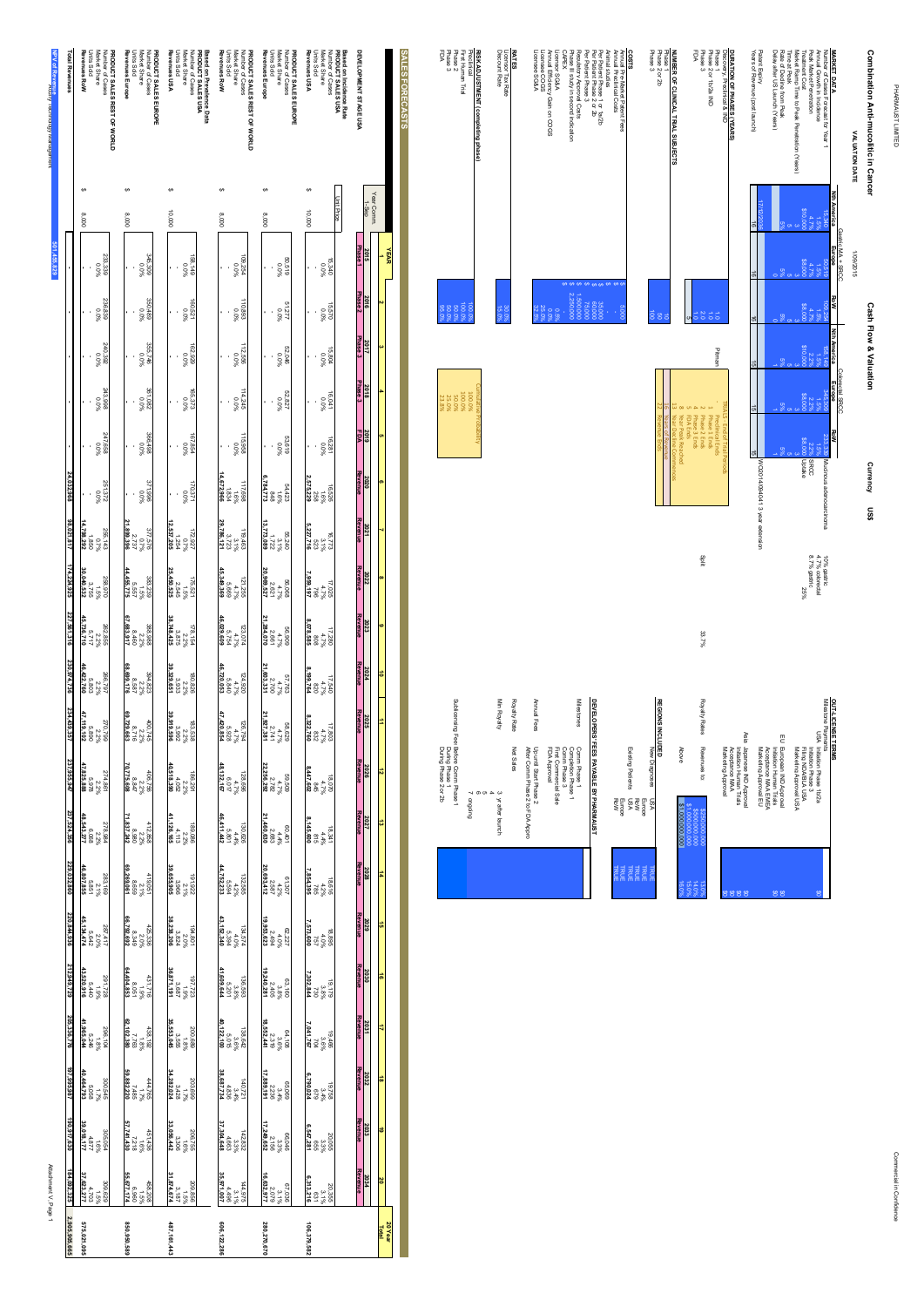| LICENSEE CASH FLOW                  |              |             |             |             |                                       |           |              |            |             |             |             |                     |             |             |             |             |                              |                          |             |             |             |                        |
|-------------------------------------|--------------|-------------|-------------|-------------|---------------------------------------|-----------|--------------|------------|-------------|-------------|-------------|---------------------|-------------|-------------|-------------|-------------|------------------------------|--------------------------|-------------|-------------|-------------|------------------------|
| Cash Flow                           |              | YEAR        |             |             |                                       |           |              |            |             |             |             |                     |             |             |             |             |                              |                          |             |             |             |                        |
|                                     |              |             |             |             |                                       |           |              |            |             |             | ô           | Ė                   | ō           | ಠ           | #           | ã           | ಕ                            | ₹                        | ಹೆ          | ö           | 20          | 20 Year                |
| PRODUCT REVENUE                     |              |             |             |             |                                       |           | 24,032,968   | 98,021,817 | 174,224,925 | 227,561,316 | 230,974,736 | 234,439.<br>ğ       | 237,955,947 | 237,524,356 | 229,032,860 | 220.844.936 | 212,949,729                  | 205,336,776              | 197,995,987 | 190,917,630 | 184,092,325 | 2,905,905,665          |
| <b>EXPENSES</b>                     | Annual Costs |             |             |             |                                       |           |              |            |             |             |             |                     |             |             |             |             |                              |                          |             |             |             |                        |
| Patent Fees                         |              |             |             |             |                                       |           |              |            |             |             |             |                     |             |             |             |             |                              |                          |             |             |             |                        |
| Preclinical Research                |              |             |             |             |                                       |           |              |            |             |             |             |                     |             |             |             |             |                              |                          |             |             |             |                        |
| Animal Studies                      |              |             |             |             |                                       |           |              |            |             |             |             |                     |             |             |             |             |                              |                          |             |             |             |                        |
| Pase <sup>1</sup>                   |              |             |             |             |                                       |           |              |            |             |             |             |                     |             |             |             |             |                              |                          |             |             |             |                        |
| Phase <sub>2</sub>                  | 3,750,000    |             | 3,750,000   |             |                                       |           |              |            |             |             |             |                     |             |             |             |             |                              |                          |             |             |             |                        |
| Phase 3                             | 3,750,000    |             |             | 3,750,000   | 3,750,000                             |           |              |            |             |             |             |                     |             |             |             |             |                              |                          |             |             |             | 3,750,000<br>7,500,000 |
| Post Market Surveillance            | 2,250,000    |             |             |             |                                       |           | 2,250,000    |            |             |             |             |                     |             |             |             |             |                              |                          |             |             |             |                        |
| FDA Fees                            | 000,000      |             |             |             |                                       | 1,500,000 |              |            |             |             |             |                     |             |             |             |             |                              |                          |             |             |             | 2,250,000<br>1,500,000 |
| S <sub>50</sub>                     | 25.0%        |             |             |             |                                       |           | 6,008,242    | 24,505,454 | 43.556,23   | 56,890,329  | 57,743,684  | 58,609,             | 59,488,987  | 59,381,089  | 57,258,215  | 55,211,234  |                              |                          |             | 47,729,408  | 46,023,081  | 726,476,416            |
| <b>A&amp;SS</b>                     | 32.5%        |             |             |             |                                       |           | 7,810,715    | 31,857,091 | 56,623,10   | 73,957,428  | 75,066,789  | 76,192.<br>9 8<br>9 | 77,335,683  | 77,195,416  | 74,435,680  | 71,774,604  | 53, 237, 432<br>69, 208, 662 | 51,334,194<br>66,734,452 | 86'89'89'91 | 62,048,230  | 59,830,006  | 944,419,341            |
| Miestone Payments to Licensor (USA) |              |             |             |             |                                       |           |              |            |             |             |             |                     |             |             |             |             |                              |                          |             |             |             |                        |
| Vilestone Payments to Licensor (EU) |              |             |             |             |                                       |           |              |            |             |             |             |                     |             |             |             |             |                              |                          |             |             |             |                        |
| Rovalty Payments (to Licensor)      |              |             |             |             |                                       |           | 3.112.698    | 12.695.572 | 22.565.232  | 29.473.245  | 29.915.343  | 30.364.<br>ă        | 30.819.535  | 30.763.636  | 29.663.836  | 28.603.354  | 27.580.784                   | 26.594.771               | 25.644.008  | 24,727,235  | 23.843.236  | 376.366.556            |
| <b>Offici</b>                       |              |             |             |             |                                       |           |              |            |             |             |             |                     |             |             |             |             |                              |                          |             |             |             |                        |
| <b>Fotal Costs</b>                  |              |             | 3,750,000   | 3,750,000   | 3,750,000                             | 1,500,000 | 19, 181, 654 | 69,058,117 | 122,744,564 | 160,321,001 | 162,725,816 | 165,166,<br>ğ       | 167,644,204 | 167,340,141 | 161,357,731 | 155,589,192 | 150,026,878                  | 144,663,417              | 139,491,700 | 134,504,872 | 129,696,323 | 2,062,262,313          |
| Net Contribution Margin             |              |             | (3,750,000) | (3,750,000) | (3,750,000)                           | 1,500,000 | 4,851,314    | 28,963,701 | 51,480,361  | 67,240,315  | 68,248,919  | 69,272,1<br>g<br>C  | 70,311,743  | 70,184,215  | 67,675,130  | 65,255,744  | 62,922,851                   | 60,673,359               | 58,504,287  | 56,412,758  | 54,396,002  | 843,643,352            |
| Cumulative                          |              |             | (3,750,000) |             | (7,500,000) (11,250,000) (12,750,000) |           | (7,898,686)  | 21,065,015 | 72,545,376  | 139,785,690 | 208,034,610 | 277,307,263         | 347,619,006 | 417,803,221 | 485,478,351 | 550,734,095 | 613,656,946                  | 674,330,305              | 732,834,592 | 789,247,350 | 843,643,352 |                        |
|                                     |              |             |             |             |                                       |           |              |            |             |             |             |                     |             |             |             |             |                              |                          |             |             |             |                        |
| <b>NPV Expenses</b>                 |              | 362,448,367 |             |             |                                       |           |              |            |             |             |             |                     |             |             |             |             |                              |                          |             |             |             |                        |
| <b>JATION</b> (unadjusted)          |              | 139,007,462 |             |             |                                       |           |              |            |             |             |             |                     |             |             |             |             |                              |                          |             |             |             |                        |
|                                     |              |             |             |             |                                       |           |              |            |             |             |             |                     |             |             |             |             |                              |                          |             |             |             |                        |

|                                | <b>YEAR</b> |             |                               |            |         |                                                 |                          |                                        |                                         |        |                                                                                        |                          |            |                          |                          |                         |                         |                          |                        |                        |                                                       |
|--------------------------------|-------------|-------------|-------------------------------|------------|---------|-------------------------------------------------|--------------------------|----------------------------------------|-----------------------------------------|--------|----------------------------------------------------------------------------------------|--------------------------|------------|--------------------------|--------------------------|-------------------------|-------------------------|--------------------------|------------------------|------------------------|-------------------------------------------------------|
|                                |             |             |                               |            |         |                                                 |                          |                                        |                                         |        |                                                                                        | ã                        |            |                          |                          | ō                       |                         | ō                        |                        |                        | 20 Year                                               |
|                                |             |             |                               |            |         |                                                 |                          |                                        |                                         |        |                                                                                        |                          |            |                          |                          |                         |                         |                          |                        |                        |                                                       |
| DEVELOPMENT STAGE              | Phase 1     |             |                               |            |         | Phase 2 Phase 1 Phase 1 Phase 2 Phase 2 Phase 2 |                          |                                        | Revenue Revenue Revenue Revenue Revenue |        | Revenue                                                                                | <b>Revenue</b>           |            |                          |                          | <b>Revenue</b>          |                         | <b>Hevenilland</b>       |                        | Revenue                |                                                       |
|                                |             |             |                               |            |         |                                                 |                          |                                        |                                         |        |                                                                                        |                          |            |                          |                          |                         |                         |                          |                        |                        |                                                       |
| <b>Cumulative Ris</b>          | %00K        | <b>100%</b> | <b>50%</b>                    | 9609       | 25%     | $24\%$                                          | $24\%$                   | <b>24%</b>                             | 24%                                     | $24\%$ | $24\%$                                                                                 | % b7                     | 4.90       | 4.90                     |                          |                         |                         | % PZ                     | % PZ                   |                        |                                                       |
|                                |             |             |                               |            |         |                                                 |                          |                                        |                                         |        |                                                                                        |                          |            |                          |                          |                         |                         |                          |                        |                        |                                                       |
| Risk Adjusted Revenu-          |             |             |                               |            |         |                                                 |                          |                                        |                                         |        |                                                                                        |                          |            |                          |                          |                         |                         |                          |                        |                        |                                                       |
| Risk Adjusted Expenses         |             |             | 3,750,000 1,875,000 1,875,000 |            | 375,000 | 5.707.830<br>4.555,643                          | 23.280.182<br>16,401,303 | 41.378,420<br>29.151,834<br>12.226,586 | 54.045.813<br>38,076,238                |        | $54, 856, 500$ $55, 679, 347$<br>38,647,381 39,227,092<br><b>16,209,118 16,452,255</b> | 56.514.537<br>39.815.498 | 56.412.035 | 54.395.304<br>38.322.461 | 52.450.672<br>36,952.433 | 50.575.56<br>35,631,384 | 48.767.48<br>34.357.562 | 47.024.047<br>33.129.279 | 45.342.93<br>31.944.90 | 43.721.92<br>30.802.87 | 690.152.5596<br>494.634.17 <sup>2</sup><br>195.518,42 |
| <b>Risk Adjusted Cash Flow</b> |             | 1,500,0001  |                               | 1,875,000) |         | $-81.231$                                       |                          |                                        | 15,969.57                               |        |                                                                                        | 16.699.0                 | 6.688.75   | 6.072.8                  | 15.498.23                | 4.944.1                 | 409.92                  | 13,894,768               | 13.398.03              |                        |                                                       |
|                                |             |             |                               |            |         |                                                 |                          |                                        |                                         |        |                                                                                        |                          |            |                          |                          |                         |                         |                          |                        |                        |                                                       |

# **VALUATION (probability adjusted) ISted** 29,632,790 **29,632,790**

| Cumulative                       | Net Contribution Margin | <b>Total Costs</b> | Offier | Payments on Sublicences | Royalty Payments | Villestone Payments & Annual Fees | <b>SG&amp;A</b> | <b>CAPEX</b> | <b>SG&amp;A</b> | FDA Fees | Post Market Surveillance | Phase 3 | Phase <sub>2</sub> | Phase 1 | Animal Studies | Preclinical Research | Patent Fees | <b>EXPENSES</b> | <b>TOTAL LICENSOR REVENUE</b> | Materials Supply<br>Wil estone Income | Royalty Income    | DEVELOPMENT STAGE  | <b>Cash Flow</b> |             | LICENSOR CASH FLOW |
|----------------------------------|-------------------------|--------------------|--------|-------------------------|------------------|-----------------------------------|-----------------|--------------|-----------------|----------|--------------------------|---------|--------------------|---------|----------------|----------------------|-------------|-----------------|-------------------------------|---------------------------------------|-------------------|--------------------|------------------|-------------|--------------------|
|                                  |                         |                    |        |                         |                  |                                   | 960.0           |              | $0.5\%$         |          |                          |         |                    | 350,000 |                |                      | 000'S       | Annual Costs    |                               |                                       |                   |                    |                  |             |                    |
| (355,000)                        | 355,000                 | 355,000            |        |                         |                  |                                   |                 |              |                 |          |                          |         |                    | 350,000 |                |                      | 000'S       |                 |                               |                                       |                   | Phase <sub>1</sub> |                  | <b>YEAR</b> |                    |
| (360,000)                        | 000'S)                  | 000'S              |        |                         |                  |                                   |                 |              |                 |          |                          |         |                    |         |                |                      | 000'S       |                 |                               |                                       |                   | Phase <sub>2</sub> |                  |             |                    |
| (365,000)                        | (5,000)                 | 000'S              |        |                         |                  |                                   |                 |              |                 |          |                          |         |                    |         |                |                      | 000'S       |                 |                               |                                       |                   | Phase <sub>3</sub> |                  |             |                    |
| (370,000)                        | (5,000)                 | <b>5,000</b>       |        |                         |                  |                                   |                 |              |                 |          |                          |         |                    |         |                |                      | 000'S       |                 |                               |                                       |                   | Phase <sub>3</sub> |                  |             |                    |
| (375,000)                        | 5,000)                  | 5,000              |        |                         |                  |                                   |                 |              |                 |          |                          |         |                    |         |                |                      | 000'S       |                 |                               |                                       |                   | FDA                | o.               |             |                    |
| 2,722,134                        | 3,097,134               | 15,563             |        |                         |                  |                                   |                 |              | 15.563          |          |                          |         |                    |         |                |                      |             |                 | 3,112,698                     |                                       | 3,112,698         | Revenue            | G                |             |                    |
| 15,354,228                       | 12,632,094              | 63,478             |        |                         |                  |                                   |                 |              | 63.478          |          |                          |         |                    |         |                |                      |             |                 | 12,695,572                    |                                       | 12,695,572        | Revenue            |                  |             |                    |
| 37,806,634                       | 22,452,406              | 112,826            |        |                         |                  |                                   |                 |              | 112,826         |          |                          |         |                    |         |                |                      |             |                 | 22,565,232                    |                                       | 22,565,232        | Revenue            | $\alpha$         |             |                    |
| 67,132,512                       | 29,325,878              | 147,366            |        |                         |                  |                                   |                 |              | 147,366         |          |                          |         |                    |         |                |                      |             |                 | 29,473,245                    |                                       | 29,473,245        | Revenue            | œ                |             |                    |
| 96,898,279                       | 29,765,767              | 149,577            |        |                         |                  |                                   |                 |              | 149.577         |          |                          |         |                    |         |                |                      |             |                 | 29,915,343                    |                                       | 29,915,343        | Revenue            | ô                |             |                    |
| $\frac{30,212,253}{127,110,532}$ |                         | 151,820            |        |                         |                  |                                   |                 |              | 151,820         |          |                          |         |                    |         |                |                      |             |                 | 30,364,                       | ł                                     | 30,364            | <b>Revenue</b>     |                  |             |                    |
| 157,775,969                      | 30,665,437              |                    |        |                         |                  |                                   |                 |              |                 |          |                          |         |                    |         |                |                      |             |                 | ,073<br>30,819,535            |                                       | 673<br>30,819.535 | Revenue            | 12               |             |                    |
| 188,385,786                      |                         | 154,098            |        |                         |                  |                                   |                 |              | 154,098         |          |                          |         |                    |         |                |                      |             |                 |                               |                                       |                   | Revenue            | ದ                |             |                    |
|                                  | 30,609,818              | 153,818            |        |                         |                  |                                   |                 |              | 153,818         |          |                          |         |                    |         |                |                      |             |                 | 30,763,636                    |                                       | 30,763,636        |                    |                  |             |                    |
| 217,901,303                      | 29,515,517              | 48,319             |        |                         |                  |                                   |                 |              | 148,319         |          |                          |         |                    |         |                |                      |             |                 | 29,663,836                    |                                       | 29,663,836        | Revenue            | #                |             |                    |
| 246,361,640                      | 28,460,337              | 143,017            |        |                         |                  |                                   |                 |              | 143.017         |          |                          |         |                    |         |                |                      |             |                 | 28,603,354                    |                                       | 28,603,354        | Revenue            | ã                |             |                    |
| 273,804,520                      | 27,442,880              | 137,904            |        |                         |                  |                                   |                 |              | 137.904         |          |                          |         |                    |         |                |                      |             |                 | 27,580,784                    |                                       | 27,580,784        | Revenue            | ã                |             |                    |
| 300,266,317                      | 26,461,797              | 132,974            |        |                         |                  |                                   |                 |              | 132.974         |          |                          |         |                    |         |                |                      |             |                 | 26,594,771                    |                                       | 26,594,771        | Revenue            | ₿                |             |                    |
| 325,782,105                      | 25,515,788              | 128,220            |        |                         |                  |                                   |                 |              | 128,220         |          |                          |         |                    |         |                |                      |             |                 | 25,644,008                    |                                       | 25,644,008        | Revenue            | ã                |             |                    |
| 350,385,703                      | 24,603,598              | 123,636            |        |                         |                  |                                   |                 |              | 123,636         |          |                          |         |                    |         |                |                      |             |                 | 24,727,235                    |                                       | 24,727,235        | Revenue            | 5                |             |                    |
| 374,109,723                      | 23,724,020              | 119,216            |        |                         |                  |                                   |                 |              | 119,216         |          |                          |         |                    |         |                |                      |             |                 | 23,843,236                    |                                       | 23,843,236        | Revenue            | 50               |             |                    |
|                                  | 374,109,723             | 2,256,833          |        |                         |                  |                                   |                 |              | 1.881.833       |          |                          |         |                    | 350,000 |                |                      | 25,000      |                 |                               |                                       | 376,366,556       |                    | 20 Year<br>Total |             |                    |

**NBV VALUATION (unadjusted) NPV Expenses 64,301,618 645,846**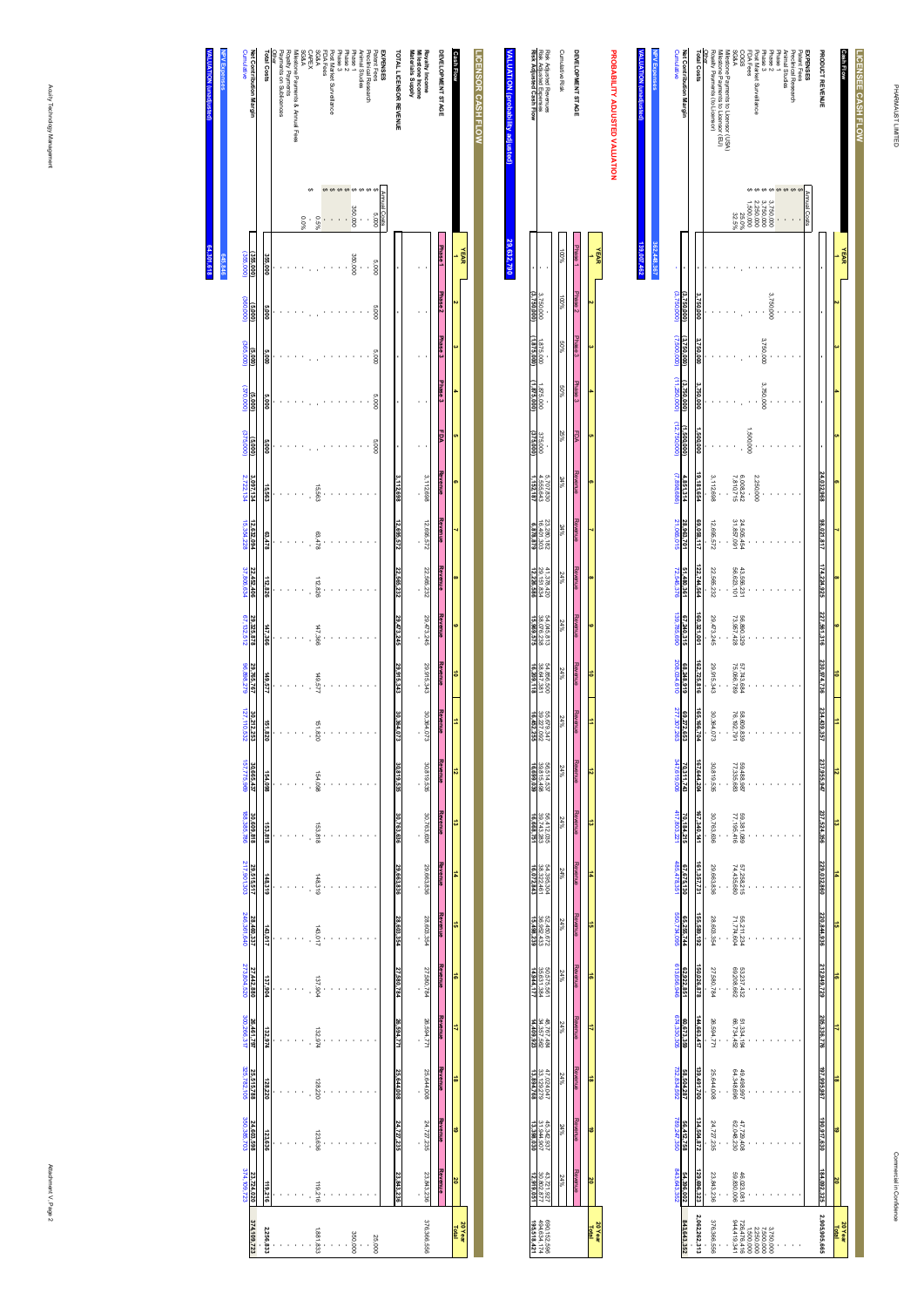|                                                                             | <b>YEAR</b> |      |                                     |        |                      |                  |                         |                           |            |                                    |                                                               |                     |                     |                     |                     |                     |                         |           |                    |                   |
|-----------------------------------------------------------------------------|-------------|------|-------------------------------------|--------|----------------------|------------------|-------------------------|---------------------------|------------|------------------------------------|---------------------------------------------------------------|---------------------|---------------------|---------------------|---------------------|---------------------|-------------------------|-----------|--------------------|-------------------|
|                                                                             |             |      |                                     |        |                      |                  |                         |                           |            | $\vec{a}$                          | =                                                             | $\vec{v}$           |                     |                     | ā,                  | ō                   |                         | ಹ         | 6                  |                   |
|                                                                             |             |      |                                     |        |                      |                  |                         |                           |            |                                    |                                                               |                     |                     |                     |                     |                     |                         |           |                    |                   |
| DEVELOPMENT STAG                                                            |             |      | Phase 2 Phase 3 Phase 3 FDA Revenue |        |                      |                  | Revenue                 | : Revenue Revenue Revenue |            |                                    | Revenue                                                       | <b>Revenue</b>      | Revenue             | <b>Revenue</b>      | <b>Revenue</b>      | Revenue             | Revenue                 | Revenue   | Revenue            | <b>Revent</b>     |
|                                                                             |             |      |                                     |        |                      |                  |                         |                           |            |                                    |                                                               |                     |                     |                     |                     |                     |                         |           |                    |                   |
| Cumulative Ris"                                                             |             | %00l | %09                                 | 9609   | 25%                  | 24%              | $24\%$                  | 24%                       | 24%        | 24%                                | 24%                                                           | w.pZ                | w.pZ                | 24%                 | 24%                 | 24%                 | 24%                     | 24%       | 24%                | 24%               |
|                                                                             |             |      |                                     |        |                      |                  |                         |                           |            |                                    |                                                               |                     |                     |                     |                     |                     |                         |           |                    |                   |
|                                                                             |             |      |                                     |        |                      |                  |                         |                           |            |                                    |                                                               |                     |                     |                     |                     |                     |                         |           |                    | 3,662,76<br>28,31 |
| Risk Adjusted Revenues<br>Risk Adjusted Expenses<br>Risk Adjusted Cash Flow | 355,00C     |      | 2,500                               | 2,500  | $\frac{1250}{11250}$ | 739,266<br>3,696 | $3.015,198$<br>$15,076$ | 5,359,243<br>26,796       | 868'988699 | $7,104,894$<br>35,524<br>7,069,370 | $\frac{1}{120,86}$<br>$\frac{1}{120,86}$<br>$\frac{1}{125,7}$ | 7,319,639<br>36,598 | 7,306,364<br>36,532 | 7,045,161<br>35,226 | 6,793,297<br>33,966 | 6.550,43t<br>32,752 | $6,316,258$<br>$31,581$ | 6,090,45. | 3,872,711<br>29,36 |                   |
|                                                                             | 355.00      |      | (2.500)                             | 2.500) |                      | 735,569          | 3,000,122               | 5,332.44c                 | 6.964,89   |                                    |                                                               | 7,283,04            | 7,269,832           | 000.935             | 759.336             |                     | 6,284,67                | 1060.00   | .843.35            |                   |

# **ALLA VALUATION (probability adjusted)** 15,031,727 **15,031,727**

| Eff. Disc. Rate | Calculation for Effective Discount Rate Difference                                                                                      |            | г<br><b>ICENSOR FRACTION</b> | <b>TOTAL RISK ADJUSTED VALUATION</b> |
|-----------------|-----------------------------------------------------------------------------------------------------------------------------------------|------------|------------------------------|--------------------------------------|
| 31.1%           | Dee Goal Seek to set to Zero by adusting Eff. Disc. Rate<br>is discount rate to achieve same valuation without probability adjustments. | 31,217,812 | 44,664,516<br>33.7%          |                                      |
|                 |                                                                                                                                         |            |                              |                                      |
|                 |                                                                                                                                         |            |                              |                                      |
|                 |                                                                                                                                         |            |                              |                                      |

# PROBABILITY ADJUSTED VALUATION AFTER TAX **PROBABILITY ADJUSTED VALUATION AFTER TAX**

|                                                   | Risk Adjusted Cash Flow<br>Cumulative Cash Flow<br>Tax Payable<br><b>After Tax Cash Flow</b> |                                           |           | obability Adjusted Cash Flow. |    |             |
|---------------------------------------------------|----------------------------------------------------------------------------------------------|-------------------------------------------|-----------|-------------------------------|----|-------------|
|                                                   |                                                                                              |                                           |           |                               |    |             |
|                                                   |                                                                                              | 355,000                                   | 355,000   |                               |    | <b>YEAR</b> |
|                                                   |                                                                                              | 000'096<br>000'9-                         |           |                               |    |             |
| $-2.500$                                          |                                                                                              | -2.500<br>-262.500                        |           |                               |    |             |
| $-2.500$                                          |                                                                                              | -2.500<br>-365.000                        |           |                               |    |             |
| $-1.250$                                          |                                                                                              | $-1,250$<br>$-366,250$                    |           |                               |    |             |
|                                                   |                                                                                              | 735.569<br>369.319<br>110,796             |           |                               |    |             |
|                                                   |                                                                                              | 3,000.122<br>3,369.442<br>900.037         |           |                               |    |             |
| .732, 71'                                         |                                                                                              | 5, 332, 446<br>8, 701, 888<br>1, 599, 734 |           |                               |    |             |
|                                                   |                                                                                              | 6,964,896<br>15,666,784<br>2,089,469      |           |                               |    |             |
| 4,948,559                                         | 7,069,370<br>22,736,154<br>2,120,811                                                         |                                           |           |                               |    |             |
| 7,175,41(<br>29,911,564<br>5,022,787<br>5,022,787 |                                                                                              |                                           |           |                               | ÷  |             |
|                                                   | $\begin{array}{r} 7.283,041 \\ 2.194,005 \\ 2.184,912 \\ \textbf{5,098,129} \end{array}$     |                                           |           |                               |    |             |
| 5,088,882                                         |                                                                                              | 7,269.832<br>44.464.437<br>2,180.950      |           |                               | ã  |             |
| 1,906.95                                          |                                                                                              | 7,009.935<br>51,474.372<br>2,102,981      |           |                               | ÷, |             |
|                                                   | $\begin{array}{l} 6.759.330 \\ 2.027.799 \\ 2.027.799 \\ \textbf{4.731.531} \end{array}$     |                                           |           |                               | å  |             |
| 562.375                                           |                                                                                              | 6,517,684<br>64,751,386<br>1,955,305      |           |                               | á  |             |
| 1399.27                                           |                                                                                              | 6,284,677<br>71,036,063<br>1,885,403      |           |                               | 4  |             |
| 1,242,000                                         |                                                                                              | $6.060,000$<br>77.096.062<br>1.818,000    |           |                               | ä  |             |
| 1090,348                                          |                                                                                              | 5,843,355<br>82,939,417<br>1,753,00€      |           |                               | ė  |             |
|                                                   |                                                                                              | 5,634,455<br>88.573.872<br>1,690,336      |           |                               | õ  |             |
|                                                   | 26,572,1                                                                                     |                                           | 88,573,87 |                               |    | 20 Year     |

**AFTER TAX VALUATION AFTER TAX VALUATION**  $10,474,859$ **14,155,215 10,474,859 AUD**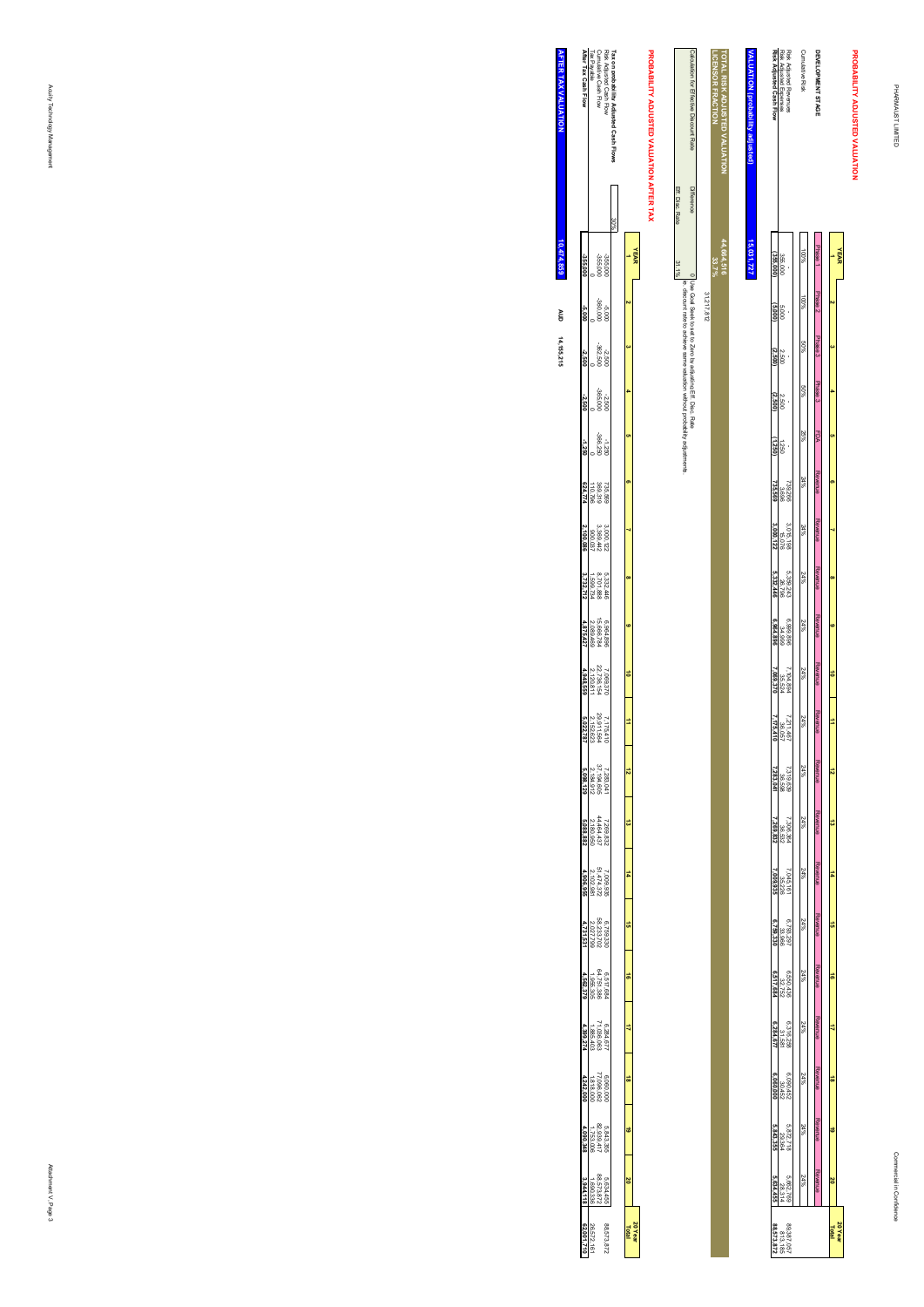PHARMAUST LIMITED PHARMAUST LIMITED

| PPL-1 in Canine Cancer                       |                    |                            |                |                    | <b>Cash Flow &amp; Valuation</b> |     | Currency US\$  |              |         |
|----------------------------------------------|--------------------|----------------------------|----------------|--------------------|----------------------------------|-----|----------------|--------------|---------|
| <b>VALUATION DATE</b>                        |                    | 1/09/2015                  |                |                    |                                  |     |                |              |         |
|                                              |                    | Increment on Full Approval |                |                    | Conditional Approval             |     |                |              |         |
| <b>MARKET DATA</b>                           | <b>Nth America</b> | <b>Europe</b>              | RoW            | <b>Nth America</b> | Europe                           | RoW |                |              |         |
| Number of Cases Forecast for Year            | 000.000.000        | 00'000'09                  |                | 000'000'08         | 00'000'09                        |     |                |              |         |
| Annual Growth in Incidence                   | 2.5%               | 2.5%                       | 1.5%           | 2.59               | 2.5%                             |     | Cancer         | Market Share | Treated |
| Peak Market Penetration                      | 0.069              |                            | 0.015          |                    | 0.02%                            |     | %92            | $-0.86$      | 3.0% US |
| Treatment Cost                               |                    |                            |                |                    |                                  |     | Cond. Approval |              | 2.5% EU |
| Narket Ramp Time to Peak Penetration (Years) |                    |                            |                |                    |                                  |     | %92            |              | %90     |
| Time at Peak                                 |                    |                            |                |                    |                                  |     |                |              |         |
| Rate of Decline from Peak                    |                    |                            |                |                    |                                  |     |                |              |         |
| Delay after US Launch (Years)                |                    |                            |                |                    |                                  |     |                |              |         |
|                                              |                    |                            |                |                    |                                  |     |                |              |         |
| Patent Expiry                                |                    |                            |                |                    |                                  |     | A/O2014/022879 |              |         |
| Years of Revenue (post launch)               | ಷ                  | ā                          | $\vec{\omega}$ | F                  | 고                                | ē   |                |              |         |

**DURATION OF PHASES (YEARS)**

Discovery, Preclinical & IND

Further evaluation and licensing lag

Phase 3 FDA

**NUMBER OF CLINICAL TRIAL SUBJECTS**

NUMBER OF CLINICAL TRIAL SUBJECTS<br>Phase 2<br>Phase 3<br>Phase 3

**COSTS**<br>Antendring<br>Costs<br>Costs<br>CAPEX<br>CAPEX<br>CAPEX

Per Patient Phase 3

Regulatory Approval Costs

Post Market Surveillence

Licensor SG&A

Annual Efficiency Gain on COGS

Licensee COGS Licensee SG&A

**RATES<br>Licensor Tax Rate<br>Discount Rate** 

Licensor Tax Rate

Discount Rate

**RISK ADJUSTMENT (completing phase)**

Preclinical

First Human Trial Phase 2 Conditional

**FISK ADJUSTMENT (completing phase)**<br>First Human Trial<br>First Human Trial<br>Phase 3 Full<br>FDA<br>FDA

Phase 3 Full

**SALES FORECASTS**

**SALES FORECASTS** 

**YEAR 1**

**2** 

 **3**

 **4**

 **5**

 **6**

 **7**

 **8**

 **9**

**10**

 **11**

 **12**

 **13**

 **14**

 **15**

 **16**

 **17**

 **18**

 **19**

 **20**

**20 Year Total**

**1,439,026,522**

1,439,026,522

**901,460,128**

901,460,128

**149,898,032**

149,898,032

**513,624,653**

513,624,653

**321,725,702**

321,725,702

- - - - - - - - - - - - - - - - - - - -

Per Patient Phase 1 - \$ Per Patient Phase 2 2 10,000 \$ 2 10,000 \$ 2 10,000 \$ 2 10,000 \$ 2 10,000 \$ 2 10,000 \$ 2 10,000 \$ 2 1

Annual Pre-Market Patent Fees

Annual Preclinical Costs

Animal studies

 $\frac{8}{1}$ 

0.0<br>53.5%<br>32.5%

30.0%

15.0%

100.00<br>100.00<br>100.00%

100.0<br>00.0% 34.2<br>100.0%

Cumulative Probability

Phase 1 -

Phase 2 1.0

<u>اء</u>

Preclinical Ends

TRIALS - End of Trial Periods

Phase 3 Ends

Year Peak Reached

Year Decline Commences

Years of Revenue

Revenue Ends

on<sup>15</sup>

Phase 2 Ends

Split

33.3%

| S,<br><b>SO</b>        |
|------------------------|
| ័<br>కి                |
|                        |
| 8.8%                   |
| 8.8%<br>8.8%           |
| \$1,000,000,000<br>88% |
|                        |

|  | New Diagnoses USA                      | $\frac{1}{2}$ |
|--|----------------------------------------|---------------|
|  |                                        |               |
|  |                                        |               |
|  | Existing Patient<br>팔 동종<br>동종 말<br>동종 | <b>TRUE</b>   |
|  |                                        |               |
|  |                                        |               |
|  |                                        |               |

| i<br>Sepanjan<br>Sepanjan<br>6.5%<br>60.0%                               |  |              | 15,00 | 10.00                                 |  |
|--------------------------------------------------------------------------|--|--------------|-------|---------------------------------------|--|
|                                                                          |  |              |       |                                       |  |
|                                                                          |  |              |       |                                       |  |
|                                                                          |  |              |       |                                       |  |
|                                                                          |  |              |       |                                       |  |
|                                                                          |  |              |       |                                       |  |
|                                                                          |  |              |       |                                       |  |
|                                                                          |  |              |       |                                       |  |
|                                                                          |  |              |       |                                       |  |
|                                                                          |  |              |       |                                       |  |
|                                                                          |  |              |       |                                       |  |
|                                                                          |  |              |       |                                       |  |
|                                                                          |  |              |       |                                       |  |
|                                                                          |  |              |       |                                       |  |
|                                                                          |  |              |       |                                       |  |
|                                                                          |  | Milestones   |       | DEVELOPERS' FEES PAYABLE BY PHARMAUST |  |
| FDA Approv.<br>Completion Phase<br>Comm Phase 3<br>First Commercial Sale |  | Comm Phase 1 |       |                                       |  |
|                                                                          |  |              |       |                                       |  |
|                                                                          |  |              |       |                                       |  |
|                                                                          |  |              |       |                                       |  |
|                                                                          |  |              |       |                                       |  |

| 3 yr after launch<br>œ                                                        | Aueko   |
|-------------------------------------------------------------------------------|---------|
| Net Sales                                                                     | ty Rate |
| After Comm Phase 2 to FDA Appro<br>Up until Start Phase 2                     | al Fees |
| Comm Phase 3<br>FDA Approval<br>First Commercial Sale<br>$\ddot{\phantom{a}}$ |         |

|   | After Comm Phase 2 to FDA Appro          |
|---|------------------------------------------|
| ස | Net Sales                                |
|   | o ch<br>А<br>3 y after launch            |
|   | Ig Fee: Before Comm Phase 1<br>prilopino |

| Sublicensing Fee: Before Comm Phase 1  |                       | Min Royalty      | Royalty Rate | Annual Fees                                               |              |
|----------------------------------------|-----------------------|------------------|--------------|-----------------------------------------------------------|--------------|
| During Phase 2 or 2b<br>During Phase 1 | ග ග<br>А<br>7 ongoing | 3 y after launch | Net Sales    | After Comm Phase 2 to FDA Appro<br>Up until Start Phase 2 | FDA Approval |

| Market Share<br>Number of Cases<br>Revenues Europe<br>Units Sold<br>PRODUCT SALES EUROPE | Revenues USA<br>Market Share<br>Units Sold<br>Number of Cases<br>Based on Conditional Approval<br>PRODUCT SALES USA | Revenues RoW<br><b>Units Sold</b><br>Market Share<br>Number of Cases<br>PRODUCT SALES REST OF WORLD | Market Share<br>Revenues Europe<br><b>Units Sold</b><br>Number of Cases<br>PRODUCT SALES EUROPE | Market Share<br>Number of Cases<br>Revenues USA<br>Units Sold<br>Based on Full Approval<br>PRODUCT SALES USA | DEVELOPMENT STAGE USA |
|------------------------------------------------------------------------------------------|---------------------------------------------------------------------------------------------------------------------|-----------------------------------------------------------------------------------------------------|-------------------------------------------------------------------------------------------------|--------------------------------------------------------------------------------------------------------------|-----------------------|
|                                                                                          |                                                                                                                     |                                                                                                     |                                                                                                 |                                                                                                              |                       |
| 2,000                                                                                    | 2.000                                                                                                               | 092'                                                                                                | 2,000                                                                                           | Unit Price<br>2,000                                                                                          | Year Comm<br>$1-5ep$  |
| 000'000'09<br>%0'0                                                                       | 000'000'08<br>%00                                                                                                   | 000'000'09<br>960'0                                                                                 | 000'000'09<br>%0'0                                                                              | 000'000'08<br>960'0                                                                                          | Phase<br>2015         |
| 61,512,000<br>%0'0                                                                       | 82,000,000<br>960'0                                                                                                 | 000,057,02<br>%0'0                                                                                  | 61.512.000<br>%0'0                                                                              | 82,000,000<br>00,000,8                                                                                       | Phase 2<br>2016       |
| 63,062,102<br>%0'0                                                                       | 84,050,000<br>%0'0                                                                                                  | 51,511,250<br>%0'0                                                                                  | 63.062.102<br>%0'0                                                                              | 000'090'98<br>%0'0                                                                                           | Phase 3<br>2017       |
| 281,267<br>Tas.1.267                                                                     | 86,151,250<br>0.0%                                                                                                  | 52,283,919<br>960'0                                                                                 | 84.651.267<br>T85.1                                                                             | 86,151,250<br>0.0%                                                                                           | Phase 3<br>2018       |
| 627082'99<br>$0.0\%$<br>$3,452$<br>6,904,217                                             | 88,305,031<br>,038,129<br>619'9<br>%0'0                                                                             | 53,068,178<br>960'0                                                                                 | 86,280,479<br>960'0                                                                             | 88,305,031<br>960'0                                                                                          | 2019<br><b>FDA</b>    |
| 7,950,747<br>$0.0\%$<br>$7,078$<br>14,156,406                                            | 90,512,657<br>$0.0\%$<br>11,314<br>22,628,164                                                                       | 53.864.200<br>$\frac{0.0\%}{1.683}$<br>2,945,698                                                    | 67.950,747<br>$0.0\%$<br>$10.617$<br>21,234,609                                                 | $\begin{array}{r} 90.512.657 \\ 0.019\% \\ 16.971 \\ 33.942.246 \end{array}$                                 | Revenue<br>2020       |
| $0.0\%$<br>$0.885$<br>$21,769,721$<br>69,663,106                                         | $0.0\%$<br>395<br>34,790,803<br>82,775,473                                                                          | 54.672.163<br>$\frac{0.0\%}{3.417}$<br>$\frac{3.417}{17}$                                           | 69.663,106<br>$0.0\%$<br>21.770<br>43,539,441                                                   | $\begin{array}{l} 32.775, 473 \\ 0.038\% \\ 34.791 \\ \bf 69, 581, 605 \end{array}$                          | Revenue<br>2021       |
| $\begin{array}{l} 0.0\% \\ 11.159 \\ \textbf{22.318.318} \end{array}$<br>1,418,617       | $\begin{array}{l} 95.094,860 \\ 0.0\% \\ 17,830 \\ \textbf{35,660,573} \end{array}$                                 | 55,492,246<br>$\frac{0.0\%}{5.202}$                                                                 | $0.0\%$<br>33.477<br>66,954,953<br>1,418,617                                                    | $\begin{array}{@{}ll} 0.094, 860 \\ 0.056\% \\ 0.056\% \end{array}$                                          | Revenue<br>2022       |
| $\begin{array}{l} 0.0\% \\ 11.440 \\ 22.880.739 \end{array}$<br>73,218,366               | 97,472,232<br>$0.0\%$<br>$0.0\%$<br>36,552,087                                                                      | 56,324,629<br>$\begin{array}{l} 0.0\% \\ 7.041 \\ 7.041 \end{array}$                                | $0.0\%$<br>34.321<br>68,642,218<br>3.218.366                                                    | $0.056\%$<br>$54.828$<br>109,656,261<br>97,472,232                                                           | ⊀evenue<br>2023       |
| $\begin{array}{r}\n 0.0\% \\  11.729 \\  23.457.334\n\end{array}$<br>75,063,468          | $\frac{0.0\%}{18.733}$<br>37.465.889<br>86,909,038                                                                  | 57.169.499<br>$0.0\%$<br>7.146<br>12,505,828                                                        | $\frac{0.0\%}{35.186}$<br>75,063,468                                                            | $\begin{array}{r} 99.999.038 \\ 0.056\% \\ 0.056\% \\ 112.397,667 \end{array}$                               | Revenue<br>2024       |
| $76,955,068$<br>0.0%<br>24,048,459<br>24,048,459                                         | 02,406,764<br>$0.0\%$<br>19,201<br>38,402,536                                                                       | 58.027.041<br>0.0%<br>1.253<br><b>12,693,415</b>                                                    | 76.955.068<br>0.073<br>72.145.376                                                               | $\begin{array}{r} 0.056\% \\ 0.7604 \\ 57.604 \\ 115,207,609 \end{array}$<br>02,406,764                      | Revenue<br>2025       |
| $78,894,336$<br>$12,327$<br>$24,654,480$                                                 | $\begin{array}{l} 104,966,933 \\ +0.07 \\ +0.084 \\ +0.084 \\ \end{array}$                                          | $\begin{array}{r} 58.897.447 \\ 0.0\% \\ 7.362 \\ 7.362 \\ \hline \end{array}$                      | $\begin{array}{l} 78.894.336 \\ 0.078 \\ 0.008 \\ 73.963,440 \end{array}$                       | $\begin{array}{l} 104,966,933 \\ \times 0.056\% \\ \times 0.044 \\ \times 0.037,799 \end{array}$             | Revenue<br>2026       |
| $\begin{array}{l} 80.882, 473 \\ 0.0\% \\ 0.0\% \\ 25, 275, 773 \end{array}$             | $\begin{array}{l} 107,591,106 \\ 0.07 \\ -0.07 \\ 0.0346,665 \end{array}$                                           | $\begin{array}{l} 18.780, 008 \\ 0.008 \\ 0.008 \\ 0.07, 074 \\ 0.07, 074 \\ \end{array}$           | $\begin{array}{l} 80.882.473 \\ 0.078 \\ 0.079 \\ 75,827,318 \end{array}$                       | $\begin{array}{c} 107, 591, 106 \\ 0.056\% \\ 0.056\% \\ 0.0520 \end{array}$                                 | Revenue<br>2027       |
| $\begin{array}{l} 62.920_{1711} \\ 0.07 \\ 0.07 \\ 0.008 \\ \end{array}$                 | $\begin{array}{r} 110,280,884 \\ 000 \\ 000 \\ 20,678 \\ 41,385,331 \end{array}$                                    | $\begin{array}{l} 60.677.622 \\ 0.00\% \\ 7.585 \\ 13.273,230 \end{array}$                          | $\begin{array}{l} 82.920 \cdot 711 \\ 20.00 \\ 20.00 \\ 77.738, 167 \end{array}$                | $\begin{array}{l} 110,280,884 \\ 0.056\% \\ 0.056\% \\ 0.056\% \end{array}$                                  | Revenue<br>2028       |
| $\begin{array}{l} 85,010,313 \\ 0.0\% \\ 26,565,723 \\ 26,565,723 \end{array}$           | $\begin{array}{r} 113,037,906 \\ 00\% \\ 21,195 \\ 21,195 \end{array}$                                              | $\begin{array}{l} 61.587.787 \\ 0.00\% \\ 7.698 \\ 7.698 \end{array}$                               |                                                                                                 | $113,037,906$<br>0.056%<br>127,167,644                                                                       | Revenue<br>2029       |
| $\begin{array}{l} 87.152.573 \\ 0.0\% \\ 21.235,179 \\ 27.235,179 \end{array}$           | $\begin{array}{r}\n115,863,853 \\ 000 \\ 000 \\ 000\n\end{array}$                                                   | $\begin{array}{l} 62.511.603 \\ 0.00\% \\ 7.814 \\ 13.674,413 \end{array}$                          | $\begin{array}{l} 63.573 \\ 80.0 \\ 0.00 \\ 0.00 \\ \hline \end{array}$                         |                                                                                                              | Revenue<br>2030       |
| $\begin{array}{l} 803.182 \\ 13.961 \\ 13.961 \\ 27.921.506 \end{array}$                 | $\begin{array}{r} 118,780,450 \\ 0.00\% \\ 22,268 \\ 44,535,169 \end{array}$                                        | $\begin{array}{r} 63.449.277 \\ 0.008 \\ 7.931 \\ 7.931 \\ \end{array}$                             | $\begin{array}{l} 348.81 \ 200 \ 200 \ 200 \ 200 \end{array}$                                   | $\begin{array}{r} 118,760,450 \\ 0.056\% \\ 0.056\% \\ 0.056\% \end{array}$                                  | Revenue<br>2031       |
| 91,600,408<br>0.0%<br>28,625,128                                                         | $121,729,461$<br>0.0%<br>45,648,548<br>45,648,548                                                                   | $64,401,017$<br>0.0%<br>0.0%<br>14,087,722                                                          | $\begin{array}{l} 91.600,408 \\ 0.00\% \\ 42.938 \\ \textbf{85.875,383} \end{array}$            | $121,729,461$<br>0.056%<br>136,945,644<br>136,945,644                                                        | Revenue<br>2032       |
| %0'0<br>862'806'88                                                                       | $^{124,772,697}_{0.0\%}$                                                                                            | 65.367.032<br>0.0%                                                                                  | $\frac{800}{802000.096}$                                                                        | $\begin{array}{c} 0.000 \\ -0.000\% \end{array}$                                                             | 2033                  |
|                                                                                          |                                                                                                                     |                                                                                                     |                                                                                                 |                                                                                                              | 2034                  |
| 86,275,238<br>0.0%                                                                       | 27,892,015                                                                                                          | 26.347.537                                                                                          | 86.275.238<br>0.0%                                                                              | 127.892,015<br>127.892,015                                                                                   |                       |

Attachment VI, Page 1 Attachment VI, Page 1

Acuity Technology Management

*<u>Australia</u>* 

Number of Cases **PRODUCT SALES REST OF WORLD**

Market Share

**PRODUCT SALES REST OF WORLD**<br>Murrier of Cases<br>Nurrier of Cases<br>Units Sold<br>Revenues ROW<br>Revenues ROW

**Revenues RoW**

**Total Revenues**

Total Revenue

**NPV of Revenue**

 $-80.08$ 

.<br>.<br>.

i.

0.0%

**- - - -**

**641,165,271**

165,271

**17,942,346**

 $342,341$ 

**94,907,123**

4,907,123

**175,661,338**

75,661,338

**241,019,758**

**250,052,317**

**256,198,720**

256,198,720

**262,497,395**

262,497,396

**268,952,135**

268,952,13

**275,566,824**

275,566,824

**282,345,444**

282,345,444

**289,292,078**

289,292,071

**296,410,909**

296,410,909

**303,706,226**

303,706,226

**311,182,424 - -**

 $1,182,424$ 

**3,325,735,037**

3,325,735,037

0.0%

0.0%

 $\cdot$  0.0%

 $-80.08$ 

 $-80.08$ 

 $-80.08$ 

0.0%

Units Sold - - - - - - - - - - - - - - - - - - - -

 $-80.08$ 

 $-80.08$ 

**- - - - - - - - - - - - - - - - - - - - 0**

 $-80.08$ 

0.0%

 $\frac{1}{8000}$ 

 $-80.08$ 

0.0%

0.0%

 $-80.08$ 

 $\cdot$  0.0%

0.0%

Commercial in Confidence Commercial in Confidence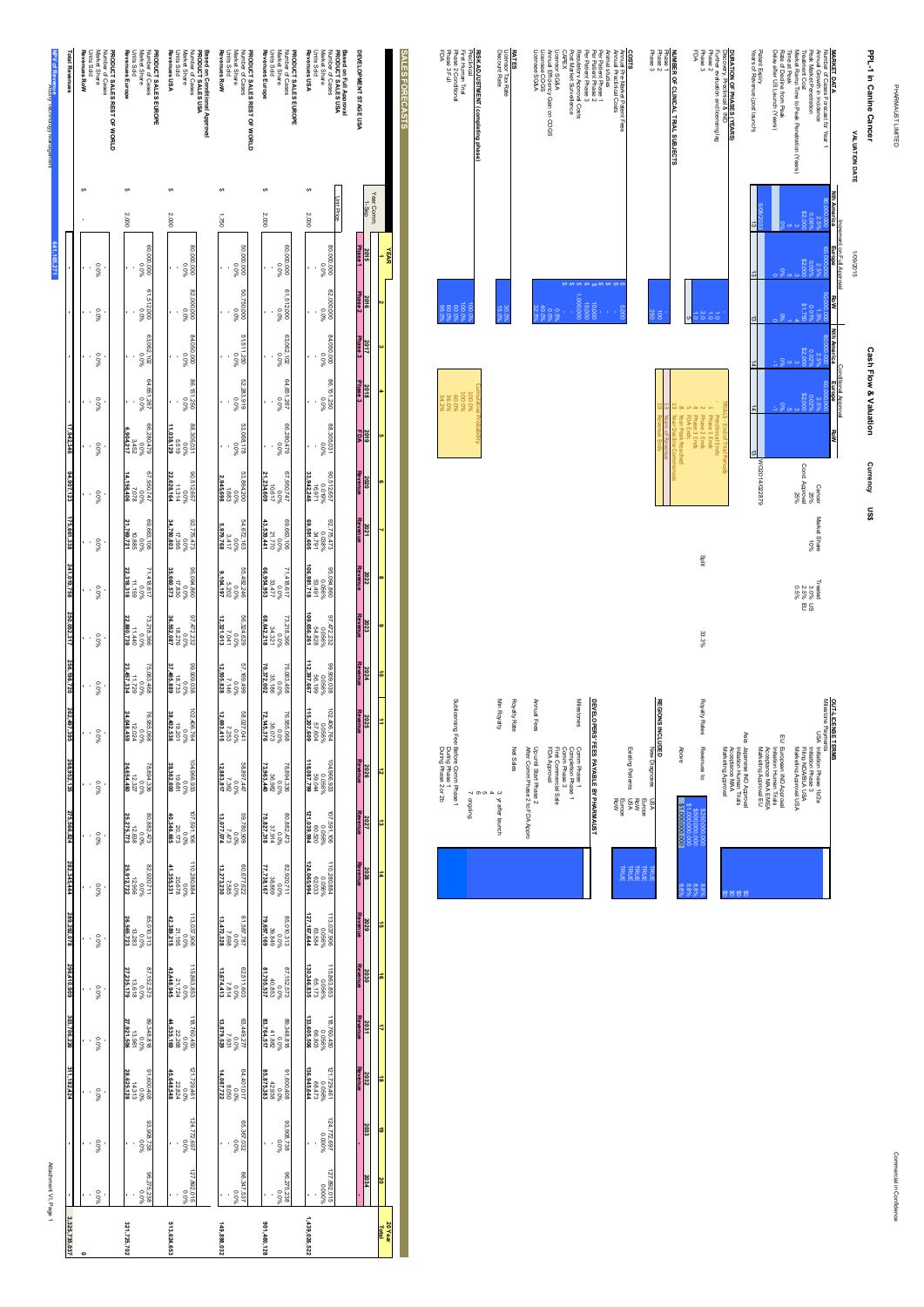| <b>ALUATION</b> (unadjusted) | <b>NPV Expenses</b> | <b>Cumulative</b>           | Net Contribution Margin | <b>Total Costs</b> | Other | Rovalty Payments (to Licensor) | Milestone Payments to Licensor (EU) | Milestone Payments to Licensor (USA) | <b>SG&amp;A</b> | S <sub>5</sub> 00                           | FDA Fees  | Post Market Surveillance | Phase 3   | Phase <sub>2</sub>     | Phase 1 | Animal Studies | Preclinical Research | Patent Fees | <b>EXPENSES</b> | <b>PRODUCT REVENUE</b> |          | Cash Flow      | LICENSEE CASH FLOW |
|------------------------------|---------------------|-----------------------------|-------------------------|--------------------|-------|--------------------------------|-------------------------------------|--------------------------------------|-----------------|---------------------------------------------|-----------|--------------------------|-----------|------------------------|---------|----------------|----------------------|-------------|-----------------|------------------------|----------|----------------|--------------------|
|                              |                     |                             |                         |                    |       |                                |                                     |                                      | 32.5%           | 40.0%                                       | 000,000,  |                          | 1,875,000 | 000'000'               |         |                |                      |             | Annual Costs    |                        |          |                |                    |
|                              | 525,001,862         |                             |                         |                    |       |                                |                                     |                                      |                 |                                             |           |                          |           |                        |         |                |                      |             |                 |                        |          | <b>YEAR</b>    |                    |
|                              |                     | (1,000,000)                 | (000,000,               | ,000,000           |       |                                |                                     |                                      |                 |                                             |           |                          |           | 1,000,000              |         |                |                      |             |                 |                        |          |                |                    |
|                              |                     |                             | 1,875,000)              | .875.000           |       |                                |                                     |                                      |                 |                                             |           |                          | 1,875,000 |                        |         |                |                      |             |                 |                        |          |                |                    |
|                              |                     | $(2.875,000)$ $(4.750,000)$ | 1,875,000)              | 1,875,000          |       |                                |                                     |                                      |                 |                                             |           |                          | 1,875,000 |                        |         |                |                      |             |                 |                        |          |                |                    |
|                              |                     | (2,399,715)                 | 2,350,285               | 15,592,060         |       | 1.583.860                      |                                     |                                      | 5,831,262       | 7,176,938                                   | 1,000,000 |                          |           |                        |         |                |                      |             |                 | 17,942,346             |          |                |                    |
|                              |                     | 15,321,821                  | 17,721,536              | 77,185,587         |       | 8.377.923                      |                                     |                                      | 30,844,815      | 37,962,849                                  |           |                          |           |                        |         |                |                      |             |                 | 94,907,123             |          |                |                    |
|                              |                     | 48,122,192                  | 32,800,370              | 142,860,968        |       | 15.506.498                     |                                     |                                      | 57,089,935      | 70,264,535                                  |           |                          |           |                        |         |                |                      |             |                 | 175,661,338            |          |                |                    |
|                              |                     | 93,126,615                  | 45,004,424              | 196,015,334        |       | 21.276.010                     |                                     |                                      | 78,331,421      | 86,407,903                                  |           |                          |           |                        |         |                |                      |             |                 | 241,019,758            | $\alpha$ |                |                    |
|                              |                     | 139,817,644                 | 46,691,029              | 203,361,289        |       | 22.073.359                     |                                     |                                      | 81,267,003      | 100,020,927                                 |           |                          |           |                        |         |                |                      |             |                 | 250,052,317            | œ        |                |                    |
|                              |                     | 187,656,360                 | 47,838,716              | 208,360,004        |       | 22.615.932                     |                                     |                                      | 83,264,584      | 102,479,488                                 |           |                          |           |                        |         |                |                      |             |                 | 256,198,720            | ä        |                |                    |
|                              |                     | 236,671,196                 | 49,014,836              | 213,482,559        |       | 23.171.947                     |                                     |                                      | 85,311,654      | 104,998,958                                 |           |                          |           |                        |         |                |                      |             |                 | 262,497,395            |          |                |                    |
|                              |                     | 286,891,294                 | 50,220,098              | 218,732,037        |       | 23.741.739                     |                                     |                                      | 87,409,444      | 107,580,854                                 |           |                          |           |                        |         |                |                      |             |                 | 268,952,135            | ಸ        |                |                    |
|                              |                     | 338,346,520                 |                         | 224, 111, 598      |       |                                |                                     |                                      |                 |                                             |           |                          |           |                        |         |                |                      |             |                 | 275,566,824            | ದ        |                |                    |
|                              |                     |                             | 51,455,226              |                    |       | 24.325.651                     |                                     |                                      | 89,559,218      | 110,228,729                                 |           |                          |           |                        |         |                |                      |             |                 |                        |          |                |                    |
|                              |                     | 391,067,484                 | 52,720,964              | 229,624,480        |       | 24.924.033                     |                                     |                                      |                 | 112,938,178<br>91,762,269                   |           |                          |           |                        |         |                |                      |             |                 | 282,345,444            | #        |                |                    |
|                              |                     | 445,085,558                 | 54,018,075              | 235,274,004        |       | 25.537.247                     |                                     |                                      |                 | 115,716,831<br>94,019,925                   |           |                          |           |                        |         |                |                      |             |                 | 289,292,078            | ã        |                |                    |
|                              |                     | 500,432,897                 | 55,347,339              | 241,063,571        |       | 26.165.662                     |                                     |                                      |                 | 118,564,364<br>96,333,546                   |           |                          |           |                        |         |                |                      |             |                 | 296,410,909            | ã        |                |                    |
|                              |                     | 557,142,454                 | 56,709,557              | 246,996,669        |       | 26.809.655                     |                                     |                                      |                 | 121,482,490<br>98,704,523                   |           |                          |           |                        |         |                |                      |             |                 | 303,706,226            | 4        |                |                    |
|                              |                     | 615,248,004                 | 58,105,550              | 253,076,874        |       | 27.469.616                     |                                     |                                      |                 | 124,472,969<br>101,134,288                  |           |                          |           |                        |         |                |                      |             |                 | 311, 182, 424          | ã        |                |                    |
|                              |                     | 615,248,004                 |                         |                    |       |                                |                                     |                                      |                 |                                             |           |                          |           |                        |         |                |                      |             |                 |                        | 5        |                |                    |
|                              |                     | 615,248,004                 |                         |                    |       |                                |                                     |                                      |                 |                                             |           |                          |           |                        |         |                |                      |             |                 |                        | õ        |                |                    |
|                              |                     |                             | 615,248,004             | 2,710,487,033      |       | 293.579.131                    |                                     |                                      |                 | 1.000,000<br>1.330,294,015<br>1.080,863,887 |           |                          |           | 1,000,000<br>3,750,000 |         |                |                      |             |                 | 3,325,735,037          | Total    | <b>20 Year</b> |                    |

| Risk Adjusted Cash Flow | Risk Adjusted Expenses<br>Risk Adjusted Revenues                                       | <b>Cumulative Risk</b> | DEVELOPMENT STAGE                                                                               |                      |
|-------------------------|----------------------------------------------------------------------------------------|------------------------|-------------------------------------------------------------------------------------------------|----------------------|
|                         |                                                                                        |                        |                                                                                                 |                      |
|                         |                                                                                        |                        |                                                                                                 | <b>YEAR</b>          |
| 1,000,000               |                                                                                        |                        | -Frase Prizage Prizage Prizage Provenice Revenice Revenice Revenice Provenice Revenice Revenice |                      |
| 1,125,0001              | 1,000,000 1,125,000 1,125,000                                                          | $100\%$ 80% 80% 80%    |                                                                                                 |                      |
|                         |                                                                                        |                        |                                                                                                 |                      |
| 846,103                 | $6.459.244$ 32.458.236<br>$5.613.142$ 26.397.471                                       | 36%                    |                                                                                                 |                      |
| 8,060,765               |                                                                                        | 34%                    |                                                                                                 |                      |
| 11.217.727              | 60.076.177<br>48.858.451                                                               | $34\%$                 |                                                                                                 |                      |
|                         | 82,428,757<br>67,037,244<br><b>15,391,513</b>                                          | % tc                   |                                                                                                 |                      |
|                         | 85.517.893<br>69.549.561<br><b>15.968.332</b>                                          | 34%                    |                                                                                                 |                      |
|                         |                                                                                        | $34\%$                 |                                                                                                 | $\vec{a}$            |
|                         | 71,259,194<br>71,259,121 73,010,1035<br>71,259,121 75,759,004<br>71,259,944 75,759,074 | $34\%$                 |                                                                                                 | $\frac{1}{\sqrt{2}}$ |
|                         | 91.981.630                                                                             | 多数                     |                                                                                                 |                      |
| 89.768.                 | 94,243.854<br>76,646,166                                                               |                        |                                                                                                 |                      |
|                         | 96.562.14:<br>78.531.57:                                                               |                        |                                                                                                 |                      |
|                         | 98.937.891<br>80.463.709                                                               |                        |                                                                                                 |                      |
|                         | $101.372.53$<br>82.443,74                                                              |                        |                                                                                                 |                      |
|                         | 103.867.52<br>84.472.86                                                                |                        |                                                                                                 |                      |
|                         | 106.424.38<br>86.552.29                                                                | X.                     | 人名英国                                                                                            | œ                    |
|                         |                                                                                        |                        |                                                                                                 |                      |
|                         |                                                                                        |                        |                                                                                                 |                      |
| 08,831,                 | 137,724,34<br>928,892,7                                                                |                        |                                                                                                 | 20 Yea               |

# <u>VALUATION (probability adjusted)</u> **VALUATION (probability adjusted)** 38,656,718 **38,656,718**

| Cumulative  | Net Contribution Margin | <b>Total Costs</b> | Other | Payments on Sublicences | Royalty Payments | Villestone Payments & Annual Fees | <b>ASSSA</b> | SG&A<br>CAPEX |           | FDA Fees | Post Market Surveillance | Phase 3 | Phase <sub>2</sub> | Phase 1 | Animal Studies | Preclinical Research | Patent Fees | <b>EXPENSES</b> | <b>TOTAL LICENSOR REVENUE</b> | Materials Supply<br>Milestone Income | Royalty Income | DEVELOPMENT STAGE  | <b>Cash Flow</b> | LICENSOR CASH FLOW |  |
|-------------|-------------------------|--------------------|-------|-------------------------|------------------|-----------------------------------|--------------|---------------|-----------|----------|--------------------------|---------|--------------------|---------|----------------|----------------------|-------------|-----------------|-------------------------------|--------------------------------------|----------------|--------------------|------------------|--------------------|--|
|             |                         |                    |       |                         |                  |                                   |              |               |           |          |                          |         |                    |         |                |                      |             | Annual Costs    |                               |                                      |                |                    |                  |                    |  |
|             |                         |                    |       |                         |                  |                                   | 960.0        |               | 969'0     |          |                          |         |                    |         |                |                      | 000'S       |                 |                               |                                      |                | Phase 1            |                  |                    |  |
| (5.000)     | (5,000                  | <b>S,000</b>       |       |                         |                  |                                   |              |               |           |          |                          |         |                    |         |                |                      | 000'S       |                 |                               |                                      |                |                    |                  | <b>YEAR</b>        |  |
| (000'01)    | (5,000)                 | 000'S              |       |                         |                  |                                   |              |               |           |          |                          |         |                    |         |                |                      | 000'S       |                 |                               |                                      |                | Phase <sub>2</sub> |                  |                    |  |
| (15,000)    | (5,000)                 | <b>S,000</b>       |       |                         |                  |                                   |              |               |           |          |                          |         |                    |         |                |                      | 000'S       |                 |                               |                                      |                | Phase 3            |                  |                    |  |
| (20,000)    | (5,000)                 | 5,000              |       |                         |                  |                                   |              |               |           |          |                          |         |                    |         |                |                      | 000'S       |                 |                               |                                      |                | Phase <sub>3</sub> |                  |                    |  |
| 1,550,941   | 570,941                 | 12,919             |       |                         |                  |                                   |              |               | 7919      |          |                          |         |                    |         |                |                      | 000'S       |                 | ,583,860                      |                                      | 1,583,860      | FDA                | ö                |                    |  |
| 9,886,974   | 8,336,033               | 41,890             |       |                         |                  |                                   |              |               | 41,890    |          |                          |         |                    |         |                |                      |             |                 | 8,377,923                     |                                      | 8,377,923      | Revenue            | o.               |                    |  |
| 25,315,939  | 15,428,965              | 77,532             |       |                         |                  |                                   |              |               | 77.532    |          |                          |         |                    |         |                |                      |             |                 | 15,506,498                    |                                      | 15,506,498     | Revenue            |                  |                    |  |
| 46,485,569  | 21,169,630              | 106,380            |       |                         |                  |                                   |              |               | 106,380   |          |                          |         |                    |         |                |                      |             |                 | 21,276,010                    |                                      | 21,276,010     | Revenue            | œ                |                    |  |
| 0928448     | 21,962,992              | 110,367            |       |                         |                  |                                   |              |               | 110,367   |          |                          |         |                    |         |                |                      |             |                 | 22,073,359                    |                                      | 22,073,359     | Revenue            | C                |                    |  |
| 80,951,413  | 22,502,852              | 113,080            |       |                         |                  |                                   |              |               | 113.080   |          |                          |         |                    |         |                |                      |             |                 | 22,615,932                    |                                      | 22,615,932     | Revenue            | ô                |                    |  |
| 114,007,500 | 23,056,088              | 115,860            |       |                         |                  |                                   |              | ł.            | 115,860   |          |                          |         |                    |         |                |                      |             |                 | 23,171,947                    |                                      | 23,171,947     | Revenue            | ÷                |                    |  |
| 137,630,531 | 23,623,031              | 118,709            |       |                         |                  |                                   |              |               | 118,709   |          |                          |         |                    |         |                |                      |             |                 | 23,741,739                    |                                      | 23,741,739     | Revenue            | 12               |                    |  |
| 161,834,553 | 24,204,022              | 121,628            |       |                         |                  |                                   |              |               | 121,628   |          |                          |         |                    |         |                |                      |             |                 | 24,325,651                    |                                      | 24,325,651     | Revenue            | ಹ                |                    |  |
| 186,633,966 | 24,799,413              | 124,620            |       |                         |                  |                                   |              |               | 124,620   |          |                          |         |                    |         |                |                      |             |                 | 24,924,033                    |                                      | 24,924,033     | Revenue            | t4               |                    |  |
| 212,043,527 | 25,409,561              |                    |       |                         |                  |                                   |              |               |           |          |                          |         |                    |         |                |                      |             |                 | 25,537,247                    |                                      | 25,537,247     | Revenue            | ã                |                    |  |
|             |                         | 127,686            |       |                         |                  |                                   |              |               | 127.686   |          |                          |         |                    |         |                |                      |             |                 |                               |                                      |                |                    |                  |                    |  |
| 238,078,360 | 26,034,833              | 130,828            |       |                         |                  |                                   |              |               | 130.828   |          |                          |         |                    |         |                |                      |             |                 | 26,165,662                    |                                      | 26,165,662     | Revenue            | ō                |                    |  |
| 264,753,967 | 26,675,607              | 134,048            |       |                         |                  |                                   |              |               | 134,048   |          |                          |         |                    |         |                |                      |             |                 | 26,809,655                    |                                      | 26,809,655     | Revenue            | ₹                |                    |  |
| 292,086,236 | 27,332,268              | 137,348            |       |                         |                  |                                   |              |               | 137,348   |          |                          |         |                    |         |                |                      |             |                 | 27,469,616                    |                                      | 27,469,616     | Revenue            | ã                |                    |  |
| 292,086,236 |                         |                    |       |                         |                  |                                   |              |               |           |          |                          |         |                    |         |                |                      |             |                 |                               |                                      |                |                    | 6                |                    |  |
| 292,086,236 |                         |                    |       |                         |                  |                                   |              |               |           |          |                          |         |                    |         |                |                      |             |                 |                               |                                      |                |                    | 30               |                    |  |
|             | 292,086,236             | 1,492,896          |       |                         |                  |                                   |              |               | 1,467,896 |          |                          |         |                    |         |                |                      | 25,000      |                 |                               |                                      | 293,579,131    |                    | 20 Year<br>Total |                    |  |

HPV<sub>E</sub> **VALUATION (unadjusted) NPV Expenses 299,755 56,299,084**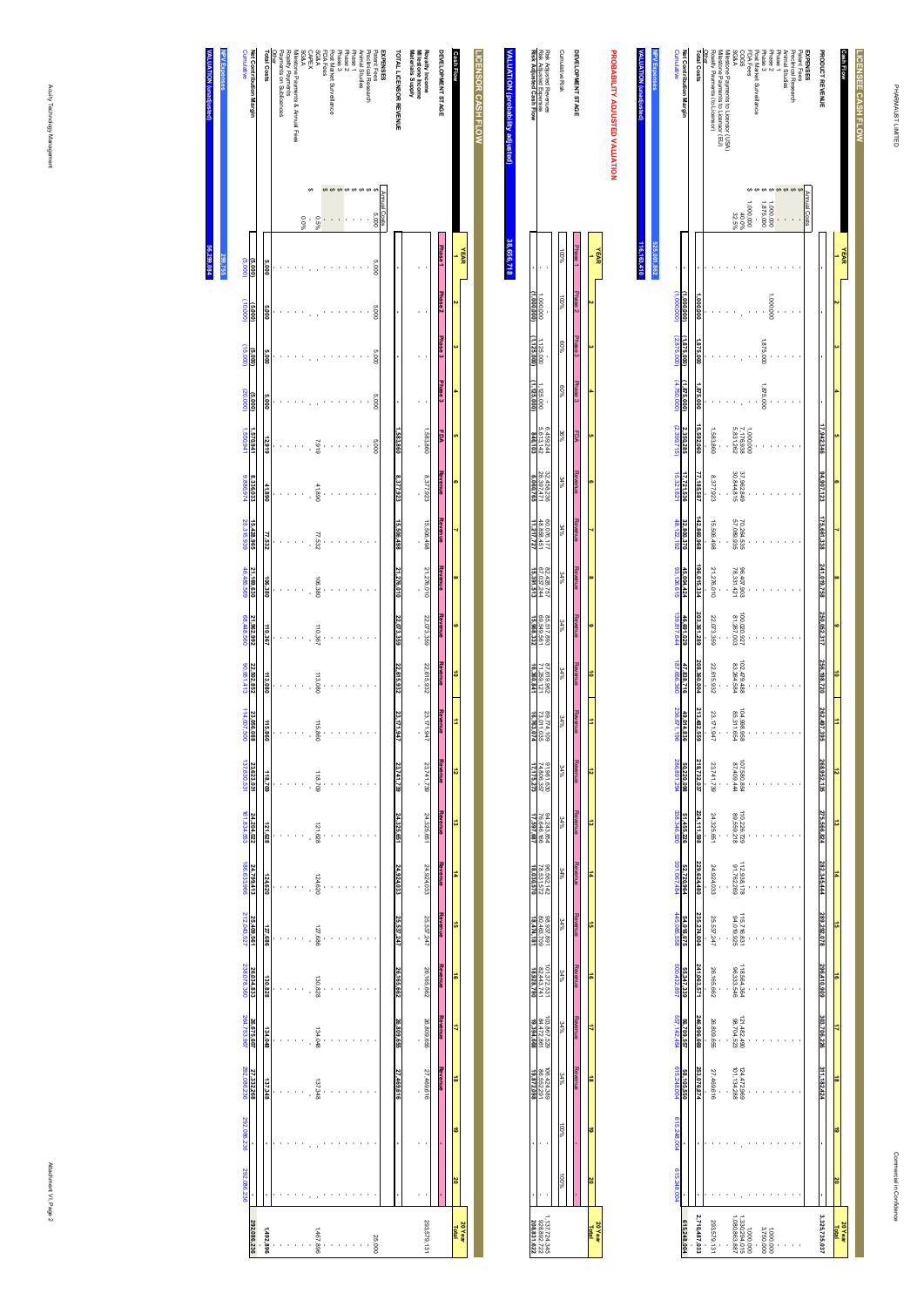**PROBABILITY ADJUSTED VALUATION**

#### Risk Adjusted Revenues<br>Risk Adjusted Expenses<br>Risk Adjusted Cash Flow **DEVELOPMENT STAGE<br>Cumulative Risk** TOTAL RISK ADJUSTED VALUATION<br>|LICENSOR FRACTION PROBABILITY ADJUSTED VALUATION **TOTAL RISK ADJUSTED VALUATION VALUATION (probability adjusted) Risk Adjusted Cash Flow** Risk Adjusted Expenses Risk Adjusted Revenues Cumulative Risk **DEVELOPMENT STAGE** <u>kLUATION (probability ad</u> **33.3%** Phase 1 Phase 2 Phase 3 Phase 3 100%**57,918,129** 19,261,411 **19,261,411YEAR 1**5,000 **(5,000)** Phase 2 100% $\alpha$ 5,000 **(5,000)** Phase 3 60% **3**3,000 **(3,000)** Phase 3 60% **4**3,000 **(3,000)** FDA 36% **5**570,190 4,651 **565,539** Revenue Revenue Revenue Revenue Revenue Revenue Revenue Revenue Revenue Revenue Revenue Revenue  $\frac{2,865,250}{14,326}$ <br> **2,850,923** Revenue**2,850,923** 2,865,250 %% PC  **6** Revenue $\frac{26,202,222}{26,516}$  34%**5,276,706** 5,303,222  **7** Revenue7,276,395<br>36,382<br>**7,240,013**  34%**7,240,013** 7,276,395  **8** Revenue2,549,089<br>37,745<br>**7,511,343**  34%**7,511,343** 7,549,089  **9** Revenue $\frac{7,734,649}{38,673}$ **7,695,976** 7,734,649 34%**10** Revenue $\frac{7,924,806}{39,624}$  34% **117,885,182** 7,924,806 Revenue8,119,675<br>40,598<br>**8,079,076**  34% **128,079,076** 8,119,675 Revenue $\frac{8,319,373}{41,597}$  34% **138,277,776** 8,319,373 Revenue $\begin{array}{r} 8,524,019 \\ 42,620 \\ 42,620 \end{array}$  **14** 34%**8,481,399** 8,524,019 Revenue $\begin{array}{c} 8,733,738 \\ 43,669 \\ \textbf{800,070} \end{array}$  34% **158,690,070** 8,733,738 Revenue $\begin{array}{c} 8,948,656 \\ 44,743 \\ 8,903,913 \end{array}$  34% **168,903,913** 8,948,656 **REVEIUE**  Revenue $\frac{9,168,902}{45,845}$  34% **179,123,058** 9,168,902 **Revenue**  Revenue  $\frac{6.394,609}{46,973}$  34% **189,347,636 - -** 9,394,609 - - 46,973 - - 100% **19** 100%  **20**  $\frac{512,572}{519,963}$ 100,432,572 **20 Year Total 99,912,610**

|                                  |                  | 40,541,532                                                  |
|----------------------------------|------------------|-------------------------------------------------------------|
| dion for Effective Discount Rate | <b>Different</b> | 0 Use Goal Seek to set to zero by adjusting Eff. Disc. Rate |
|                                  |                  | Jachieve sam<br>most implied without process<br>19U         |
|                                  | Eff. Disc. Rate  | 27.5%                                                       |

**LICENSOR FRACTION**

# PROBABILITY ADJUSTED VALUATION AFTER TAX **PROBABILITY ADJUSTED VALUATION AFTER TAX**

|                                                                                              | <b>YEAR</b> |         |                       |          |                               |                                   |                                     |                                      |                                      |                                      |                                            |                                                                                               |                                             |                                      |                                      |                                      |                                       |                                      |           |           |          |
|----------------------------------------------------------------------------------------------|-------------|---------|-----------------------|----------|-------------------------------|-----------------------------------|-------------------------------------|--------------------------------------|--------------------------------------|--------------------------------------|--------------------------------------------|-----------------------------------------------------------------------------------------------|---------------------------------------------|--------------------------------------|--------------------------------------|--------------------------------------|---------------------------------------|--------------------------------------|-----------|-----------|----------|
|                                                                                              |             |         |                       |          |                               |                                   |                                     |                                      |                                      |                                      | $\frac{1}{2}$                              |                                                                                               |                                             |                                      | G.                                   |                                      |                                       |                                      | G         | š         | 20 Year  |
|                                                                                              |             |         |                       |          |                               |                                   |                                     |                                      |                                      |                                      |                                            |                                                                                               |                                             |                                      |                                      |                                      |                                       |                                      |           |           |          |
|                                                                                              |             |         |                       |          |                               |                                   |                                     |                                      |                                      |                                      |                                            |                                                                                               |                                             |                                      |                                      |                                      |                                       |                                      |           |           |          |
|                                                                                              |             |         |                       |          |                               |                                   |                                     |                                      |                                      |                                      |                                            |                                                                                               |                                             |                                      |                                      |                                      |                                       |                                      |           |           | 9216.6   |
|                                                                                              | 3000<br>000 | 000'01- | $-3,000$<br>$-13,000$ | $-3,000$ |                               |                                   |                                     |                                      |                                      |                                      |                                            |                                                                                               |                                             |                                      |                                      |                                      |                                       |                                      | 99.912.61 | 99.912.61 |          |
| Risk Adjusted Cash Flow<br>Cumulative Cash Flow<br>Tax Payable<br><b>After Tax Cash Flow</b> |             |         |                       |          | 565,539<br>549,539<br>164,862 | 2,850,923<br>3,400,462<br>855,277 | 5,276,706<br>8,677,168<br>1,583,012 | 7,240,013<br>15,917,181<br>2,172,004 | 7,511,343<br>23,428,525<br>2,253,403 | 7,695,976<br>31.124,500<br>2,308,79? |                                            | $\begin{array}{l} 8.079 \, (076 \\ 47.086 \, .729 \\ 2.423 \, .723 \\ 5.655, 354 \end{array}$ | 8 <i>277.776</i><br>55.366.534<br>2,483,333 | 8,481,399<br>63,847,933<br>2,544,420 | 8,690,07C<br>72,538,003<br>2,607,021 | 8,903,91:<br>81,441,916<br>2,671,174 | 9.1123.058<br>90.564.974<br>2,736.917 | 9,347,636<br>99,912,610<br>2,804,291 |           |           | 29,973,7 |
|                                                                                              |             |         |                       |          |                               | 1,995,644                         | 3,693,69                            | 5,068,001                            |                                      |                                      | $\frac{7.885,182}{2,365,555}$<br>2,365,555 |                                                                                               | 5,794,44                                    |                                      | .083.04                              |                                      | 6,386,141                             |                                      |           |           |          |
|                                                                                              |             |         |                       |          |                               |                                   |                                     |                                      |                                      |                                      |                                            |                                                                                               |                                             |                                      |                                      |                                      |                                       |                                      |           |           |          |

**AFTER TAX VALUATION AFTER TAX VALUATION 18,218,688 13,481,829**  $3,481,829$ **AUD**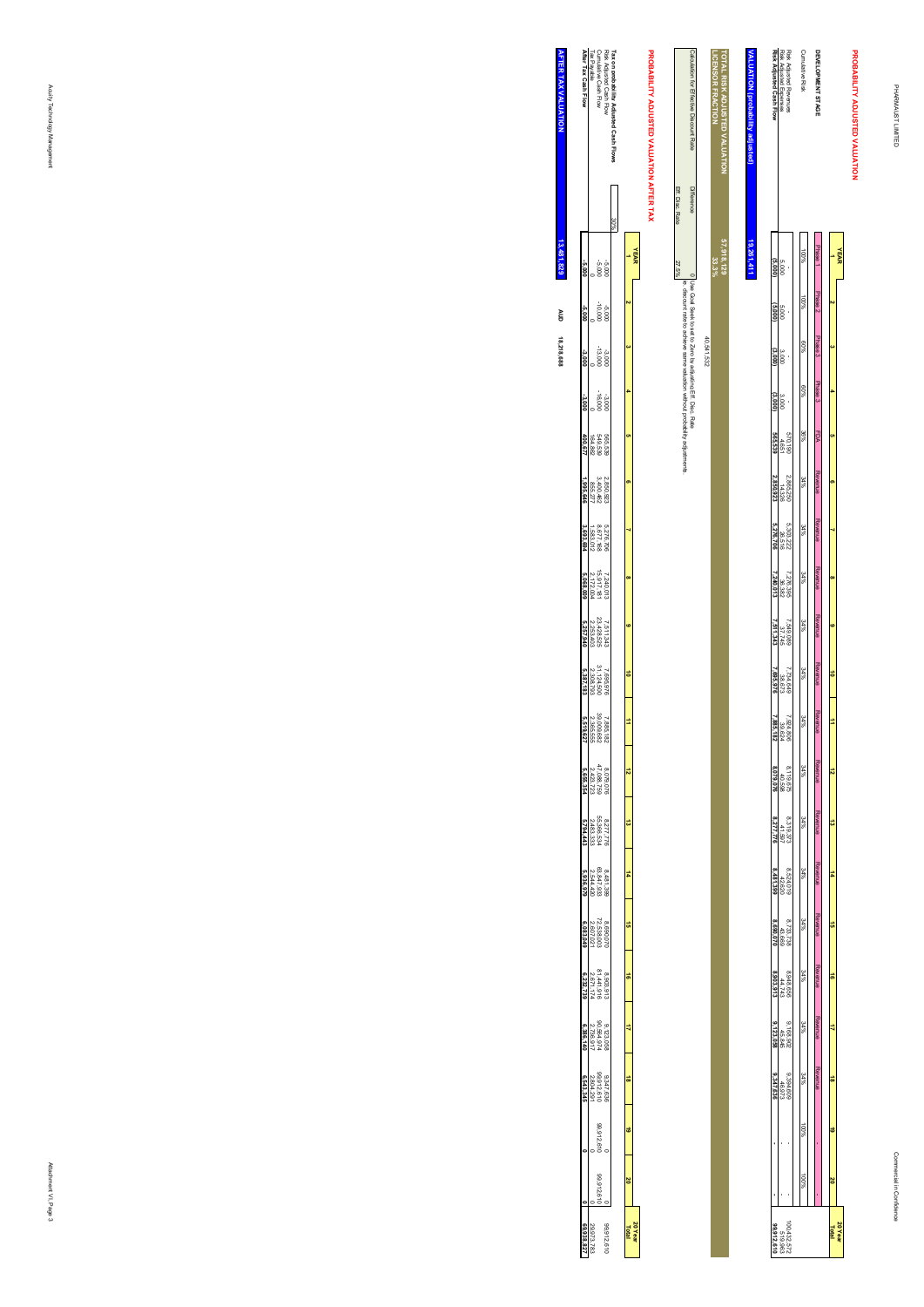# EPICHEM HISTORICAL AND PROJECTED CASH FLOWS **EPICHEM HISTORICAL AND PROJECTED CASH FLOWS**

Operating Profit

-126,238

95,729

86,413

118,540

-179,481

Acuity Technology Management Acuity Technology Management Attachment VII, Page 1

Attachment VII, Page 1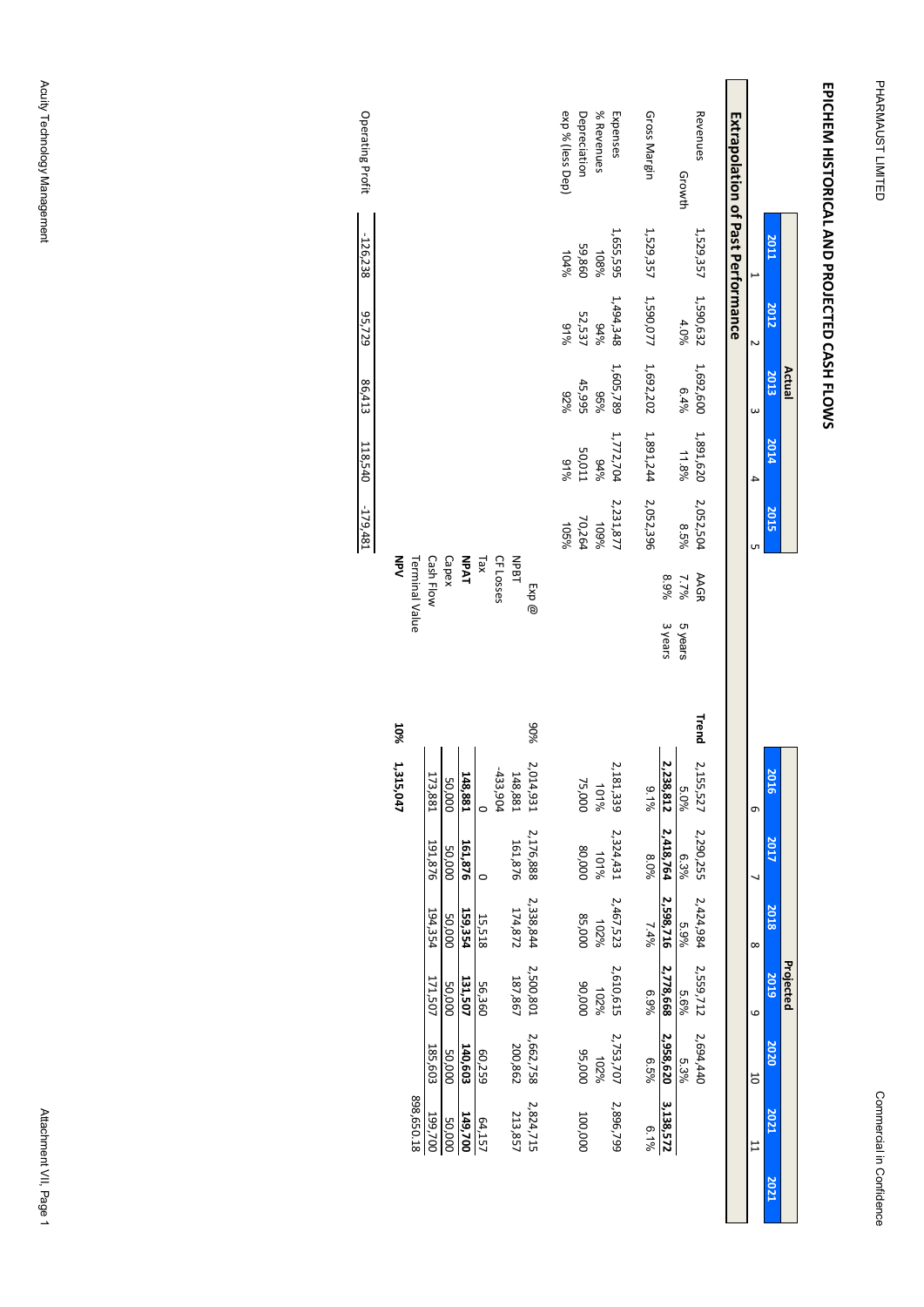| Actual                              |                            |       |                    |                    |                    | Projected          |                    |                    |                   |
|-------------------------------------|----------------------------|-------|--------------------|--------------------|--------------------|--------------------|--------------------|--------------------|-------------------|
| <b>2011</b><br>2012<br>2013<br>2014 | 2015                       |       | 2016               | 2017               | 2018               | 2019               | 2020               | 2021               | 2021              |
| <b>Business Plan</b>                |                            |       |                    |                    |                    |                    |                    |                    |                   |
| Revenues                            |                            |       | 2,553,750          | 3,081,113          | 3,657,607<br>18.7% | 4,475,176          | 5,795,629          | 8,023,821          | 8,425,012         |
| Growth                              |                            |       | 24.4%              | 20.7%              |                    | 22.4%              | 29.5%              | 38.4%              |                   |
| Expenses (less Capex)               |                            |       | 2,522,560<br>98.8% | 2,866,136<br>93.0% | 3,251,559<br>88.9% | 3,465,742<br>77.4% | 4,217,639<br>72.8% | 4,955,979<br>61.8% | 5,476,258         |
| Depreciation<br>Cap Ex              |                            |       | 70,000             | 70,000             | 76,000<br>60,000   | 100,000<br>86,000  | 106,000<br>200,000 | 146,000<br>400,000 | 151,000<br>50,000 |
|                                     | Interest on loan           |       |                    | 201,338            | 55,962             | 82,699             | 40,950             | 17,612             |                   |
| NPBT                                | NPBT                       |       | -38,810            | -56,361            | 234,086            | 840,735            | 1,431,040          | 2,904,230          | 2,797,754         |
|                                     | CF Losses                  |       | -433,90¢           |                    |                    |                    |                    |                    |                   |
|                                     | $x^2$                      |       |                    | $\circ$            | $\circ$            | 163,724            | 429,312            | 871,269            | 839,326           |
|                                     | <b>TAqV</b>                |       | -38,810            | -56,361            | 234,086            | 677,011            | 1,001,728          | 2,032,961          | 1,958,428         |
|                                     | Capex                      |       | 20,000             | 30,000             | 000'09             | 100,000            | 200,000            | 400,000            | 50,000            |
|                                     | Repayment of Loan          |       |                    | 23,663             | 204,038            | 642,301            | 359,050            | 270,949            | $\circ$           |
|                                     | <b>Cash Flow</b>           |       | -18,810            | $-40,023$          | 46,048             | 20,710             | 548,678            | 1,508,012          | 2,059,428         |
|                                     | NPV<br>Terminal Value      | 35%   | 1,746,567          |                    |                    |                    |                    |                    | 9,267,426         |
|                                     |                            |       |                    |                    |                    |                    |                    |                    |                   |
|                                     | Loan Repayment Schedule:   |       |                    | $\overline{c}$     | $\omega$           | $\ddot{4}$         | G                  | $\sigma$           |                   |
|                                     | Borrowings                 |       | 1,500,000          | 1,597,500          | 1,476,338          | 1,272,299          | 629,999            | 270,949            |                   |
|                                     | Interest                   | 6.50% | 97,500             | 103,838            | 55,962             | 82,699             | 40,950             | 17,612             |                   |
|                                     | Repayment                  |       |                    | 225,000            | 300,000            | 725,000            | 400,000            | 288,561            |                   |
|                                     | <b>EOY Balance</b>         |       | 1,597,500          | 1,476,338          | 1,272,299          | 629,999            | 270,949            | $\circ$            |                   |
|                                     | Apportionment to Interest  |       |                    | 201,338            | 296'56             | 82,699             | 40,950             | 17,612             |                   |
|                                     | Apportionment to Principle |       |                    | 23,663             | 204,038            | 642,301            | 359,050            | 270,949            |                   |
|                                     |                            |       |                    |                    |                    |                    |                    |                    |                   |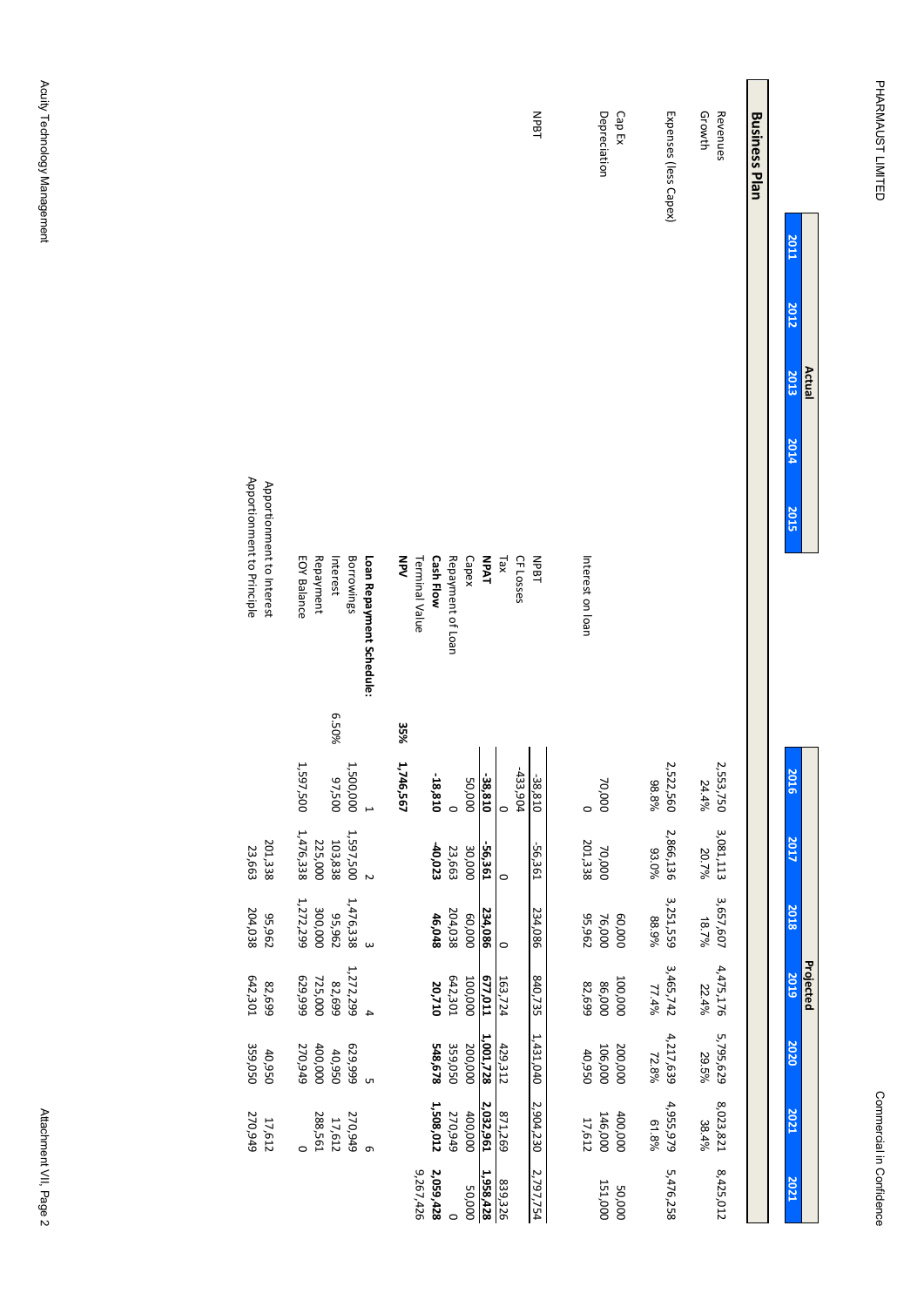# Pharmaceutical / Nutraceutical Company Metrics **Pharmaceutical / Nutraceutical Company Metrics**

| 7.60  | $\frac{7}{8}$ | 2.2        | 2.0           | 8.8          | 8.2        |               | 6.3                                        |                                                      |                     | စ္လ          |                      |                |                       | <b>WACC</b>        |
|-------|---------------|------------|---------------|--------------|------------|---------------|--------------------------------------------|------------------------------------------------------|---------------------|--------------|----------------------|----------------|-----------------------|--------------------|
| 0.82  | 0.84          |            |               |              |            | $0.95$<br>8.4 | $\begin{array}{c} 32.1 \\ 1.1 \end{array}$ | $\begin{array}{c} 24.33 \\ 0.58 \\ 0.52 \end{array}$ | 23.7<br>0.65<br>7.0 | 27.8<br>0.96 | 27.7<br>21.15<br>9.2 | $14.0$<br>0.43 | $34.1$<br>0.75<br>8.0 | P/E<br>Beta        |
| 28.4  | <b>58.1</b>   | 17.22      | 28.7          | 31.35        | 32.84      | 17.73         |                                            |                                                      |                     |              |                      |                |                       |                    |
| 14.6% | 8.3%          |            |               | 7.9%         |            | 11.4%         | 6.6%                                       | 21.4%                                                | 16.9%               | 15.0%        | 14.3%                | 17.0%          | 14.0%                 | % of Revenues      |
|       | 396           |            |               | 3,033        |            | 8,494         | 1,345                                      | 4,297                                                | 980'6               | 5,379        | 6,573                | 7,180          | 1,926                 | <b>R&amp;D</b>     |
| 30.3% | 34.3%         |            |               | 31.3%        |            | 29.5%         | 32.3%                                      | 25.7%                                                | 30.0%               | 37.5%        | 23.5%                | 27.5%          | 31.0%                 | % of Revenues      |
|       | 1,643         |            |               | 11,958       |            | 21,954        | 6,530                                      | 5,153                                                | 16,114              | 13,466       | 10,801               | 11,606         | 4,274                 | <b>SG&amp;A</b>    |
| 31.8% | 35.9%         | 30.1%      | 31.7%         | 52.8%        | 48.8%      | 30.6%         | 45.5%                                      | 22.0%                                                | 32.3%               | 31.8%        | 33.0%                | 39.7%          | 17.3%                 | COGS % of Revenues |
|       | 1,717         | 55L        | <b>245</b>    | 20,168       | 2,604      | 22,746        | 9,218                                      | 4,422                                                | 17,345              | 11,418       | 15,144               | 16,768         | 2,379                 | COGS               |
|       | 4,785         | 515        | 773           | 38,230       | 5,335      | 74,331        | 20,247                                     | 20,063                                               | 53,634              | 35,872       | 45,894               | 42,237         | 13,788                | Revenues           |
| AVE   | Zoetis        | vetoguinol | <b>Virbac</b> | <b>Bayer</b> | <b>SSL</b> | 181           | Abbott Labs                                | <b>Amgen</b>                                         | <b>Novartis</b>     | QSK          | <b>Sanofi</b>        | Merck          | <b>NovoNordisk</b>    | Company Analyses   |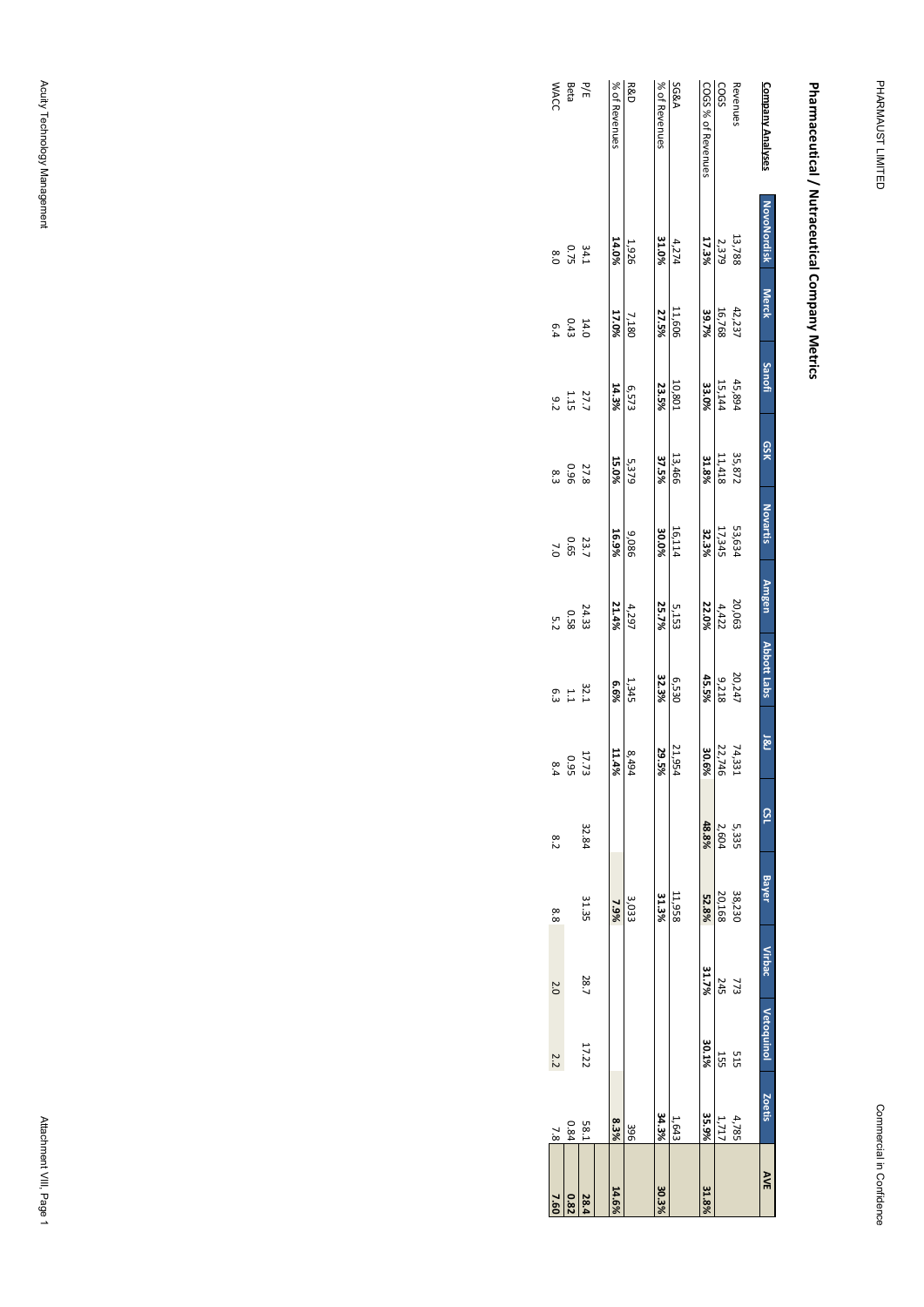

## ATTACHMENT IX

## **Acuity Technology Management**

ACUITY Technology Management provides management consulting to technology based companies. The company is skilled in the development of business plans and the technical, commercial and financial analyses of engineering and science based projects. An area of special interest is the provision of advice to investors and financial institutions on the funding of high technology R&D and the exploitation of outcomes.

The valuation was undertaken by Acuity's Managing Director, David Randerson. Dr Randerson specializes in the valuation of intangible assets, and business entities whose main assets are intangibles, with particular expertise in IP. Valuations have been performed for purposes of licensing, capital raising and investment, sale, depreciation and amortisation, impairment, purchase price allocation, consolidation, mergers, acquisitions, stock options and goodwill.

Dr Randerson has experience with valuing pharmaceuticals, stem cells, medical devices, diagnostics, agriculture, biochemical and cell culture technologies and environmental products. In the fields of physical and applied sciences, he has valued software, internet, electronics, telecommunications, mining and petrochemical projects, process engineering, production engineering and automotive technologies. Research-in-process is of particular interest to Dr Randerson.

Dr Randerson has a Bachelor of Chemical Engineering (Monash University), Master of Science in Applied Science(UNSW) and a Doctorate of Philosophy in Biomedical Engineering (UNSW). He is a fellow of the Australian Institute of Company Directors and a member of the Institution of Chemical Engineers. Dr Randerson considers his engineering and biomedical expertise as essential prerequisites for the types of analyses he performs. An understanding of physical and life sciences, research and development, project management, probability and statistics, discounted cash flow methodologies, real options analysis, life cycle forecasting, engineering depreciation and functional obsolescence analysis, are amongst the important tools in which Dr Randerson has competence.

As principal of Acuity for 24 years, Dr Randerson has undertaken in excess of 200 valuations in biomedical sciences and 100 in applied sciences. Significant clients of Acuity have included Deloitte Corporate Finance, Mesoblast Limited, several Cooperative Research Centres, legal and accounting practices, and many listed and private high technology companies, research institutes and university technology transfer organisations.

- **GlaxoSmithKline Limited** / **Stieffel, Inc / Connetics Australia Pty Ltd /**  valuations of a range of dermatological pharmaceutical development products for tax consolidation, transfer pricing purposes.
- **Phosphagenics Limited** valuations of all pharmaceutical development programs for tax consolidation and impairment.
- **Cavidi Tech AB** (Sweden) HIV viral load and drug susceptibility tests as acquired by **Narhex Ltd**.
- **HealthLinx Ltd** peptide drug development for acute respiratory distress syndrome.
- **Zenyth Therapeutics Limited** independent expert report for notice to shareholders in relation to **CSL Limited** acquisition bid.
- **Angioblast, Inc** (USA) independent expert report for shareholders in relation to share acquisition by **Mesoblast Limited**.
- **ACRUX Limited** drug delivery systems for prospectus and subsequent acquisition of patents from **Monash University**.
- **Ventracor Limited** left venricular assist pump, artificial heart for acquisition of patents from **University of Technology Sydney**.
- **CochlearLimited** Fully implantable microphone for cochlear implant acquired from *Otologics, Inc*.